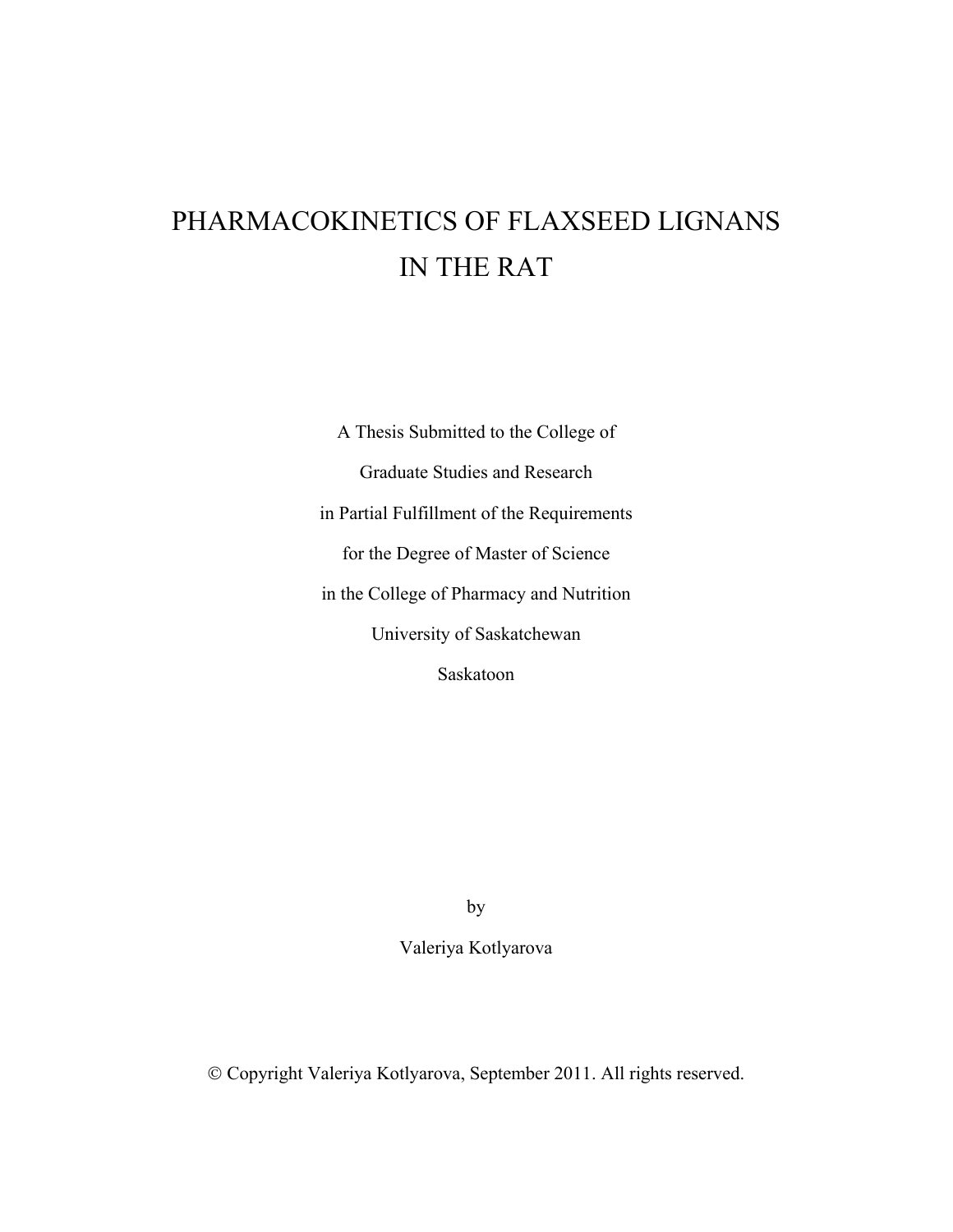### **PERMISSION TO USE**

In presenting this thesis in partial fulfilment of the requirements for a Postgraduate degree from the University of Saskatchewan, I agree that the Libraries of this University may make it freely available for inspection. I further agree that permission for copying of this thesis in any manner, in whole or in part, for scholarly purposes may be granted by the professor or professors who supervised my thesis work or, in their absence, by the Head of the Department or the Dean of the College in which my thesis work was done. It is understood that any copying or publication or use of this thesis or parts thereof for financial gain shall not be allowed without my written permission. It is also understood that due recognition shall be given to me and to the University of Saskatchewan in any scholarly use which may be made of any material in my thesis.

 Requests for permission to copy or to make other use of material in this thesis in whole or part should be addressed to:

 Dean of the College of Pharmacy and Nutrition 110 Science Place University of Saskatchewan Saskatoon, Saskatchewan, S7N 5C9 Canada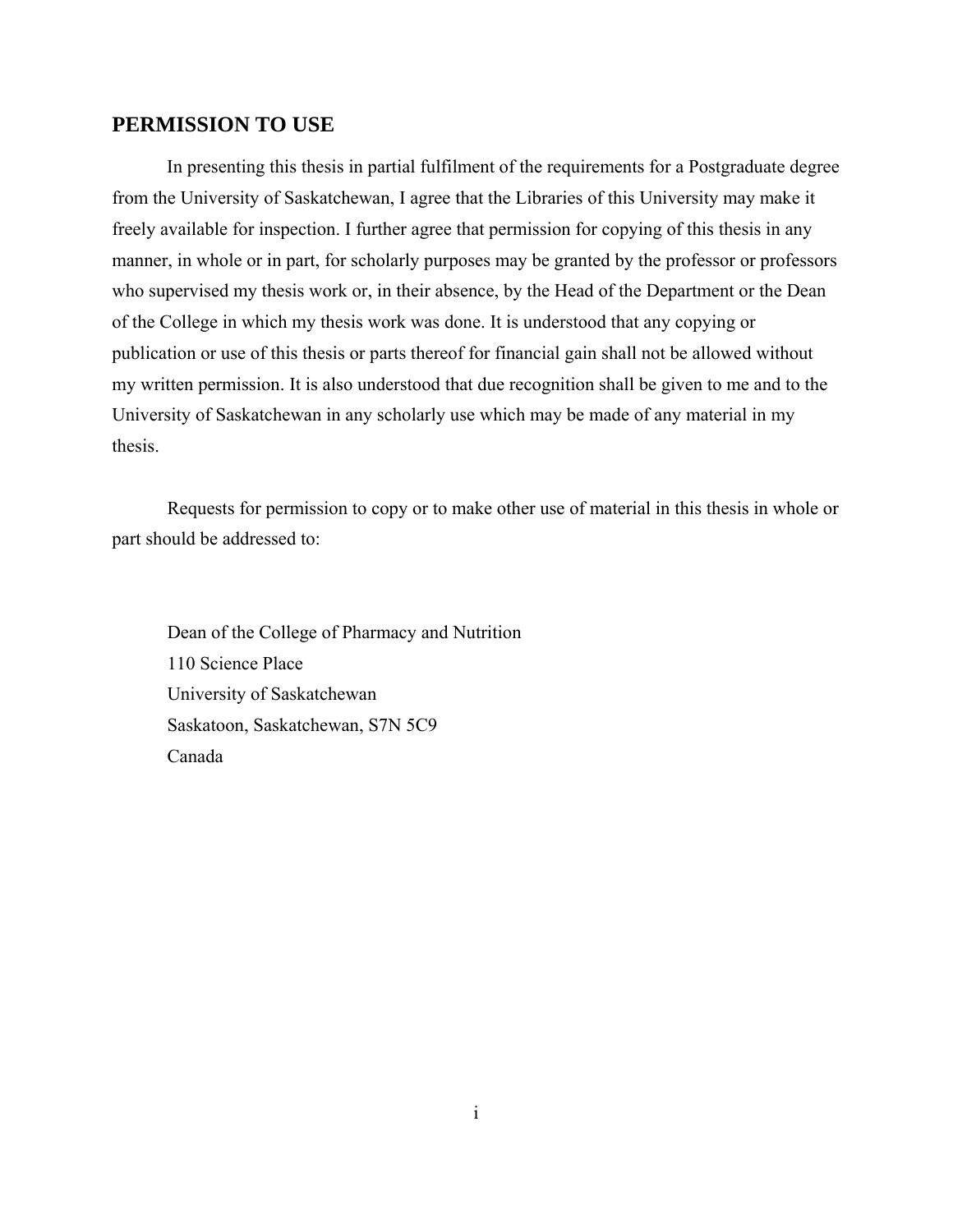#### **ABSTRACT**

Secoisolariciresinol diglucoside (SDG) is the principal lignan of the flaxseed. In the human body it is metabolized to secoisolariciresinol (SECO) and then to enterodiol (ED) and enterolactone (EL). It has been shown that these compounds help to prevent the development of some hormone dependent diseases (breast, prostate cancers) and type II diabetes. Given numerous health benefits, evaluation of lignan pharmacokinetics is critical to understanding their pharmacology. This research aimed to assess SECO pharmacokinetic parameters in the rat.

The first objective was to isolate pure SDG and SECO sufficient for a pharmacokinetic study. SDG ( $\geq$ 95% purity) was obtained from SDG (40% purity) by preparative HPLC. SECO  $(\geq)5\%$  purity) was produced from SDG by acid hydrolysis.

The second objective was to develop and validate an HPLC method with fluorescence detection suitable for pharmacokinetic applications. The method is specific for SECO, ED, and EL quantification in rat serum. Separation is achieved with a  $C_{18}$  reversed-phase column under gradient mobile phase conditions, consisting of water and acetonitrile buffered with 0.1% formic acid. Analytes are extracted with diethyl ether and 7-hydroxycoumarin serves as an internal standard. Calibration curves are linear from 0.01 to 10  $\mu$ g/mL for SECO/ED and 0.05-10  $\mu$ g/mL for EL. Accuracy and precision are within FDA specified limits.

The third objective was to assess the pharmacokinetics of SECO after a single intravenous (20mg/kg) and oral bolus (40 mg/kg) administration in rat. SECO pharmacokinetic parameters were assessed based on a 12-hour study in Wistar male rats (n=12). The results were reported as mean  $\pm$  SD: systemic clearance 3.1 $\pm$ 1.0 L/h, volume of distribution 17.7 $\pm$ 8.3 L, halflife 4.7±3.6 h, and oral bioavailability 26 %. SECO undergoes enterohepatic recirculation and exhibits two-compartment model characteristics with large volume of distribution and low oral bioavailability. An additional 48-hour study indicated that SECO is present in systemic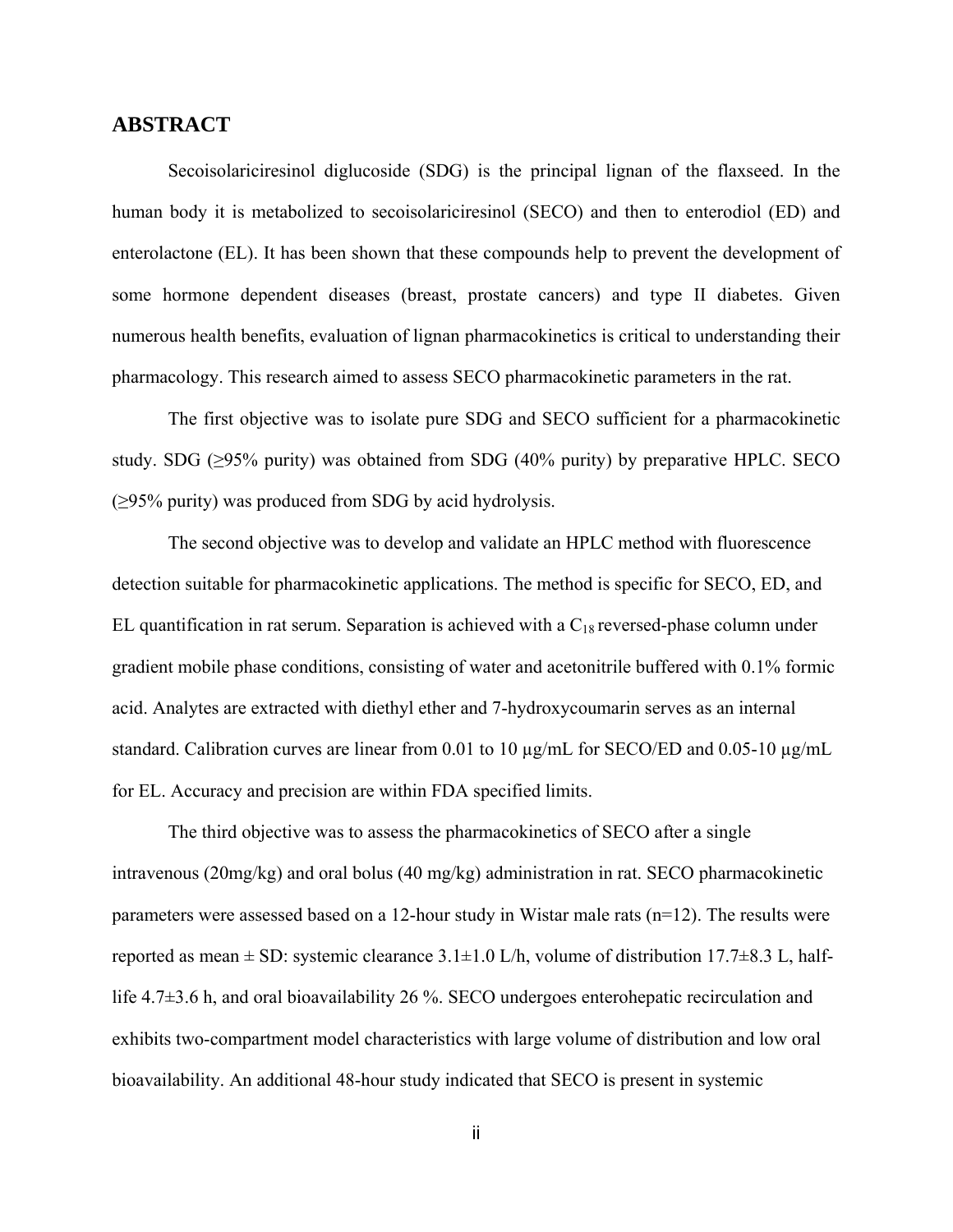circulation at least for 21 hours after dosing. ED was detected and quantified in the 8-24 hours samples, while EL was detected in 15-36 hours samples after SECO administration.

Additional pharmacokinetic studies with ED and EL are necessary to understand which lignan form may mediate the beneficial health effects.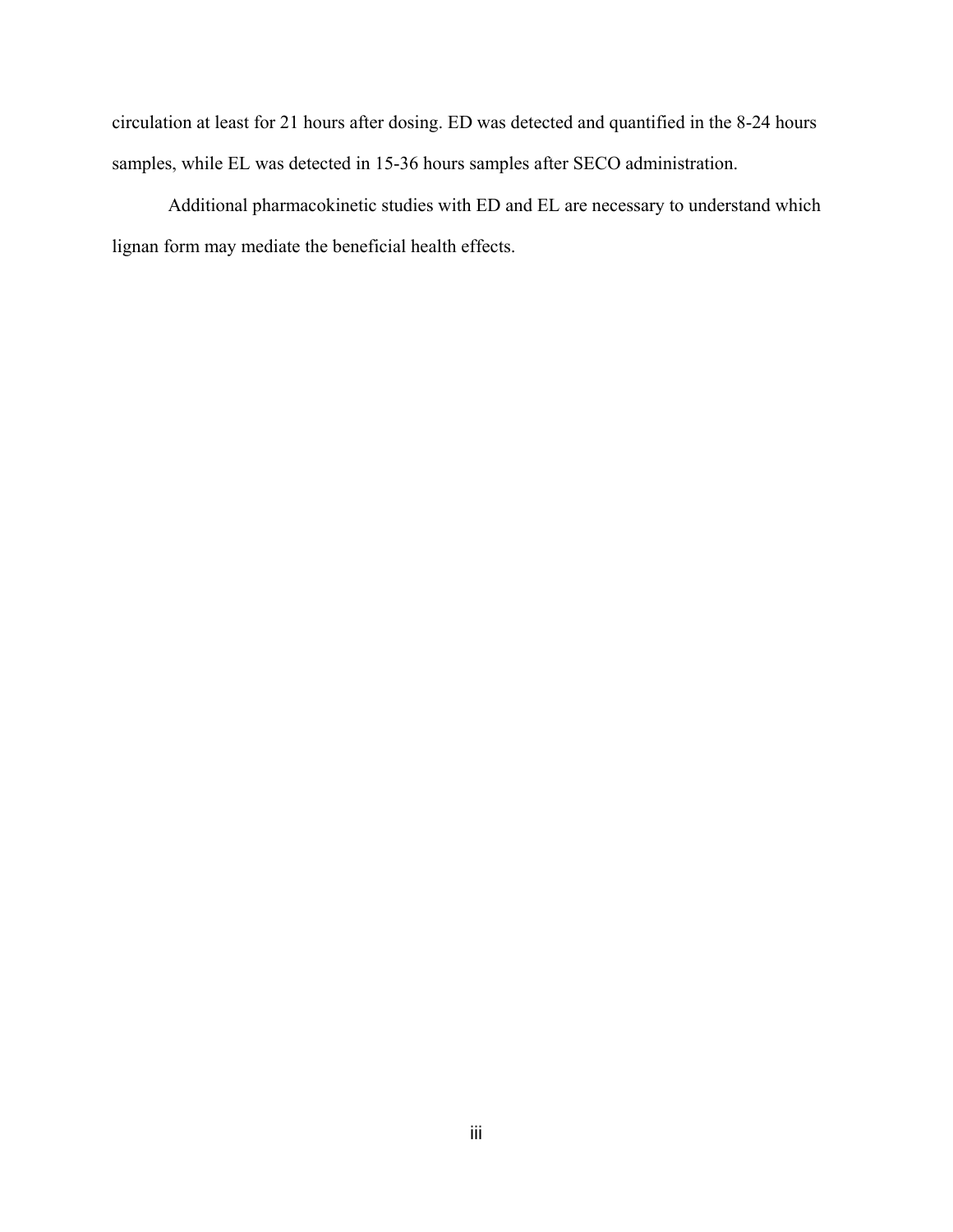### **ACKNOWLEDGEMENTS**

I would like to thank my supervisor Dr. Jane Alcorn for her advice, skillful guidance and patience, and my advisory committee Dr. Roy Dobson, Dr. Kerry Mansell and Dr. Andrzej Olkowski for their valuable suggestions.

I am very grateful to Dr. Alister Muir for providing guidance and laboratory space at Agriculture and Agri-Food Canada (Saskatoon Research Centre). Sincere thanks to Mrs. Krista Thompson for her technical support.

I would also like to thank my labmates Binbing Ling, Jennifer Billinsky, Brian Fahlman, Katie Maloney, Jatinder Mukker and Ravi Singh, who worked with me over the years of graduate studies.

 I gratefully acknowledge the financial support provided by the College of Pharmacy and Nutrition.

Finally, I would like to thank my family and friends for their constant support and encouragement.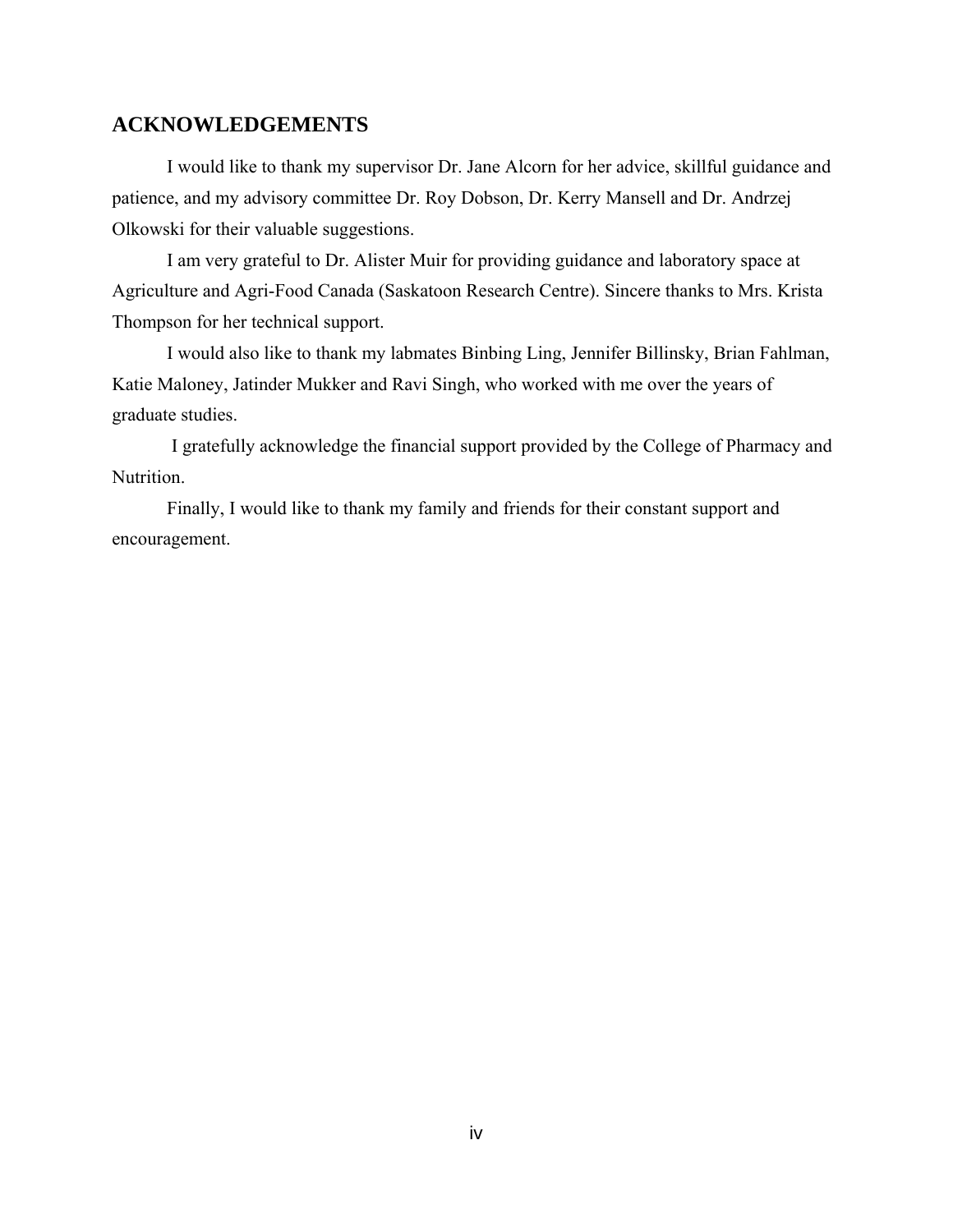# **TABLE OF CONTENTS**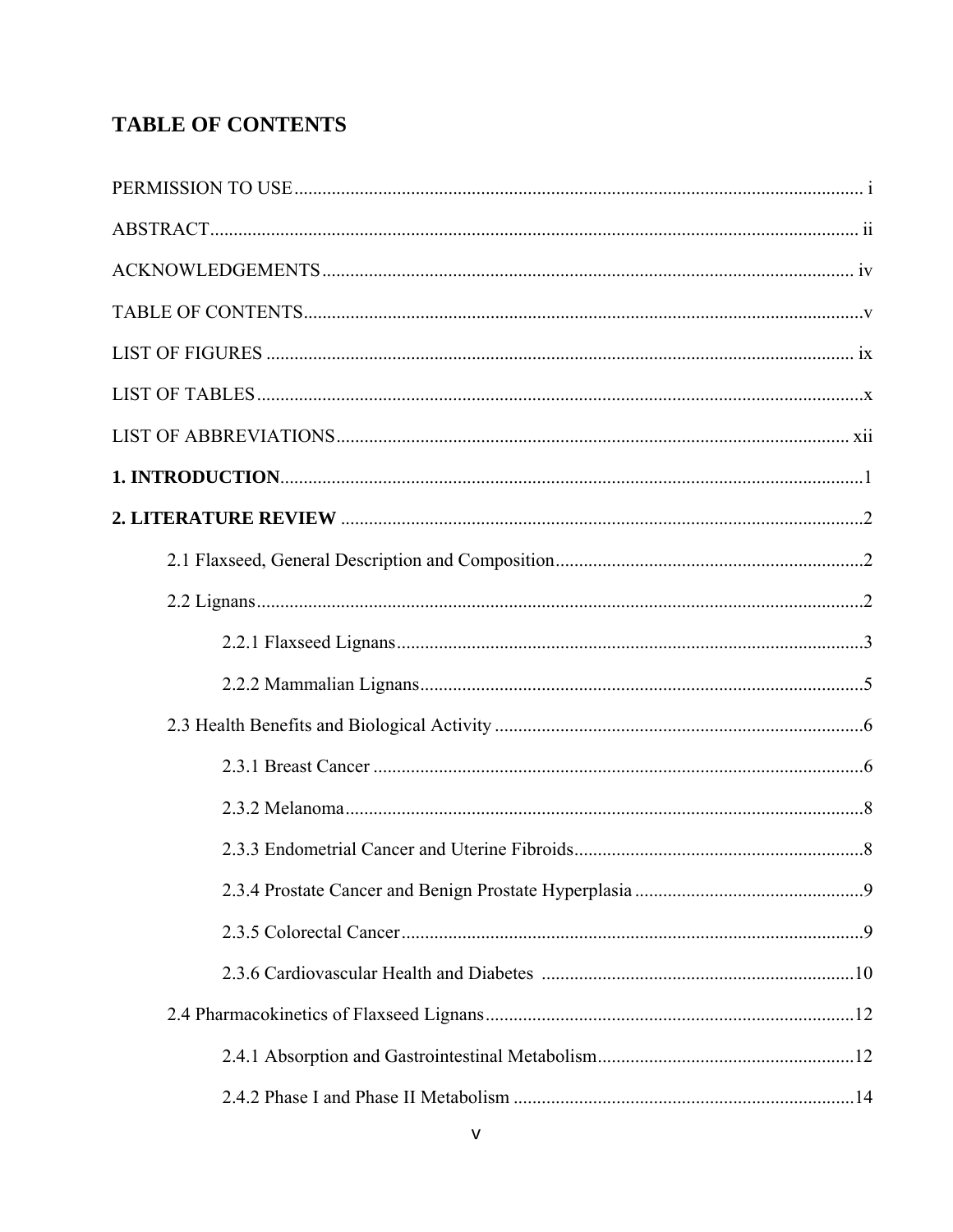| 3.1 Isolation of SDG and SECO From 40% Flaxseed Lignan Starting Material23            |  |
|---------------------------------------------------------------------------------------|--|
|                                                                                       |  |
| 3.1.2 Preparative High Performance Liquid Chromatography (HPLC)23                     |  |
|                                                                                       |  |
| 3.1.4 Ultra Performance Liquid Chromatography/Mass Spectrometry (UPLC/MS)27           |  |
|                                                                                       |  |
|                                                                                       |  |
| 3.2 Development and Validation of an HPLC Method with Fluorescence Detection for      |  |
| Quantification of Secoisolariciresinol (SECO), Enterolactone (EL) and Enterodiol (ED) |  |
|                                                                                       |  |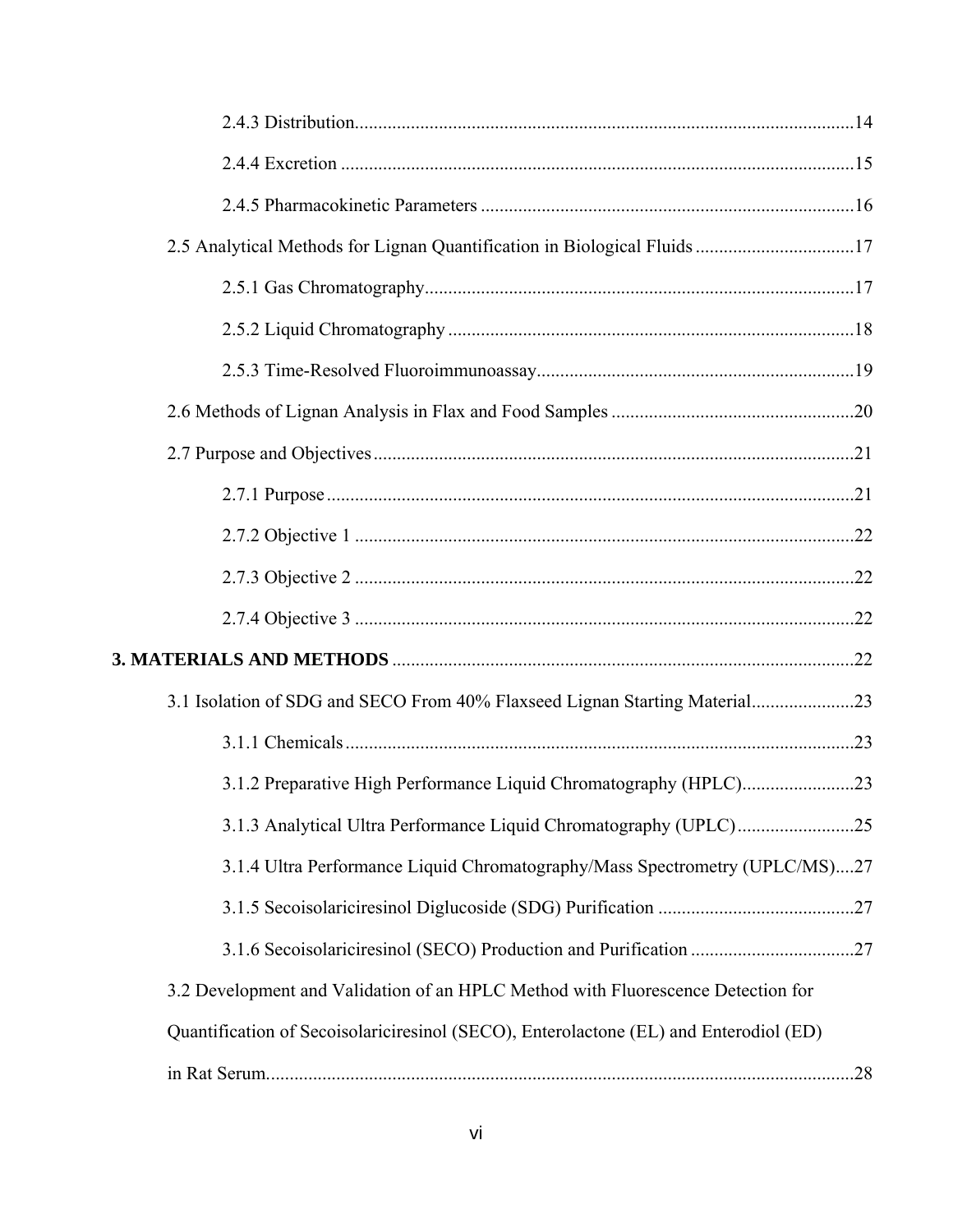| 3.3 Assessment of the Pharmacokinetics (PK) of Secoisolariciresinol (SECO) After  |  |
|-----------------------------------------------------------------------------------|--|
|                                                                                   |  |
|                                                                                   |  |
|                                                                                   |  |
|                                                                                   |  |
| 3.3.4 The 24-hour (Sampling Schedule Optimization) and the 11-hour Pilot          |  |
|                                                                                   |  |
| 3.3.5 Rat Jugular and Femoral Vein Cannulation (36-hour Pilot, 12-hour, and 48-   |  |
|                                                                                   |  |
|                                                                                   |  |
|                                                                                   |  |
|                                                                                   |  |
|                                                                                   |  |
| 3.3.10 Glucuronidase/Sulfatase Sample Pretreatment for the 11-hour Pilot Study 34 |  |
| 3.3.11 High Performance Liquid Chromatography (HPLC) Analysis34                   |  |
| 3.3.12 SECO Pharmacokinetic Parameter Estimation and Statistical Analysis34       |  |
|                                                                                   |  |
| 4.1 Isolation of SDG and SECO From 40% Flaxseed Lignan Starting Material36        |  |
| 4.2 Development and Validation of an HPLC Method with Fluorescence Detection for  |  |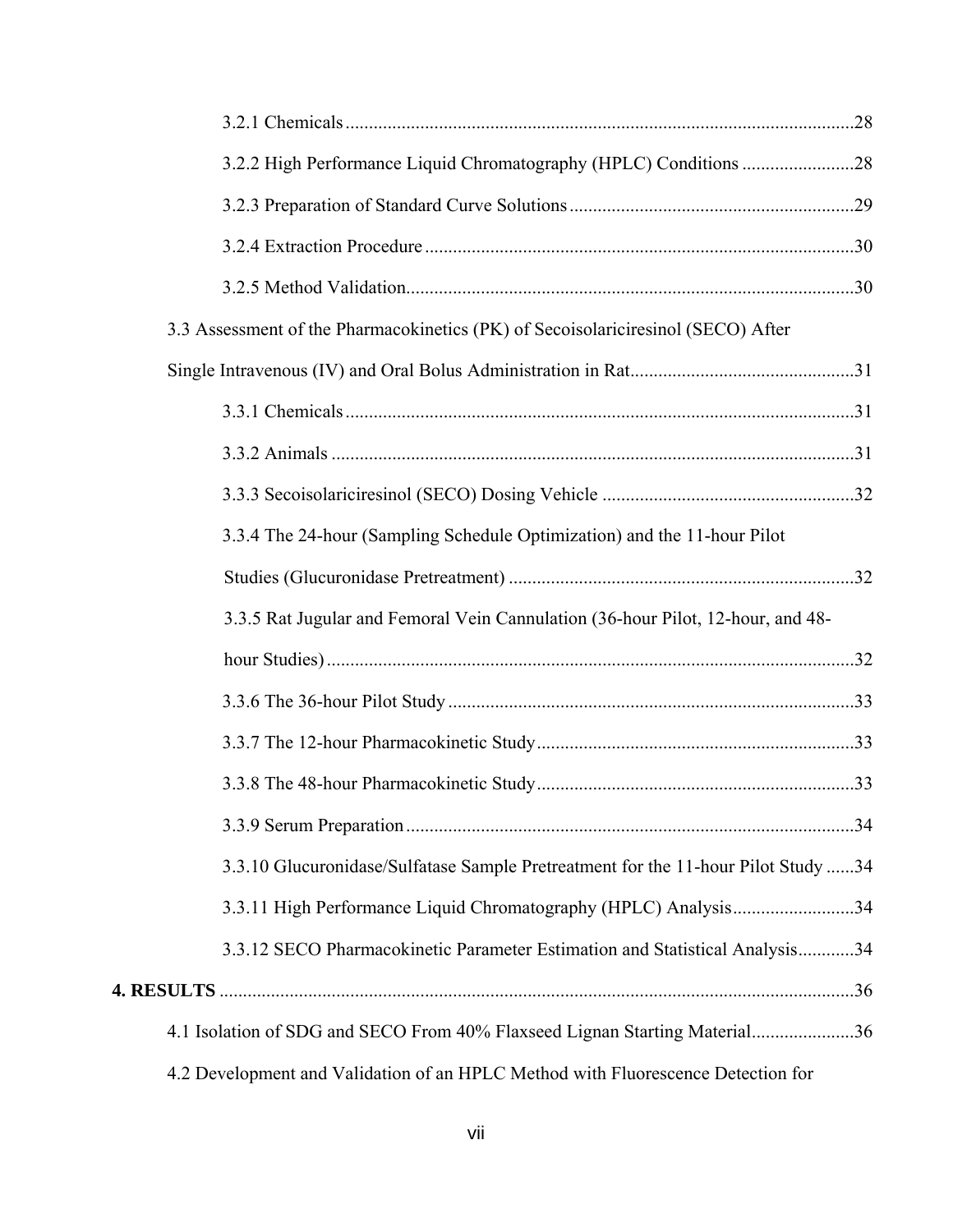| Quantification of Secoisolariciresinol (SECO), Enterolactone (EL) and Enterodiol (ED) |  |
|---------------------------------------------------------------------------------------|--|
|                                                                                       |  |
| 4.3 Assessment of the Pharmacokinetics (PK) of Secoisolariciresinol (SECO) After      |  |
|                                                                                       |  |
| 4.3.1 The 24-hour (Sampling Schedule Optimization) and the 11-hour Pilot              |  |
|                                                                                       |  |
|                                                                                       |  |
|                                                                                       |  |
|                                                                                       |  |
|                                                                                       |  |
|                                                                                       |  |
| 5.1 Isolation of SDG and SECO From 40% Flaxseed Lignan Starting Material52            |  |
| 5.2 Development and Validation of an HPLC Method with Fluorescence Detection for      |  |
| Quantification of Secoisolariciresinol (SECO), Enterolactone (EL) and Enterodiol (ED) |  |
|                                                                                       |  |
| 5.3 Assessment of the Pharmacokinetics (PK) of Secoisolariciresinol (SECO) After      |  |
|                                                                                       |  |
|                                                                                       |  |
|                                                                                       |  |
|                                                                                       |  |
|                                                                                       |  |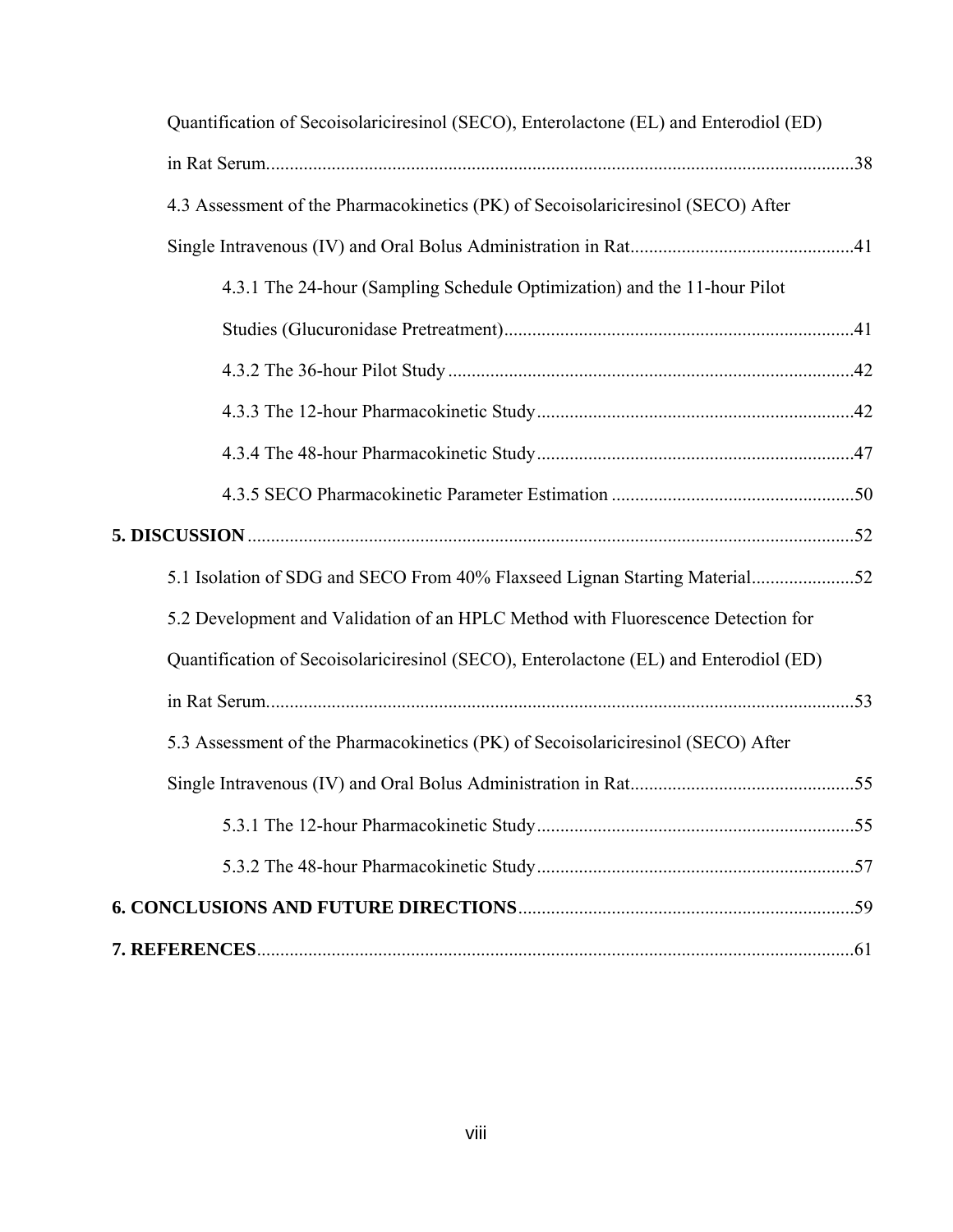# **LIST OF FIGURES**

| Figure 2.2.1 Chemical structure of secoisolariciresinol (SECO) and secoisolariciresinol<br>$\ldots$ 3                                                                                                                                                                           |
|---------------------------------------------------------------------------------------------------------------------------------------------------------------------------------------------------------------------------------------------------------------------------------|
| Figure 2.2.2 Chemical structures of the constituents of the flaxseed lignan macromolecule:<br>$\ldots$ 4                                                                                                                                                                        |
| <b>Figure 2.2.3</b> Schematic representation of the flaxseed lignan macromolecule suggested by<br>Struijs et al. <sup>11</sup> The backbone units are SDG or HDG (1 out of 11 units) coupled with linker                                                                        |
|                                                                                                                                                                                                                                                                                 |
| Figure 2.4.1 Proposed metabolic pathway for the conversion of SDG by intestinal microflora                                                                                                                                                                                      |
| Figure 4.1.1 Representative UPLC chromatogram of purified SDG (absorbance at 280nm) with<br>retention time 0.83 min (UPLC chromatographic conditions are indicated in Section 3.1)37                                                                                            |
| Figure 4.1.2 Representative UPLC chromatogram of purified SECO (absorbance at 280nm) with<br>retention time 1.38 min (UPLC chromatographic conditions are indicated in Section 3.1)37                                                                                           |
| Figure 4.2.1 Representative HPLC chromatograms: (a) blank rat serum spiked with internal<br>standard; (b) blank rat serum spiked with mixed working solution $(1 \mu g/mL)$ of SECO $(7.9 \text{ min})$ ,                                                                       |
| <b>Figure 4.3.1</b> SECO serum concentration profile after single IV dose (20mg/kg) in six male<br>Wistar rats: (a) rectilinear plot; (b) semilogarithmic plot $(\overline{\bullet}$ rat 1, $\overline{\bullet}$ rat 2, $\overline{\bullet}$ rat 3, $\overline{\bullet}$<br>.45 |
| <b>Figure 4.3.2</b> SECO serum concentration profile after single oral dose (40mg/kg) in six male<br>Wistar rats: (a) rectilinear plot; (b) semilogarithmic plot $(\overline{\ast})$ rat 1, $\overline{\ast}$ rat 2, $\overline{\ast}$ rat 3, $\overline{\ast}$<br>.46          |
| <b>Figure 4.3.3</b> SECO serum concentration profile in male Wistar rats after: (a) IV bolus (20)<br>mg/kg, n=3); (b) oral administration (40 mg/kg, n=3) ( $\rightarrow$ rat 1, $\rightarrow$ rat 2, $\rightarrow$ rat 3, $\rightarrow$ rat                                    |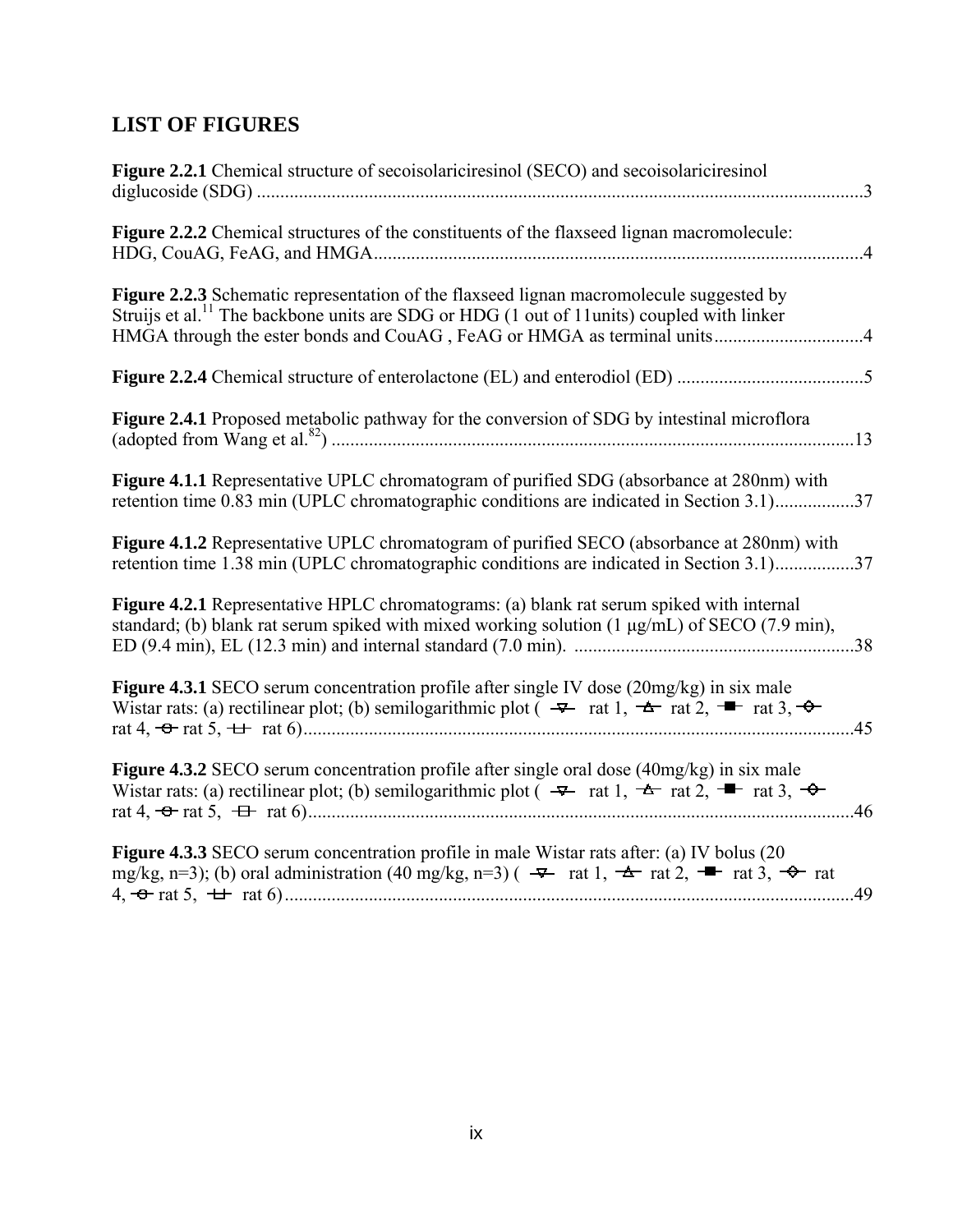# **LIST OF TABLES**

| Table 3.1.1 Preparative HPLC mobile phase gradient conditions for secoisolariciresinol                                                                                                            | .24 |
|---------------------------------------------------------------------------------------------------------------------------------------------------------------------------------------------------|-----|
| Table 3.1.2 Preparative HPLC mobile phase gradient conditions for secoisolariciresinol (SECO)                                                                                                     | .24 |
| Table 3.1.3 Preparative HPLC mobile phase gradient conditions for secoisolariciresinol (SECO)                                                                                                     | .25 |
| <b>Table 3.1.4</b> UPLC mobile phase gradient conditions for control of secoisolariciresinol                                                                                                      | .26 |
| Table 3.1.5 UPLC mobile phase gradient conditions for control of secoisolariciresinol (SECO)                                                                                                      | .26 |
| Table 3.2.1 HPLC mobile phase gradient conditions for secoisolariciresinol (SECO), enterodiol                                                                                                     | 29  |
| <b>Table 3.2.2</b> Concentrations of secoisolariciresinol (SECO), enterodiol (ED), and enterolactone                                                                                              | .29 |
| Table 4.2.1 Linearity data for the determination of SECO, ED, and EL with the proposed HPLC<br>method                                                                                             | .39 |
| <b>Table 4.2.2</b> Intra-day $(n=6)$ and inter-day (three consecutive days) accuracy and precision values                                                                                         |     |
| <b>Table 4.2.3</b> Intra-day $(n=6)$ and inter-day (three consecutive days) accuracy and precision values                                                                                         |     |
| <b>Table 4.2.4</b> Intra-day $(n=6)$ and inter-day (three consecutive days) accuracy and precision values                                                                                         |     |
| Table 4.3.1 Serum concentration versus time profile of SECO after single IV bolus (20 mg/kg)                                                                                                      |     |
| <b>Table 4.3.2</b> Serum concentration versus time profile of SECO after single oral dose (40 mg/kg)                                                                                              |     |
| Table 4.3.3 Serum concentration versus time profile of SECO after single oral (40 mg/kg by<br>gastric gavage) and IV (20 mg/kg via femoral cannula) in male Wistar rats ( $n=3$ per dosing        |     |
| <b>Table 4.3.4</b> Serum concentration versus time profile of ED after single oral (SECO, 40 mg/kg by<br>gastric gavage) and IV (SECO, 20 mg/kg via femoral cannula) in male Wistar rats (n=3 per |     |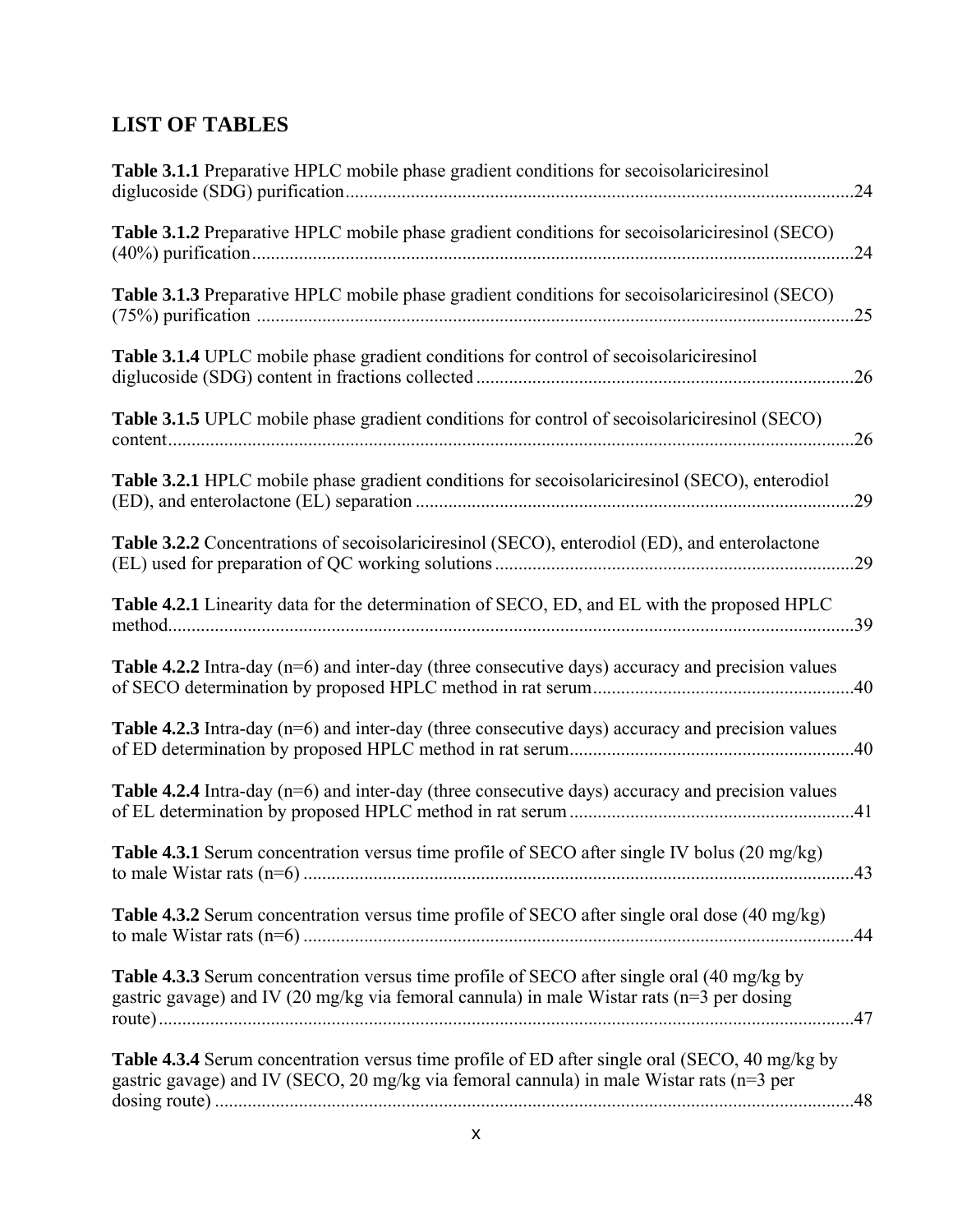**Table 4.3.5** SECO PK parameters estimation based on the results of 12-hour study after single IV (20 mg/kg) or oral (40 mg/kg) dose of SECO (MRT used for determination of  $V_{ss}$  and  $t_{1/2}$ ).........50

**Table 4.3.6** SECO PK parameters estimation based on the results of 12-hour study after single IV (20 mg/kg) or oral (40 mg/kg) dose of SECO (k used for determination of  $V_d$  and  $t_{1/2})$  ................51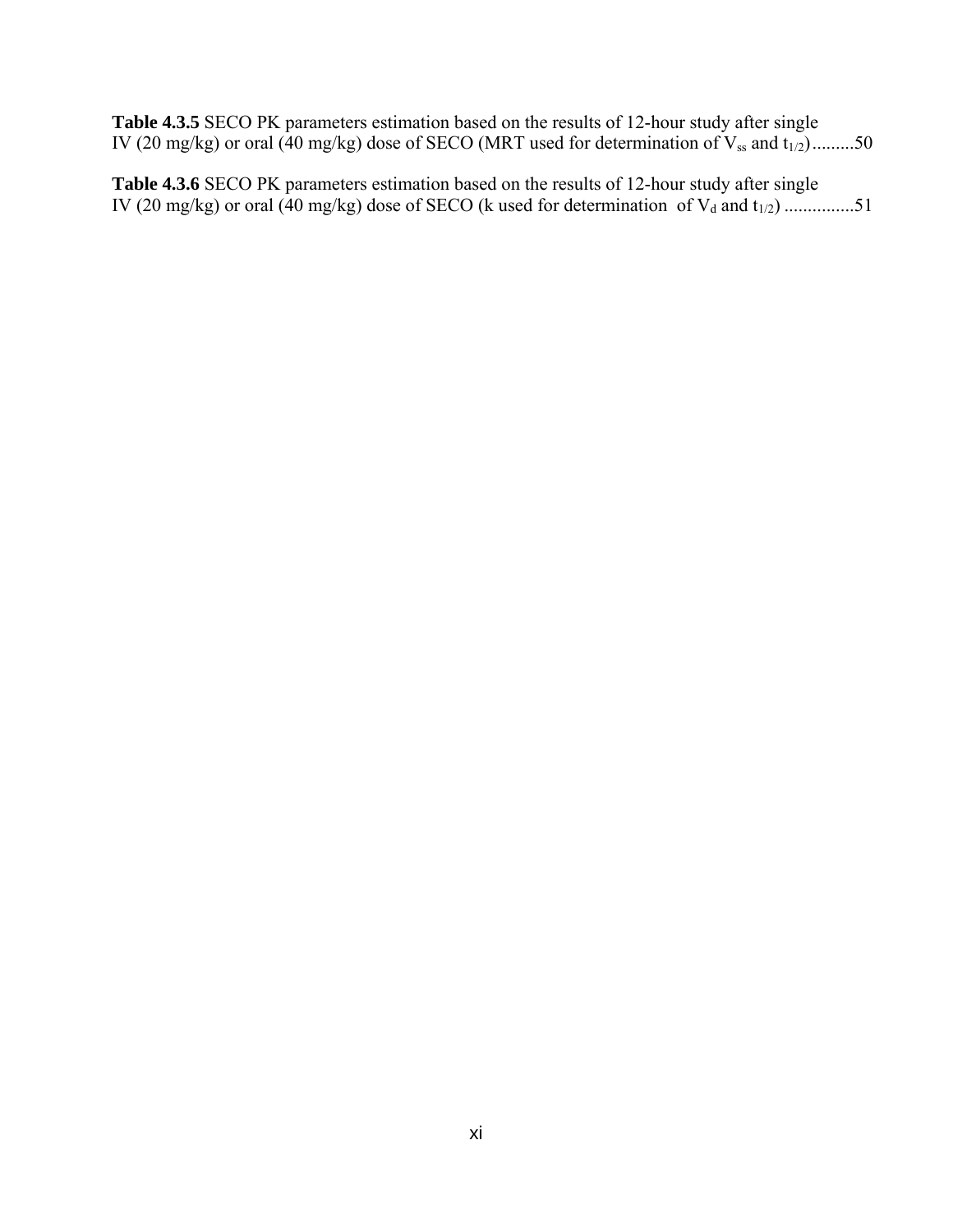# **LIST OF ABBREVIATIONS**

| $7-HC$           | 7-Hydroxycoumarin                       |
|------------------|-----------------------------------------|
| <b>ACN</b>       | Acetonitrile                            |
| <b>ASECO</b>     | Anhydrosecoisolariciresinol             |
| <b>AUC</b>       | Area Under the Curve                    |
| <b>AUMC</b>      | Area Under the First Moment Curve       |
| $\mathcal{C}$    | Concentration                           |
| Cl <sub>s</sub>  | <b>Systemic Clearance</b>               |
| CouAG            | p-Coumaric Acid Glucoside               |
| <b>DMBA</b>      | Dimethylbenzanthracene                  |
| dt               | Change in time                          |
| <b>ED</b>        | Enterodiol                              |
| <b>EGFR</b>      | <b>Epidermal Growth Factor Receptor</b> |
| EL               | Enterolactone                           |
| ER               | <b>Estrogen Receptor</b>                |
| $F_{\alpha r a}$ | Oral Bioavailability                    |
| FeAG             | Ferulic Acid Glucoside                  |
| GC               | Gas Chromatography                      |
| <b>HDG</b>       | Herbacetin Diglucoside                  |
| HDL-C            | High-Density Lipoprotein Cholesterol    |
| <b>HMGA</b>      | 3-Hydroxy-3-Methyl-Glutaric Acid        |
| <b>HPLC</b>      | High Performance Liquid Chromatography  |
| HC <sub>1</sub>  | Hydrochloric Acid                       |
| HQC              | <b>High Quality Control</b>             |
| IGF-I            | Insulin-Like Growth Factor-I            |
| IS               | <b>Internal Standard</b>                |
| IV               | Intravenous                             |
| $\bf k$          | <b>Elimination Rate Constant</b>        |
| LDL-C            | Low-Density Lipoprotein Cholesterol     |
| <b>LLOQ</b>      | Lower Limit of Quantification           |
| <b>LOD</b>       | Limit of Detection                      |
| <b>LQC</b>       | Low Quality Control                     |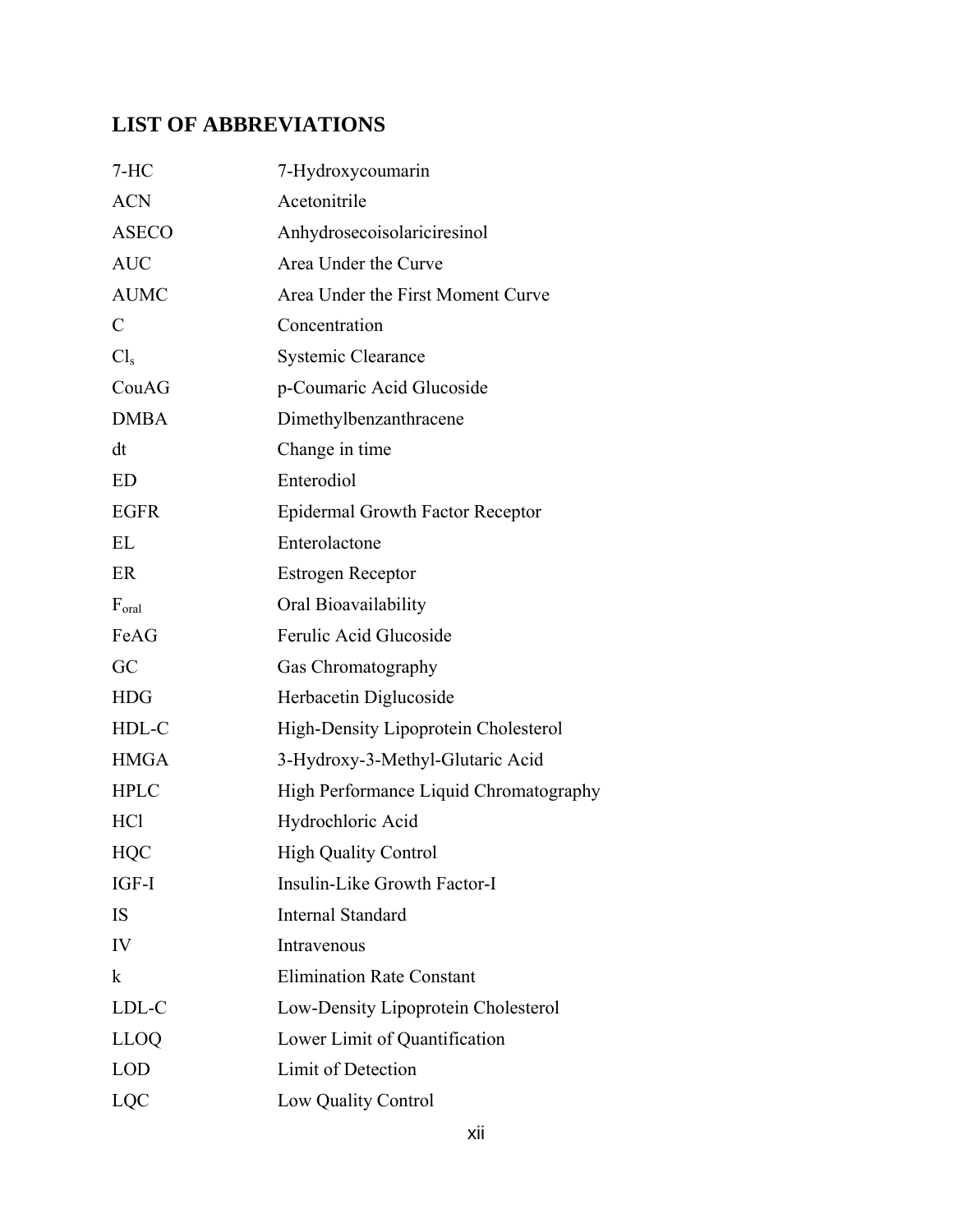| <b>MRT</b>  | Mean Residence Time                     |
|-------------|-----------------------------------------|
| <b>MQC</b>  | Middle Quality Control                  |
| <b>NaOH</b> | Sodium Hydroxide                        |
| PgR         | Progesterone Receptor                   |
| <b>PK</b>   | Pharmacokinetics                        |
| QC          | <b>Quality Control Sample</b>           |
| <b>SDG</b>  | Secoisolariciresinol Diglucoside        |
| <b>SECO</b> | Secoisolariciresinol                    |
| <b>SMG</b>  | Secoisolariciresinol Monoglucoside      |
| t           | Time                                    |
| $t_{1/2}$   | Half-life                               |
| <b>TC</b>   | <b>Total Cholesterol</b>                |
| <b>TEB</b>  | <b>Terminal End Bud</b>                 |
| $V_d$       | Volume of Distribution                  |
| $V_{ss}$    | Volume of Distribution at Steady State  |
| <b>VEGF</b> | Vascular Endothelial Growth Factor      |
| <b>UPLC</b> | Ultra Performance Liquid Chromatography |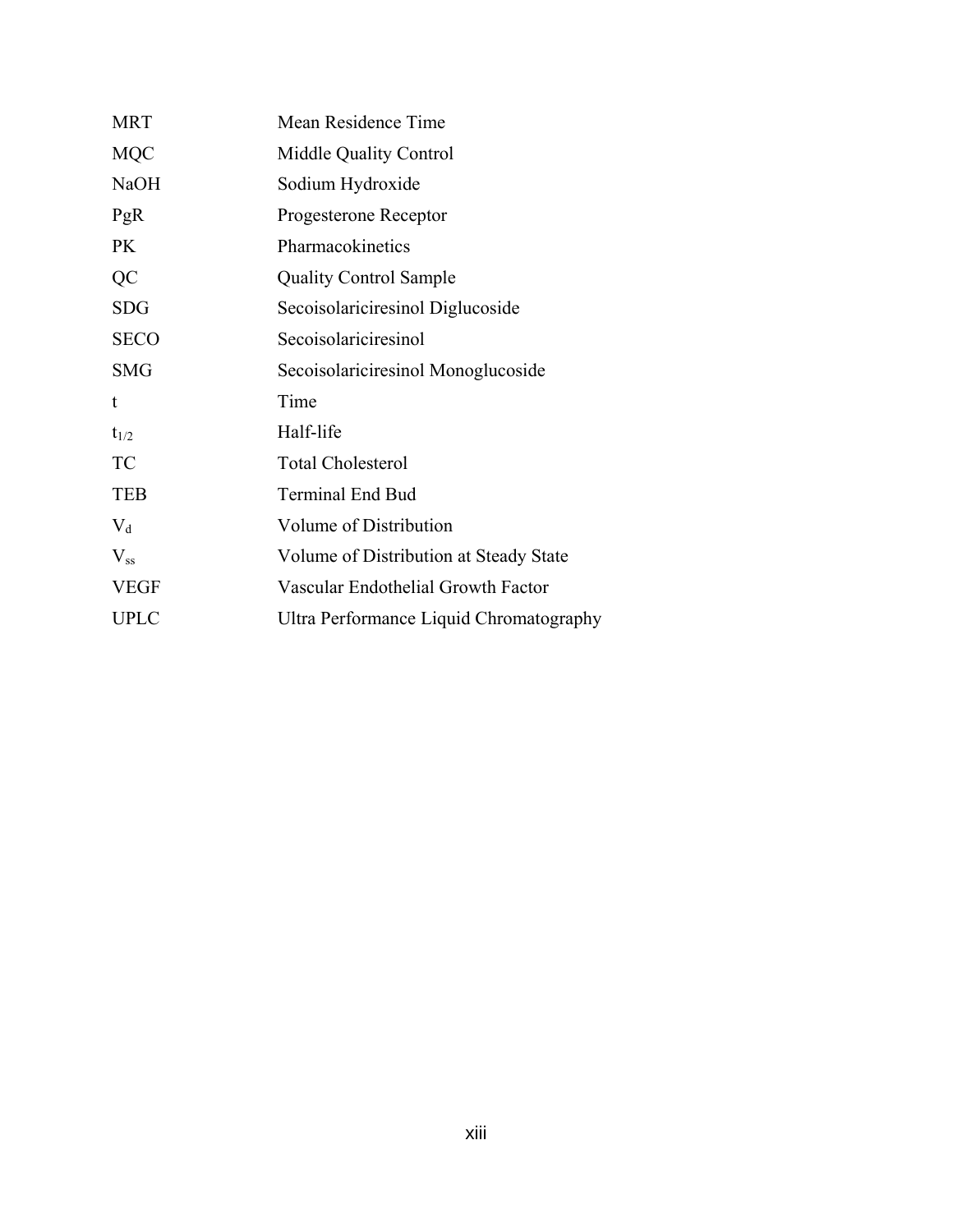#### **1. INTRODUCTION**

Flaxseed is a major source of dietary intake of the lignan secoisolariciresinol diglucoside (SDG). Following oral consumption, SDG is converted to several metabolites: secoisolariciresinol (SECO), enterodiol (ED) and enterolactone (EL) (Section 2.2). Numerous animal and human studies indicate that flax lignans may be protective against breast, colorectal and prostate cancers (Section 2.3). It was also shown that consumption of SDG-rich flax extract could decrease elevated cholesterol and glucose in plasma, key components of cardiovascular health. Most of these studies are focused on EL and ED as bioactive molecules, although experimental design often involves consumption of ground flaxseed, flax flour, or SDG. Consequently, subjects are exposed to SECO as well (Section 2.3). Recent studies suggest that SECO is found in detectable quantities in plasma of many species, making it another potentially bioactive molecule. Moreover, Dr. Alcorn's laboratory has established a hypercholesterolemic rat model and showed that chronic daily oral administration of SDG or SECO reduced total cholesterol within normal ranges in rats fed a high cholesterol diet<sup>1</sup>. Therefore, knowledge of SECO pharmacokinetics will help understand the pharmacology of lignans.

Little information is available on SECO bioavailability and disposition (Section 2.4). The aim of my project is to enhance our understanding of SECO pharmacokinetics in the rat model. For this purpose, SECO pharmacokinetic parameters will be assessed after single intravenous and oral bolus administration in rats (Section 3.3). The pharmacokinetic study will also require isolation of pure SECO (Section 3.1) and development of a sensitive and simple method for lignan quantification in rat serum (Section 3.2).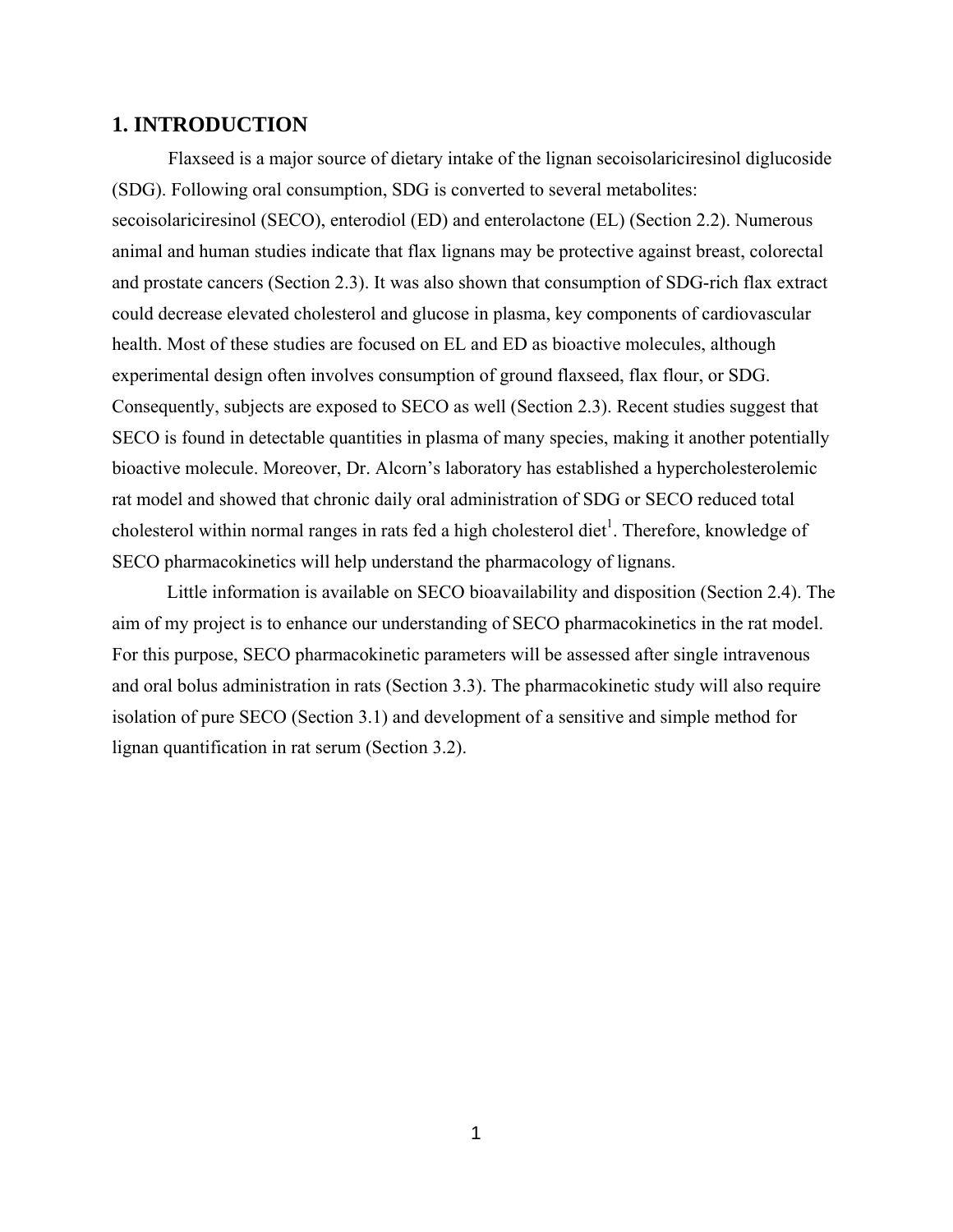#### **2. LITERATURE REVIEW**

# **2.1 Flaxseed, General Description and Composition**

Common flax or *Linum usitatissimum* is one of the oldest cultivated plants, with cultivation starting approximately 8,000 years ago in the region of Tigris and Euphrates rivers<sup>2</sup>. From ancient times it was used as a source of oil and fiber for weaving clothes. Today, long-stem varieties of flax are cultivated for linen production, while short-stem flax is cultivated for flaxseed oil, which is widely used in production of linoleum, stains, and paints<sup>3</sup>. In Canada, flax is one of the major crops, and Canada is the leader in oilseed flax production and export since  $1994<sup>4</sup>$ .

Flaxseed (oilseed variety) has about 40% lipids, 30% dietary fiber, 20% proteins, 4% ash, and 6% moisture (on whole seed basis)<sup>2,3</sup>. The lipid fraction of flaxseed consists of  $\alpha$ -linolenic acid (ALA), linoleic, ricinoleic, and palmitic acids. ALA makes up to 55% of the total flax oil. Flaxseed has high content of polysaccharidic mucilage (6 to 8% by dry weight), which consists of acidic and neutral polysaccharides. A number of phytochemicals, such as lignans, cyanogenic glycosides, phenolic acids, isoprenoids, and flavonoids, are also present in flaxseed<sup>2</sup>. In addition to ALA, the lignans of flaxseed receive significant interest due to their putative health benefits in a number of chronic disease states.

# **2.2 Lignans**

Lignans are a class of phytochemicals found in many plant species. Structurally lignans are dimeric compounds that consist of two phenlylpropanoid  $C_6$ -C<sub>3</sub> units coupled at the β and β' carbon atoms<sup>5</sup>. In the plant the biological role of the lignans is still unclear, but it is assumed that they control the growth of the plant and provide protection from diseases and pests<sup>5,6</sup>. Lignans are found in all plant parts, including roots, flowers, fruit, seeds, and stems<sup>5,6</sup>. Biosynthesis of lignans is not yet understood, but they are presumed to be related to lignins<sup>5</sup>. According to recent findings, lignans are formed via dimerization of monolignols, allylphenols, or hydrocinnamic acids, depending upon the skeletal subclass formed<sup>3,5,7</sup>.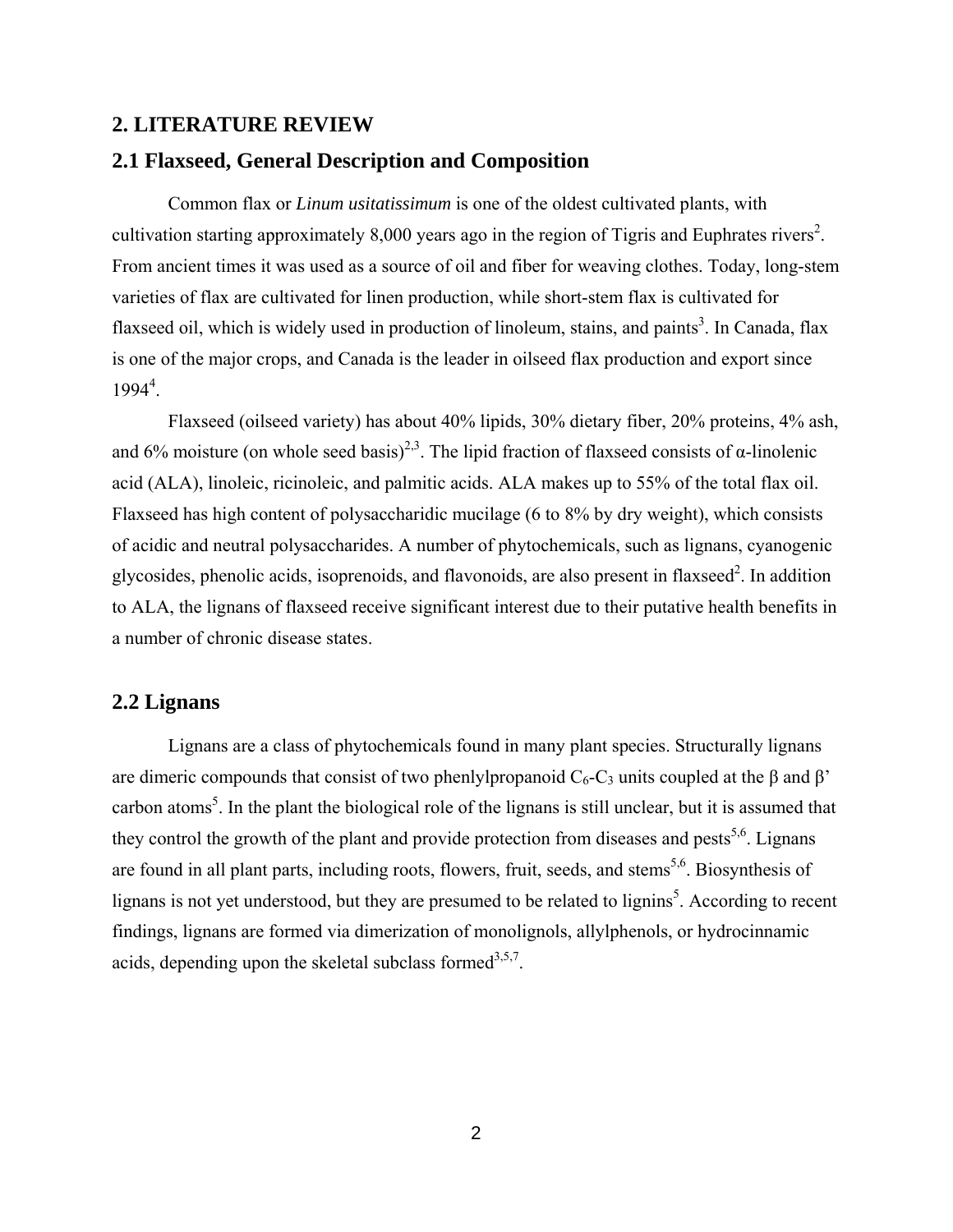#### 2.2.1 Flaxseed Lignans

Flaxseed contains a number of lignans such as secoisolariciresinol diglucoside (SDG), secoisolariciresinol (SECO), isolariciresinol, pinoresinol, and matairesinol, which are concentrated in the outer layer of the seed and exist in the form of glucosides<sup>3,8</sup>. The main lignan of the flaxseed is SDG (9-30 mg/g of defatted flax meal), and flax is the richest source of SDG among foods (Figure 2.2.1)<sup>2</sup>. SDG is present in flax as a part of a soluble ester-linked complex that contains 3-hydroxy-3-methyl-glutaric acid (HMGA) and a number of cinnamic acid glucosides2,9.Recent studies by Struijs *et al.* showed that the lignan macromolecule consists of 62% SDG, 5.7% herbacetin diglucoside (HDG), 12.2% p-coumaric acid glucoside (CouAG), 11% HMGA, and 9% ferulic acid glucoside (FeAG) (w/w) (Figure 2.2.2). They also suggest that average lignan macromolecule has three backbone units (SDG or HDG) with a linker (HMGA) and terminal units (CouAG or FeAG)<sup>10,11</sup>. The chain length may vary from one to seven SDG moieties (Figure 2.2.3).



**Figure 2.2.1** Chemical structures of secoisolariciresinol (SECO) and secoisolariciresinol diglucoside (SDG).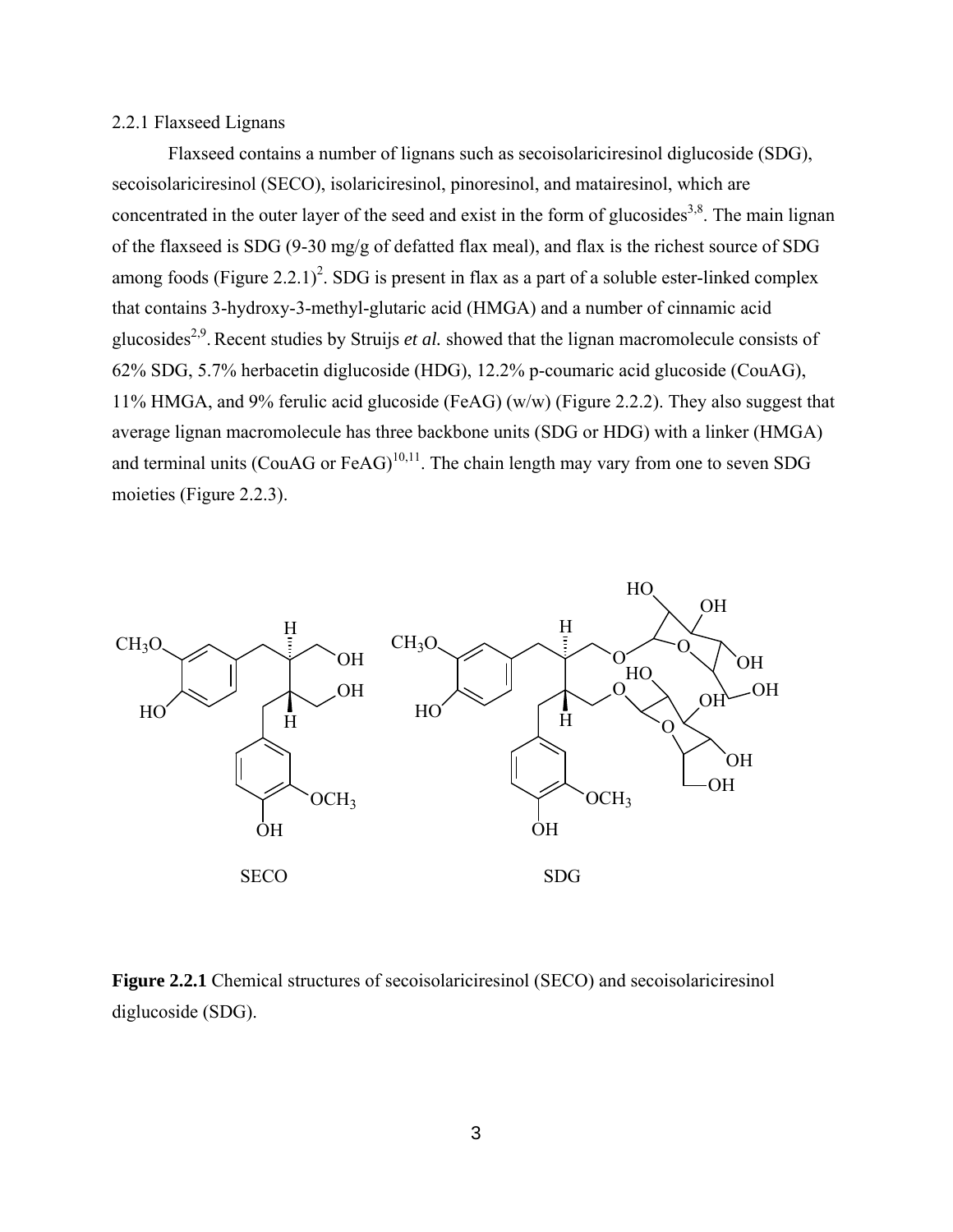



HMGA

Figure 2.2.2 Chemical structures of the constituents of the flaxseed lignan macromolecule: HDG, CouAG, FeAG, and HMGA.



**Figure 2.2.3** Schematic representation of the flaxseed lignan macromolecule suggested by Struijs *et al*<sup>11</sup>. The backbone units are SDG or HDG (1 out of 11units) coupled with linker HMGA through the ester bonds and CouAG, FeAG or HMGA as terminal units  $(n_1+n_2+n_3\geq 1)$ .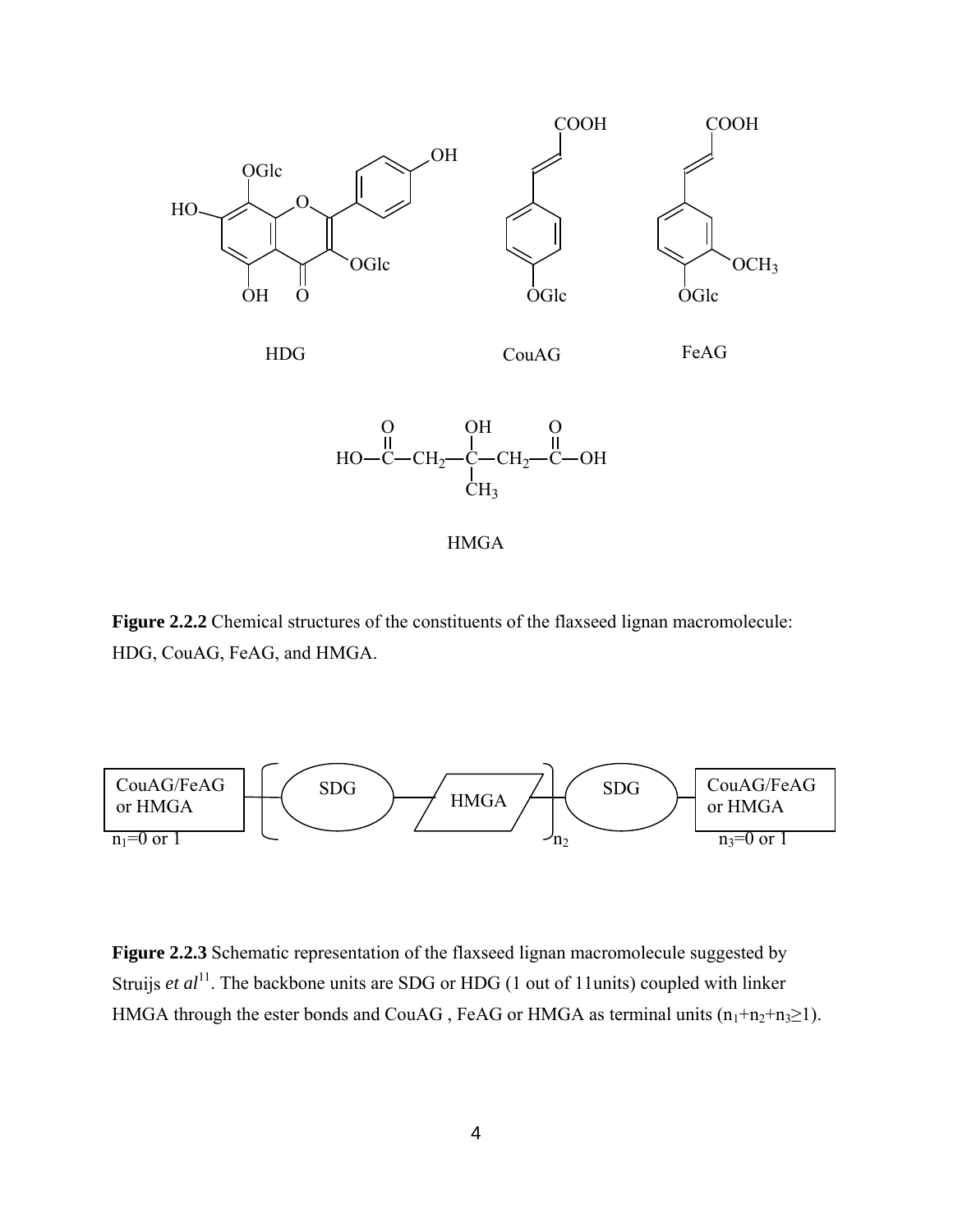#### 2.2.2 Mammalian lignans

Mammalian lignans, or enterolignans, were identified independently by two groups of researchers during gas chromatographic –mass spectrometric analysis of urinary steroid extracts from human and animal species as glucuronic and sulfuric acids conjugates<sup>12-15</sup>. Enterolignans, enterodiol (ED) and enterolactone (EL), have also been found in human plasma, saliva, faeces, semen and prostatic fluids<sup>5</sup>. Axelson *et al.* established that enterolignans are formed by intestinal microflora from dietary sources rich in plant lignans, among which flaxseed had the highest lignan content<sup>16,17</sup>. From flaxseed, the main precursors of ED and EL are SDG, SECO, and matairesinol<sup>3</sup>. In vitro incubation with human fecal microflora showed that other plant lignans, lariciresinol, pinoresinol, syringaresinol, and 7-hydroxymatairesinol, could also be converted to ED and  $EL^{18}$ . Figure 2.2.4 represents the chemical structures of ED and EL which, unlike lignans of plant origin, carry a hydroxyl group in the *meta* position rather than *para* position of aromatic ring<sup>13</sup>. Their identification following flaxseed consumption suggests a role for the enterolignans in the possible health benefits associated with flaxseed lignans.



Enterolactone 2,3-bis-(3'-hydroxybenzyl) butyrolactone

Enterodiol 2,3-bis-(3'-hydroxybenzyl)-butane-1,4-diol

H

 $\bar{H}$ 

OH

OH

OH



5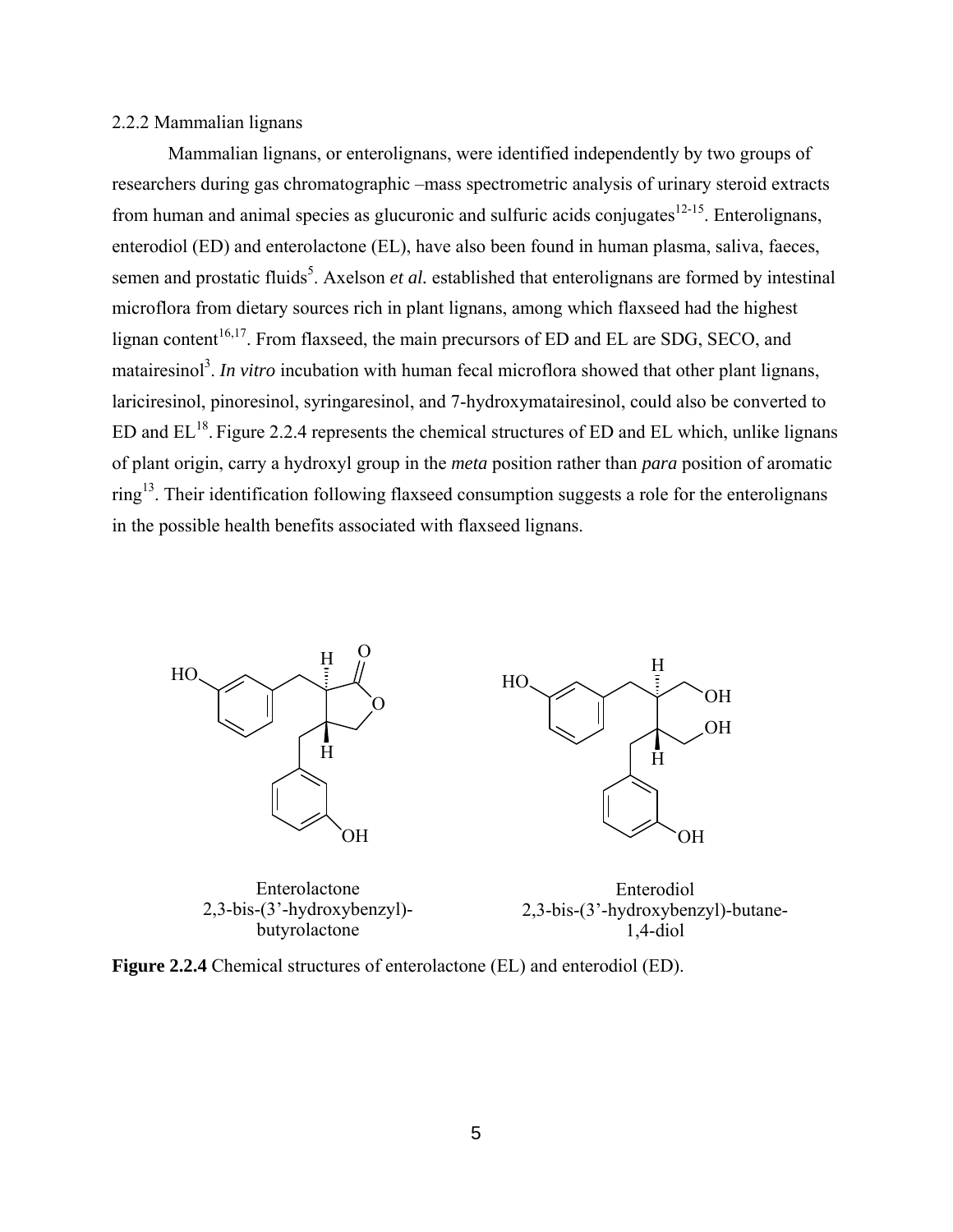# **2.3 Health Benefits and Biological Activity**

Biological activity and potential health benefits of flaxseed lignans have been assessed in numerous *in vitro* and *in vivo* studies. Flaxseed lignans and their metabolites may be protective against some cancers (breast, endometrial, prostate, colorectal), and may reduce risk for cardiovascular disease, hyperlipidemia and type II diabetes<sup>19-22</sup>.

#### 2.3.1 Breast Cancer

A series of studies on flaxseed, lignans, and breast cancer were conducted in Sprague Dawley female rats<sup>23-26</sup>. Animals were supplemented with flaxseed flour, defatted flaxseed meal, or SDG at 2.5%, 5%, or 10% levels for up to 22 weeks and different stages of mammary tumorigenesis were assessed. In the flaxseed group, 24 h after injection with carcinogen dimethylbenzanthracene (DMBA) cell proliferation was reduced by 38.8-55.4% and nuclear abberations were reduced by 58.8-65.9% in the female rat mammary gland<sup>23</sup>. Rats with established DMBA-induced tumors supplemented with flaxseed or SDG for 7 weeks had 50% reduction in tumor volume compared to control. A significant negative correlation was observed between excretion of lignans (ED and EL) in urine and tumor volume<sup>24</sup>. Similarly, flaxseed or SDG supplementation decreased invasiveness and grade of N-methyl-N-nitrosourea-induced mammary tumors in rats<sup>25</sup>. Additionally, reduced plasma levels of insulin-like growth factor-I (IGF-I), which is associated with increased breast cancer risk, were observed in rats supplemented with flaxseed or  $SDG<sup>26</sup>$ . Reduction of terminal end bud (TEB) structures (most susceptible to carcinogens) in rat mammary gland was observed after lifetime, gestation or lactation exposure to flaxseed or SDG, suggesting their protective role against mammary cancer<sup>27,28</sup>. Moreover, rats exposed to flaxseed or SDG during lactation had significantly lower tumor incidence, tumor load, and mean tumor size and tumor number induced by DMBA when compared to control<sup>29</sup>. An additional study showed that reduction of TEB structures occurs through epidermal growth factor receptor (EGFR) and estrogen receptor (ER) signaling<sup>30</sup>.

Chen *et al.*<sup>31</sup> assessed the role of flaxseed and SDG diets in mice with established estrogennegative human breast cancer tumors (MDA-MB-35). Mice supplemented with 10% flaxseed for 15 weeks had significant reduction in tumor growth rate and 45% reduction in total incidence of metastasis compared to control group. Expression of IGF-I and epidermal growth factor receptor (EGFR) in the primary tumor were also significantly lower in the flaxseed group<sup>31</sup>. Moreover, a separate study with similar setup indicated that extracellular levels of vascular endothelial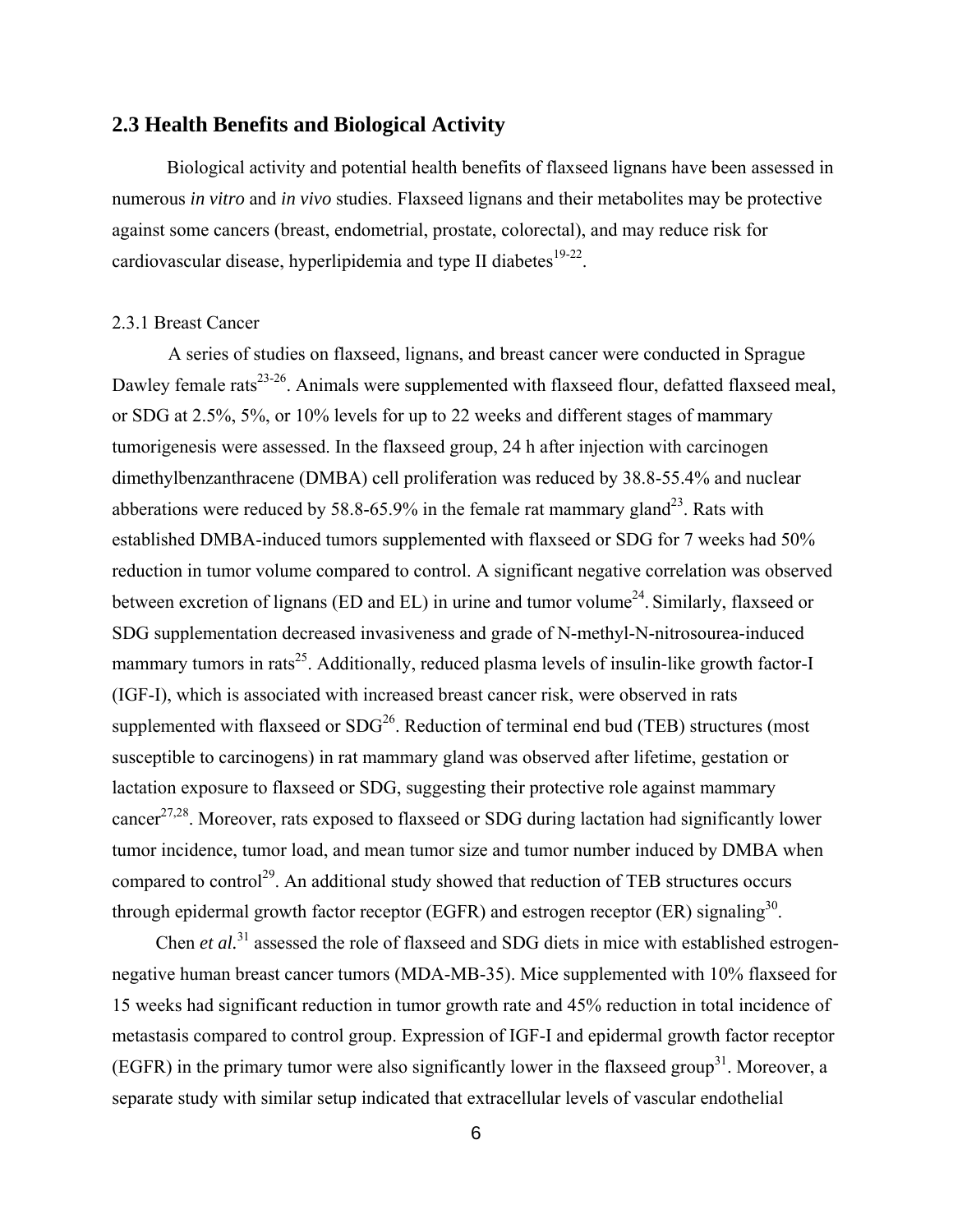growth factor (VEGF), key factor in promotion of tumor angiogenesis, were also significantly reduced<sup>32</sup>. Flaxseed (10%) and SDG (equivalent to 10% flaxseed) supplementation for 7 weeks reduced incidence of metastases in mice after excision of primary MDA-MB-35 tumor<sup>33</sup>.

The effect of flaxseed supplementation was also studied in ovariectomized mice with established estrogen receptor-positive human breast cancer (MCF-7) tumors at low and high levels of circulating estrogens. Tumor size regressed by 74% after 6 weeks on 10% flaxseed diet at low estrogen levels. At high estrogen levels tumor growth was inhibited by 22% in the flaxseed group, and by 50% while in combination with tamoxifen (tamoxifen alone inhibited tumor growth only by  $41\%$ <sup>34</sup>. An additional experiment confirmed that flaxseed diet does not stimulate tumor growth at low estrogen levels, while tamoxifen and soy protein  $d\sigma^{34-36}$ . Moreover, analysis of tumor biomarkers in ovariectomized mice with established MCF-7 tumors at high levels of estrogen indicated that inhibition of tumor growth resulted from decreased cell proliferation and increased cell apoptosis in the flaxseed groups in a dose-dependent manner $3^7$ . Expression of progesterone receptor (PgR) and IGF-I were also significantly reduced compared to control<sup>37</sup>. A recent study compared effects of flaxseed diet and equivalent supplementation of pure SDG in ovariectomized mice with established MCF-7 tumors with low estrogen levels<sup>38</sup>. Both treatments significantly inhibited cell proliferation and induced apoptosis, as well as significantly decreased mRNA expression of estrogen-responsive genes cyclin D1, pS2, ERα, ERβ, and biomarkers in growth factor-signaling pathways such as EGFR and IGF-I receptor, suggesting that SDG has similar effect as flaxseed in reducing tumor growth<sup>38</sup>. Saarinen et al. reported that SDG is also accessible to tumor tissues after oral administration of tritium labeled SDG to mice with established MCF-7 tumors $^{39}$ .

The protective role of ED and EL against breast cancer was assessed *in vitro* in two estrogen receptor negative cell lines (MDA-MB-231 and MDA-MB-435). ED and EL inhibited steps involved in the metastatic cascade such as cell migration, invasion, and adhesion to Matrigel or extracellular matrices in a dose-dependent manner<sup>40</sup>. In MCF-7 estrogen receptor positive cell line ED and EL significantly inhibited aromatase and 17β-hydroxysteroid dehydrogenase (17β-HSD), with ED being more potent aromatase inhibitor, while EL being 17β-HSD inhibitor<sup>41</sup>. Subcutaneous injections of ED or EL (10mg/kg) for 22 weeks in ovariectomized mice with established MCF-7 tumors with low estrogen levels did not promote tumor growth compared to negative control and significantly induced tumor cell apoptosis $42$ . Ovariectomized mice with established MCF-7 tumors with high estrogen levels injected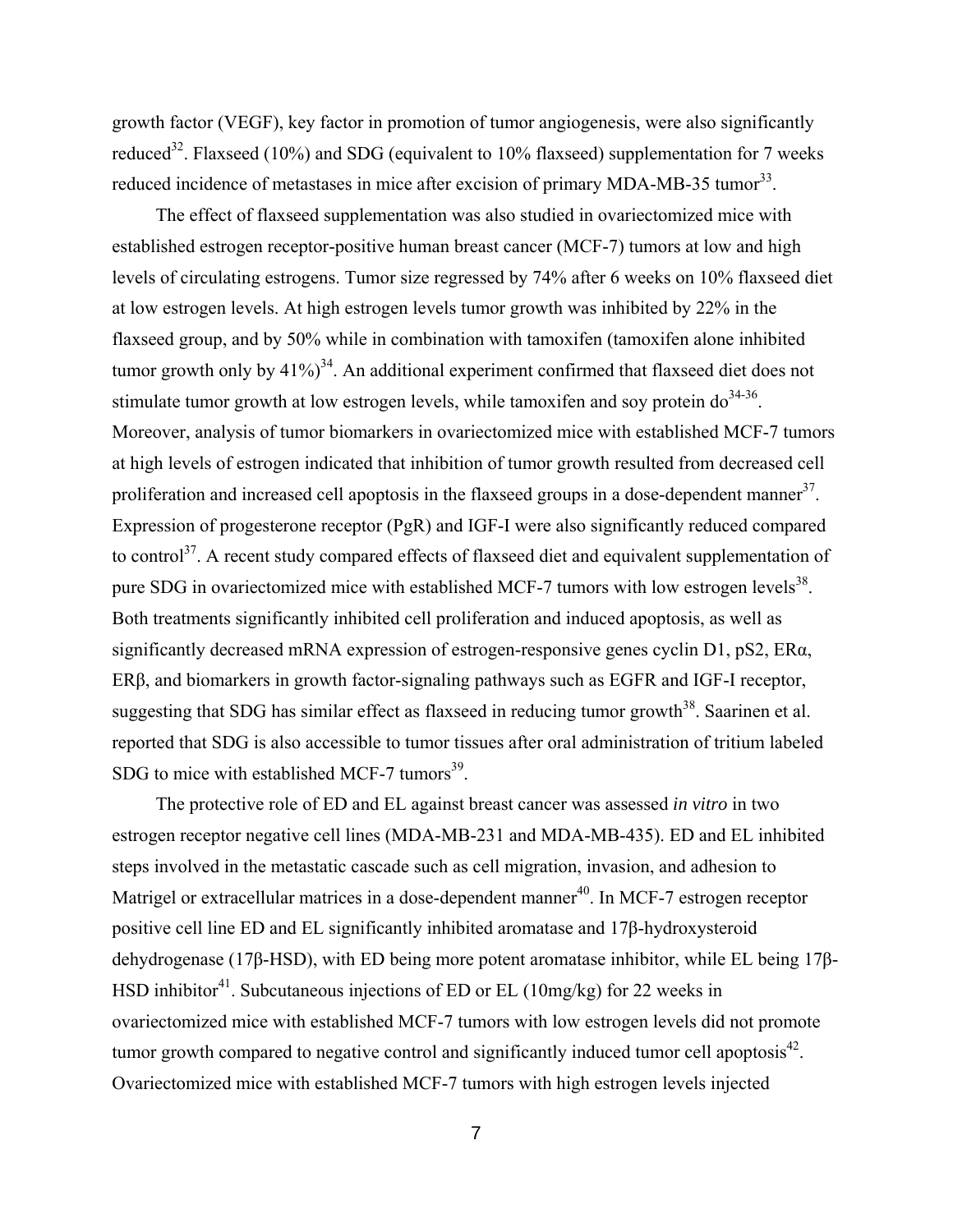subcutaneously with ED or EL (15 mg/kg) for 5 weeks showed decreased tumor growth and decreased extracellular levels of VEGF<sup>43</sup>.

A number of case-control studies in humans examined association between serum EL and risk of breast cancer. An inverse association between serum EL and breast cancer risk was observed among premenopausal and postmenopausal women in Kuopio Breast Cancer Study, Finland<sup>44</sup>. Sonestedt et al. found that high plasma EL is associated with the reduced risk for  $ER\alpha$ positive/ER $\beta$  negative breast tumors in nested case-control study in Sweden<sup>45</sup>. On the other hand, a prospective study in New York did not support protective role of  $EL^{46}$ .

Population-based studies on phytoestrogen dietary intake (isoflavones and lignans) and breast cancer in Ontario, Canada, indicate that lignan intake is associated with reduced breast cancer risk among overweight premenopausal women<sup>47</sup>. Additionally, adolescent lignan intake may be associated with decreased risk of adult breast cancer<sup>48</sup>. Furthermore, dietary lignan intake has been associated with improved survival among postmenopausal women with breast cancer in the Western New York Exposures and Breast Cancer Study<sup>49</sup>.

#### 2.3.2 Melanoma

Two studies investigated the effect of flaxseed and SDG on the lung metastases of the murine melanoma B16BL6 cells in mice. Mice were supplemented with flaxseed or SDG at three concentration levels for two weeks before injection of B16BL6 cells and two weeks after the injection. The number of tumors in mice fed 2.5%, 5% and 10% flaxseed was 32%, 54% and 63% lower than in control group<sup>50</sup>. Dietary supplementation of SDG also reduced the number of tumors in treated groups compared with the control, as well as decreased tumor cross-sectional area and tumor volume in a dose-dependent manner<sup>51</sup>.

#### 2.3.3 Endometrial Cancer and Uterine Fibroids

A case-control study in the USA showed a negative association between dietary intake of lignans and endometrial cancer, which was statistically significant in postmenopausal women<sup>52</sup>. On the other hand, in the case-control study nested within three prospective studies in Sweden, Italy, and USA no correlation was found between serum EL levels and endometrial cancer<sup>53</sup>. Additionally, in a case-control study in the United States a modest inverse association was observed between lignan excretion and risk of uterine fibroids (hormonally responsive benign  $\text{tumors}^{54}$ .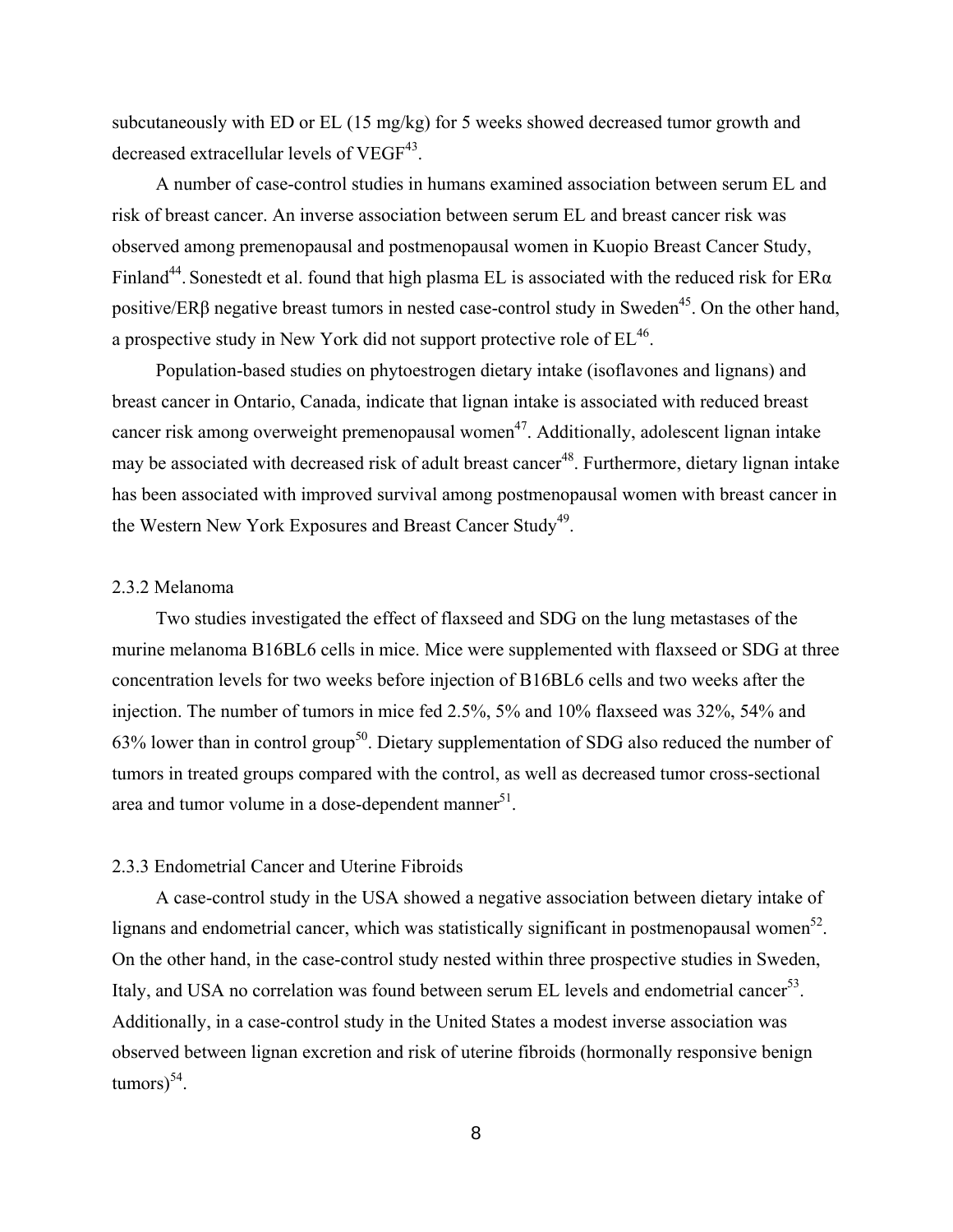#### 2.3.4 Prostate Cancer and Benign Prostatic Hyperplasia

Lin et al. investigated the effect of ED and EL on prostatic carcinoma *in vitro*<sup>55</sup>. Both lignans significantly inhibited the growth of three human prostate cancer cell lines (PC-3, DU-145 and LNCaP), with EL being more potent inhibitor ( $IC_{50} = 57 \mu M$  for LNCaP cells) compared to ED (IC<sub>50</sub> = 100 µM for LNCaP cells)<sup>55</sup>. The same research group studied the effect of 5% flaxseed diet on prostatic neoplasia in the transgenic adenocarcinoma mouse prostate model<sup>56</sup>. Mice supplemented with flaxseed for 30 weeks had significantly less aggressive tumors compared to control, reduced number of lung and lymph node metastases, significantly reduced cell proliferation and increased cell apoptosis<sup>56</sup>. Similar results were observed in rats with Dunning R3327 PAP prostate tumors supplemented with rye bran rich in lignans<sup>57</sup>. The number of palpable tumors and tumor volume were significantly lower in the rye bran group compared to control after 14 and 16 weeks of supplementation<sup>57</sup>.

Human data on the role of lignans in prostate cancer are controversial. Stattin et al. found no association between serum EL and prostate cancer incidence in a nested case-control study conducted in Finland, Norway and Sweden<sup>58</sup>. However, men with very low plasma levels of EL had a significantly higher risk of prostate cancer<sup>59</sup>. In a case-control study on diet and prostate cancer in western New York a reduced risk of prostate cancer was observed in men consuming diet rich in lignans<sup>60</sup>. Another dietary study in Sweden found that intermediate levels of plasma EL were inversely associated with prostate cancer risk $^{61}$ . Furthermore, recent analysis of individual patient data from 12 prospective studies by Roddam et al. found an association between high circulating plasma IGF-I and prostate cancer risk $62$ . SDG was shown to reduce IGF-I levels in rats and could be protective against prostate cancer<sup>26</sup>.

Positive effect of lignans on benign prostatic hyperplasia was observed in a randomized double-blind placebo-controlled study in 87 subjects treated with SDG (300 or 600 mg/day) for 4 months. After completion of the study the International Prostate Symptom Score decreased significantly, while Quality of Life improved compared to control group. Therapeutic efficacy of SDG was comparable with 5 $\alpha$ -reductase inhibitors and  $\alpha$ 1A-adrenoreceptor blockers, commonly used for the treatment of benign prostatic hyperplasia<sup>63</sup>.

#### 2.3.5 Colorectal Cancer

The protective role of flaxseed diet against colon cancer was observed in rats fed with flaxseed flour or flaxseed meal (5% or 10%) for 4 weeks following a single injection of

9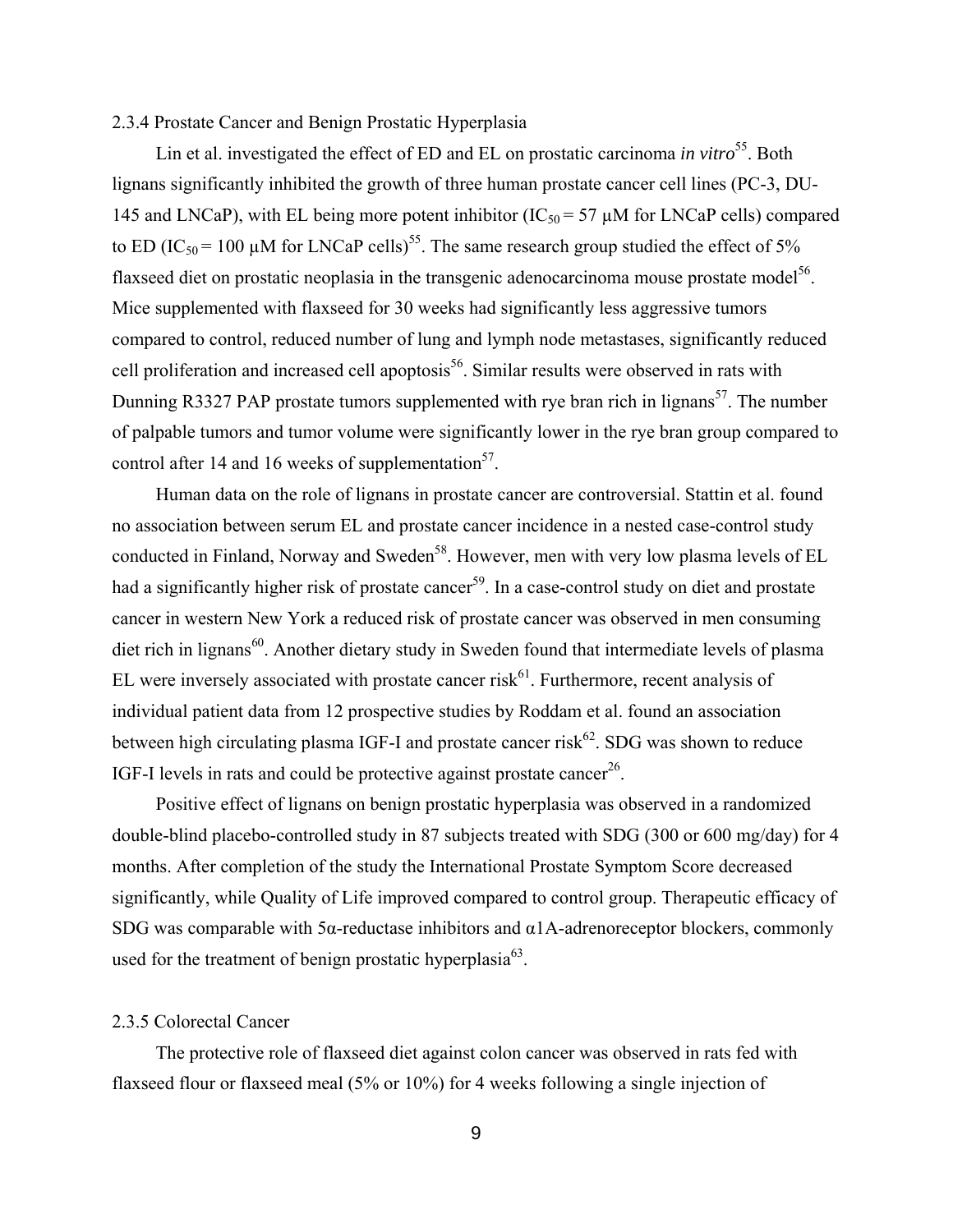carcinogen azoxymethane. By the end of the experiment the total number of aberrant crypts and foci (early markers of cancer risk) was significantly reduced by 41-53% and 48-57%, respectively<sup>64</sup>. Additional study on long-term (100 days) exposure to flaxseed, defatted flaxseed or SDG in rats injected with azoxymethane had similar results, indicating that protective effect of flaxseed could be attributed to  $SDG<sup>65</sup>$ .

EL and ED had an inhibitory effect on four colon cancer cell lines (LS174T, Caco-2, HCT-15, T-84) *in vitro*, with EL being more effective than ED<sup>66</sup>. Moreover, EL suppressed growth of Colo 201 human colon cancer cells *in vitro* and *in vivo* (10 mg/kg EL injected subcutaneously to athymic mice with transplanted Colo201tumors for 18 days), by inducing apoptosis and decreasing cell proliferation<sup>67</sup>. Another study in multiple intestinal neoplasia mice, a model for colon tumorigenesis, did not show protective effect of 0.5% defatted flaxseed meal diet, although there was a tendency for decreased number of colon adenomas in the flaxseed group<sup>68</sup>.

In a Dutch case-control study in humans, plasma levels of ED and EL were inversely associated with colorectal adenoma (colorectal cancer precursor) risk $^{69}$ . Another case-control study in Ontario, Canada, found that dietary lignan intake is significantly associated with reduced colorectal cancer risk<sup>70</sup>.

#### 2.3.6 Cardiovascular Health and Diabetes

Cardioprotective role of flaxseed and lignans was assessed in a series of studies in hypercholesterolemic rabbits. Animals on atherogenic diet were supplemented with type II flaxseed low in  $\alpha$ -linolenic acid for 8 weeks<sup>71</sup>. Type II flaxseed was chosen to evaluate effect of the lignan component of flax on development of atherosclerosis. The development of aortic atherosclerosis was reduced by 69% in the flaxseed group. Serum total cholesterol (TC) and lowdensity lipoprotein cholesterol (LDL-C) were lower compared to control, while high-density lipoprotein cholesterol (HDL-C) was not affected<sup>71</sup>. Additional study with flaxseed oil suggested that the oil component of flax has no effect on serum lipids or extent of atherosclerosis in rabbits<sup>72</sup>. Furthermore, hypercholesterolemic rabbits supplemented for 2 months with SDG macromolecule complex (40 mg/kg per day) had decreased serum TC, LDL-C, and TC/HDL-C levels, while no changes were observed in normocholesterolemic rabbits<sup>73</sup>. Development of aortic atherosclerosis was reduced by  $35\%^{73}$ . Protection against atherosclerosis was also observed in a study involving rabbits supplemented with an atherogenic diet for 4 months with SDG complex supplementation during the last 2 months of the experiment<sup>74</sup>.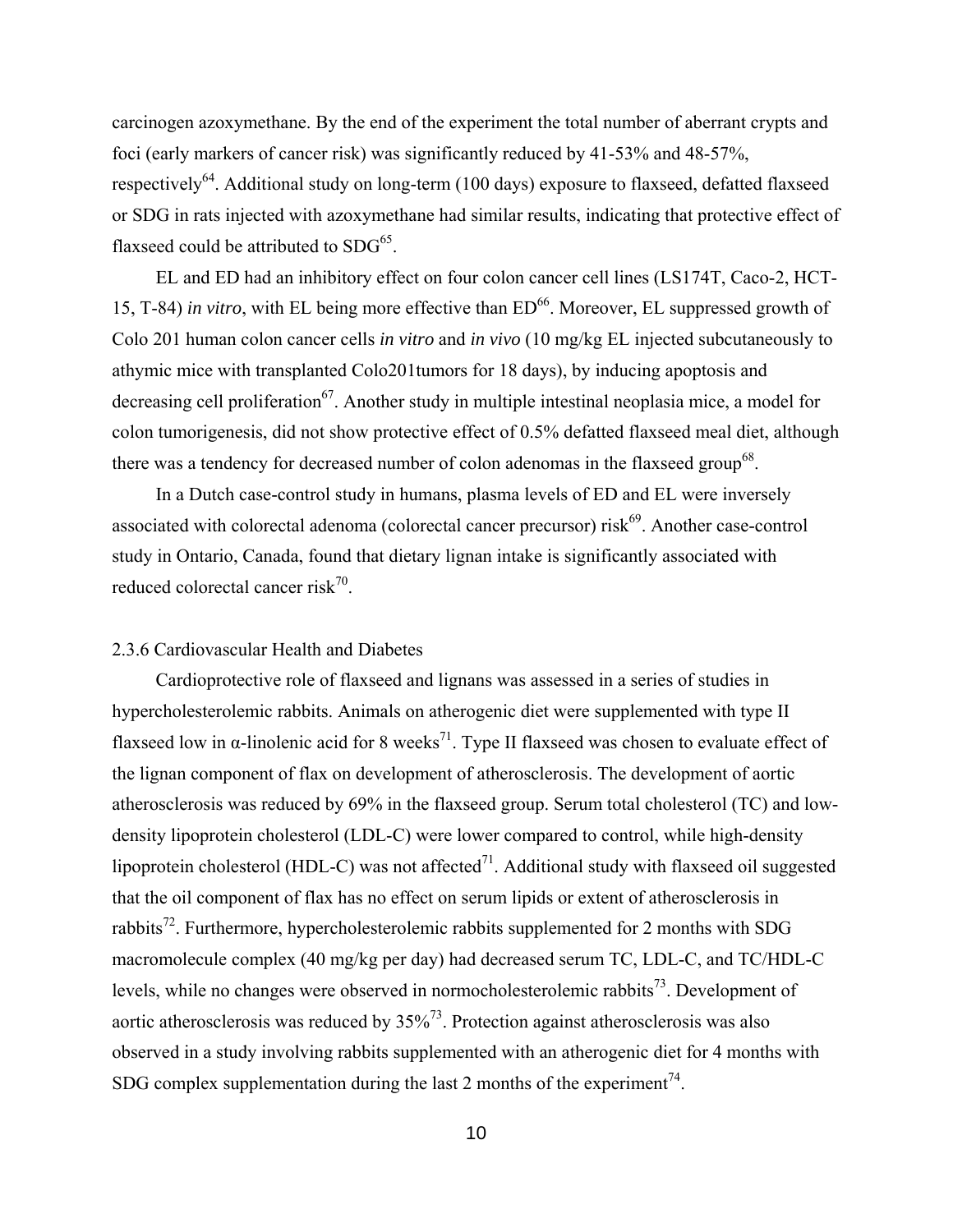Felmlee *et al.*<sup>1</sup> observed a dose-dependent reduction in the rate of body-weight gain, serum TC and LDL-C, and hepatic lipid accumulation in hypercholesterolemic rats supplemented with equimolar quantities of SDG (3 or 6 mg/kg) and SECO (1.6 or 3.2 mg/kg) for 4 weeks<sup>1</sup>. Another study in rats fed high cholesterol diet for 8 weeks followed by oral administration of SDG (20 mg/kg) for 2 weeks showed a significant reduction in TC, LDL-C, triglycerides and increase in HDL-C levels, compared to control<sup>75</sup>. Protective effect of SDG against ischemia-reperfusion injury *ex vivo* was also observed in the same study, as well as significant improvement in left ventrical functions in induced myocardial infarction *in vivo*<sup>75</sup>.

Prasad *et al.*<sup>76,77</sup> assessed the protective role of SDG against type II diabetes in rats. Incidence of streptozotocin-induced diabetes in rats supplemented with 22 mg/kg SDG for 21 days was reduced by 75%<sup>76</sup>. In Zucker diabetic fatty rats (model for type II diabetes) treated with SDG (40 mg/kg orally) starting at age 6 weeks, development of diabetes was delayed in 80% of animals in the treatment group<sup> $77$ </sup>.

Recent studies showed beneficial effect of SDG on hypercholesterolemia and hyperglycemia in humans. In a randomized double-blind placebo-controlled study 55 hypercholesterolemic subjects were given SDG (300 and 600 mg/day) for 8 weeks. By the end of experiment SDG significantly reduced plasma TC, LDL-C, and fasting glucose levels in a dosedependent manner<sup>78</sup>. Another randomized double-blind placebo-controlled study in 72 diabetic patients with mild hypercholesterolemia given 360 mg/ day of SDG for 12 weeks suggested that SDG modulates levels of C-reactive protein, a marker for chronic inflammation and one of the key factors in pathogenesis of type II diabetes<sup>79</sup>.

Vanharanta *et al.* reported that high serum EL levels were associated with reduced coronary heart disease-related and cardiovascular disease-related mortality in middle-aged Finnish men in Kuopio Ischaemic Heart Disease risk factor study<sup>80</sup>. On the other hand, Kuijsten *et al.* did not associate high plasma ED and EL with a reduced risk on nonfatal myocardial infarction in prospective case-control study in Netherlands<sup>81</sup>. Peterson *et al.* in their recent review of the epidemiological studies on lignan dietary intake suggested that lignans might be protective against cardiovascular disease, although more research is needed<sup>22</sup>.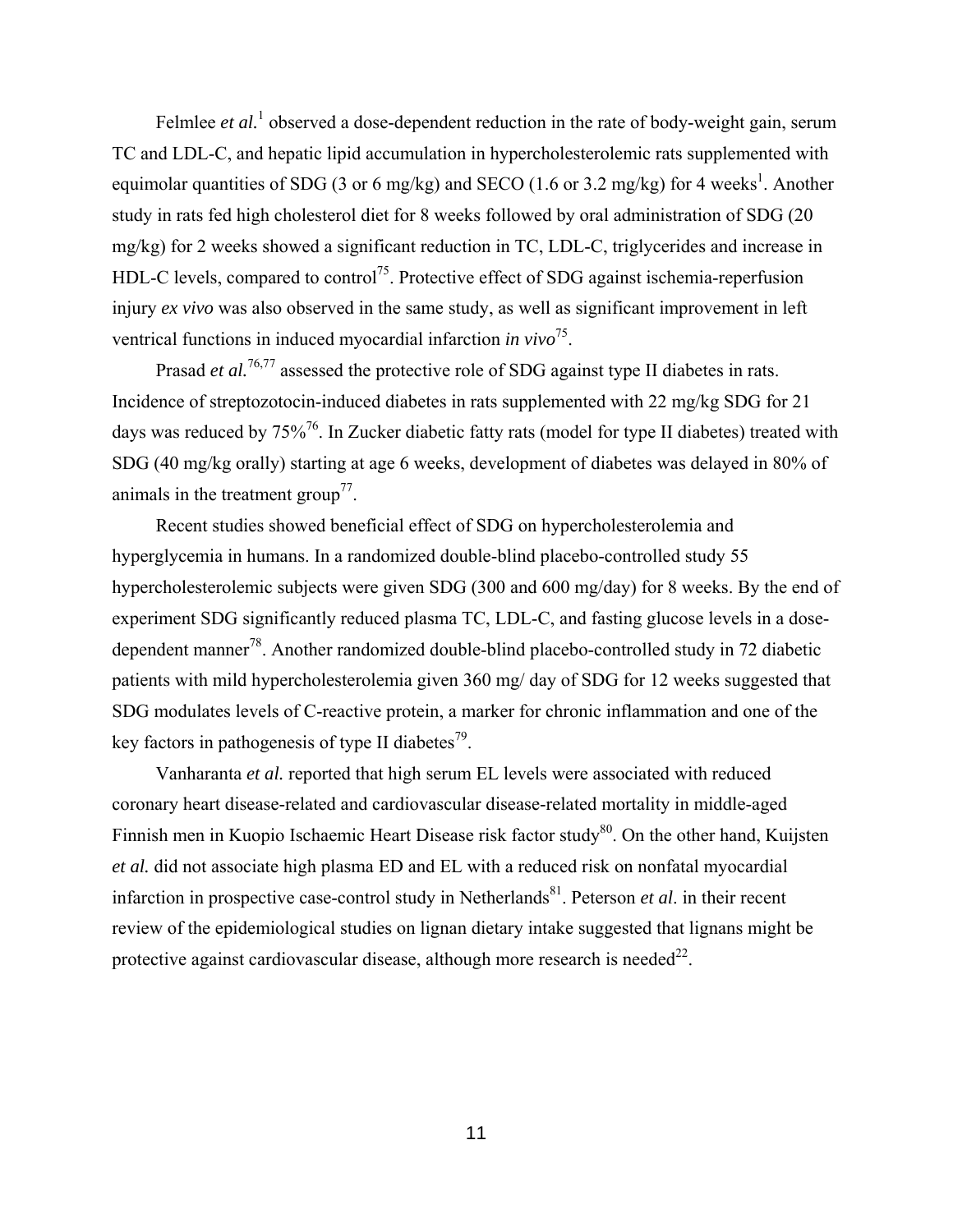# **2.4 Pharmacokinetics of Flaxseed Lignans**

An understanding of lignan pharmacokinetics (PK) is critical for assessments of biological activity, mechanism of action and potential therapeutic application (i.e. size and frequency of dose, therapeutic concentration). To date, limited PK data exists for the flaxseed lignans. For a long time only EL was in the scope of interest of researchers. Information on lignan bioavailability and serum and tissue levels of the various lignan forms and their oxidative or phase II metabolites is limited. Available evidence suggests lignans undergo extensive enterohepatic recirculation such that the liver and gastrointestinal tract are exposed to high levels of the lignans.

#### 2.4.1 Absorption and Gastrointestinal Metabolism

Shortly after discovery of mammalian lignans studies in rats and humans confirmed that ED and EL were produced by intestinal microflora and were metabolites of SDG from flaxseed (mammalian lignans were not detected in germ-free rats)<sup>16,17</sup>. A simplified scheme for the conversion of SDG into ED and EL was first proposed by Axelson *et al.* in 1982<sup>17</sup>, and was clarified in recent studies (Figure 2.4.1) $82-88$ .

To date, research indicates that following flaxseed consumption the lignan macromolecule breaks down to SDG and various combinations of SDG and HMGA in the acidic environment of stomach and SDG is completely released from macromolecule in the small intestine<sup>85</sup>. Milling and crushing of flaxseed was shown to improve the conversion to enterolignans<sup>89</sup>. The glucose groups on SDG are then hydrolyzed by microbial and intestinal brush border β-glucuronidase or β-glucosidase to produce the aglycone SECO82,90. *Bacteroides* and *Clostridium* species are responsible for deglycosylation of SDG in humans<sup>87,91</sup>. Glitso *et al.* suggested the conversion occurs between terminal ileum and caecum in pigs $92$ . Similarly, Eeckhaut *et al.* observed SDG conversion into SECO in the ascending colon compartment in the human artificial digestion model, which is supported by an earlier study in patients with ileostomies having low plasma lignan levels $^{85,93}$ . Then, SECO is partially absorbed into systemic circulation as was shown in a recent study by Laerke *et al.*94 or is converted to mammalian lignans by gut microflora<sup>86-88</sup>. *In vitro* and *in vivo* studies showed that SECO is first demethylated by *Blautia producta* and *Eubacterium limosum*, and then dehydroxylated by *Eggertella lenta* to produce  $ED^{82,83,86,88,91}$ . ED is dehydrogenated to EL by recently isolated *Lactonifactor longoviformis*87,88.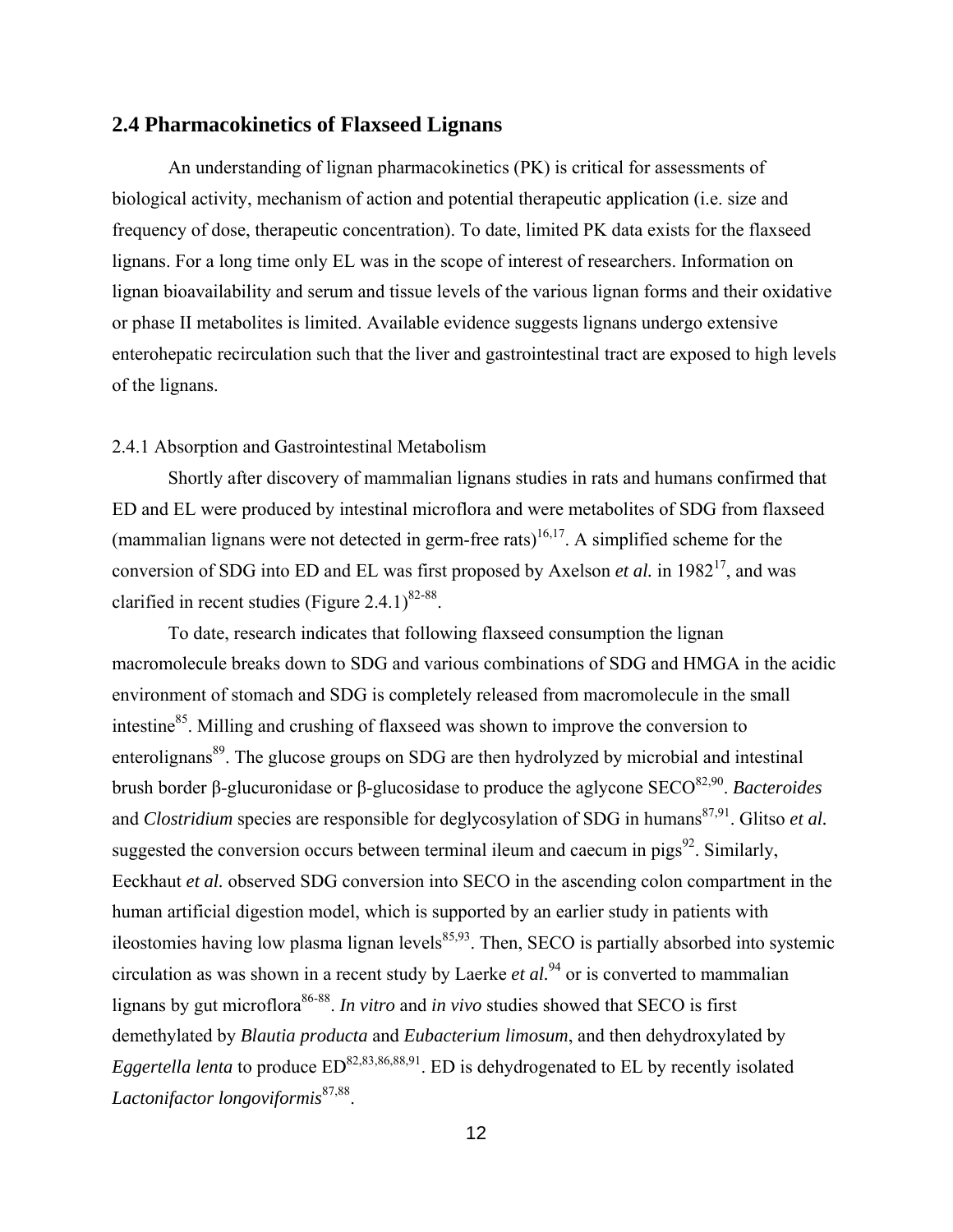



**Figure 2.4.1** Proposed metabolic pathway for the conversion of SDG by intestinal microflora (adopted from Wang *et al.*82).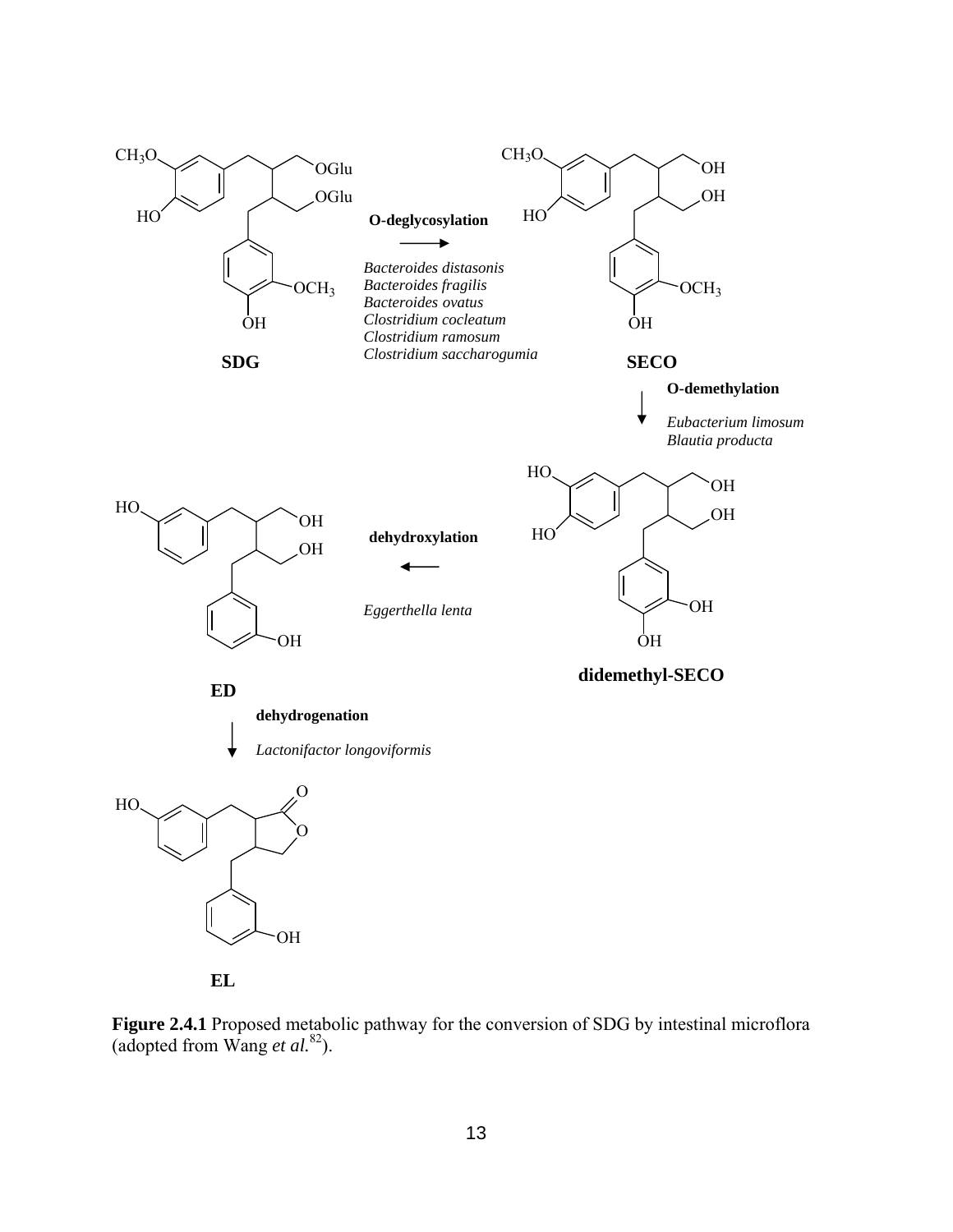Intestinal lignan metabolism varies significantly among the population, which can be stratified into high, moderate and low ED/EL producers<sup>84</sup>. Additionally, *in vitro* SECO incubation with human fecal samples showed that high concentration of *Blautia producta* and bacteria belonging to *Atopobium* group was typical for high EL-producers, while ED production was negatively correlated with abundance of *Clostridium coccoides*-*Eubacterium rectale* cluster $83,84$ .

#### 2.4.2 Phase I and Phase II Metabolism

Once absorbed from the intestine, SECO, ED and EL undergo conjugation reactions with glucuronic and sulfuric acids by phase II enzymes. Analysis of urine and plasma in humans suggested that lignans form mainly glucuronides (up to 98%) and smaller quantities of monosulfates and disulfates<sup>15,95,96</sup>. Similar results were obtained *in vitro*, after EL was incubated with human and rhesus monkey hepatocytes with reaction catalyzed by human UGT1A and UGT2B family members $97$ . Study in rats also showed that conjugates are excreted into bile and undergo enterohepatic circulation<sup>16</sup>. Another study with human colon epithelial cell lines (CaCo-2 and HT29) suggested that ED and EL could be also conjugated during the uptake in the colon, with EL being more rapidly metabolized than  $ED^{98}$ .

SECO, ED and EL are as well substrates for cytochrome P-450-mediated hydroxylation reactions. *In vitro* studies on lignan oxidative metabolism in human, pig, rhesus monkey, and rat microsomes gave a number of aromatic and aliphatic monohydroxylated derivatives $97,99-101$ . Similarly, a number of aromatic and aliphatic hydroxylated metabolites were detected in bile and urine of rats dosed, either orally or intraduodenally, with ED and EL  $(10 \text{ mg/kg})^{102}$ . Interestingly, SECO incubated with human and rat liver microsomes could be metabolized into lariciresinol and isolariciresinol<sup>101</sup>. Nine aromatic metabolites of ED and EL were also identified in urine of humans supplemented with flaxseed for 5 days, although they accounted for less than 5% of the total urinary lignans<sup>103</sup>. A recent study in human and rhesus monkey hepatocytes also indicates that hydroxylation is a minor metabolic pathway for lignans<sup>97</sup>.

#### 2.4.3 Distribution

Analysis of lignan levels in serum shows a wide range of concentrations within population. Adlercreutz *et al.*<sup>95</sup> reported higher levels of ED and EL in vegetarian women (ED 1.1-140.3 nmol/L; EL 17.9-1078.2 nmol/L) than in omnivorous women (ED 0-5.6 nmol/L; El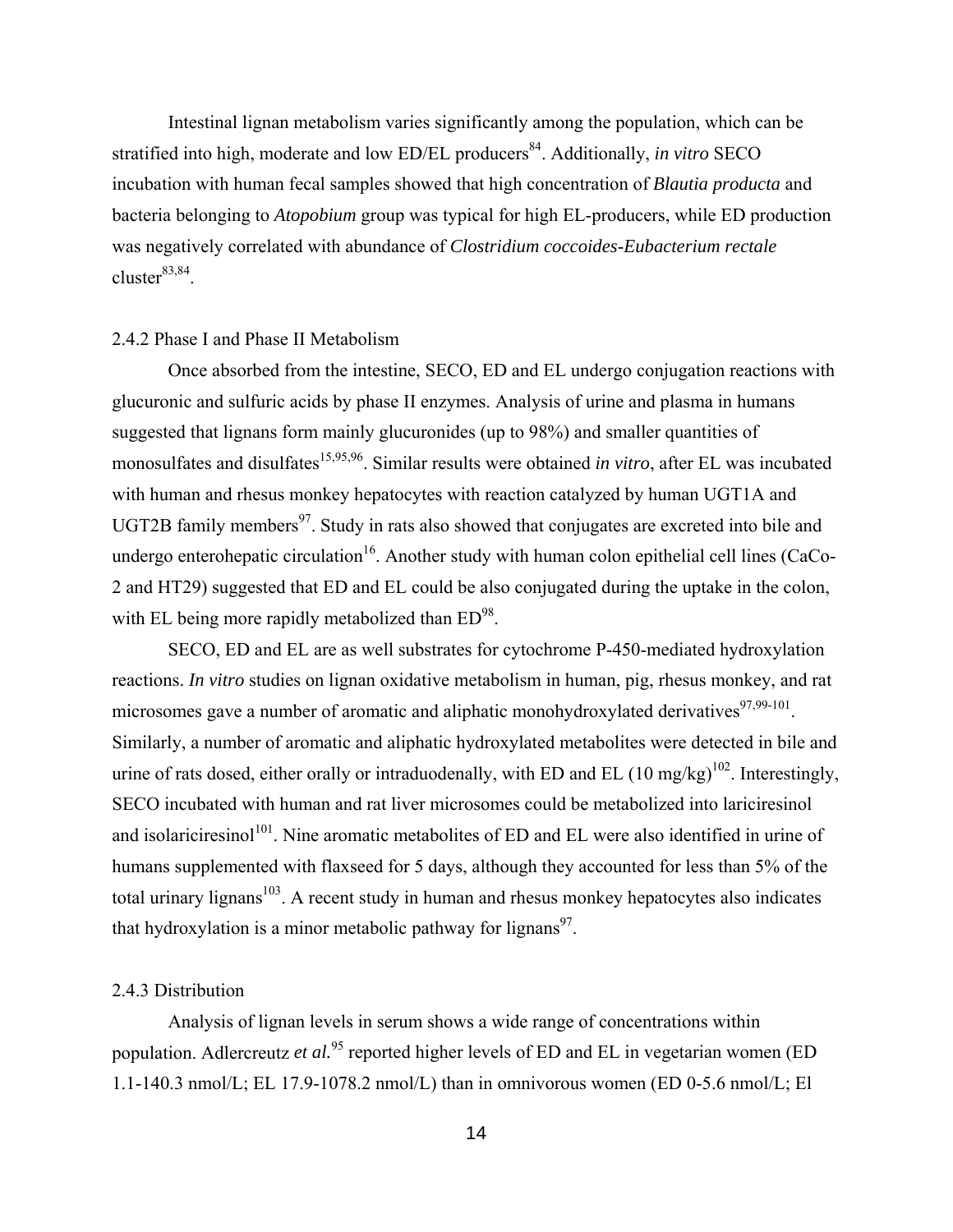10.4-74.1 nmol/L)<sup>95</sup>. Kilkkinen *et al.*<sup>104</sup> found wide variation in serum EL levels in 2380 Finnish adults (men:  $0-95.6$  nmol/L; women:  $0-182.6$  nmol/L)<sup>104</sup>. ED and EL have been also quantified in human saliva, prostatic fluid, and semen<sup>5,105</sup>. Furthermore, study in 7 healthy Japanese women at delivery suggests that lignans freely pass the placental barrier, as maternal plasma ED and EL concentrations significantly correlated with levels in cord plasma and amniotic fluid<sup>106</sup>.

Rickard and Thompson assessed tissue lignan distribution in rats over 48 hours after acute and chronic (rats gavaged with 1.5 mg/day of SDG for 10 days) tritium labeled SDG ( ${}^{3}$ H-SDG) treatment<sup>107</sup>. Total lignans were measured as radioactivity by liquid scintillation in16 tissues, as well as blood, urine and faeces. More than 80 % of recovered dose was excreted by 48 hours. Caecum had the highest lignan level throughout the experiment. Other tissues with high lignan concentrations were liver, kidney and uterus. Chronic exposure to SDG resulted in delayed fecal excretion of lignans while increasing levels in liver and adipose tissue, suggesting lignan accumulation in tissues<sup>107</sup>. Similarly, Murray *et al.*<sup>108</sup> observed dose-dependent accumulation of ED and EL in liver, testes, lungs, and prostate in male rats supplemented with linola meal for 7 days<sup>108</sup>. A recent study on lignan tissue distribution in adult male and female rats supported earlier results and also suggested sex-related differences in lignan distribution (female rats had higher lignan concentrations in heart and thymus)<sup>109</sup>. In another study in pigs fed rye bread diet rich in lignans for 58-67 days significant EL concentrations were found in the colon (691.7±93.63 pmol/g), liver (125.0±19.63 pmol/g), and breast tissue (25.8±4.12 pmol/g). EL was also found in brain tissue  $(2.3\pm0.41 \text{ pmol/g})^{94}$ . In the same study bile analysis showed domination of plant lignans (77%: SECO, matairesinol, and lariciresinol) as opposed to EL (23%), with 6.2 $\pm$ 0.9 µmol/L of total lignans<sup>94</sup>. One study in rats gavaged with <sup>3</sup>H-SDG also suggested that lignans could be transferred via dam's milk to the offspring, although lignan form was not specified $110$ .

#### 2.4.4 Excretion

Conjugated lignans are excreted through the urinary and biliary systems<sup>16</sup>. Human dietary studies suggest a dose-dependent increase in ED and EL urinary excretion following increasing flaxseed consumption<sup>111,112</sup>. Following SDG consumption in 12 volunteers 40 % of the ingested dose was excreted within 3 days with the majority as  $EL^{113}$ . Similar results were obtained in rats gavaged with  ${}^{3}$ H-SDG where 28-32% of recovered dose was excreted in urine within 48 hours<sup>107</sup>. Total lignan excretion (measured as radioactivity by liquid scintillation) increases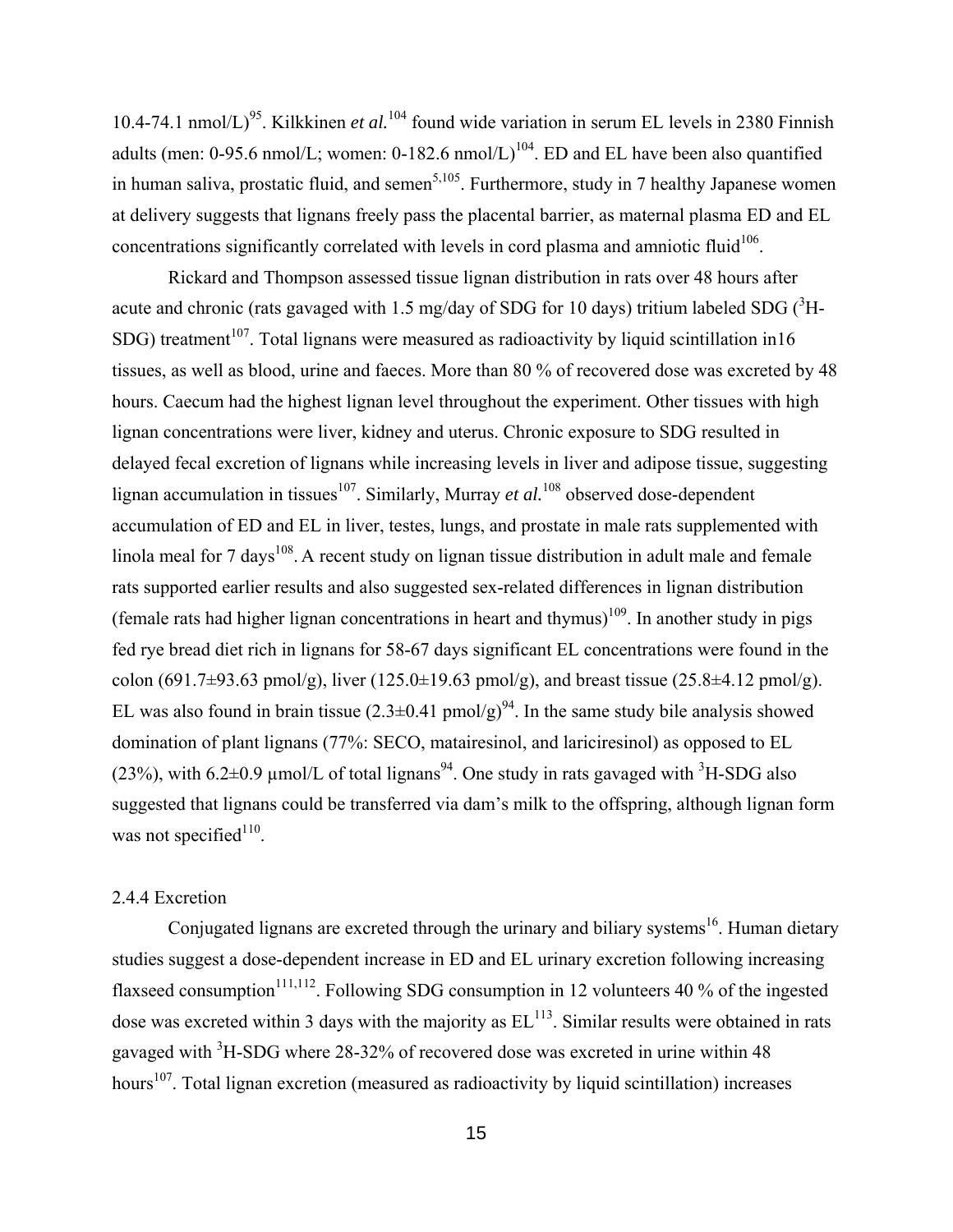significantly after prolonged exposure to  $SDG<sup>109</sup>$ . In another study in rats given SECO (25 mg/kg), ED and EL were the main urinary metabolites with smaller quantities of SECO and traces of lariciresinol and isolariciresinol<sup>114</sup>.

Lignan urinary excretion varies significantly within population. Analysis of urine samples of women on habitual diet suggests that urinary EL excretion is the highest (1691) ng/mL), followed by ED (234 ng/mL) and SECO (124 ng/mL), although the range of concentrations is wide (EL: 2-13156 ng/mL; ED: 0-4337 ng/mL; SECO: 0.7-3200 ng/mL)<sup>115</sup>.

The early studies by Axelson and Setchell showed that lignans are excreted into human and rat urine mainly as glucuronides (98% for EL and 92% for ED of total lignans), sulfates (2% for EL and 7% for ED of total lignans), and small amounts of disulfates<sup>15,16</sup>. Adlercreutz *et al.*<sup>96</sup> also reported a sulfoglucuronide fraction of ED, EL and matairesinol in human urine<sup>96</sup>. With more advanced methods for lignan analysis small quantities of conjugated SECO, isolariciresinol and lariciresinol were found in urine samples of women on habitual diet<sup>116</sup>, as well as syringaresinol and pinoresinol $117$ .

Little information is available on lignan biliary excretion. In study by Axelson and Setchell rats excreted relatively high amounts of ED (0.4  $\mu$ g/24h) and EL (14  $\mu$ g/24h) into bile in the form of glucuronides (up to 99% of total enterolignans)<sup>16</sup>. Traces of mono- and disulfates were also detected. In another study in pigs fed a rye diet, plant lignans accounted for 77% of the total lignans (SECO: 13%), while ED and EL accounted only for 23% of total lignans  $(6.2\pm0.9)$  $\mu$ mol/L)<sup>94</sup>.

After biliary excretion into the duodenum, lignans undergo deconjugation with bacterial β-glucuronidase. Unconjugated lignans could be reabsorbed or be excreted into faeces. As with bile, little is known about fecal excretion of lignans. In rats gavaged with  ${}^{3}$ H-SDG, 40% to 83% of the administered dose is excreted into faeces<sup>109</sup>. In humans, EL and ED are two major lignans found in faeces<sup>118</sup>. Small quantities of matairesinol were also detected in women on habitual  $\text{dist}^{118}$ . Similar to urinary excretion, flaxseed supplementation caused increased fecal excretion of EL and ED (16- to 32-fold) in women<sup>119</sup>. The slight increase in matairesinol excretion (1.6fold) was also observed in the same study, suggesting SECO could also be eliminated via faeces. Unfortunately, SECO analysis was not performed at that time $119$ .

#### 2.4.5 Pharmacokinetic (PK) parameters

Several studies attempted to assess PK parameters of lignans in humans<sup>113,120,121</sup>. Due to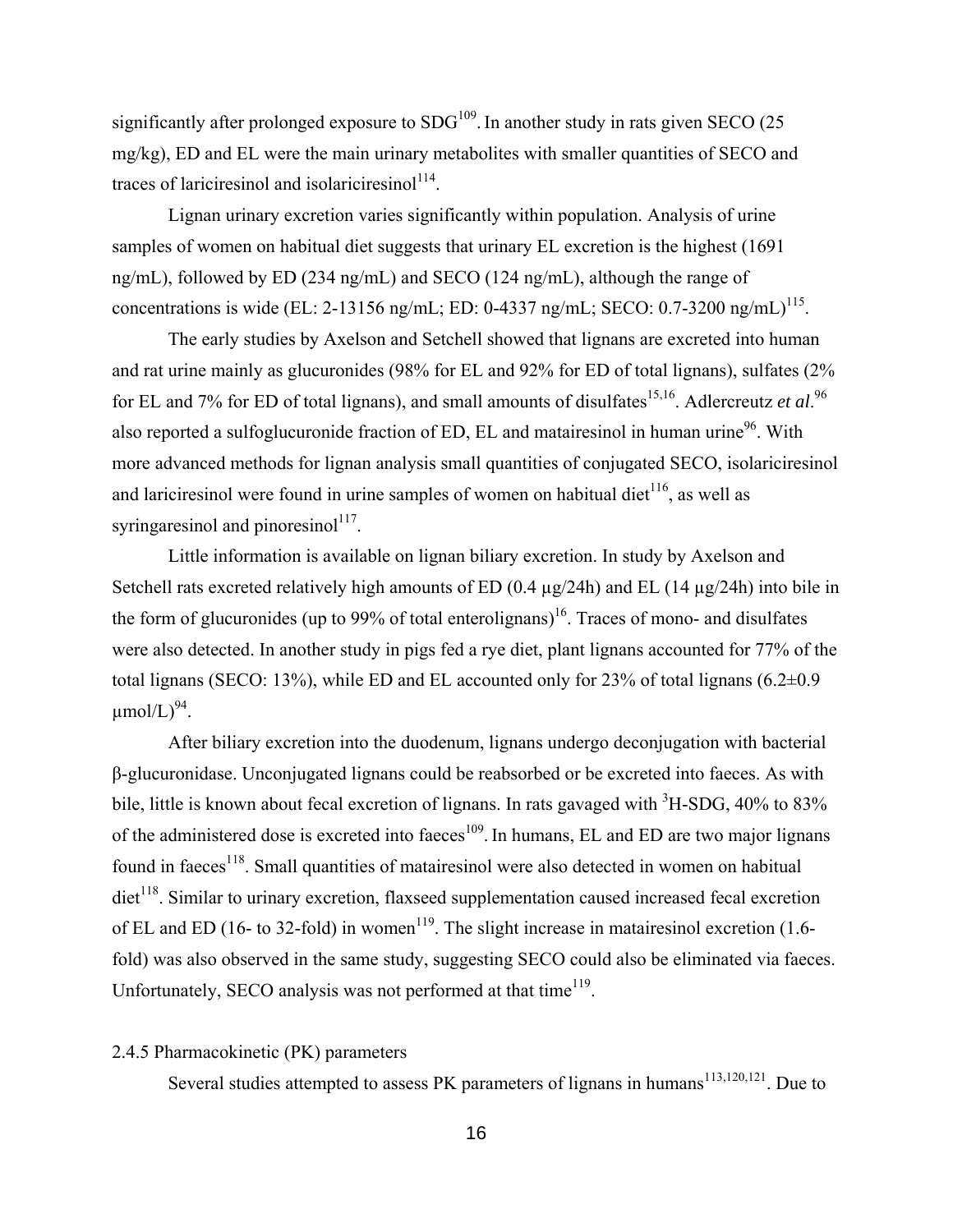high cost and complexity of obtaining pure lignans in quantities sufficient for conducting the experiment, only one study was done with pure SDG, while the others used sesame seeds and strawberries.

Mazur *et al.*<sup>120</sup> measured EL plasma levels and urinary excretion in 7 volunteers after the consumption of a single dose of strawberries (500 g) equivalent to 11.7 mg of SECO and 0.61 mg of matairesinol<sup>120</sup>. EL appeared in plasma 8 hours after the strawberry meal, reaching maximum at 24 hours. Maximum EL excretion was observed in 25-36 hour urine samples.

Similarly, in 12 volunteers EL and ED appeared in plasma 8-10 hours after the ingestion of a single dose of purified SDG (1.31µmol/kg body weight)<sup>113</sup>. ED maximum plasma concentration was observed 14.8±5.1 hours, while EL maximum was reached 19.7±6.2 hours post dose. Elimination half-life was  $4.4\pm1.3$  h for ED and  $12.6\pm5.6$  h for EL. The mean residence time for ED was  $20.6 \pm 5.9$  h and  $35.8 \pm 10.6$  h for EL.

Penalvo *et al.*<sup>121</sup> calculated PK parameters for several plant lignans in 4 volunteers after the consumption of a single dose of sesame seeds (50g) equivalent to 186.5 mg of total lignans including 7.4  $\mu$ g of SECO<sup>121</sup>. Taking into consideration that SECO is a minor constituent of sesame seeds, researchers were able to calculate only absorption half-life (1.45±0.59 h) and time needed to maximum plasma concentration (6.25±2.25 h).The sampling schedule was not appropriate for determination of PK parameters for ED and EL. Similar to other studies, their concentration increased during the period 10-24 h after the ingested dose<sup>121</sup>.

# **2.5 Analytical Methods for Lignan Quantification in Biological Fluids**

Analytical methods for lignan determination and quantification reported in the literature usually involve mass spectrometry (MS) or tandem mass spectrometry (MS/MS) coupled with gas or liquid chromatography<sup>3,5,6,122,123</sup>. Procedures vary depending on the nature of analyzed sample. Based on the reviewed studies, quantification of ED and EL in biological fluids, as molecules potentially responsible for observed health benefits, was the main focus of researchers over the years. At the same time, methods for SDG and SECO quantification were developed mainly for analysis of flaxseed and food samples.

#### 2.5.1 Gas Chromatography

The development of lignan analysis in biological fluids started from gas chromatographic-mass spectrometric (GC-MS) urine analysis of steroid compounds<sup>13</sup>. ED and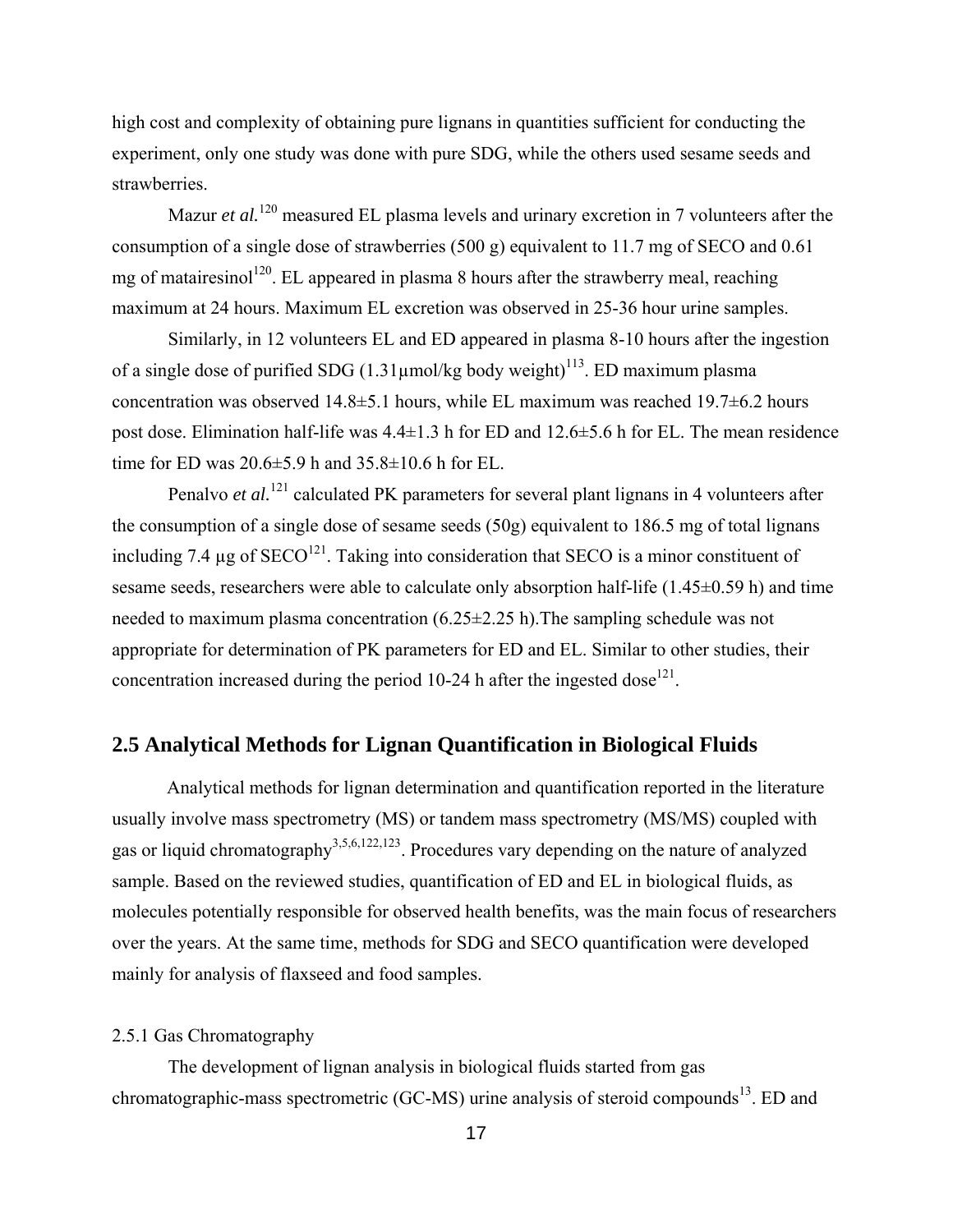EL were among first lignans identified and quantified using capillary gas chromatography (GC) with flame ionization detector and GC-MS in urine samples of humans and several animal species<sup>13,15,124</sup>, and later in rat bile and plasma<sup>16</sup>. Both forms of lignans, unconjugated and conjugated (glucuronides, mono- and disulfates) were analyzed. Sample preparation involved prior separation of conjugated and unconjugated compounds on ion exchange column followed by conversion to trimethylsilyl (TMS) ether derivatives and GC or GC-MS analysis with 3αhydroxy-5β-cholestane as internal standard. Lignan conjugates were hydrolyzed enzymatically (β-glucoronidase for glucuronides) or treated with acidified tetrahydrofuran (for sulfates) before reaction with silanization agents. The method was then adapted by Bannwart C. *et al.* for detection and quantification of SECO in human urine $116$ .

Setchell *et al.* also proposed quantification of ED and EL in urine and serum using stable isotope dilution GC-MS in the selected ion monitoring mode<sup>125</sup>. The method involved hydrolysis with β-glucoronidase from *Helix Pomatia* multiple steps extraction procedure using liquid-solid extraction and ion-exchange chromatography and addition of deuterium-labeled standards ( $[D_2]$ -EL and [D2]-ED). A similar method was reported by Adlercreutz *et al*. for quantification of ED,  $EL^{118}$ , as well as isoflavonoids in human urine, where  $[D_6]$ -EL and  $[D_6]$ -ED were used as standards. The method was then modified for analysis of plasma<sup>95</sup> and faeces<sup>126</sup> in man, and recently  $\text{SECO}^{127}$  was included into analysis.

Grace *et al.*<sup>128</sup> proposed an assay for ED and EL in low volumes of urine (200µL) by GC-MS in selected ion monitoring mode using  ${}^{13}C_3$ -labeled standards. Sample preparation requires reaction of deconjugation with β-glucoronidase/sulfatase, followed by one-step solid-phase extraction (SPE), and silanization of unconjugated ED and  $EL^{128}$ . Sensitivity of the method is reported to be 1.2 ng/mL for ED and 5.3 ng/mL for EL.

#### 2.5.2 Liquid Chromatography

Taking into consideration that GC methods for lignan analysis require laborious and time consuming clean-up procedure, and derivatization of analytes to make them volatile, a number of methods using high performance liquid chromatography (HPLC) were also developed.

An HPLC method with coulometric electrode array detection was reported for monitoring of phytoestrogens in plasma and urine, including SECO, ED, and  $EL^{129,117}$ . Sodium acetate buffer-methanol-acetonitrile mixture was used as an eluent. Sample preparation included glucuronidase pretreatment and double extraction with diethyl ether. Run time was 85 min. The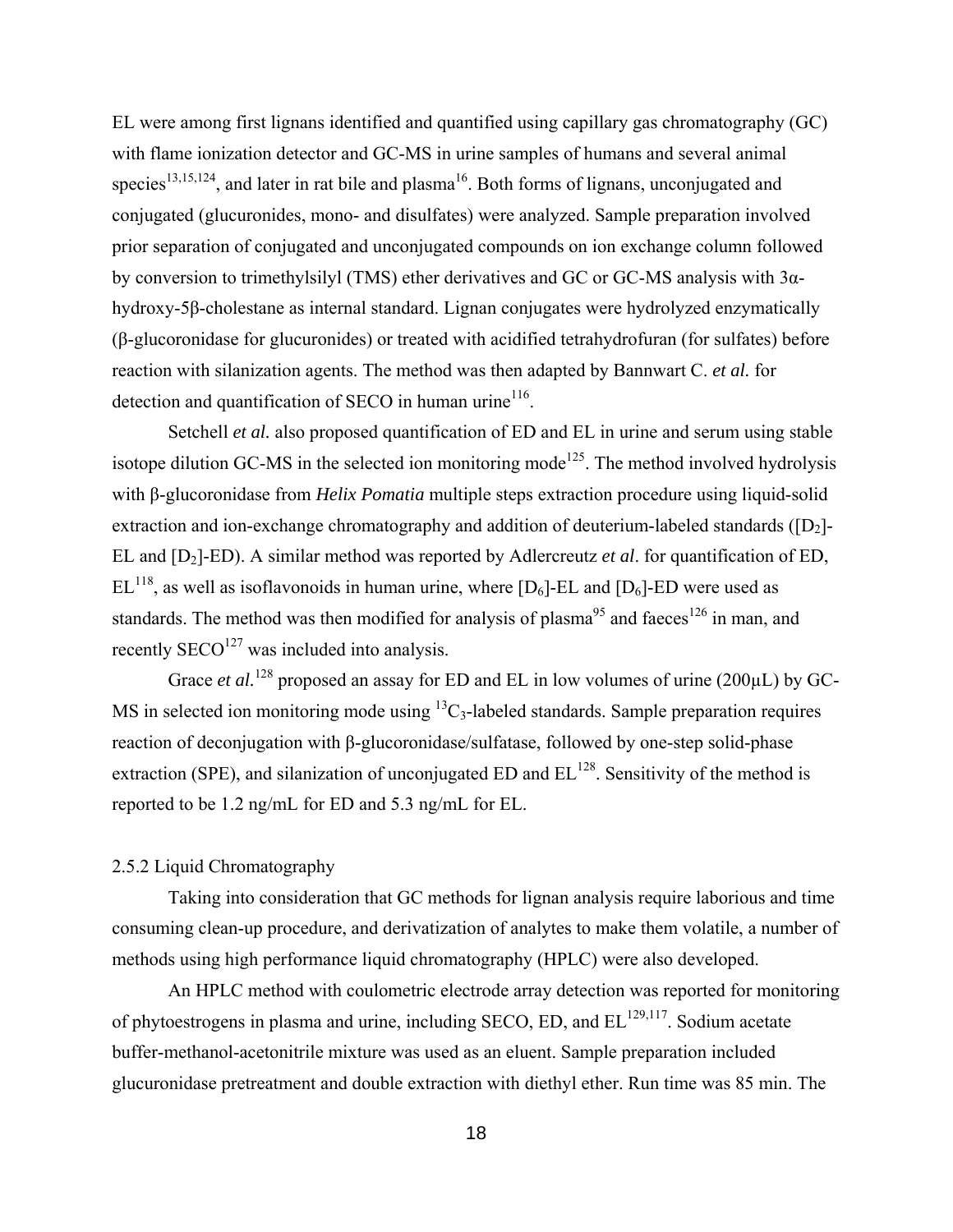method was later optimized for quantification of 11 lignans in human plasma, with run time reduced to 50 min and limit of detection (LOD) SECO 1.36 nmol/L, ED 0.85 nmol/L, and EL 1.55 nmol/L, but plasma sample needed additional clean-up using ion-exchange chromatography<sup>130</sup>.

Several sensitive and selective methods using HPLC coupled with tandem mass spectrometry were published recently. An HPLC-MS/MS method with heated nebulizer atmospheric pressure chemical ionization (HN-APCI) was developed for the determination of phytoestrogens, including ED and EL, in human serum and urine. Sample preparation includes pretreatment with β-glucuronidase/sulfatase, SPE, and addition of deuterium-labeled analytes as internal standards (LOD 0.1-1.1 ng/mL for serum and 0.5-3.3 ng/mL for urine)<sup>131</sup>. Another highly sensitive (LOD 10 pg/mL) HPLC-MS/MS method using triple quadrupole mass spectrometer in negative ion electrospray mode was reported for quantification of isoflavones, ED and EL, and later SECO, in human serum and urine using triply  $C^{13}$ -labeled standards<sup>132,115</sup>. Sample preparation also requires prior deconjugation with β-glucuronidase and SPE. The method was later optimized by Kuijsten *et al.* for the measurement of ED and EL only in human plasma, by reducing time needed for reaction of deconjugation from 12 to 4 hours<sup>133</sup>.

#### 2.5.3 Time-Resolved Fluoroimmunoassay

A time-resolved fluoroimmunoassay (TRF) was developed for screening of the large number of samples, necessary in epidemiological studies. An assay was developed only for EL quantification in plasma and urine<sup>134-136</sup>. Briefly, conjugated EL is enzymatically hydrolyzed by β-glucoronidase/sulfatase, EL is extracted and then incubated with specific rabbit antibody and europium-labeled EL derivative, where analyte and labeled compound are competing for binding with antibody. After the bioaffinity reaction is completed, europium is dissociated from the antibody-EL derivative complex and its fluorescence is measured at a fixed time after the excitation of fluorophore. The method is sensitive (1.5 nmol/L), specific, though there is some cross-reactivity with ED, and allows the processing of high number of samples<sup>134</sup>.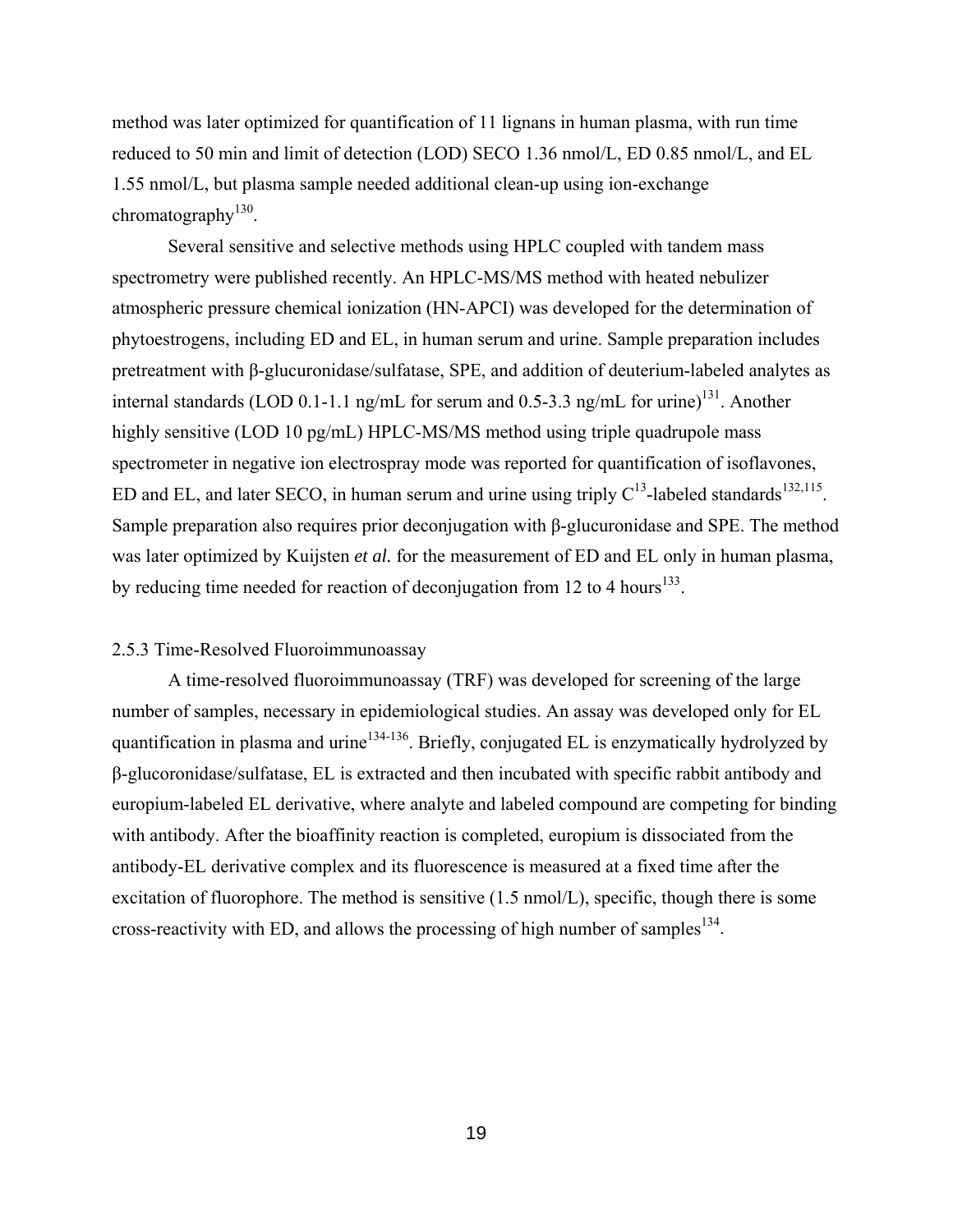# **2.6 Methods of Lignan Analysis in Flax and Food samples**

An increasing interest in mammalian lignans, ED and EL, and their biological role led to the development of methods for quantitative analysis of SDG and SECO in food, suitable to conduct dietary intake studies (since SDG and SECO were found to be the main precursors of ED and EL). Most of the reported methods for lignan quantification in flax and food samples use different types of hydrolysis reactions to convert lignans from glycoside to aglycone form with subsequent analysis of aglycones using GS-MS or HPLC-MS.

In 1991 Thompson *et al.*<sup>137</sup> adapted capillary GC-MS method reported by Fotsis *et al.*<sup>124</sup> to measure ED and EL that could be produced from various foods<sup>137</sup>. Food samples were fermented *in vitro* by human colonic microflora prior to analysis.

In 1995 Obermeyer *et al.*<sup>138</sup> quantified SECO in flax and flax meal using HPLC with UV detection at 280 nm and coumarin as internal standard. Samples were hydrolyzed with βglucuronidase, rinsed with acetonitrile, and subjected to SPE before HPLC analysis<sup>138</sup>.

In 1996 Mazur *et al.*139 proposed acid hydrolysis for analysis of SECO and matairesinol in flax and selected foods along with simultaneous quantification of several isoflavonoids by isotope dilution GC-MS<sup>139</sup>. Sample preparation involved enzymatic hydrolysis and ether extraction of isoflavonoids followed by acid hydrolysis with hydrochloric acid (HCl) for 2.5 hours and ether extraction of lignan aglycones. Then ether fractions were purified by ionexchange chromatography, silylated and analyzed using GC-MS. Deuterated analytes were used as internal standards. Sensitivity of the method was reported to be  $2-3 \mu g/100g$  of the sample. Later Liggins *et al.*<sup>140</sup> modified the method for quantification of SECO, shonanin and matairesinol. Sample preparation included acid hydrolysis with HCl for up to 3 hours, triple extraction of lignan aglycones with ethyl acetate and methyl *ter*t-butyl ether mixture, followed by silanization and GC-MS analysis. Anthraflavic acid was used as internal standard<sup>140</sup>. Researchers reported more than 4-times higher levels of SECO in flaxseed, than those obtained by Obermeyer *et al*. 138, since β-glucuronidase did not completely hydrolyze lignan glycosides as opposed to hydrochloric acid. The drawbacks of the method included formation of the artifacts during acid hydrolysis, when SECO is dehydrated to anhydrosecoisolariciresinol (ASECO) which is structurally similar to the naturally occurring lignan shonanin. Therefore, lignan levels could only be reported as the total concentration of SECO and shonanin. Also optimal time for acid hydrolysis varied depending on a food matrix<sup>140</sup>.

Considering instability of lignans during acid hydrolysis, Milder *et al.*<sup>141</sup> combined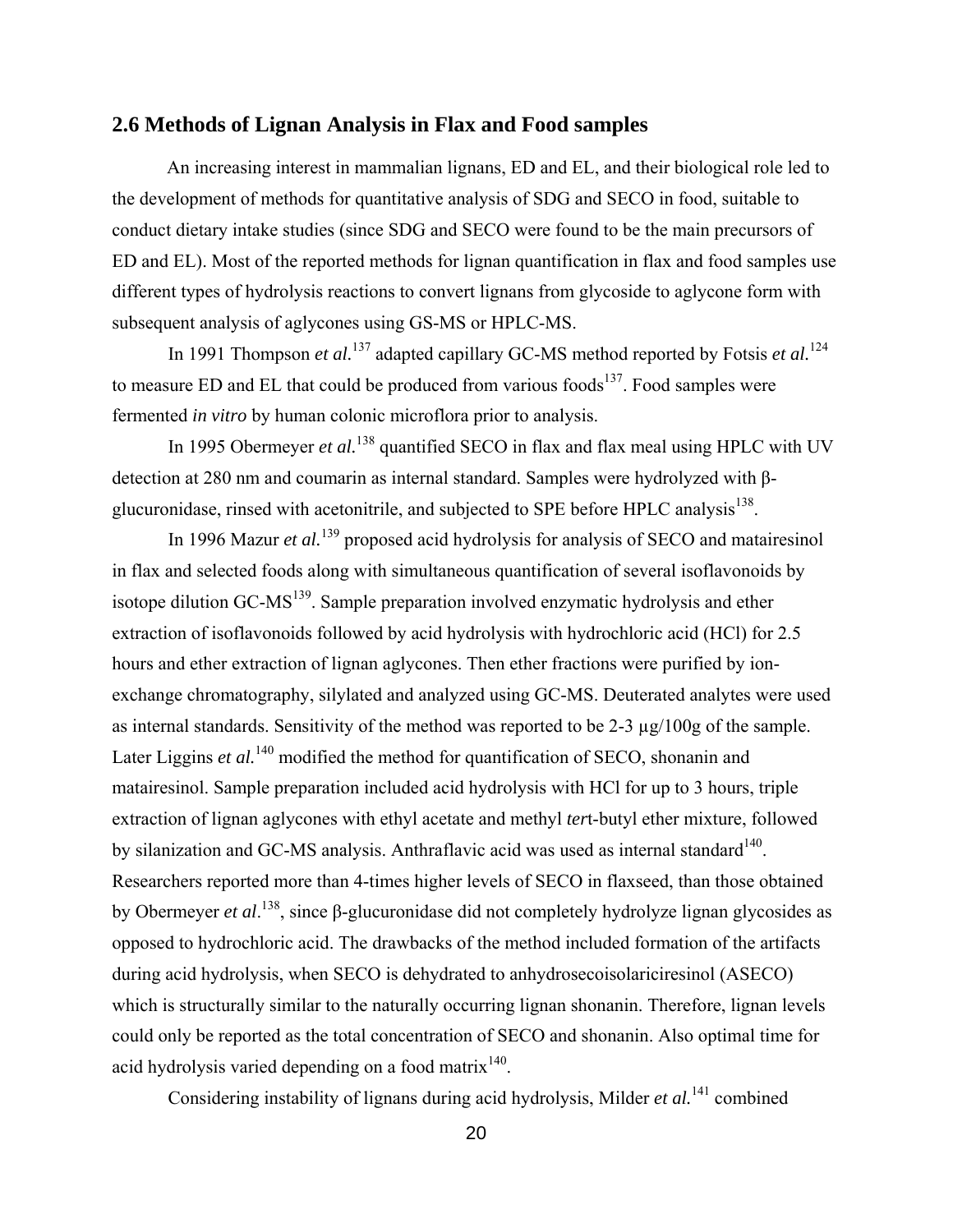enzyme and alkaline hydrolysis to quantify SECO, lariciresinol, matairesinol, and pinoresinol in foods using liquid chromatography-tandem mass spectrometry (HPLC-MS/MS) with atmospheric pressure chemical ionization (APCI). Samples were treated with 0.3M sodium hydroxide (NaOH) at 60°C for 1 h, followed by overnight hydrolysis with β-glucuronidase, and extracted twice with diethyl ether before analysis. Deuterated SECO and matairesinol were used as standards. Sensitivity of the method was reported to be 4-10  $\mu$ g/100 g of sample<sup>141</sup>. Alkaline hydrolysis of the sample improved lignan yield by 80% compared to enzymatic hydrolysis alone.

Later Penalvo *et al.*142 adapted sample pretreatment procedure used by Milder *et al.*141 for quantification of SECO, matairesinol, lariciresinol, pinoresinol, medioresinol, and syringaresinol by isotope dilution GC-MS in food items.  ${}^{13}C_3$ -labeled lignans were used as internal standards and sensitivity of the method was reported to be 6-12 µg/100 g of sample.

Several methods for SDG quantification have been reported over the years. Muir and Westcott<sup>143</sup> suggested HPLC method with UV detection at 280 nm after base hydrolysis of flax and flax containing food items. Samples were defatted by hexane and subjected to alkaline hydrolysis with 0.5 N NaOH for 3 hours before HPLC analysis. SDG was separated using 1% acetic acid and methanol as mobile phase, with gradient applied, and 60 min runtime. Similarly, Johnsson *et al.*<sup>144</sup> reported HPLC method with UV detection at 280 nm for SDG analysis in defatted flaxseed flour. Sample was extracted with 1,4-dioxane-methanol mixture, hydrolyzed with 0.3 M NaOH for 48 hours, and purified by SPE. Runtime was reduced to 32 min with 5% acetonitrile in 0.01M phosphate buffer and acetonitrile as mobile phase.

# **2.7 Purpose and Objectives**

#### 2.7.1 Purpose

Lignans are reported to have numerous health benefits. For many years enterolignans, and especially EL, were in the scope of researchers' interest as possessing those benefits. Consequently, analytical methods for lignan quantification in biological fluids were developed firstly for enterolignans. SDG and SECO were viewed as precursors of ED and EL, and were analyzed mostly in various foods to assess dietary lignan intake. Recent studies suggest that SECO is found in detectable quantities in plasma of many species. Furthermore, many studies on biological activity of lignans were conducted using flaxseed, due to the expensive and labourious procedure of obtaining pure substances in quantities sufficient for experiment. That means, study participants were exposed to SDG, SECO, ED, and EL, leaving unanswered the question of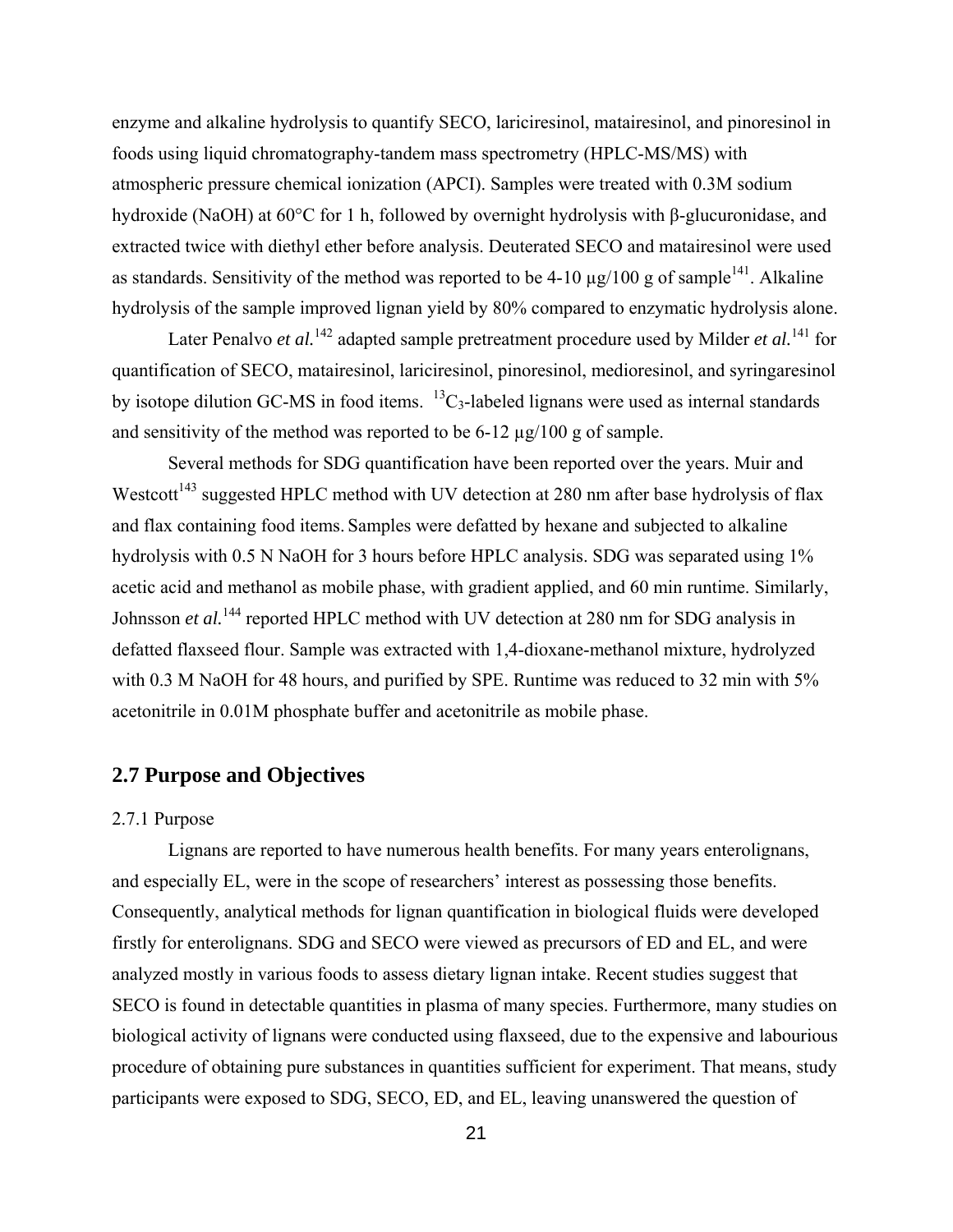which molecule is biologically active. Consequently, knowledge of SECO pharmacokinetics is critical for understanding the pharmacology of lignans.

Few studies have assessed the pharmacokinetics of lignans and those conducted provide an incomplete overview of lignan bioavailability and disposition. My laboratory has established a hypercholesterolemic rat model and showed that chronic daily oral administration of SDG or SECO reduced total cholesterol and LDL-cholesterol within normal ranges in rats fed a high cholesterol diet. To understand the underlying mechanism of lignan action in this model system requires a complete understanding of lignan pharmacokinetics. Therefore, the purpose of my M.Sc. project was to conduct a pharmacokinetic analysis of SECO in the rat to enhance our understanding of flaxseed lignan absorption and disposition characteristics. The aims of this project were accomplished by the following objectives:

#### 2.7.2 Objective 1

 Isolate and purify secoisolariciresinol diglucoside and secoisolariciresinol from 40% lignan starting material.

#### 2.7.3 Objective 2

 Develop and validate an HPLC method with fluorescence detection for quantification of secoisolariciresinol, enterodiol and enterolactone in rat serum.

#### 2.7.4 Objective 3

Assess the pharmacokinetics of secoisolariciresinol after single intravenous and oral bolus administration in rat.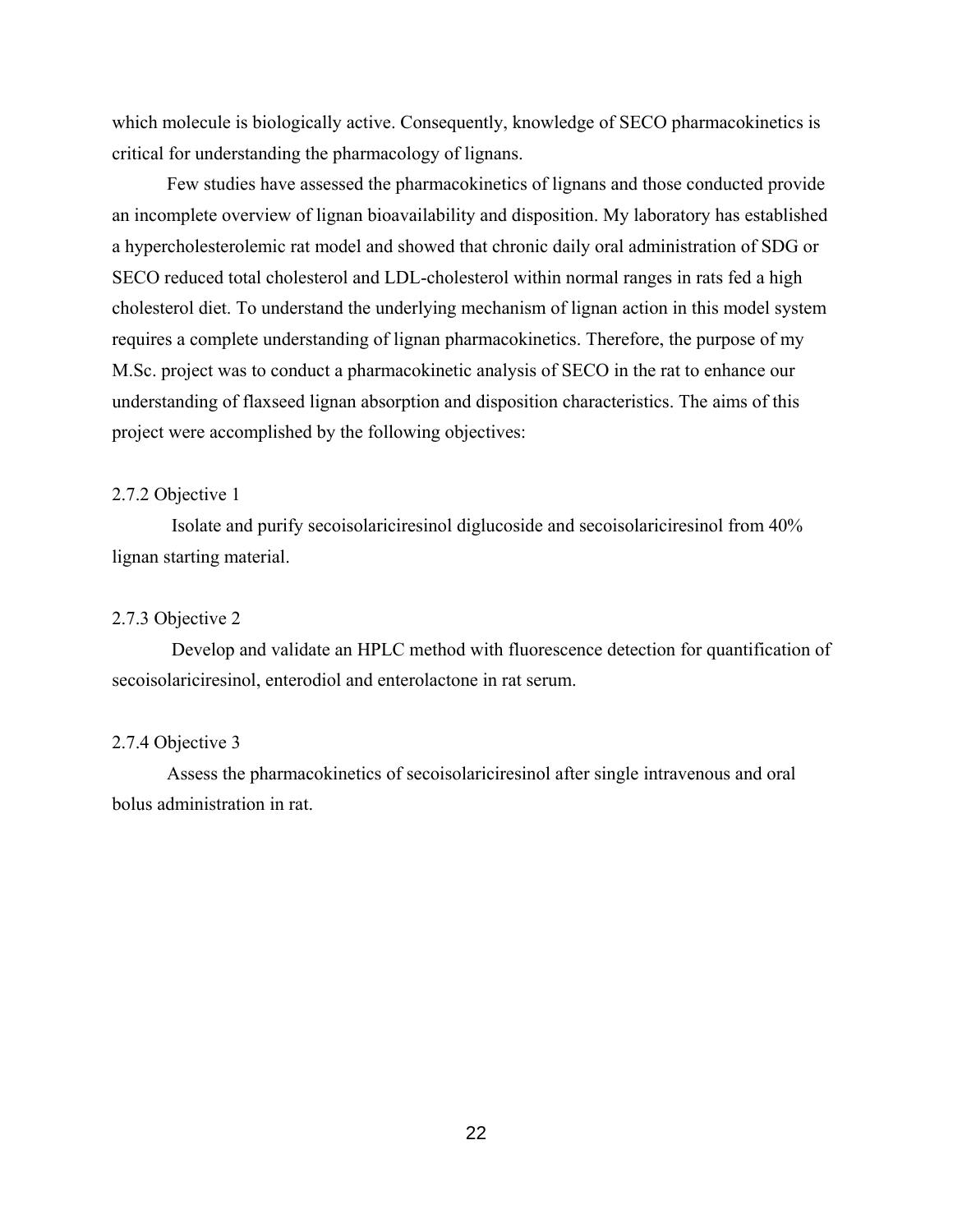### **3. MATERIALS AND METHODS**

## **3.1 Isolation of SDG and SECO From 40% Flaxseed Lignan Starting Material**

#### 3.1.1 Chemicals

SDG (40% purity) starting material, SECO ( $\geq$ 99% purity), SDG ( $\geq$ 99% purity) were kindly provided by Dr. Muir's lab, Agriculture and Agri-Food Canada Saskatoon Research Center, SK. Water (Optima LC/MS grade), acetonitrile (Optima LC/MS grade), methanol (HPLC grade), glacial acetic acid (certified ACS grade), hydrochloric acid (HCl, certified ACS grade), formic acid (Optima LC/MS grade), sodium hydroxide (NaOH, 40% analytical grade) were purchased from Fisher Scientific Company (Ottawa, ON, Canada). Water for preparative chromatography was purified using a Millipore super Q water system (Millipore, Bedford, MA, USA).

### 3.1.2 Preparative High Performance Liquid Chromatography (HPLC)

SDG and SECO purification was performed using a Waters PrepLC 4000 system (Waters Corporation, Milford, MA, USA) which included a 486 Tunable Absorbance Detector set at 280nm, PrepLC controller with pumps, and PrepLC Universal Base with 3 (40  $\times$  100 mm Waters  $C_{18}$  Bondapak 15-20 μm, 125Å packing) cartridges and 1 (40  $\times$  100 mm Waters C<sub>18</sub> Bondapak) guard insert. SDG and SECO were separated under several gradients (Tables 3.1.1-3.1.3) at flow rate of 50 mL/min. Mobile phase consisted of 1% acetic acid or 2% acetic acid in Millipore water and methanol. At 0.05 min into the gradient, the starting material (SDG 40%; SECO 40%, or SECO 75%) in an 80:20 water:methanol mixture was introduced into the preparative HPLC system (Table 3.1, 3.2, and 3.3 respectively).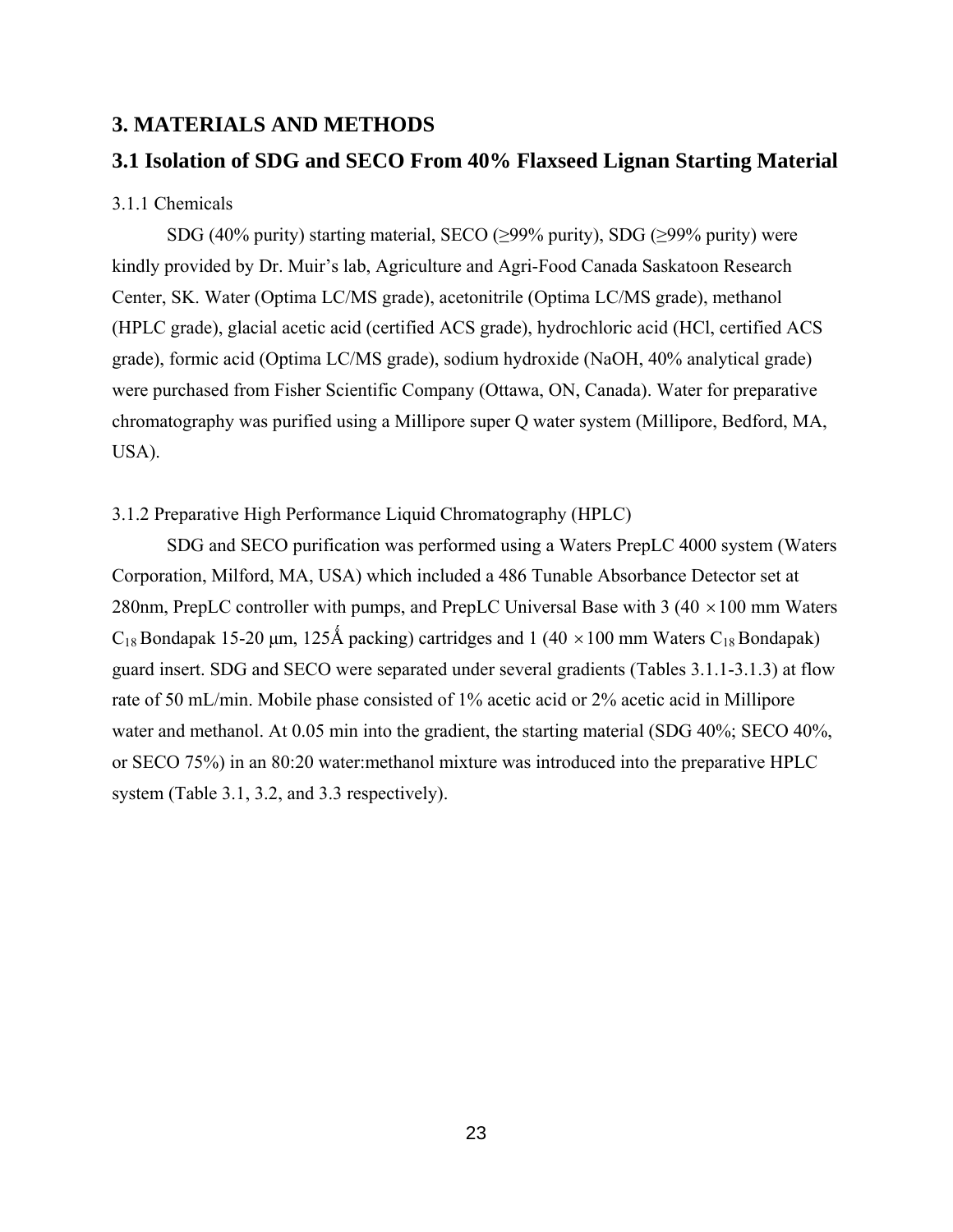| Time  | 1% Acetic acid in      | Methanol |
|-------|------------------------|----------|
| (min) | Millipore water $(\%)$ | $(\%)$   |
| 0     | 95                     | 5        |
| 0.05  |                        |          |
| 0.55  | 95                     | 5        |
| 8     | 90                     | 10       |
| 25    | 60                     | 40       |
| 80    | 10                     | 90       |
| 90    | 95                     | 5        |
| 120   | 95                     | 5        |
|       |                        |          |

**Table 3.1.1** Preparative HPLC mobile phase linear gradient conditions for secoisolariciresinol diglucoside (SDG) purification

**Table 3.1.2** Preparative HPLC mobile phase linear gradient conditions for secoisolariciresinol (SECO) (40%) purification

| Time           | 2% Acetic acid in      | Methanol |
|----------------|------------------------|----------|
| (min)          | Millipore water $(\%)$ | $(\%)$   |
| $\overline{0}$ | 95                     | 5        |
| 0.05           |                        |          |
| 0.55           | 95                     | 5        |
| 5              | 95                     | 5        |
| 20             | 80                     | 20       |
| 55             | 70                     | 30       |
| 75             | 5                      | 95       |
| 80             | 5                      | 95       |
| 90             | 95                     | 5        |
| 120            | 95                     | 5        |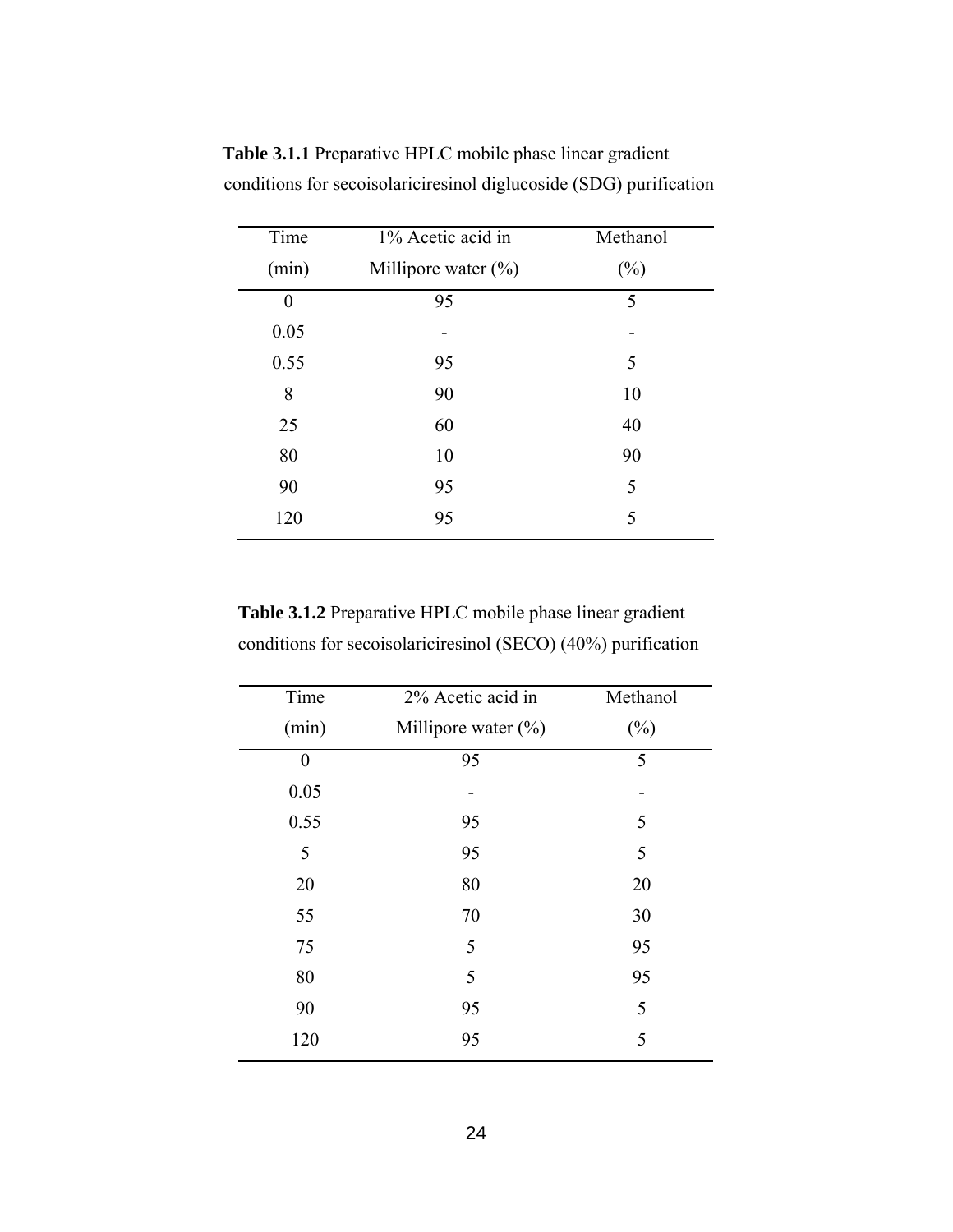| Time     | 2% Acetic acid in      | Methanol |
|----------|------------------------|----------|
| (min)    | Millipore water $(\%)$ | $(\%)$   |
| $\Omega$ | 80                     | 20       |
| 0.05     |                        |          |
| 0.55     | 80                     | 20       |
| 15       | 80                     | 20       |
| 55       | 50                     | 50       |
| 75       | 5                      | 95       |
| 85       | 5                      | 95       |
| 95       | 95                     | 5        |
| 120      | 95                     | 5        |
|          |                        |          |

**Table 3.1.3** Preparative HPLC mobile phase linear gradient conditions for secoisolariciresinol (SECO) (75%) purification

3.1.3 Analytical Ultra Performance Liquid Chromatography (UPLC)

SDG and SECO content in fractions collected during preparative HPLC or during the acid hydrolysis (see section 3.1.6) was controlled using a Waters Acquity UPLC System (Waters Corporation, Milford, MA, USA). SDG and SECO were separated on an Acquity UPLC BEH  $C_{18}$  column (2.1×50 mm, 1.7 µm particle size, Waters Corporation, Milford, MA, USA) using several gradients (Tables 3.1.4-3.1.5). Mobile phase consisted of 1% formic acid in water and acetonitrile. Injection volume was 15 μL. Analyte peaks were detected at 280 nm using an Acquity Photodiode Array (PDA) detector (Waters Corporation, Milford, MA, USA).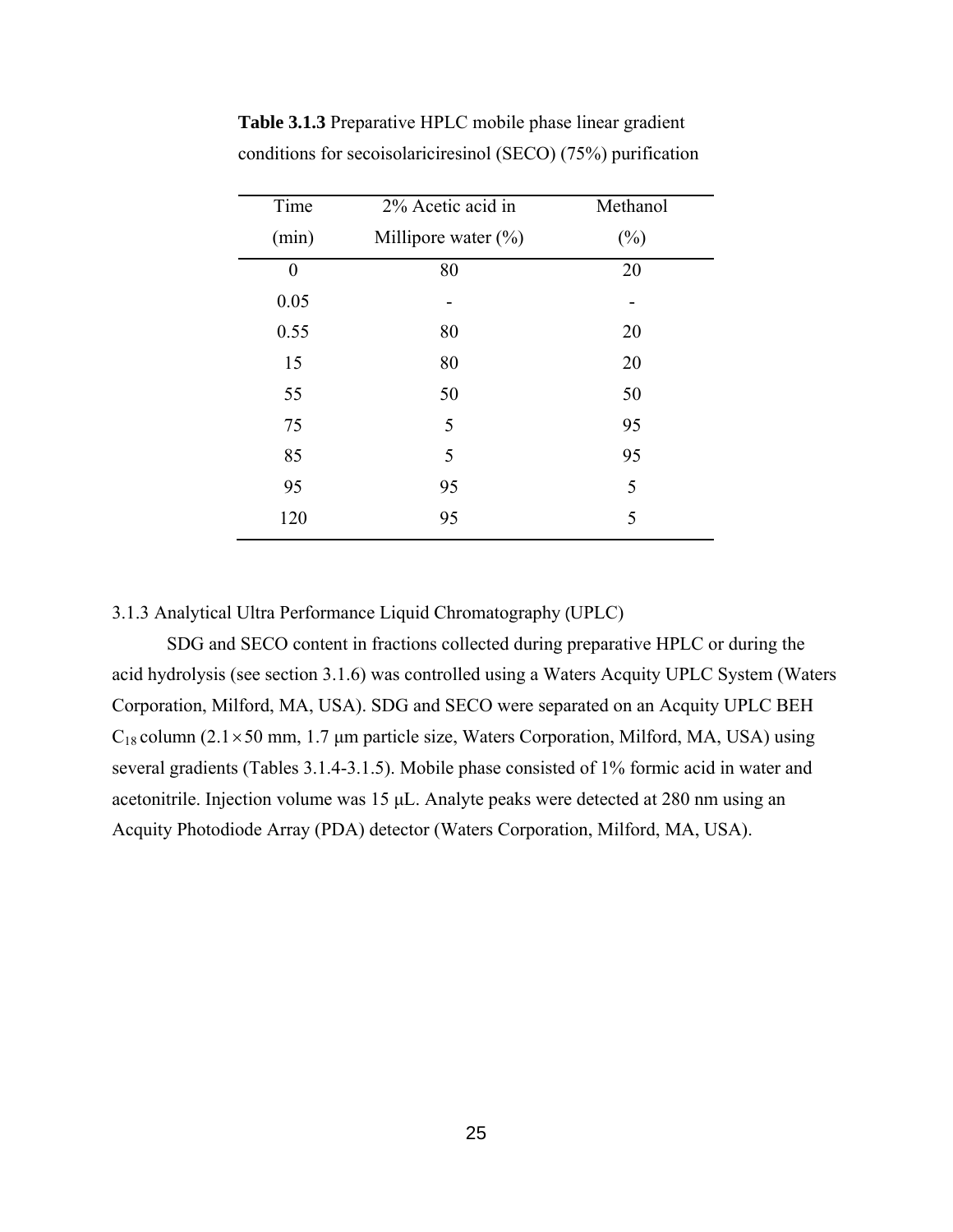| Time     | Flow rate | 1% Formic acid in Optima | Acetonitrile |
|----------|-----------|--------------------------|--------------|
| (min)    | (mL/min)  | water $(\%)$             | $(\%)$       |
| $\theta$ | 0.8       | 95                       | 5            |
| 0.25     | 0.8       | 95                       | 5            |
| 0.6      | 0.8       | 80                       | 20           |
| 1.95     | 0.8       | 30                       | 70           |
| 2.25     | 0.8       | 95                       | 5            |
| 4.25     | 0.8       | 95                       | 5            |
|          |           |                          |              |

**Table 3.1.4** UPLC mobile phase linear gradient conditions for control of secoisolariciresinol diglucoside (SDG) content in fractions collected

**Table 3.1.5** UPLC mobile phase linear gradient conditions for control of secoisolariciresinol (SECO) content

| Time     | Flow rate | 1% Formic acid in Optima water | Acetonitrile |
|----------|-----------|--------------------------------|--------------|
| (min)    | (mL/min)  | $(\%)$                         | $(\%)$       |
| $\theta$ | 0.6       | 95                             |              |
| 2.5      | 0.6       | 50                             | 50           |
| 2.61     | 0.6       | 95                             |              |
| 3.25     | 0.6       | 95                             |              |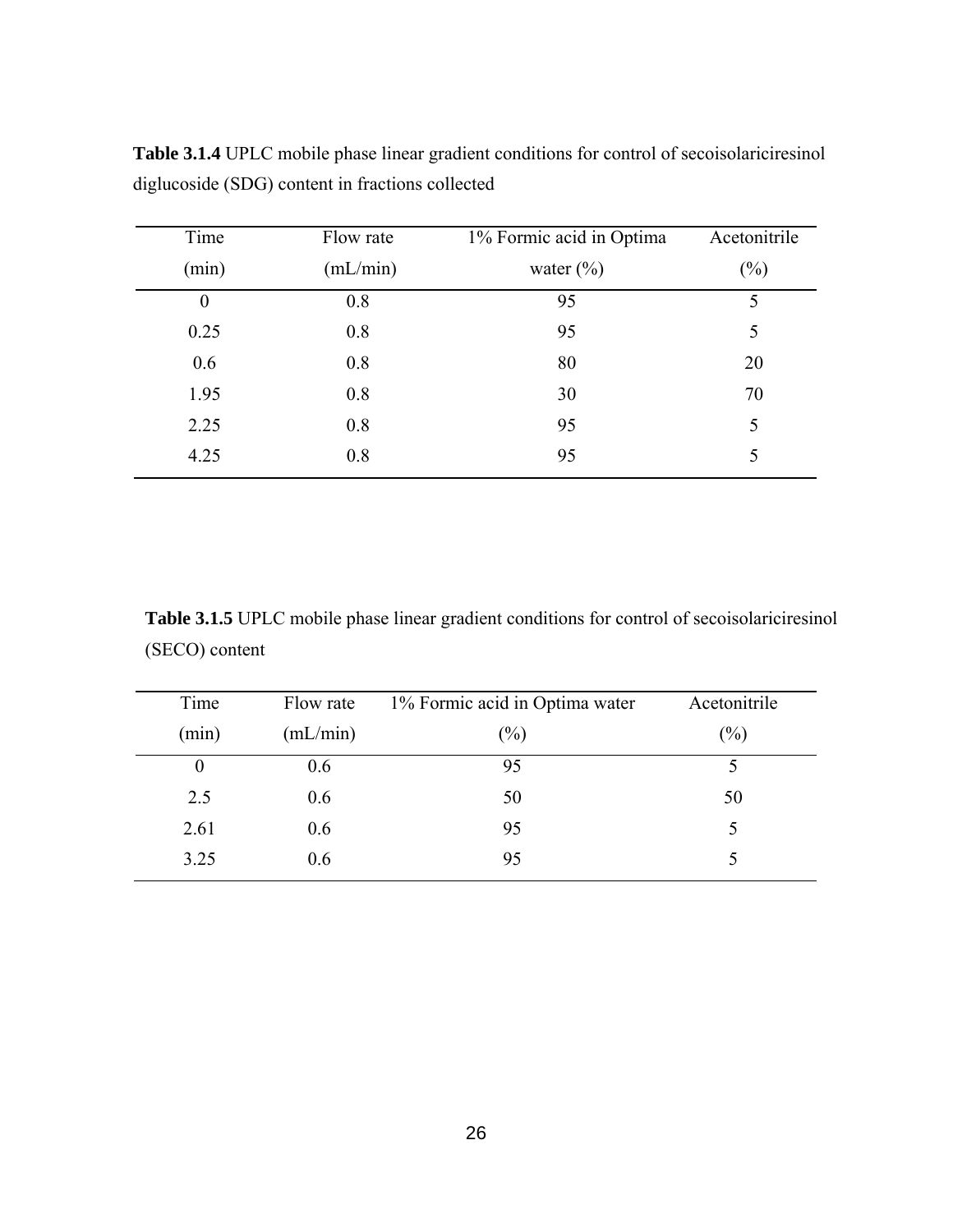#### 3.1.4 Ultra Performance Liquid Chromatography/Mass Spectrometry (UPLC/MS)

SDG and SECO identity was confirmed by mass spectrometry using a Synapt HDMS System (Waters Corporation, Milford, MA, USA) with Synapt Q-TOF analyzer at negative ES ionization mode and Waters Acquity UPLC System with Waters Acquity PDA detector set at 280 nm. UPLC analysis was performed using the mobile phase gradient indicated in Table 3.1.4 with 1% formic acid in water and acetonitrile as mobile phase on an Acquity UPLC BEH  $C_{18}$ column  $(2.1 \times 50$  mm, 1.7 µm particle size, Waters Corporation, Milford, MA, USA).

#### 3.1.5 Secoisolariciresinol Diglucoside (SDG) Purification

Starting material (SDG content 40%) was dissolved in water-methanol (80:20) mixture and injected onto the preparative column (Table 3.1.1). Time intervals for fraction collection were set in accordance with time of SDG peak elution. Fractions were analyzed for SDG content using UPLC (Table 3.1.4), evaporated to dryness in rotary evaporator (RE-121, Buchi Laboratoriums-Technik AG, Switzerland), dissolved in Millipore water, and freeze-dried (FreeZone Freeze Dryer, Labconco Co., Kansas City, MO, USA). Lyophilisates with SDG content less than 80% were subjected to further purification.

#### 3.1.6 Secoisolariciresinol (SECO) Production and Purification

SDG lyophilisate (22 g, 80% purity fraction obtained in Section 3.1.5) was hydrolyzed in the presence of 1M HCl in 70% methanol at 95°C. The reaction was monitored by injecting neutralized samples onto the UPLC and determining the content of SDG and SECO (Table 3.1.5). The reaction was stopped by adding 50% NaOH to pH=8 when there was no further increase in SECO concentration as indicated by UPLC. Hydrolysis products were further purified and separated on a low-pressure column  $(C_{18}$  packing material, 55-110  $\mu$ m) by washing with a water-methanol mixture with gradual increase of organic content from 5% to 90%. Two fractions of interest were obtained (75% and 40% SECO content), which were further purified on the preparative column as above (Tables 3.1.2-3.1.3). Fractions collected were evaporated to dryness, dissolved in Millipore water, and freeze-dried. In the process of purification SECO concentration was controlled by UPLC (Table 3.1.5).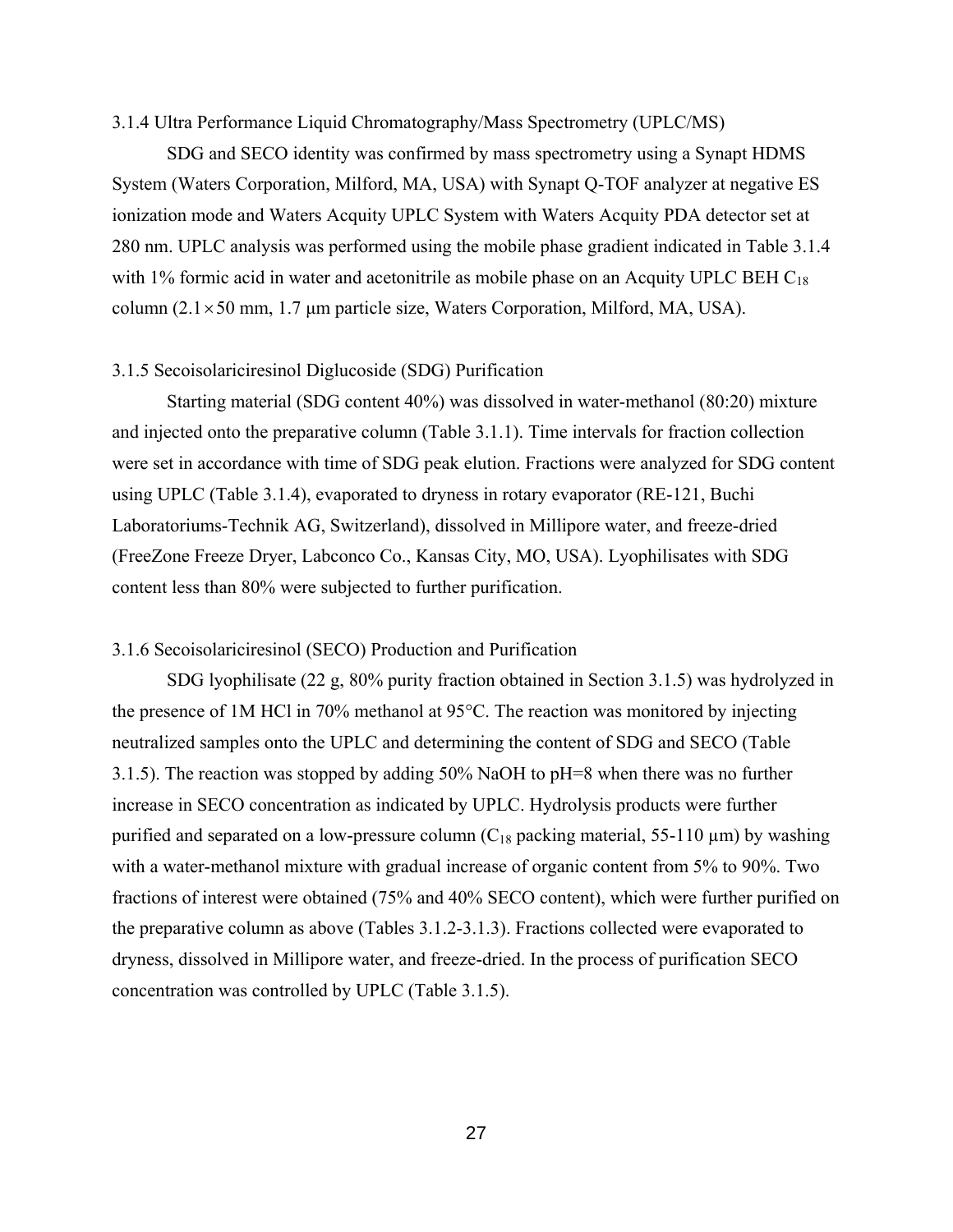# **3.2 Development and Validation of an HPLC Method with Fluorescence Detection for Quantification of Secoisolariciresinol (SECO), Enterolactone (EL) and Enterodiol (ED) in Rat Serum.**

### 3.2.1 Chemicals

HPLC grade enterodiol, enterolactone, and 7-hydroxycoumarin (7-HC) were purchased from Sigma-Aldrich Canada Ltd. (Oakville, ON, Canada). Secoisolariciresinol was produced and purified by myself in Dr. Muir's lab in Agriculture and Agri-Food Canada, Saskatoon Research Center, SK (≥95% purity, confirmed by UPLC-MS). Acetonitrile HPLC grade was purchased from EMD Chemicals Inc. (Gibbstown, NJ, USA). Water was purified using a MilliQ Synthesis system (Millipore, Bedford, MA, USA). All other chemicals were of analytical grade.

#### 3.2.2 High Performance Liquid Chromatography (HPLC) Conditions

The chromatographic system used for analysis was an Agilent Technologies 1200series (Agilent Technologies Inc., Mississauga, ON, Canada) with a Quaternary Pump (G1311A), Degasser (G1322A), Autosampler (G1329A), TCC (G1316A), and Fluorescence Detector (G1321A). Chromatographic separation was achieved with a Waters Symmetry  $C_{18}$  reversedphase column  $(4.6 \times 150 \text{ mm}, 5 \mu \text{m}$  particle size, Waters Corporation, Milford, MA, USA). The column was kept at 25°C. Wavelengths monitored were 277 nm for excitation and 617 nm for emission. Analytes were separated under gradient mobile phase conditions (Table 3.2.1) with a mobile phase that consisted of 0.1% formic acid in Millipore water and 0.1% formic acid in acetonitrile, at a flow rate of 1 mL/min and injection volume 50 μL. The column was washed with water: methanol (50:50) after every use.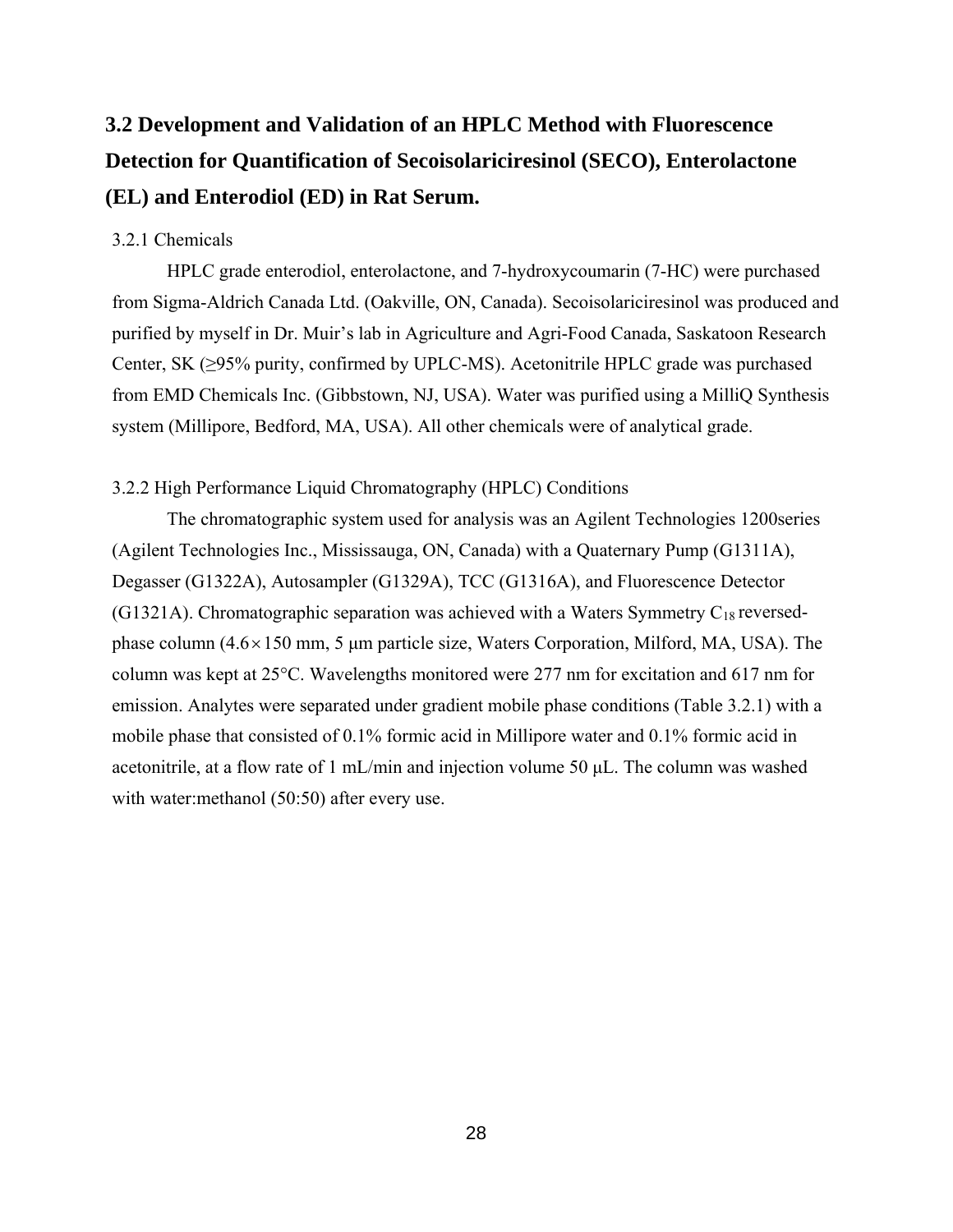| Time  |               | $0.1\%$ formic acid in 0.1% formic acid in |
|-------|---------------|--------------------------------------------|
| (min) | water $(\% )$ | acetonitrile $(\% )$                       |
| 0     | 85            | 15                                         |
| 12    | 50            | 50                                         |
| 14    | 10            | 90                                         |
| 18    | 10            | 90                                         |
| 20    | 85            | 15                                         |
| 25    | 85            | 15                                         |

**Table 3.2.1** HPLC mobile phase linear gradient conditions for secoisolariciresinol (SECO), enterodiol (ED), and enterolactone (EL) separation

#### 3.2.3 Preparation of Standard Curve Solutions

Primary stock solutions (1 mg/mL) of SECO, ED, EL and 7-HC, as internal standard (IS), were prepared in methanol and stored at -20°C. Mixed working solutions of SECO, ED and EL were prepared by serial dilution of primary stocks with water-acetonitrile (70:30) mixture in the range 0.1-100 μg/mL**.** Working stock solution of 7-HC (100 μg/mL) was prepared from primary stock solution using water-acetonitrile (70:30) mixture as a solvent. Quality control (QC) working solutions presenting the entire range of standard curve: lower limit of quantification (LLOQ), 3-fold the LLOQ low QC sample (LQC), near the center (MQC), and near the upper boundary of standard curve (HQC), were prepared using water-acetonitrile (70:30) mixture as a solvent (Table 3.2.1).

**Table 3.2.2** Concentrations of secoisolariciresinol (SECO), enterodiol (ED), and enterolactone (EL) used for preparation of QC working solutions

| Compound    | <b>LLOQ</b> | <b>LQC</b> | MQC          | <b>HQC</b>   |
|-------------|-------------|------------|--------------|--------------|
|             | (ng/mL)     | (ng/mL)    | $(\mu g/mL)$ | $(\mu g/mL)$ |
| <b>SECO</b> | 100         | 300        | 40           | 80           |
| ED          | 100         | 300        | 40           | 80           |
| EL          | 500         | 1500       | 40           | 80           |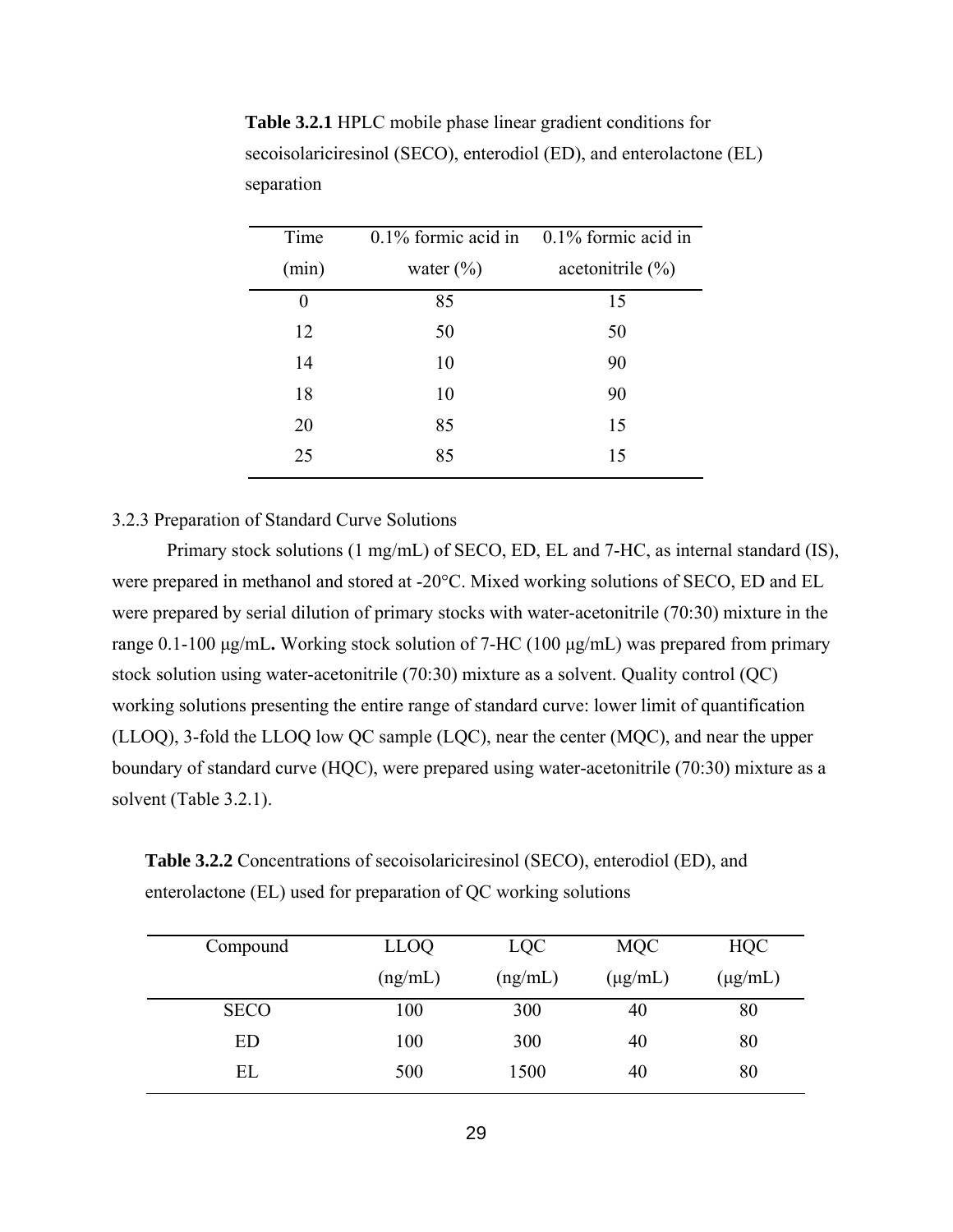To prepare the standard curve, 10 μL of working solutions was added to 90 μL of blank rat serum to achieve calibration standard curve range of 10 ng/mL-10 μg/mL for SECO and ED, and 50 ng/mL-10 μg/mL for EL. QC samples were prepared by spiking 90 μL of blank rat serum with 10 μL of QC working solutions.

#### 3.2.4 Extraction Procedure

To 100 μL of serum, calibration standards or QC samples 10 μL of the working stock of IS, and 4 mL of diethyl ether were added. The mixture was vortexed for 10 min, followed by centrifugation (3200 rpm; 4°C) for 10 min in an Eppendorf centrifuge (Model 5804, Brinkman Instruments Inc., Westbury, NY, USA). The aqueous portion of the centrifuged sample was snap frozen in liquid nitrogen and the organic layer was transferred into disposable  $16 \times 100$  mm glass tubes and dried down in a CentriVap Concentrator (Labconco Co., Kansas City, MO, USA) under vacuum at 50°C for 30min. Samples were reconstituted in 100 μL of water-acetonitrile (70:30) mixture, vortexed for 1.5 min, transferred into HPLC vials and injected (50 μL) onto the HPLC system.

#### 3.2.5 Method Validation

Method validation was performed according to FDA guidelines<sup>145</sup>. The following validation parameters have been assessed: specificity, linearity and range, limit of detection, limit of quantification, recovery, accuracy and precision.

Method specificity was tested by analyzing six different sources of rat serum to ensure the absence of endogenous compounds with the same retention times as SECO, ED, and EL. A 10-point calibration curve in the range 10 ng/mL-10 μg/mL for SECO and ED, and 50 ng/mL-10 μg/mL for EL (blank and zero samples were also included) was constructed to evaluate linearity of the method. The peak area ratios between analytes and IS were plotted against the nominal concentration of analytes. A linear least-squares regression analysis with weighting  $(1/x^2)$  was applied to determine slope, intercept and coefficient of determination  $(r^2)$ .

The accuracy and precision of the method were determined by analysis of the QC samples. The intra-day accuracy and precision were assessed by analysis of six replicates of QC samples (LQC, MQC, and HQC) on a single assay day. The inter-day accuracy and precision were determined from the same QC samples analyzed on three consecutive days (n=18).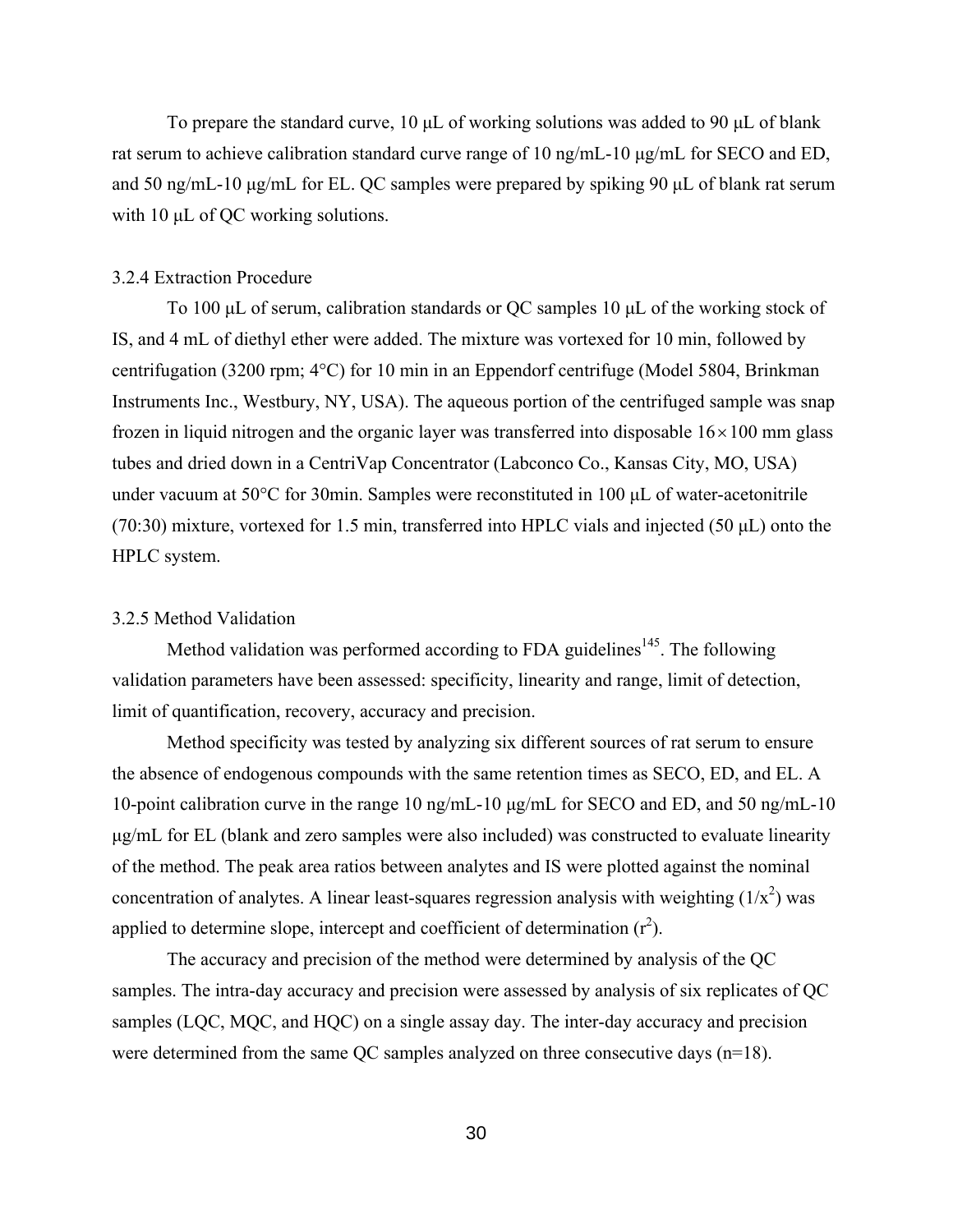Accuracy (%) was expressed as [(actual concentration/expected concentration)\*100], and precision was expressed as % relative standard deviation (R.S.D.).

The limit of detection (LOD) was defined as the lowest detectable concentration, taking into consideration a signal-to-noise ratio of 3. The lower limit of quantification (LLOQ) was determined at the lowest concentration at which the precision and accuracy were within 20% of the mean and true value, respectively.

The recovery of analytes was determined by comparison of peak areas obtained by analysis of QC samples prepared in serum followed by extraction procedure and QC samples prepared in mobile phase (n=6).

## **3.3 Assessment of the Pharmacokinetics (PK) of Secoisolariciresinol (SECO) After Single Intravenous (IV) and Oral Bolus Administration in Rat**

#### 3.3.1 Chemicals

Enterodiol (HPLC grade), enterolactone (HPLC grade), 7-hydroxycoumarin (HPLC grade), polyethylene glycol 300 (PEG 300), benzyl alcohol, Tween 80, and ethanol, all analytical grade, β-glucuronidase sulfatase from Helix Pomatia (G1512) were purchased from Sigma-Aldrich Canada Ltd. (Oakville, ON, Canada). Secoisolariciresinol was produced and purified by myself in Dr. Muir's lab in Agriculture and Agri-Food Canada, Saskatoon Research Center, SK (≥95% purity, confirmed by UPLC-MS). Acetonitrile HPLC grade was purchased from EMD Chemicals Inc. (Gibbstown, NJ, USA). Water was purified using a MilliQ Synthesis system (Millipore, Bedford, MA, USA). All other chemicals were of analytical grade.

#### 3.3.2 Animals

Wistar male rats weighing 260-320g (n=18) were obtained from Charles River Canada (St. Constant, PQ, Canada). For the pilot studies Wistar male rats weighing  $350-400g$  (n=4) were obtained from the Animal Resources Centre of the University of Saskatchewan (Saskatoon, SK, Canada). Animals were housed in groups of two at a controlled temperature and were maintained on a 12 hour dark-light cycle. The animals received a standard laboratory rat chow and water ad libitum throughout the acclimatization period (one week). This work was approved by the Univeristy of Saskatchewan's Animal Research Ethics Board, and adhered to the Canadian Council on Animal Care guidelines for humane animal use.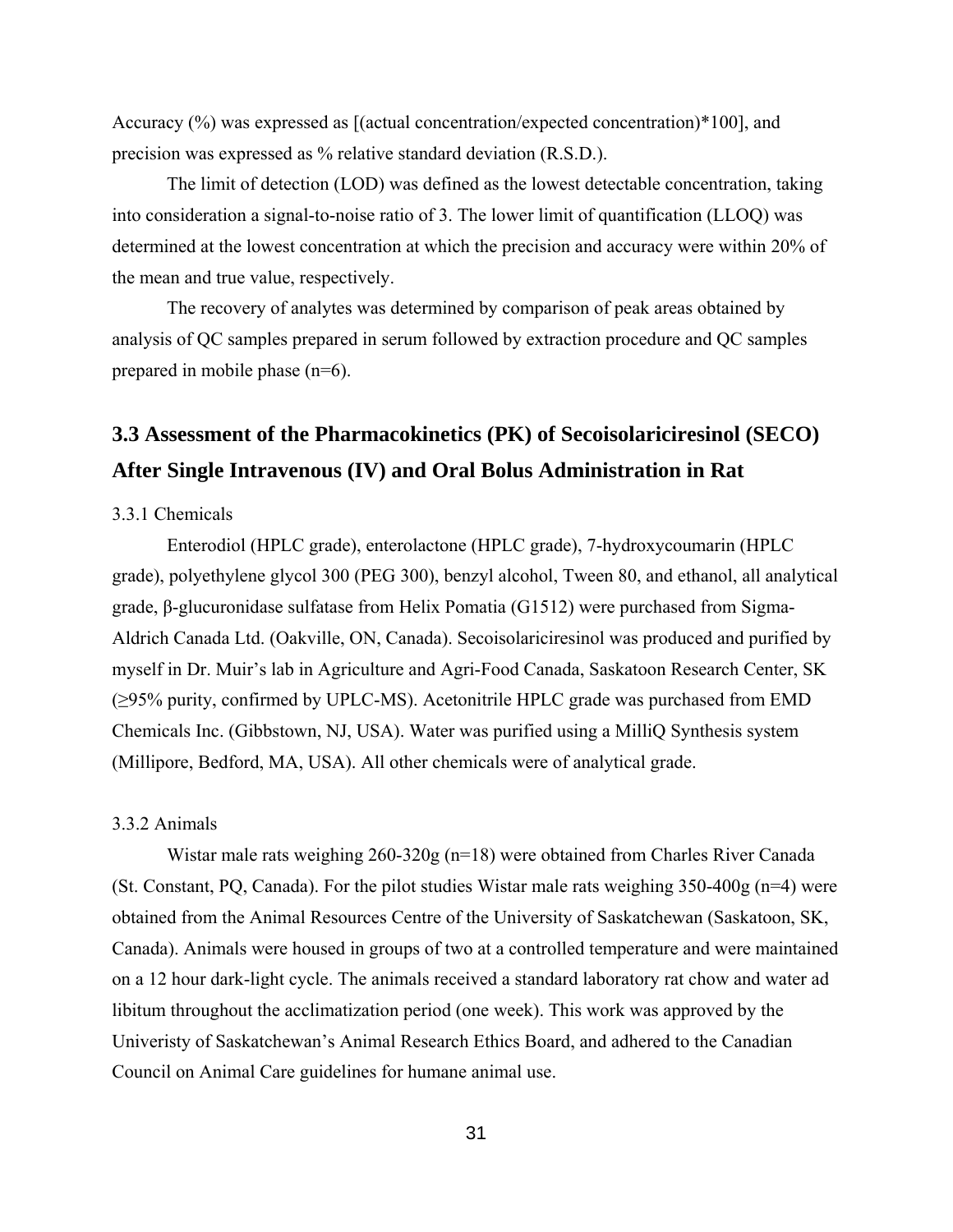#### 3.3.3 Secoisolariciresinol (SECO) Dosing Vehicle

The following mixture was used as a dosing vehicle for SECO intravenous and oral administration to rats: polyethylene glycol 300, Tween 80, benzyl alcohol, and ethanol in proportion 65:8:3:24 by volume, considering SECO's poor water solubility. SECO concentration in prepared vehicle was 20 mg/mL.

## 3.3.4 The 24-hour (Sampling Schedule Optimization) and the 11-hour Pilot Studies (Glucuronidase Pretreatment)

For the 24-hour pilot study a single dose of SECO (40mg/kg) was administered to the rat (n=1) by oral gavage (18 gauge  $\times$  3 in). Blood (250  $\mu$ L) was collected into a plastic microcentrifuge tube (0.65 mL) via saphenous venepuncture at 0 (pre-dose), 15, 30, 45, 60, 90 min, and 2, 3, 7, 11 and 24 hours after the dosing.

For the 11-hour study a single dose of SECO (40 mg/kg) was administered to the rat  $(n=1)$  by oral gavage (18 gauge  $\times$  3 in). Blood (500 $\mu$ L) was collected into a plastic microcentrifuge tube (0.65 mL) via saphenous venepuncture at 0 (pre-dose), 30 min, 60 min, and 2, 3, 7, and 11 hours after the dosing.

The animals were fasted for 10 hours prior to the dose administration and were given food 3 hours after the dosing. The animals were terminated after completion of the study under isoflurane anaesthesia by opening chest cavity and cutting the left ventricle of the heart.

3.3.5 Rat Jugular and Femoral Vein Cannulation (36-hour Pilot, 12-hour, and 48-hour Studies)

In order to take blood samples and to dose animals, either jugular or jugular and femoral vein cannulation was performed 24 hours prior to the study. Briefly, vascular cannulas (Silastic tubing, I.D. x O.D. (0.64 mm x 1.19 mm), Dow Corning Co., Midland, MI, USA) were implanted into the rat right jugular and left femoral veins under the isoflurane anaesthesia. For the orally dosed animals only the right jugular vein was cannulated. The cannulas were passed subcutaneously to the cannulation site through the skin incision in the dorsal cervical area of the animal. A 500 IU/mL heparin in 0.9% saline was instilled into the cannulas to prevent clotting. Rats were closely monitored to insure their full recovery after the surgery.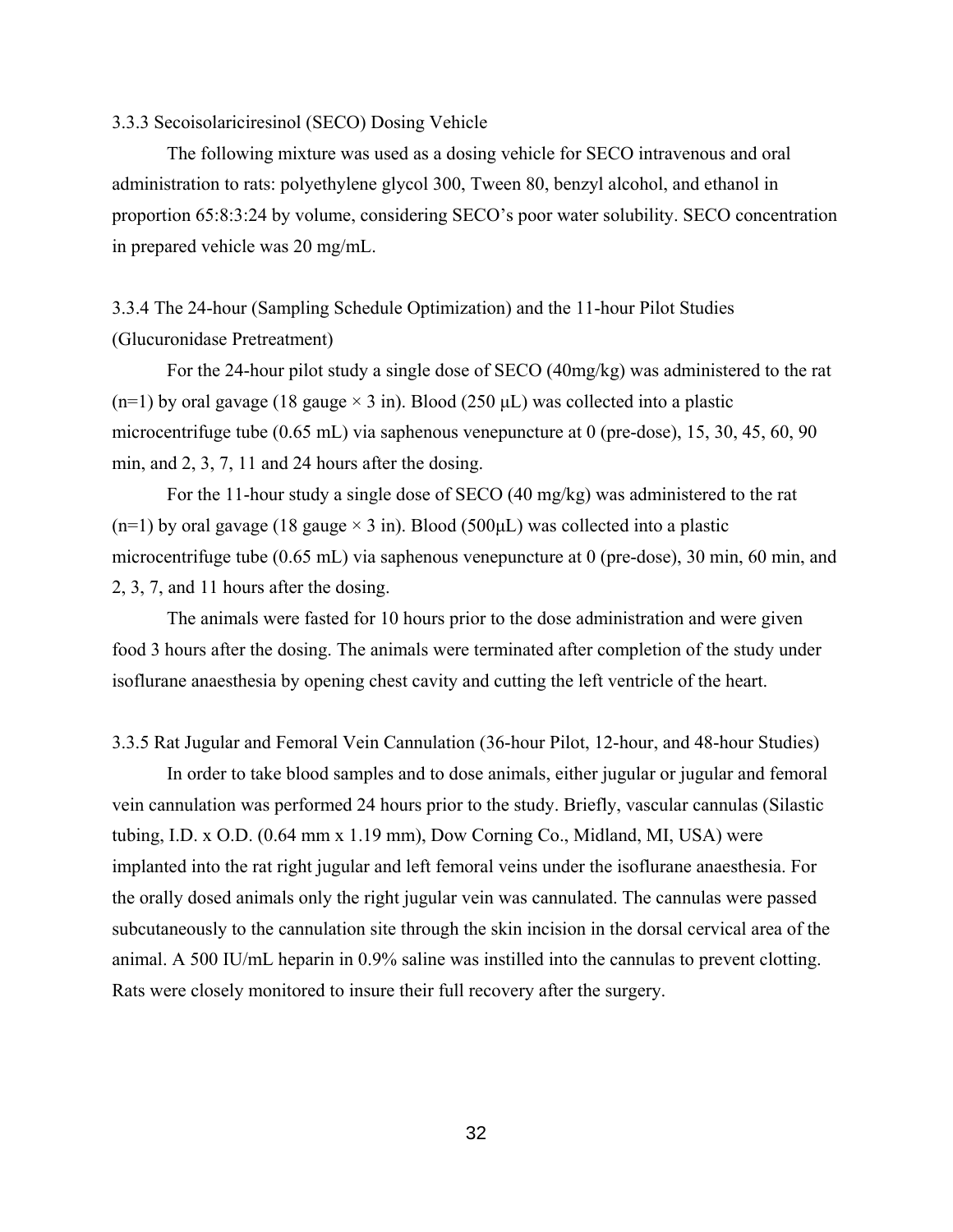#### 3.3.6 The 36-hour Pilot Study

A single dose of SECO (20 mg/kg) was administered via oral gavage (18 gauge  $\times$  3 in) or intravenously via a femoral vein cannula (one animal for each route of administration). The animals were fasted for 10 hours prior to the dose administration and were given food 3 hours after the dosing. Blood (250  $\mu$ L) was drawn through the jugular cannula into a plastic microcentrifuge tube (0.65 mL) at 0 (pre-dose), 5, 10, 15, 20, 30, 45, 60 min, and 2, 4, 8, 12, 18, 24, and 36 hours after the dosing. After each blood sample the same amount of 0.9% saline was injected into the jugular cannula to replace the fluid loss. The animals were terminated after completion of the study under isoflurane anaesthesia by opening chest cavity and cutting the left ventricle of the heart.

#### 3.3.7 The 12-hour Pharmacokinetic Study

A single dose of SECO was administered via oral gavage (18 gauge  $\times$  3 in) (40 mg/kg) or intravenously (20 mg/kg) via a femoral vein cannula (six animals for each route of administration). The parallel study design was preferable for the experiment due to the risk of the catheter blockage during the wash-out period between the different routes of administration. The animals were fasted for 10 hours prior to the dose administration and were given food 3 hours after the dosing. Blood (250  $\mu$ L) was drawn through the jugular cannula into a plastic microcentrifuge tube (0.65 mL) at 0 (pre-dose), 5, 10, 15, 20, 30, 45, 60 min, and 2, 4, 8, and 12 hours after the dosing. After each blood sample the same amount of 0.9% saline was injected into the jugular cannula to replace the fluid loss. The animals were terminated after completion of the study under isoflurane anaesthesia by opening chest cavity and cutting the left ventricle of the heart.

#### 3.3.8 The 48-hour Pharmacokinetic Study

A single dose of SECO was administered via oral gavage (18 gauge  $\times$  3 in) (40 mg/kg) or intravenously (20 mg/kg) via a femoral vein cannula (three animals for each route of administration). The parallel study design was preferable for the experiment due to the risk of the catheter blockage during the wash-out period between the different routes of administration. The animals were fasted for 10 hours prior to the dose administration and were given food 3 hours after the dosing. Blood (250 μL) was drawn through the jugular cannula into a plastic microcentrifuge tube (0.65 mL) at 0 (pre-dose), 8, 10, 12, 15, 18, 21, 24, 30, 36, 42, and 48 hours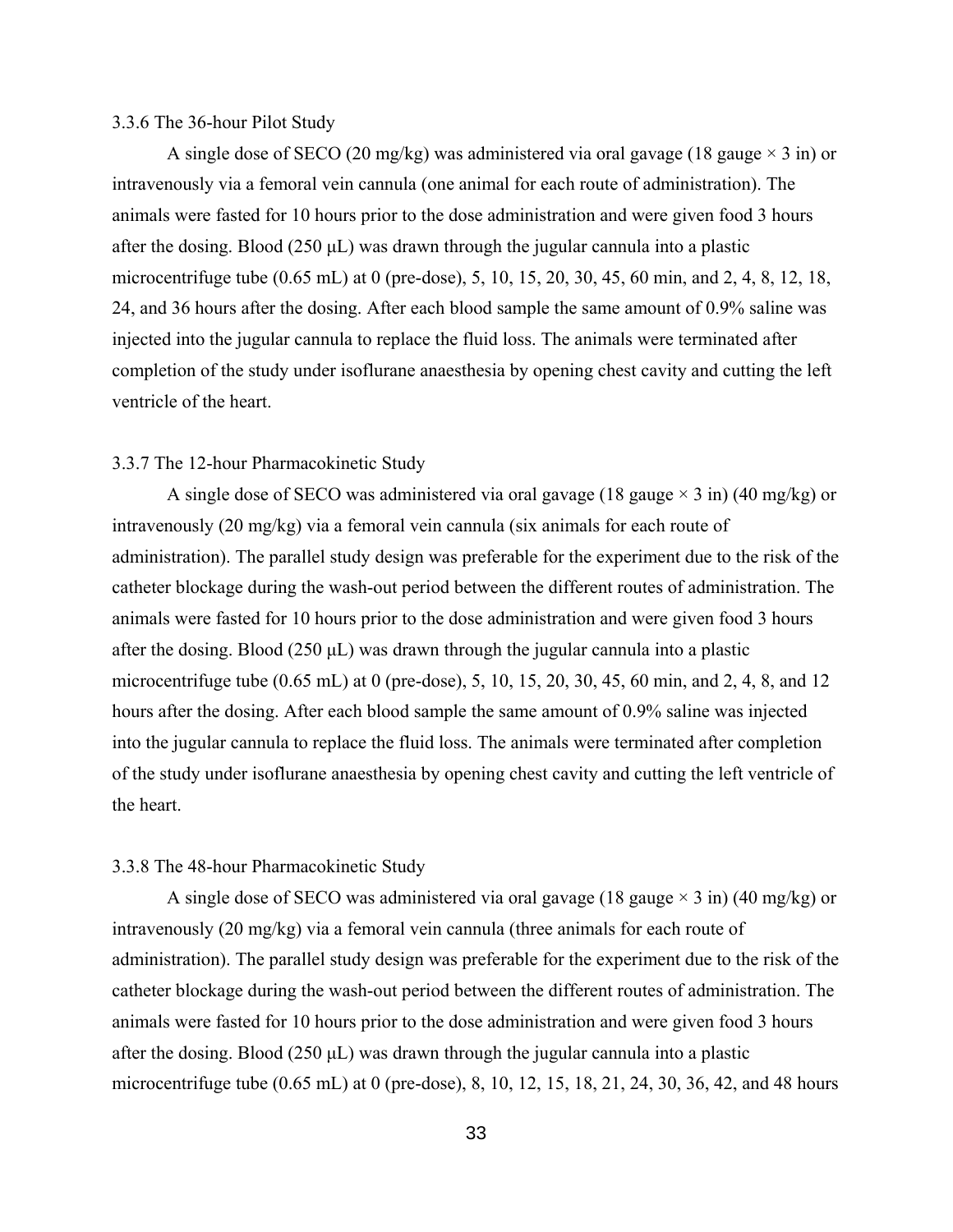after the dosing. After each blood sample the same amount of 0.9% saline was injected into the jugular cannula to replace the fluid loss followed by 500 IU/mL heparin in 0.9% saline instillation to prevent clotting. The animals were terminated after completion of the study under isoflurane anaesthesia by opening chest cavity and cutting the left ventricle of the heart.

#### 3.3.9 Serum Preparation

Blood samples were allowed to clot for 30 min at a room temperature and were then centrifuged in an Eppendorf centrifuge (Model 5417C, Brinkman Instruments Inc., Westbury, NY, USA) at 3500 rpm for 5 min. Separated serum was transferred into 0.65 mL plastic microcentrifuge tubes and was stored at -80°C until analysis.

#### 3.3.10 Glucuronidase/Sulfatase Sample Pretreatment for the 11-hour Pilot Study

In order to measure total concentration of SECO, ED, and EL in rat serum after SECO administration, samples were incubated with a freshly prepared mixture of β-glucuronidase sulfatase from Helix Pomatia in 0.5 mol/L (pH 5.0) sodium acetate buffer as reported<sup>113</sup> prior to HPLC analysis. 100  $\mu$ L of sodium acetate buffer (0.1 mol/L, pH 5.0) and 20  $\mu$ L of enzyme mixture (100 g/L) were added to 100  $\mu$ l of serum. The mixture was then incubated in a shaking water bath at 37°C for 4 hours followed by the extraction with diethyl ether as described in Section 3.2.

#### 3.3.11 High Performance Liquid Chromatography (HPLC) Analysis

The HPLC method with fluorescence detection described in Section 3.2 was used for the serum sample analysis. A standard curve was constructed every time prior to analysis. QC samples were analyzed with each analysis run as acceptance criteria for each run.

#### 3.3.12 SECO Pharmacokinetic Parameter Estimation and Statistical Analysis

Non-compartmental methods were used for assessment of SECO PK parameters based on the results of the 12-hour study. GraphPad Prism 4.0 (GraphPad software, San Diego, CA, USA) and Excel were used for calculations. PK parameters are expressed as mean  $\pm$  SD.

The area under the curve (AUC) and the area under the first moment curve (AUMC) defined by equations 3.3.1 and 3.3.2 were calculated using trapezoidal rule.

$$
AUC = \int_0^\infty C(t) \times dt
$$
 (Equation 3.3.1)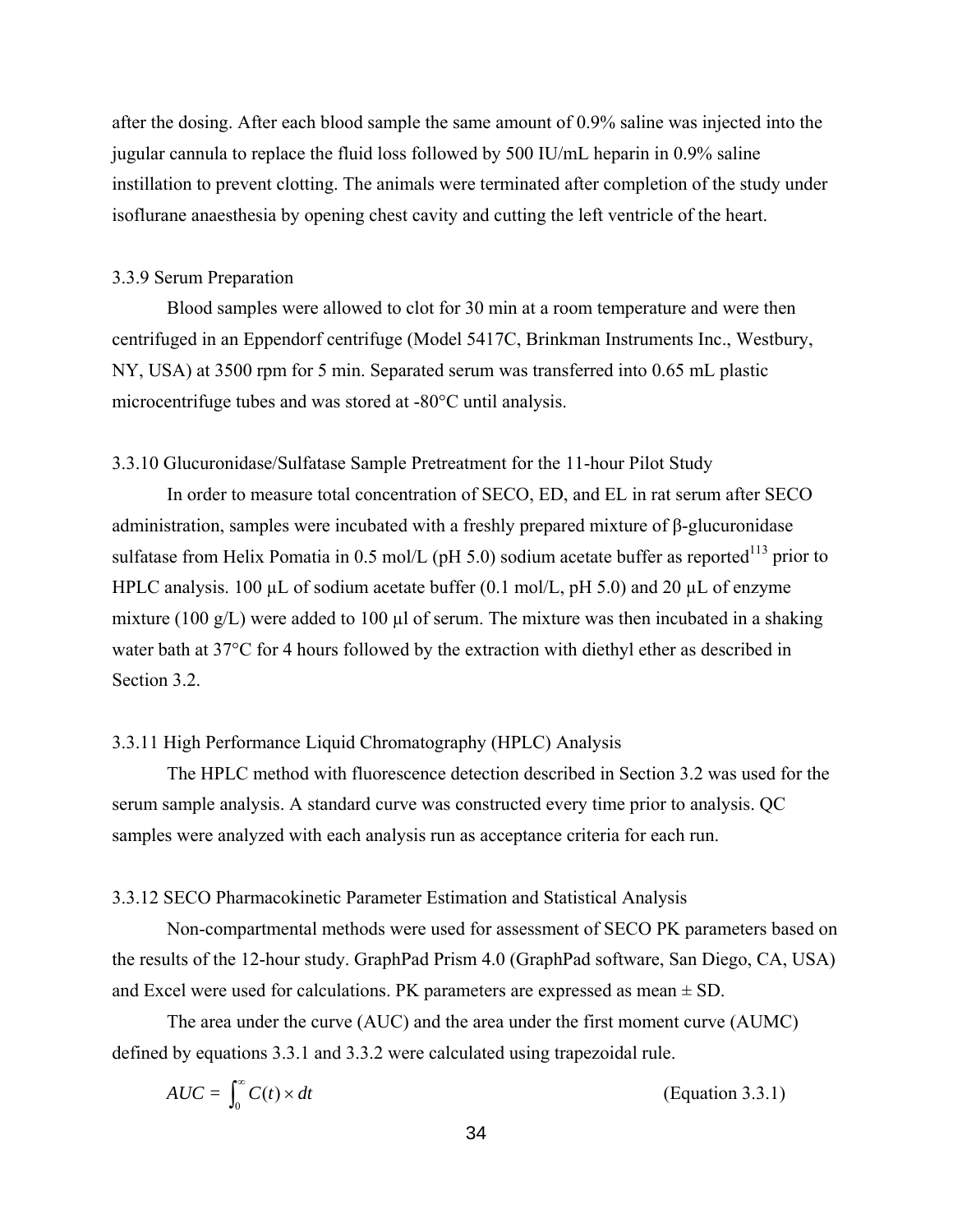$$
AUMC = \int_0^\infty t \times C(t) \times dt,
$$
 (Equation 3.3.2)

where  $C(t)$  is SECO serum concentration (ng/mL) at time t (hours).

The mean residence time (MRT) was calculated as ratio of AUMC and AUC (Equation 3.3.3).

$$
MRT = \frac{AUMC}{AUC}
$$
 (Equation 3.3.3)

Systemic clearance  $(Cl<sub>S</sub>)$  was determined as dose over AUC following IV SECO administration:

$$
Cl_S = \frac{DOSE}{AUC_N}
$$
 (Equation 3.3.4)

Elimination rate constant (k) was determined as a slope of the terminal part of the semilogarithmic plot (SECO concentration versus time after single IV bolus).

An apparent volume of distribution at steady state  $(V_{SS})$  was determined as product of systemic clearance and MRT after SECO single IV bolus:

$$
V_{SS} = Cl_s \times MRT_{IV}
$$
 (Equation 3.3.5)

Volume of distribution was also determined using following equation:

$$
V_d = \frac{DOSE}{k \times AUC_N}
$$
 (Equation 3.3.6)

SECO half-life  $(t_{1/2})$  was determined as follows:

$$
t_{1/2} = 0.693 \times MRT_{IV} \tag{Equation 3.3.7}
$$

Alternatively SECO half-life  $(t_{1/2})$  was determined as follows:

$$
t_{1/2} = \frac{0.693}{k}
$$
 (Equation 3.3.8)

SECO oral bioavailability ( $F_{ORAL}$ ) was calculated using the following equation:

$$
F_{ORAL} = \frac{AUC_{ORAL} \times DOSE_{IV}}{AUC_{IV} \times DOSE_{ORAL}},
$$
 (Equation 3.3.9)

where  $AUC_{IV}$  is the mean of results for the animals dosed intravenously (n=6) and AUC<sub>ORAL</sub> is the mean of results for the animals dosed orally ( $n=6$ ),  $DOSE<sub>IV</sub>$  is 20 mg/kg and  $DOSE<sub>ORAL</sub>$  is 40 mg/kg.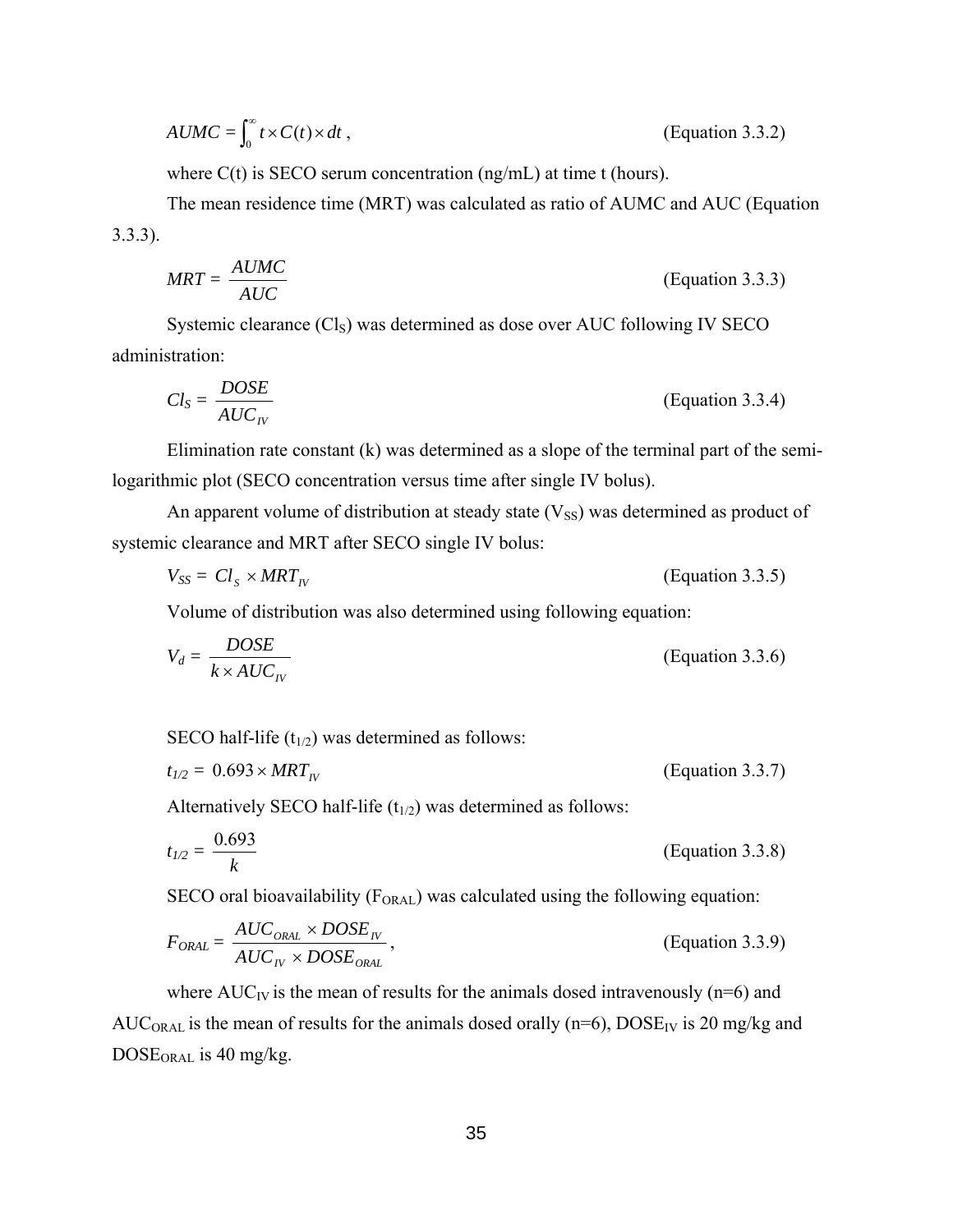#### **4. RESULTS**

#### **4.1 Isolation of SDG and SECO From 40% Flaxseed Lignan Starting Material**

The preparative process yielded 15 g of SDG ( $\geq$ 95% purity) from the starting material containing 40% of SDG (140g). The purity of compound was determined by UPLC analysis on the basis of the area percentage of the peak absorbed at 280 nm (Figure 4.1.1).

SECO was produced from SDG by acid hydrolysis. SDG was firstly converted into secoisolariciresinol monoglucoside (SMG), which was then hydrolyzed to SECO. It was important to monitor concentration of SECO in the reaction mixture as SECO molecule is not stable under the applied conditions and could be transformed to its anhydrous form anhydrosecoisolariciresinol (ASECO), depending on the duration of hydrolysis and acid concentration. Final concentrations of the hydrolysis products based on the area percentage of peaks absorbed at 280 nm were SDG 3.5%, SMG 23%, SECO 23%, ASECO 30% (identity of compounds was confirmed by comparison with chromatograms of authentic standards).

The acid hydrolysis procedure yielded 1.83 g of SECO ( $\geq$ 95% purity) from 22 g of SDG (80% purity) starting material. The purity of SECO was determined by UPLC analysis on the basis of the area percentage of the peak absorbed at 280 nm (Figure 4.1.2).

Identity of purified SDG and SECO was also confirmed by quadrupole time-of-flight mass spectrometry in negative ionization mode which exhibited ions at *m/z* 685.2 and 361.1, corresponding to [M-H]- ions for SDG and SECO.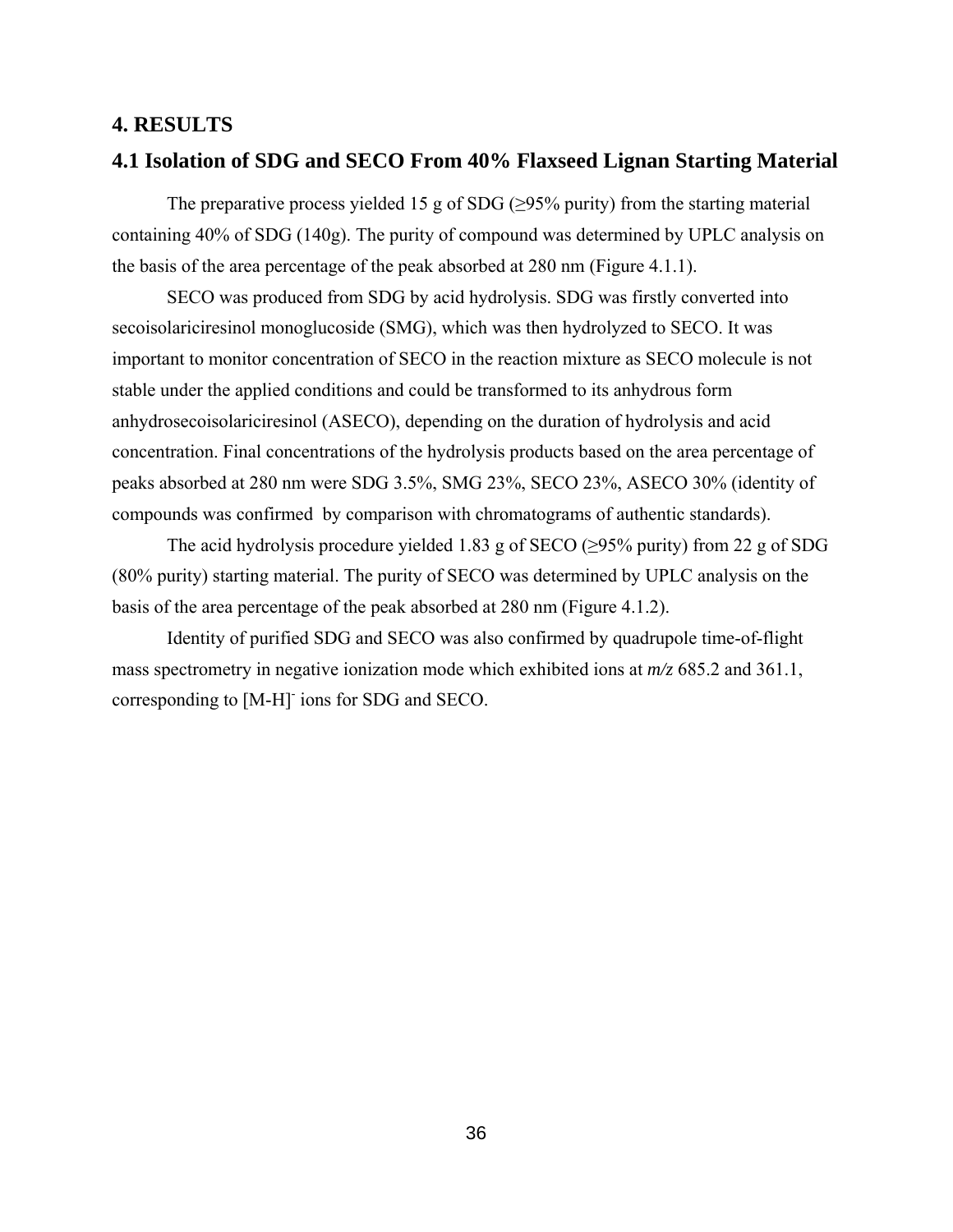

**Figure 4.1**.**1** Representative UPLC chromatogram of purified SDG (absorbance at 280 nm) with retention time 0.83 min (UPLC chromatographic conditions are indicated in Section 3.1).



Figure 4.1.2 Representative UPLC chromatogram of purified SECO (absorbance at 280 nm) with retention time 1.38 min (UPLC chromatographic conditions are indicated in Section 3.1).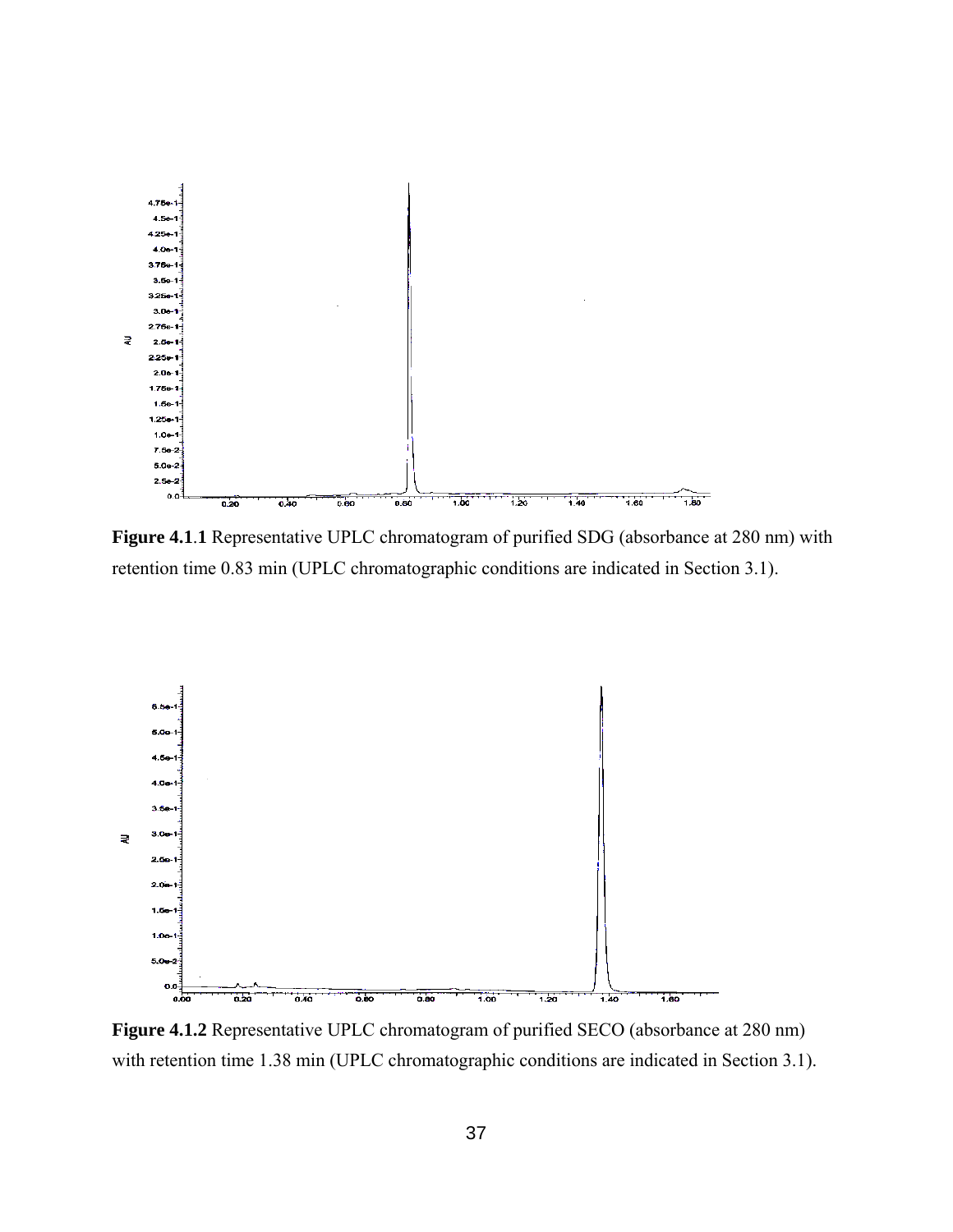# **4.2 Development and Validation of an HPLC Method with Fluorescence Detection for Quantification of Secoisolariciresinol (SECO), Enterolactone (EL) and Enterodiol (ED) in Rat Serum.**

Typical chromatograms of blank serum and serum spiked with working solutions of SECO, ED, EL, and IS demonstrate that there are no endogenous peaks that could interfere with analytes and the method is specific under the specified chromatographic conditions. The retention times for IS, SECO, ED, and EL are 7.0, 7.9, 9.4, and 12.3 min, respectively (Figure 4.2.1).



**Figure 4.2.1** Representative HPLC chromatograms: (a) blank rat serum spiked with internal standard; (b) blank rat serum spiked with mixed working solution (1 μg/mL) of SECO (7.9 min), ED (9.4 min), EL (12.3 min) and internal standard (7.0 min).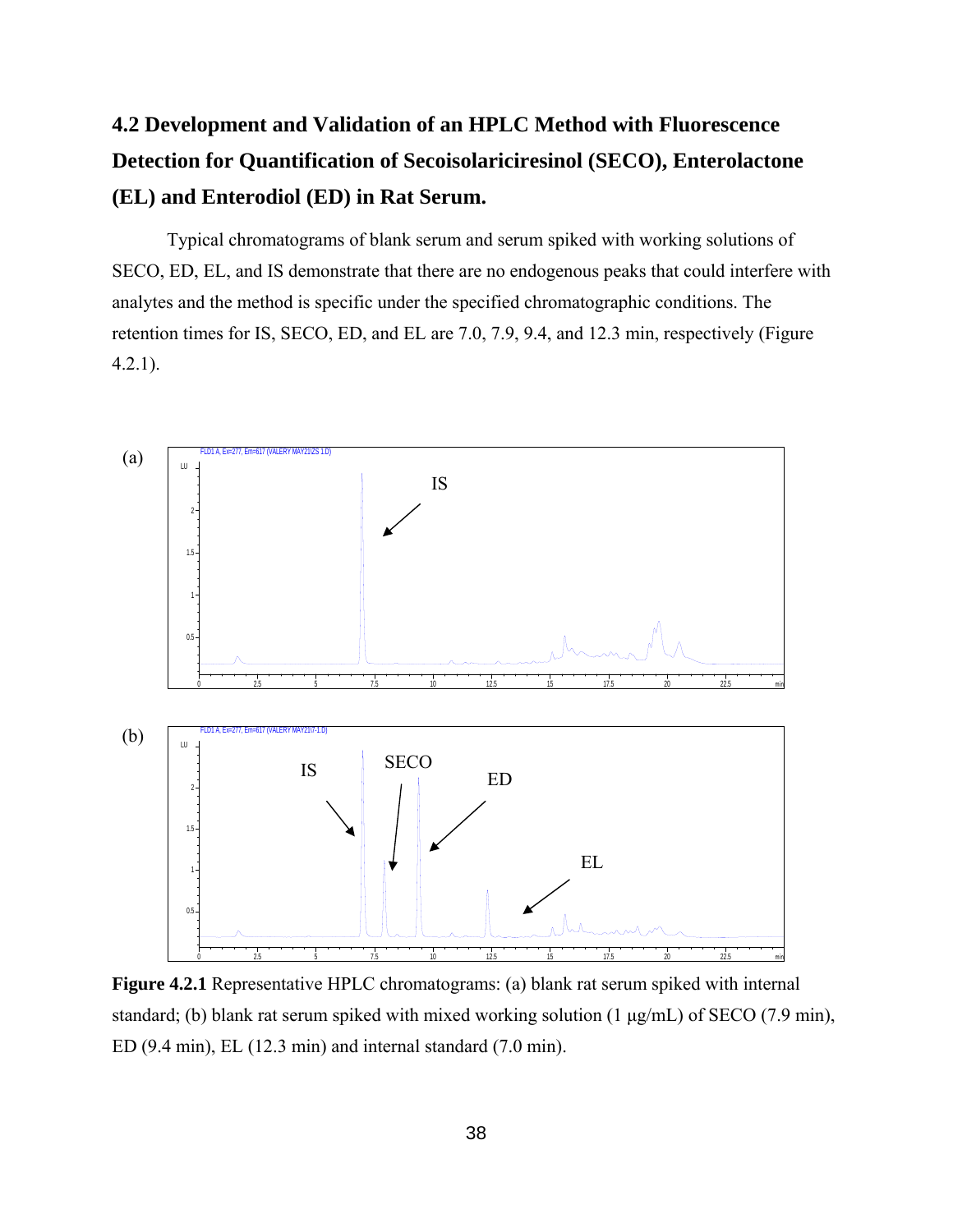The LOD for SECO, ED, and EL are 3 ng/mL, 3 ng/mL, and 12 ng/mL, respectively. The LLOQ was determined to be 10 ng/mL (SECO), 10 ng/mL (ED), 50 ng/mL (EL) with acceptable accuracy (80-120%) and precision  $(R.S.D. < 20%$ ). The calibration curves of the peak area ratios versus analytes concentration showed good linear responses over a wide range of concentrations (10 ng/mL-10 μg/mL). Coefficients of determination were greater than 0.99, relevant slope values were statistically different from 0 (P<0.001), while intercepts were not significantly different from zero (Student's t-test, P<0.05, Prism 4.0, GraphPad software, San Diego, CA, USA) (Table 4.2.1).

**Table 4.2.1** Linearity data for the determination of SECO, ED, and EL with the proposed HPLC method

| SECO calibration curve                         |            |       | ED calibration curve |             |       | EL calibration curve |            |       |
|------------------------------------------------|------------|-------|----------------------|-------------|-------|----------------------|------------|-------|
| slope                                          | intercept  | $r^2$ | slope                | intercept   | $r^2$ | slope                | intercept  | $r^2$ |
| 0.000460                                       | $-0.00027$ | 0.996 | 0.001002             | $-0.00119$  | 0.999 | 0.000218             | $-0.00183$ | 0.997 |
| 0.000469                                       | $-0.00063$ | 0.993 | 0.001015             | 0.00119     | 0.997 | 0.000207             | $-0.00144$ | 0.995 |
| 0.000445                                       | $-0.00049$ | 0.990 | 0.000974             | $-0.00002$  | 0.999 | 0.000191             | 0.00033    | 0.996 |
| mean                                           |            |       |                      |             |       |                      |            |       |
| 0.000458                                       | $-0.00046$ | 0.993 | 0.000997             | $-0.000004$ | 0.998 | 0.000205             | $-0.00098$ | 0.996 |
| S.D.                                           |            |       |                      |             |       |                      |            |       |
| 0.00001                                        | 0.00010    | 0.002 | 0.00001              | 0.000689    | 0.001 | 0.000008             | 0.00066    | 0.001 |
| $P_{\rm D}$ is open dond deviation of the mean |            |       |                      |             |       |                      |            |       |

S.D.: standard deviation of the mean

During the method validation intra- and inter-day precisions were less than 10% and the accuracy of estimated analytes concentrations ranged from 93 to 110% (Tables 4.2.2-4.2.4). The mean (±SD) recoveries of SECO at 30 ng/mL, 4 μg/mL, and 8 μg/mL were 106±6.8%,  $105\pm0.5\%$ , and  $108\pm1.1\%$ , respectively; of ED at 30 ng/mL, 4  $\mu$ g/mL, and 8  $\mu$ g/mL were 108±4.7%, 105±0.7%, and 109±1.2%, respectively; of EL at 150 ng/mL, 4 μg/mL, and 8 μg/mL were 102±3.9%, 98.7±0.7%, and 102±1.3%, respectively.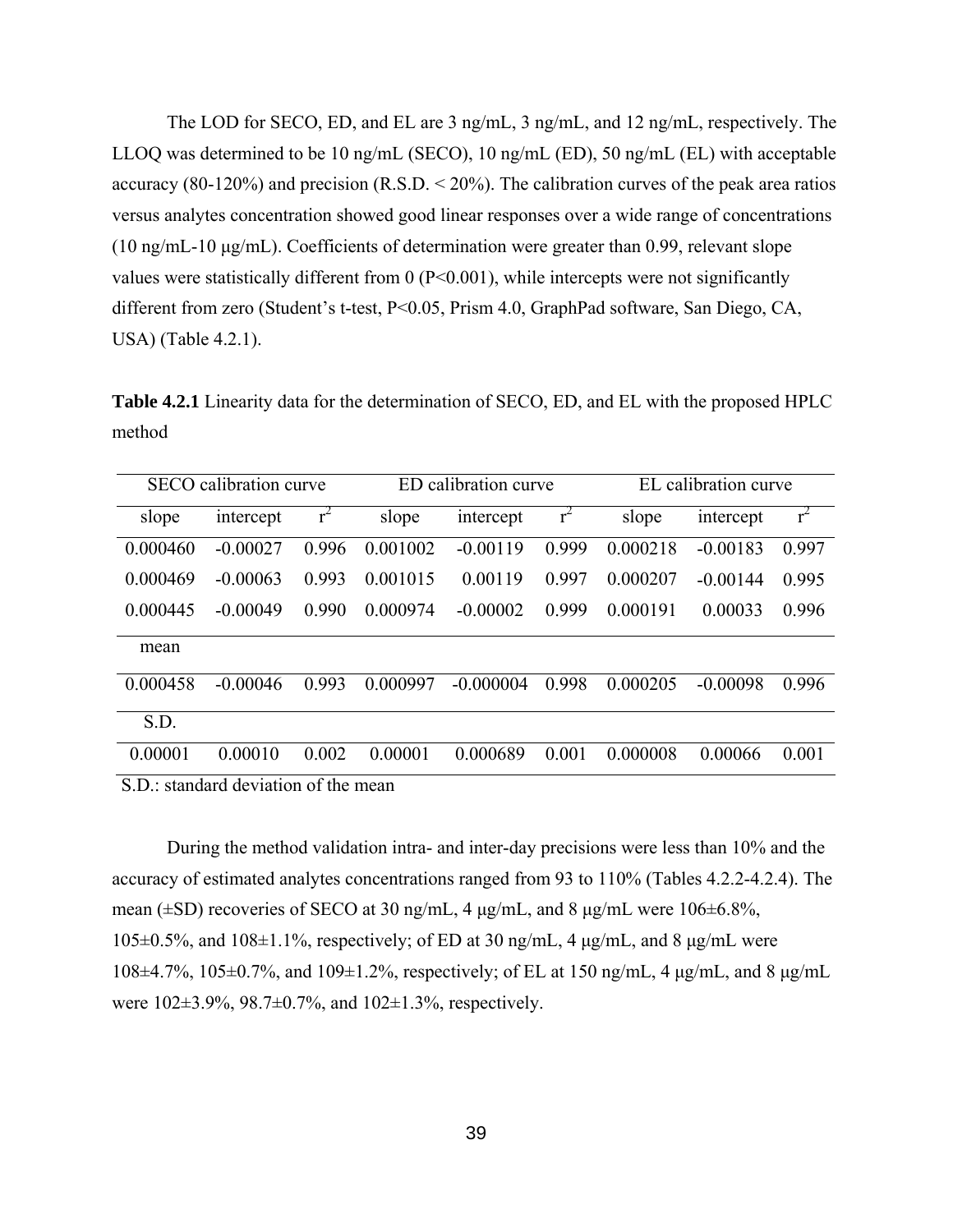| <b>SECO</b>   | Intra-day accuracy and precision |                                  |      |                          | Inter-day accuracy and precision |           |
|---------------|----------------------------------|----------------------------------|------|--------------------------|----------------------------------|-----------|
| nominal       | Observed                         | Precision<br>Accuracy            |      | Observed                 | Accuracy                         | Precision |
| concentration | concentration                    | (%)<br>$(CV\%)$<br>concentration |      |                          | $(\%)$                           | $(CV\%)$  |
| in QCs        | $(\text{mean} \pm S.D.,$         |                                  |      | $(\text{mean} \pm S.D.,$ |                                  |           |
| $(\mu g/mL)$  | $\mu$ g/mL)                      |                                  |      | $\mu$ g/mL)              |                                  |           |
| 0.03          | $0.030 \pm 0.002$                | 100.3                            | 71   | $0.030 \pm 0.001$        | 101                              | 5.48      |
| 4             | $4.31\pm0.14$                    | 107.6                            | 3.16 | $4.29 \pm 0.11$          | 107                              | 2.57      |
| 8             | $7.87 \pm 0.38$                  | 98.3                             | 4.83 | $7.88 \pm 0.47$          | 98.5                             | 5.99      |

**Table 4.2.2** Intra-day (n=6) and inter-day (three consecutive days) accuracy and precision values of SECO determination by proposed HPLC method in rat serum

Table 4.2.3 Intra-day (n=6) and inter-day (three consecutive days) accuracy and precision values of ED determination by proposed HPLC method in rat serum

| ED nominal     | Intra-day accuracy and precision |                          |          | Inter-day accuracy and precision |          |           |
|----------------|----------------------------------|--------------------------|----------|----------------------------------|----------|-----------|
| concentration  | Observed                         | Precision<br>Accuracy    |          | Observed                         | Accuracy | Precision |
| in QCs         | concentration                    | $(\%)$                   | $(CV\%)$ | concentration                    | (%)      | $(CV\%)$  |
| $(\mu g/mL)$   | $(\text{mean} \pm S.D.,$         | $(\text{mean} \pm S.D.,$ |          |                                  |          |           |
|                | $\mu$ g/mL)                      |                          |          | $\mu$ g/mL)                      |          |           |
| 0.03           | $0.032 \pm 0.0006$               | 105.2                    | 1.93     | $0.031 \pm 0.0008$               | 106.2    | 2.43      |
| $\overline{4}$ | $4.16 \pm 0.18$                  | 104                      | 4.33     | $4.08\pm0.14$                    | 101.9    | 3.41      |
| 8              | $8.43\pm0.216$                   | 105.3                    | 2.57     | $8.40\pm0.40$                    | 105      | 4.72      |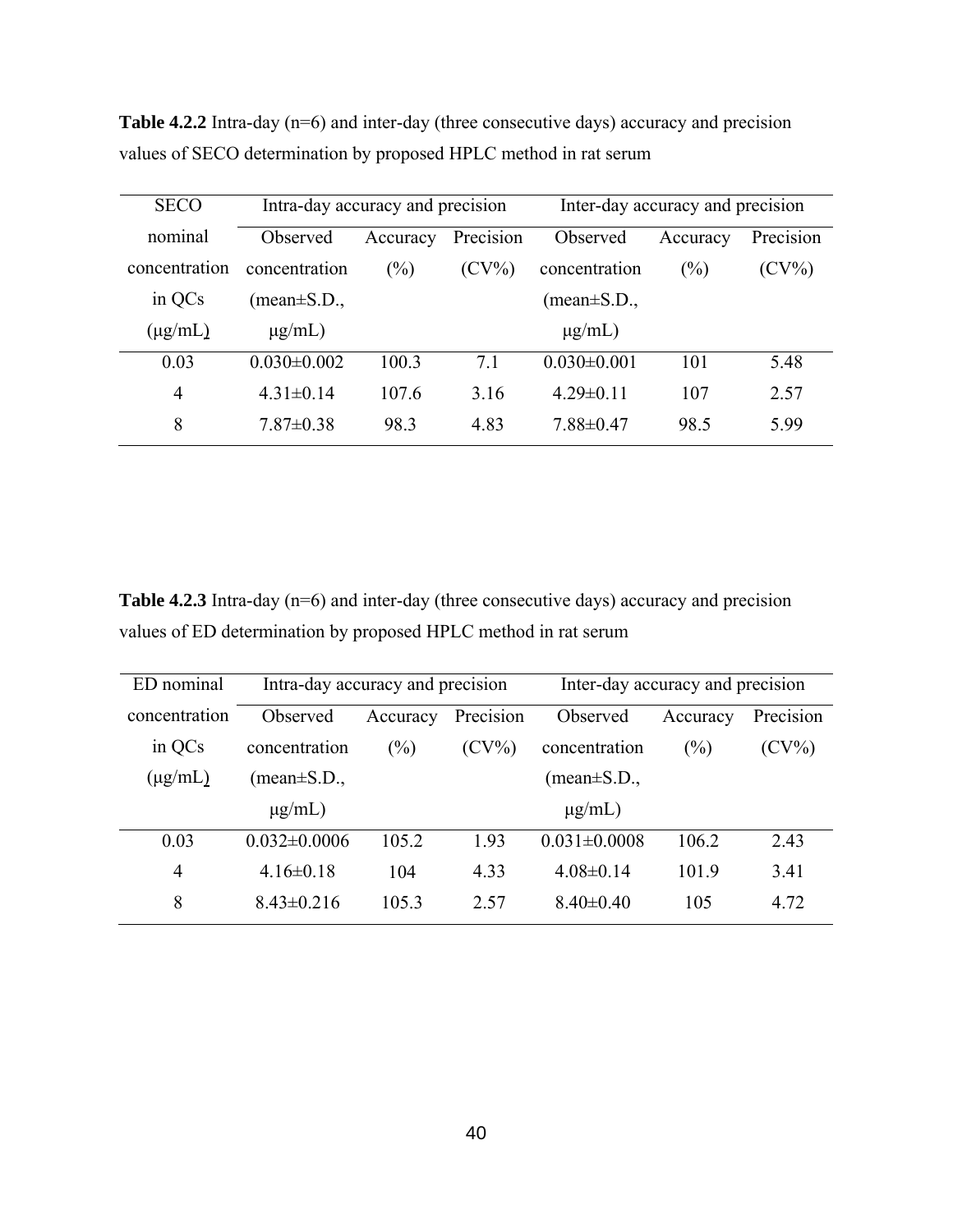| EL nominal     | Intra-day accuracy and precision  |                          |          | Inter-day accuracy and precision |           |          |
|----------------|-----------------------------------|--------------------------|----------|----------------------------------|-----------|----------|
| concentration  | Precision<br>Observed<br>Accuracy |                          | Observed | Accuracy                         | Precision |          |
| in QCs         | concentration                     | $(\%)$<br>$(CV\%)$       |          | concentration                    | $(\%)$    | $(CV\%)$ |
| $(\mu g/mL)$   | $(\text{mean} \pm S.D.,$          | $(\text{mean} \pm S.D.,$ |          |                                  |           |          |
|                | $\mu$ g/mL)                       |                          |          | $\mu$ g/mL)                      |           |          |
| 0.15           | $0.147 \pm 0.009$                 | 98.2                     | 6.43     | $0.152 \pm 0.008$                | 101.7     | 5.66     |
| $\overline{4}$ | $3.90 \pm 0.28$                   | 97.6                     | 7.11     | $3.99 \pm 0.24$                  | 99.9      | 6.11     |
| 8              | $8.37\pm0.35$                     | 104.5                    | 4.72     | $8.58 \pm 0.40$                  | 107.2     | 4.63     |

**Table 4.2.4** Intra-day (n=6) and inter-day (three consecutive days) accuracy and precision values of EL determination by proposed HPLC method in rat serum

Collectively the data suggest that the new gradient reversed-phase HPLC method with fluorescence detection is suitable for the simultaneous determination of lignans in rat serum. The analytical method is specific, sensitive, accurate and precise for the quantification of SECO, ED, and EL. The total analytical run time is 25 min, which allows us to analyze multiple samples in a relatively short time period. The method is suitable for pharmacokinetic studies which require both sensitive (to detect and quantify small changes in drug concentration over time) and simple (high number of samples to be processed) analytical techniques.

## **4.3 Assessment of the Pharmacokinetics (PK) of Secoisolariciresinol (SECO) After Single Intravenous (IV) and Oral Bolus Administration in Rat**

4.3.1 The 24-hour (Sampling Schedule Optimization) and the 11-hour Pilot Studies (Glucuronidase Pretreatment)

A 24-hour pilot study was performed to optimize blood sampling schedule. The maximum SECO concentration (309.4 ng/mL) was observed 15 min after the oral administration (40 mg/kg) with gradual decrease to 46 ng/mL 24 hours after the dosing. ED was detected in the 24-hour sample, while EL was not detected.

The 11-hour pilot study was performed to compare total and free lignans after SECO single oral dose administration (40 mg/kg). 100 µL of serum at each time point was purified and subjected to HPLC analysis as described in Section 3.2 to monitor free lignan concentration in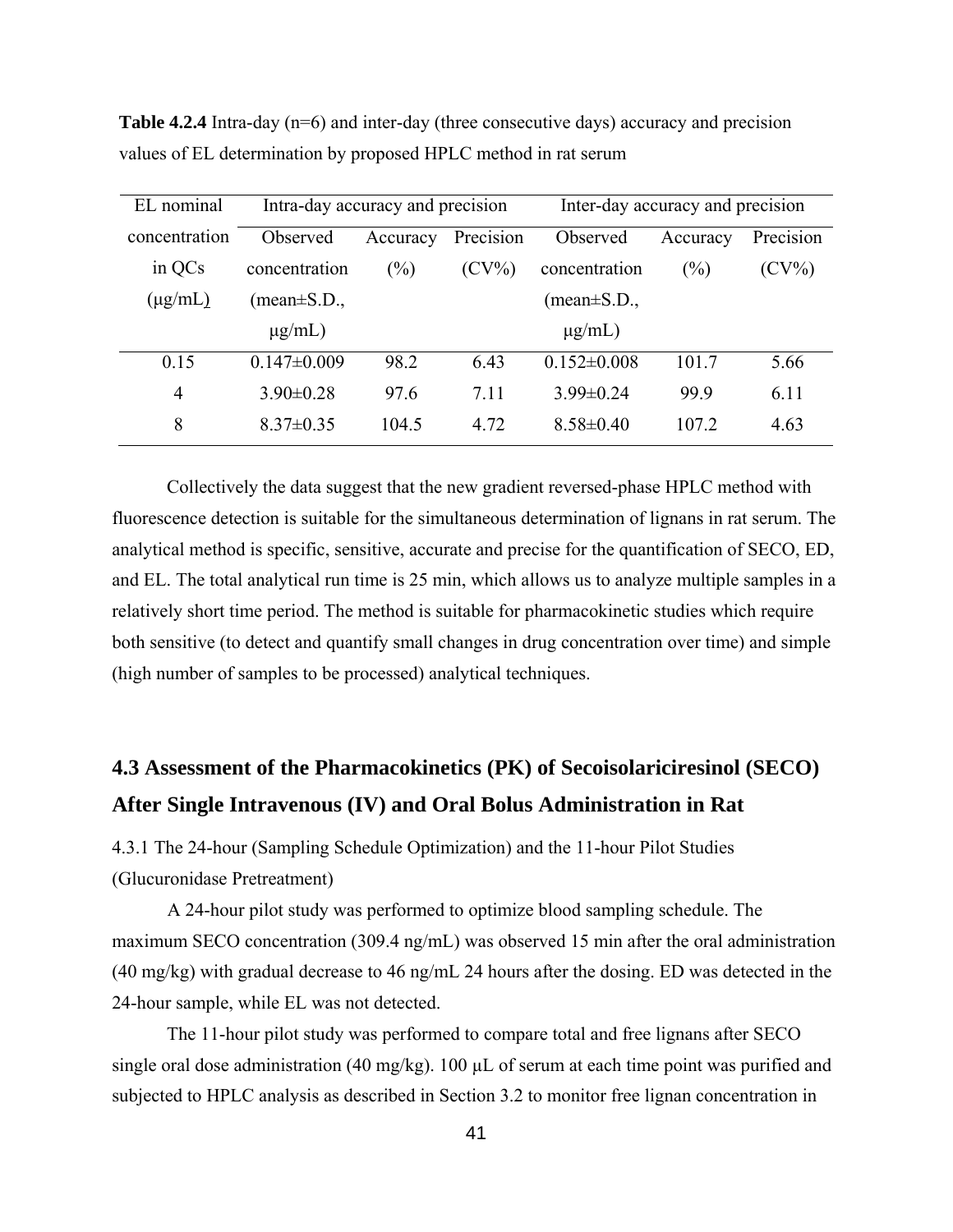rat serum over time. The other portion of serum of the same time point sample was incubated with glucuronidase before the HPLC analysis to hydrolyze lignan conjugates and to observe changes in total lignan concentration over time.

The first spike of free SECO concentration in serum was observed in 30-min sample (346.5 ng/mL) with two additional peaks at 2 hours (320.5 ng/mL) and 11 hours (620 ng/mL) after the dose administration. ED was detected (levels were below the limit of quantification) in 7 and 11 hour samples.

The HPLC analysis of the pre-dose 0 min sample after treatment with glucuronidase showed significant peaks at 7.9 min and 12.3 min, time corresponding to SECO and EL elution, which could be a result of deconjugated compounds with similar retention times from rat diet and should be confirmed by other methods of analysis.

#### 4.3.2 The 36-hour Pilot Study

Taking into consideration results of the 24-hour study, a 36-hour pilot study was performed to further optimize blood sampling schedule after IV and oral SECO administration to allow for the appropriate detection of ED and EL.

The maximum serum SECO concentration (5180 ng/mL) was observed 5 min after the IV SECO administration (20 mg/kg). The serum SECO levels dropped drastically to 276 ng/mL after 1 hour, and to 11 ng/mL at the end of experiment. ED was detected starting from the 12 hour sample and was quantified in 18-hour (15.5 ng/mL) and 24-hour (12.3 ng/mL) samples. EL was detected only at 18 and 24 hours after SECO IV administration.

The maximum serum SECO concentration (181.9 ng/mL) was observed 5 min after the oral SECO administration (20 mg/kg). SECO serum concentration dropped to 11.7 ng/mL at 4 hours after the dose and was not detected in later samples. ED was detected only in the 8- and 12-hour samples. EL was not detected in the rat serum after SECO oral administration.

#### 4.3.3 The 12-hour Pharmacokinetic Study

A 12-hour study was performed to assess SECO concentration profile, based on the results of pilot studies. SECO serum concentration dropped quickly during the first hour after IV administration and by 12 hours concentrations were near the LOQ of the assay. ED was detected (levels were below the LOQ of the assay) at 12 hours after IV administration in rats 1, 2, and 4;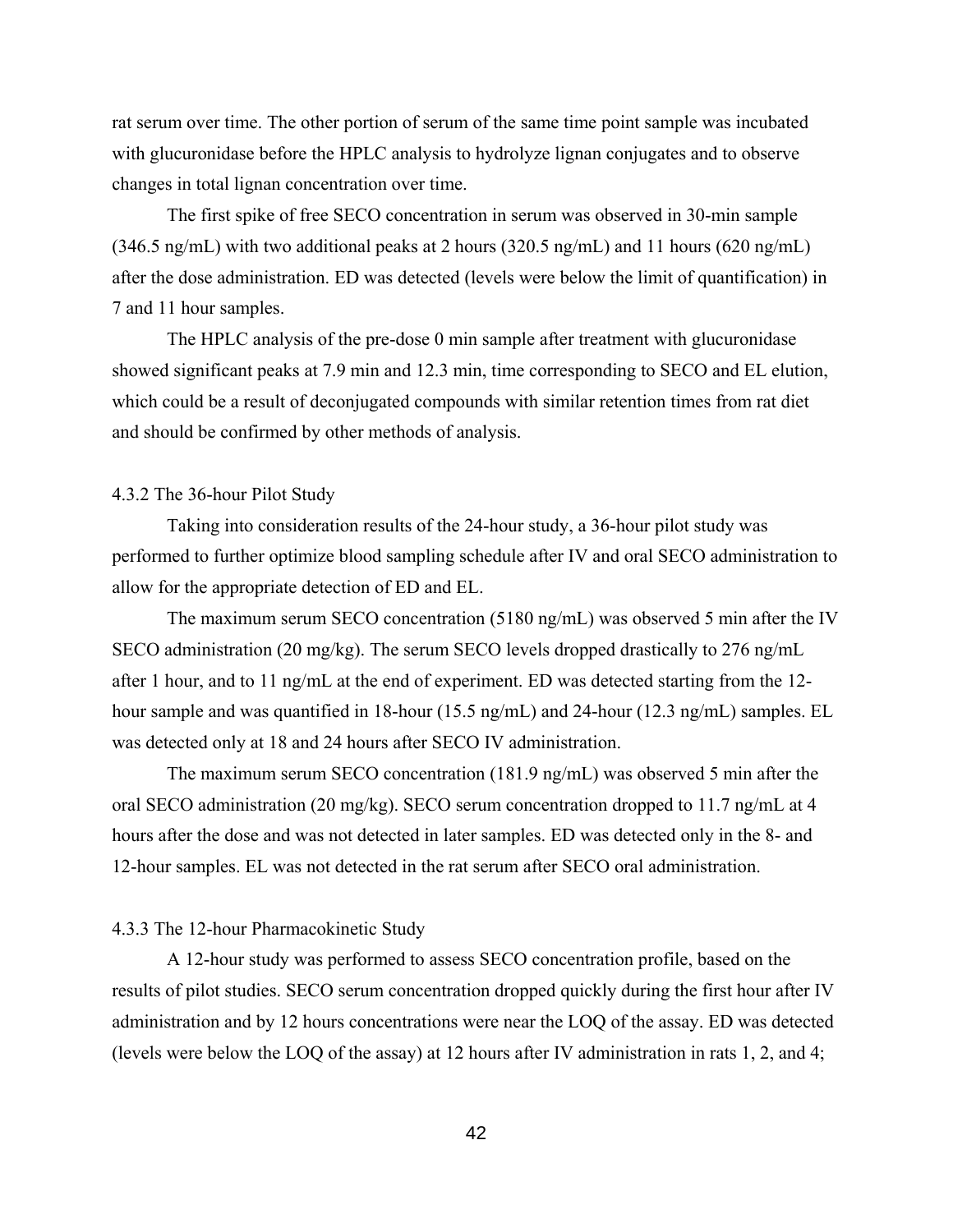and in rats 1, 3, 6 after oral administration. EL was not detected. Tables 4.3.1 and 4.3.2 summarize results of the 12-hour study.

| Time             | Rat 1    | Rat 2    | Rat 3    | Rat 4    | Rat 5            | Rat 6          |
|------------------|----------|----------|----------|----------|------------------|----------------|
| (min)            | (ng/mL)  | (ng/mL)  | (ng/mL)  | (ng/mL)  | (ng/mL)          | (ng/mL)        |
| $\boldsymbol{0}$ | $\theta$ | $\theta$ | $\theta$ | $\theta$ | $\boldsymbol{0}$ | $\overline{0}$ |
| 5                | 4489.83  | 4156.7   | 9047.51  | 5313.25  | 4666.3           | 5864.07        |
| 10               | 1714.89  | 2321.08  | 5014.24  | 3177.41  | 2353.68          | 3180.65        |
| 15               | 1304.91  | 1223.61  | 2643.07  | 1651.05  | 1616.75          | 1626.48        |
| 20               | 855.3    | 885.37   | 1827.32  | 1620.21  | 955.8            | N/A            |
| 30               | 408.76   | 525.76   | 921.82   | 654.84   | 410.11           | 420.27         |
| 45               | 183.71   | 219.56   | 345.52   | 259.7    | 221.55           | 235.39         |
| 60               | 186.35   | 165.01   | 123.13   | 214.11   | 138.34           | 185.72         |
| 120              | 186.98   | 130.19   | 35.26    | 137.69   | 147.09           | 141.47         |
| 240              | D        | 117.01   | 17.48    | 78.3     | 52.2             | D              |
| 480              | N/D      | 58.93    | 78.71    | 75.81    | N/D              | N/D            |
| 720              | N/D      | N/D      | 24.19    | D        | N/D              | 30.08          |

**Table 4.3.1** Serum concentration versus time profile of SECO after single IV bolus (20 mg/kg) to male Wistar rats (n=6)

D – detected (below the LOQ of the assay)

 $N/D$  – not detected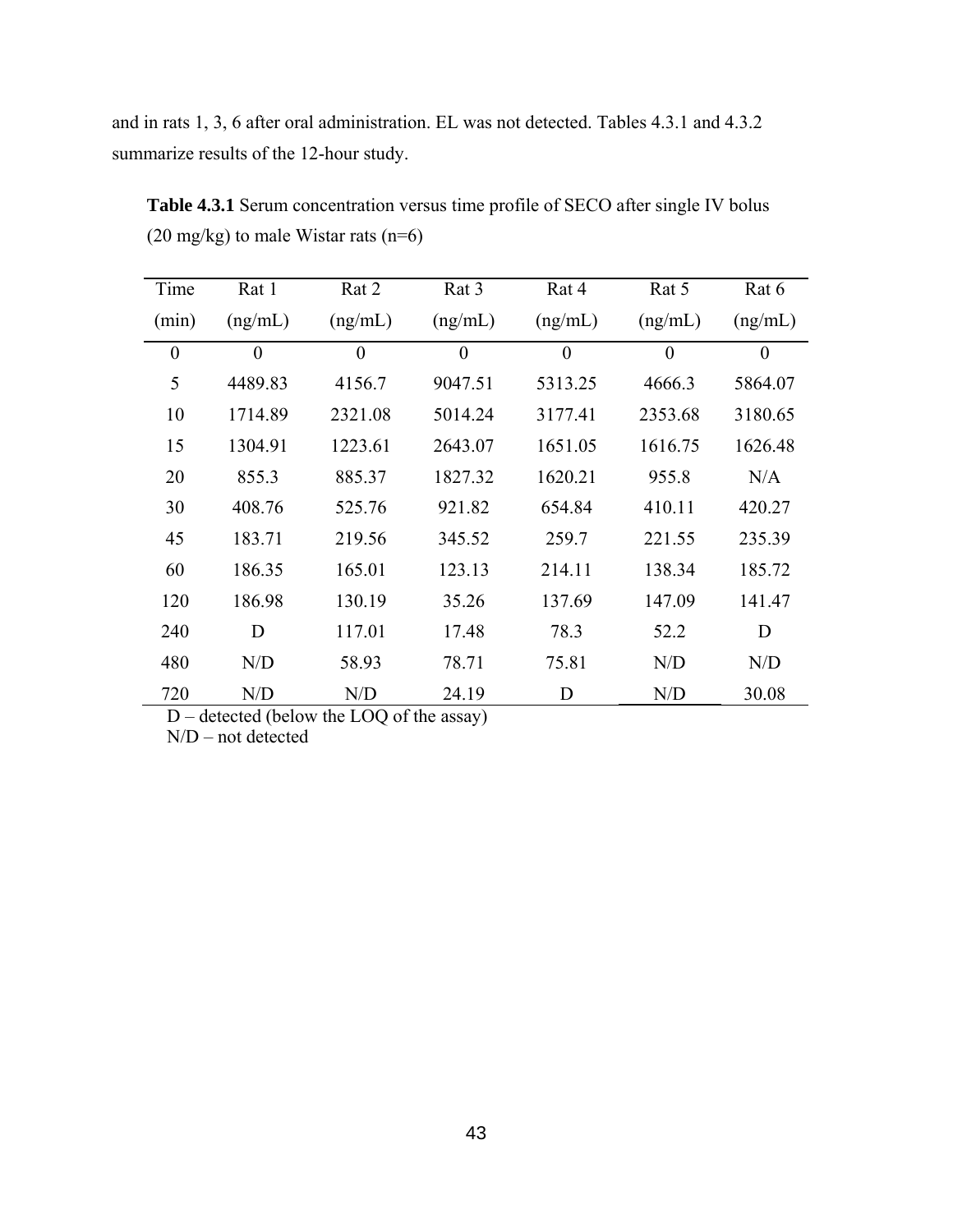| Time     | Rat 1    | Rat 2            | Rat 3            | Rat 4            | Rat 5          | Rat 6            |
|----------|----------|------------------|------------------|------------------|----------------|------------------|
| (min)    | (ng/mL)  | (ng/mL)          | (ng/mL)          | (ng/mL)          | (ng/mL)        | (ng/mL)          |
| $\theta$ | $\theta$ | $\boldsymbol{0}$ | $\boldsymbol{0}$ | $\boldsymbol{0}$ | $\overline{0}$ | $\boldsymbol{0}$ |
| 5        | 124.23   | 448.96           | 315.23           | 97.35            | 119.2          | 40.38            |
| 10       | 216.63   | 240.56           | 655.55           | 90.26            | 651.38         | 102.93           |
| 15       | 189.62   | 163.63           | 1487.26          | 67.08            | 811.57         | 43.38            |
| 20       | 166.75   | 109.28           | 565.56           | 42.97            | N/A            | N/A              |
| 30       | 187.99   | 54.4             | 301.38           | 59.63            | 398.78         | 37.38            |
| 45       | 297.03   | 146.24           | 195.68           | 102.49           | 244.04         | 50.2             |
| 60       | 355.94   | 140.34           | 1040.28          | 152.9            | 238.37         | 63.98            |
| 120      | 106.18   | 81.39            | 52.71            | 82.99            | 74.14          | 87.84            |
| 240      | 44.07    | 46.46            | 102.54           | 101.57           | 11.01          | D                |
| 480      | 97.21    | 105.7            | 73.05            | 93.15            | D              | 48.49            |
| 720      | 17.14    | N/A              | 150.04           | 88.38            | 13.45          | 30.08            |

**Table 4.3.2** Serum concentration versus time profile of SECO after single oral dose  $(40 \text{ mg/kg})$  to male Wistar rats  $(n=6)$ 

D – detected (below the LOQ of the assay)

N/D – not detected

 $N/A$  – not available

Figure 4.3.1 suggests that SECO exhibits two compartment model characteristics with an extensive distribution phase. SECO concentration profile after oral administration is shown on Figure 4.3.2.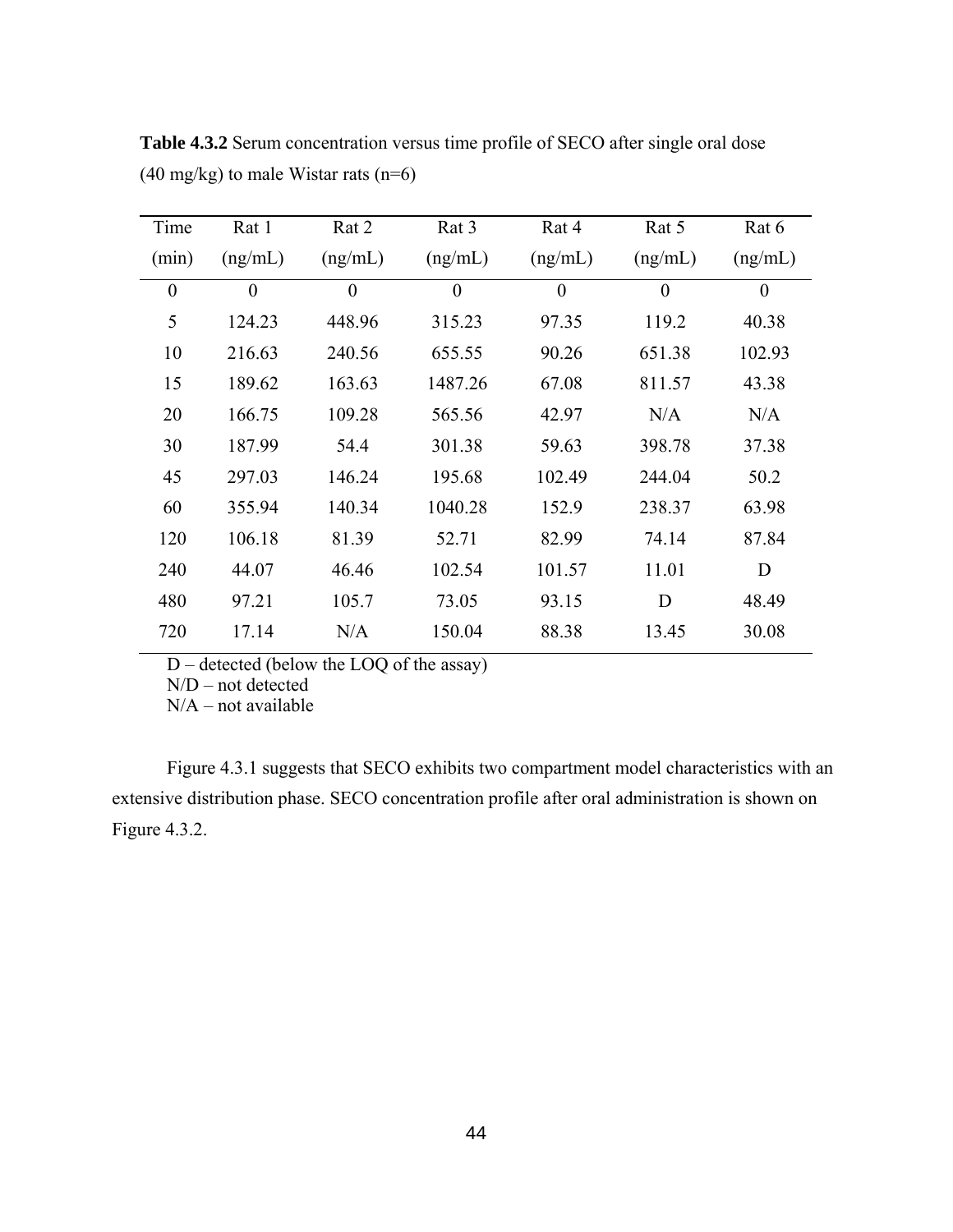

**Figure 4.3.1** SECO serum concentration profile after single IV dose (20mg/kg) in six male Wistar rats: (a) rectilinear plot; (b) semilogarithmic plot ( $\rightarrow$  rat 1,  $\rightarrow$  rat 2,  $\rightarrow$  rat 3,  $\rightarrow$  rat 4,  $\rightarrow$  rat 5,  $\rightarrow$  rat 6).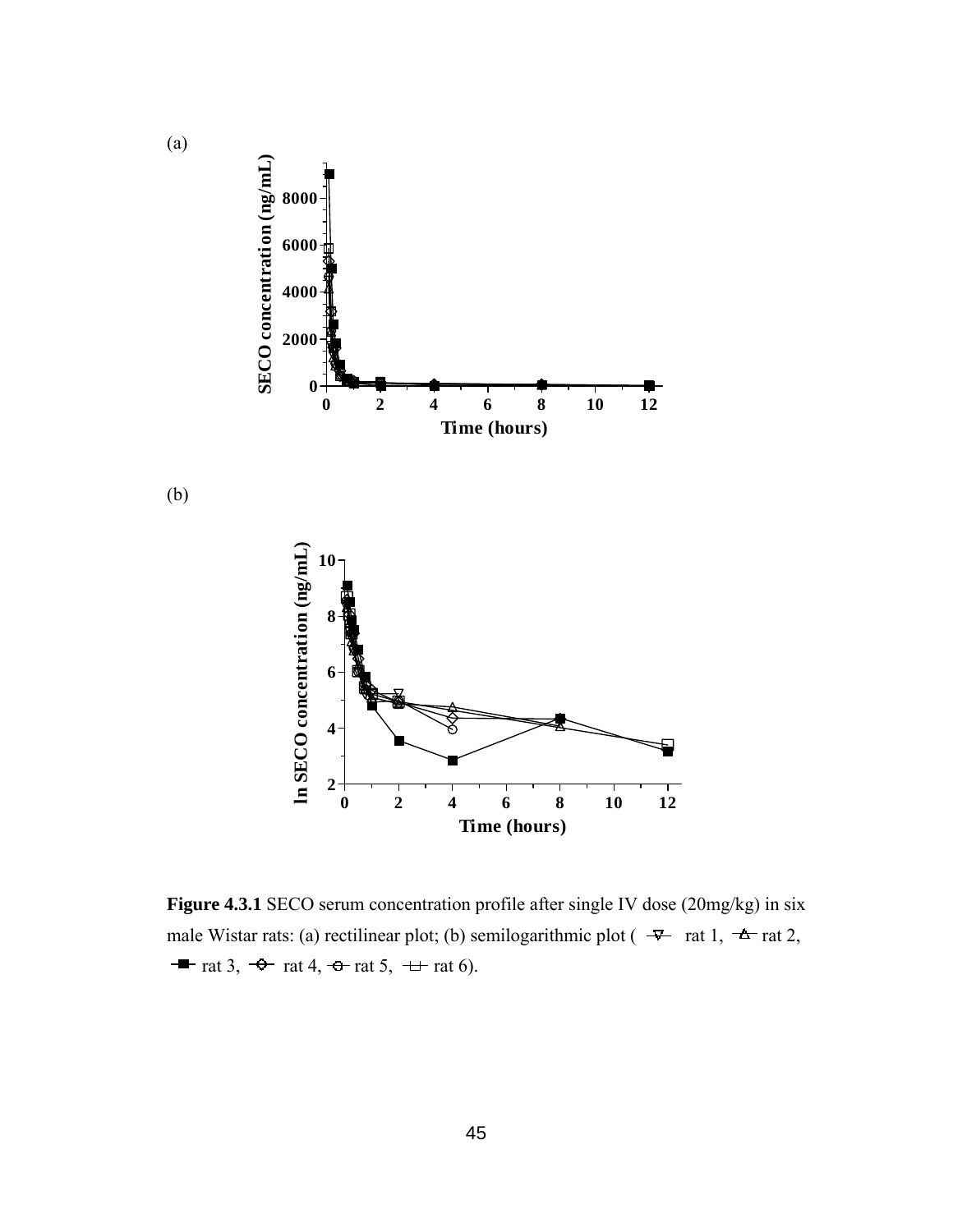

**Figure 4.3.2** SECO serum concentration profile after single oral dose (40mg/kg) in six male Wistar rats: (a) rectilinear plot; (b) semilogarithmic plot ( $\rightarrow$  rat 1,  $\rightarrow$  rat 2,  $\rightarrow$  rat 3,  $\rightarrow$  rat 4,  $\rightarrow$  rat 5,  $\rightarrow$  rat 6).

(b)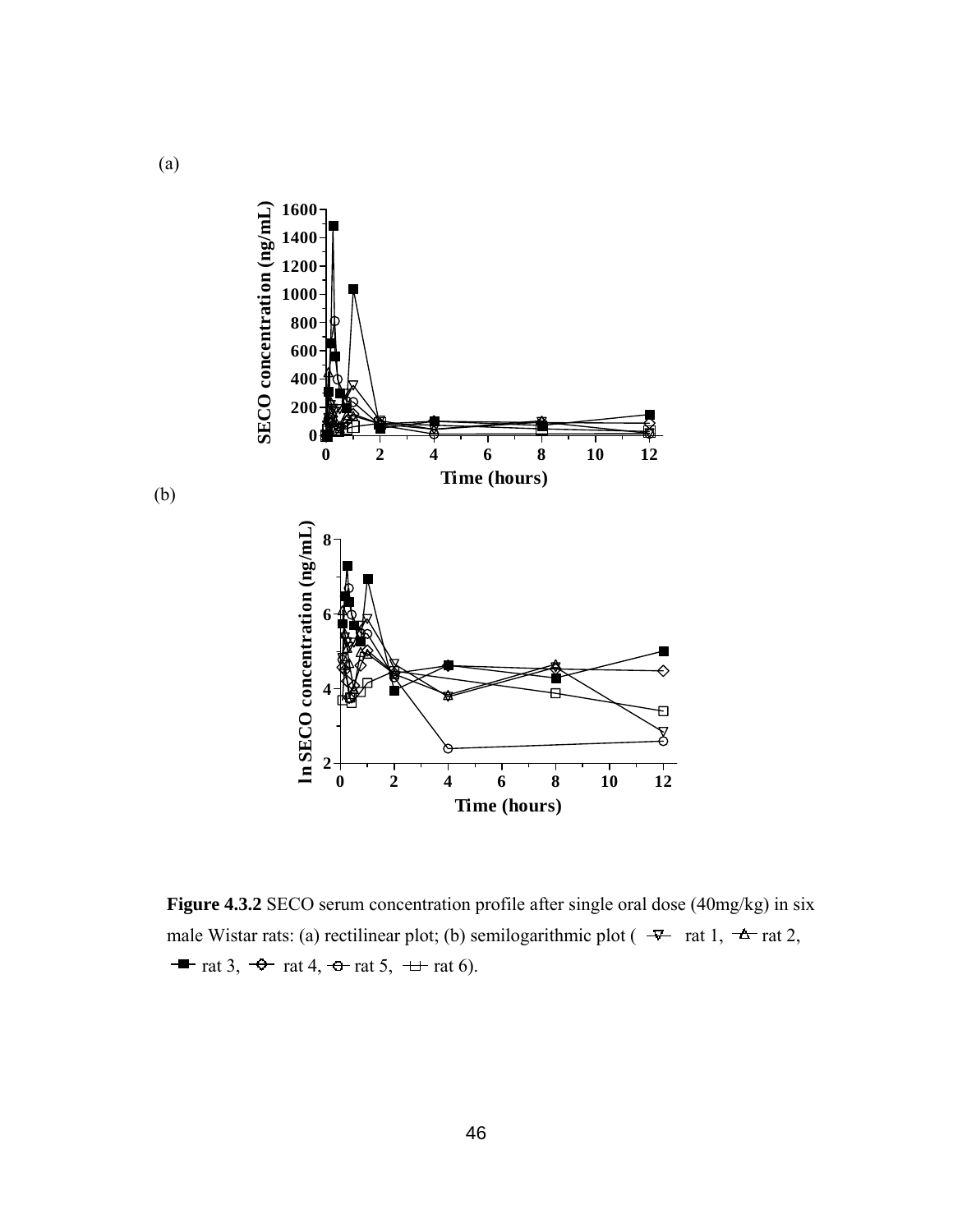#### 4.3.4 The 48-hour Pharmacokinetic Study

A 48-hour study was conducted to assess SECO, ED and EL concentration profile, based on the results of pilot studies indicating that ED is detectable starting 12 hours after the SECO administration and EL is detectable starting 18 hours after the SECO administration. Tables 4.3.3 and 4.3.4 summarize results of the 48-hour study.

**Table 4.3.3** Serum concentration versus time profile of SECO after single oral (40 mg/kg by gastric gavage) and IV (20 mg/kg via femoral cannula) in male Wistar rats (n=3 per dosing route)

| Time             | Rat 1 IV         | Rat 2 IV         | Rat 3 IV         | Rat 4 oral       | Rat 5 oral       | Rat 6 oral       |
|------------------|------------------|------------------|------------------|------------------|------------------|------------------|
| (hours)          | (ng/mL)          | (ng/mL)          | (ng/mL)          | (ng/mL)          | (ng/mL)          | (ng/mL)          |
| $\boldsymbol{0}$ | $\boldsymbol{0}$ | $\boldsymbol{0}$ | $\boldsymbol{0}$ | $\boldsymbol{0}$ | $\boldsymbol{0}$ | $\boldsymbol{0}$ |
| 8                | 114.47           | 66.82            | 97.18            | 111.47           | detect           | 67.31            |
| 10               | 86.8             | 92.41            | 88.5             | 66.64            | 13.87            | 69.35            |
| 12               | 38.85            | 55.1             | 50.63            | 68.99            | 22.19            | 82.81            |
| 15               | 27.58            | 49.02            | 22.84            | 50.64            | 221.84           | 23.76            |
| 18               | D                | D                | N/D              | 21.15            | 125.67           | 71.19            |
| 21               | D                | D                | D                | D                | 107.43           | 19.37            |
| 24               | N/D              | N/D              | D                | N/D              | 124.55           | D                |
| 30               | N/D              | N/D              | N/D              | N/D              | 45.81            | N/D              |
| 36               | N/D              | N/D              | N/D              | N/D              | 46.1             | N/D              |
| 42               | N/D              | N/D              | N/D              | N/D              | D                | N/D              |
| 48               | N/D              | N/D              | N/D              | N/D              | N/D              | N/D              |

D – detected (below the LOQ of the assay)

N/D – not detected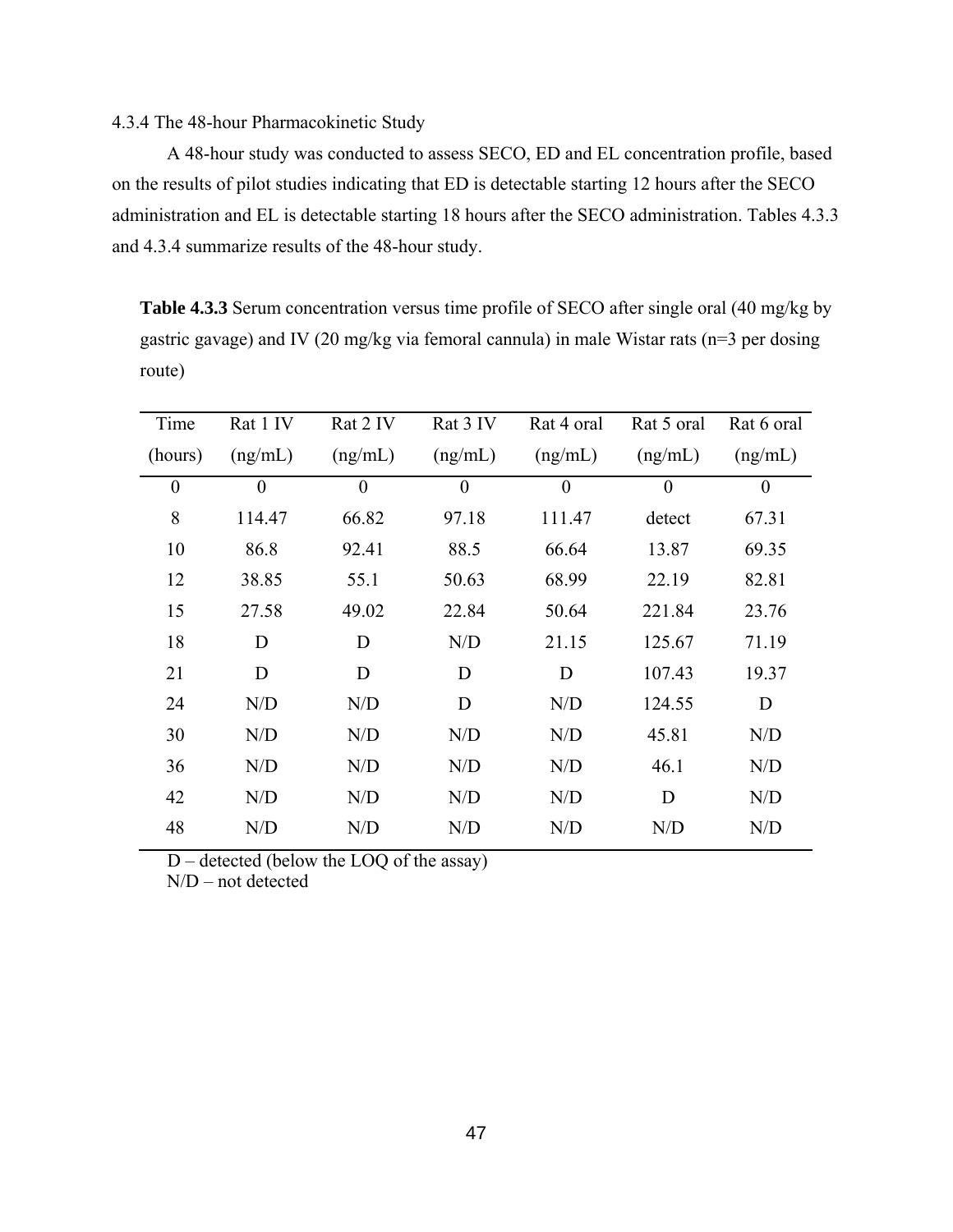| Time             | Rat 1 IV       | Rat 2 IV         | Rat 3 IV | Rat 4 oral     | Rat 5 oral     | Rat 6 oral       |
|------------------|----------------|------------------|----------|----------------|----------------|------------------|
| (hours)          | (ng/mL)        | (ng/mL)          | (ng/mL)  | (ng/mL)        | (ng/mL)        | (ng/mL)          |
| $\boldsymbol{0}$ | $\overline{0}$ | $\boldsymbol{0}$ | $\theta$ | $\overline{0}$ | $\overline{0}$ | $\boldsymbol{0}$ |
| 8                | D              | N/D              | D        | N/D            | N/D            | D                |
| 10               | D              | D                | D        | D              | D              | N/D              |
| 12               | N/D            | N/D              | D        | 11.48          | N/D            | N/D              |
| 15               | D              | D                | D        | D              | N/D            | D                |
| 18               | D              | D                | D        | D              | D              | D                |
| 21               | 11.94          | 13.28            | 14.48    | D              | D              | D                |
| 24               | D              | 12.15            | D        | D              | N/D            | D                |
| 30               | N/D            | N/D              | N/D      | N/D            | N/D            | D                |
| 36               | N/D            | N/D              | N/D      | N/D            | D              | N/D              |
| 42               | N/D            | N/D              | N/D      | N/D            | D              | N/D              |
| 48               | N/D            | N/D              | N/D      | N/D            | D              | N/D              |

**Table 4.3.4** Serum concentration versus time profile of ED after single oral (SECO, 40 mg/kg by gastric gavage) and IV (SECO, 20 mg/kg via femoral cannula) in male Wistar rats (n=3 per dosing route)

D – detected (below the LOQ of the assay)

 $N/D$  – not detected

EL was detected in 15, 18, and 36 hours samples of rat 1 (IV dose). It was also detected in 21 and 36 hours sample of rat 4 (oral dose).

SECO concentration versus time is also depicted in Figure 4.3.3.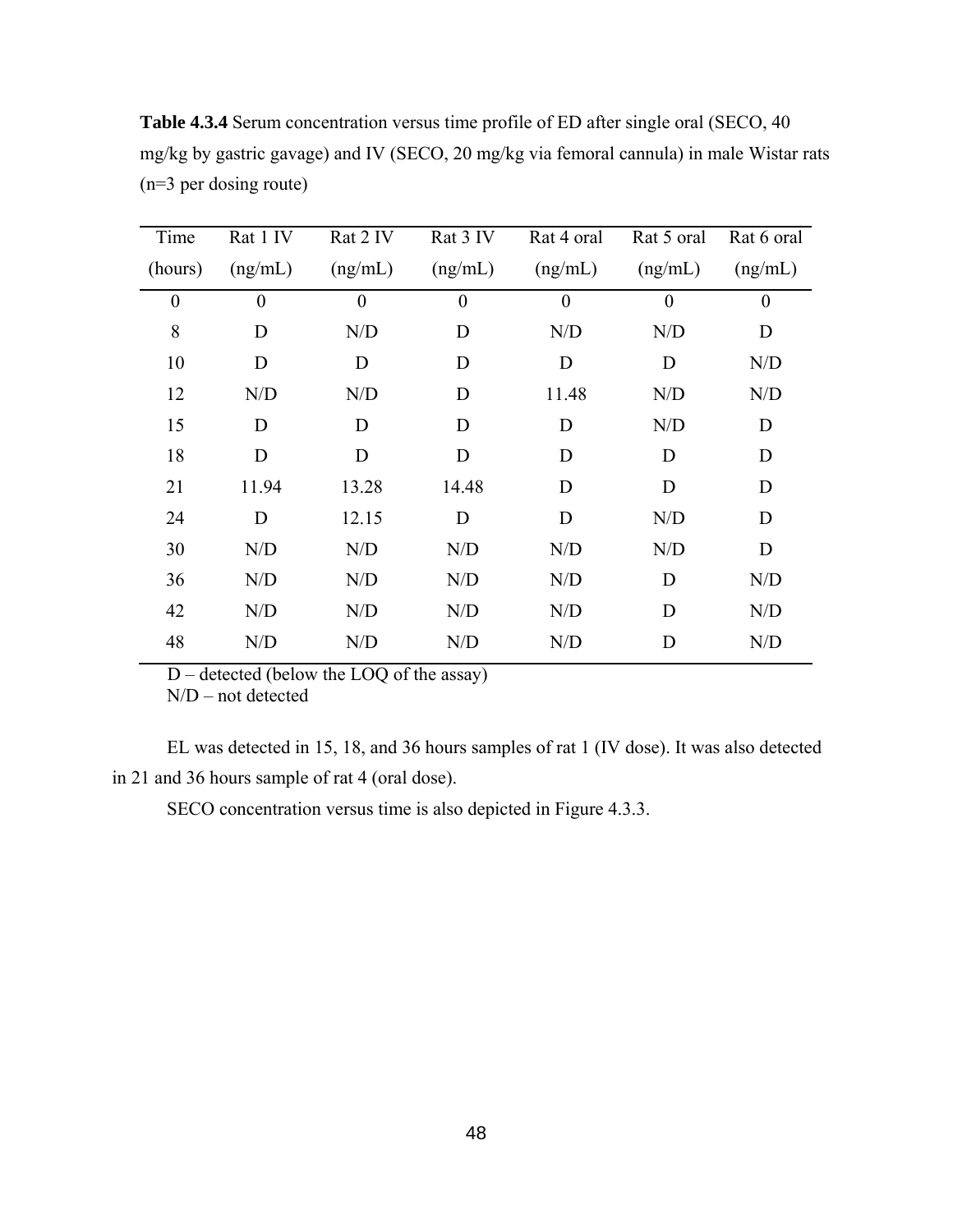

**Figure 4.3.3** SECO serum concentration profile in male Wistar rats after: (a) IV bolus (20 mg/kg, n=3); (b) oral administration (40 mg/kg, n=3) ( $\rightarrow$  rat 1,  $\rightarrow$  rat 2,  $\rightarrow$  rat 3,  $\rightarrow$  rat 4,  $\rightarrow$  rat 5,  $\rightarrow$  rat 6).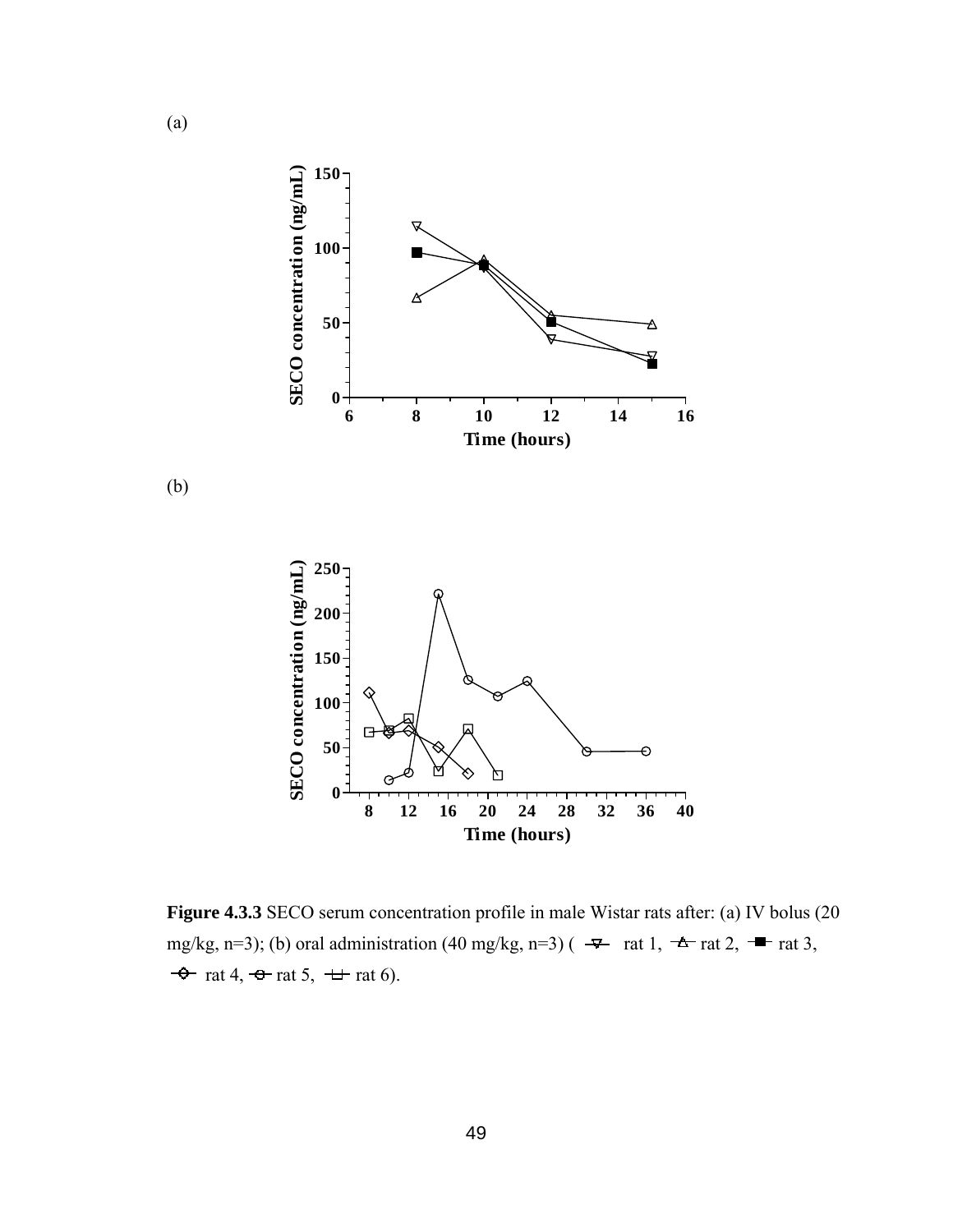### 4.3.5 SECO Pharmacokinetic Parameter Estimation

Non-compartmental methods were used for assessment of SECO PK parameters based on the results of the 12-hour study.

Tables 4.3.5 and 4.3.6 summarize SECO PK parameters calculated using mean residence time and elimination rate constant.

**Table 4.3.5** SECO PK parameter estimation based on the results of 12-hour study after single IV (20 mg/kg) or oral (40 mg/kg) dose of SECO (MRT used for determination  $V_{ss}$  and  $t_{1/2}$ )

| Route | IV     |                    |                      |            |                 |           |           | Oral   |                    |
|-------|--------|--------------------|----------------------|------------|-----------------|-----------|-----------|--------|--------------------|
| of    | Weight | $AUC_{IV}$         | AUMC <sub>IV</sub>   | $MRT_{IV}$ | Cl <sub>S</sub> | $V_{SS}$  | $t_{1/2}$ | Weight | <b>AUCORAL</b>     |
| admin | (g)    | $(ng \times h/mL)$ | $(ng \times h^2/mL)$ | (h)        | (L/h)           | (L)       | (h)       | (g)    | $(ng \times h/mL)$ |
| Rat 1 | 315    | 1298               | 498                  | 0.38       | 4.85            | 1.86      | 0.27      | 280    | 1116               |
| Rat 2 | 310    | 1870               | 3060                 | 1.64       | 3.31            | 5.42      | 1.13      | 310    | 693                |
| Rat 3 | 275    | 2856               | 3916                 | 1.37       | 1.93            | 2.64      | 0.95      | 320    | 2016               |
| Rat 4 | 300    | 2246               | 2999                 | 1.34       | 2.67            | 3.56 0.92 |           | 260    | 1139               |
| Rat 5 | 260    | 1556               | 959                  | 0.62       | 3.34            | 2.06      | 0.43      | 285    | 714                |
| Rat 6 | 285    | 2517               | 3684                 | 1.46       | 2.26            | 3.31      | 1.01      | 280    | 695                |
|       |        |                    |                      |            |                 |           |           |        |                    |
| Mean  |        | 2057               |                      |            | 3.06            | 3.15      | 0.79      |        | 1062               |
| S.D.  |        | 591                |                      |            | 1.04            | 1.30      | 0.35      |        | 512                |

S.D.: Standard deviation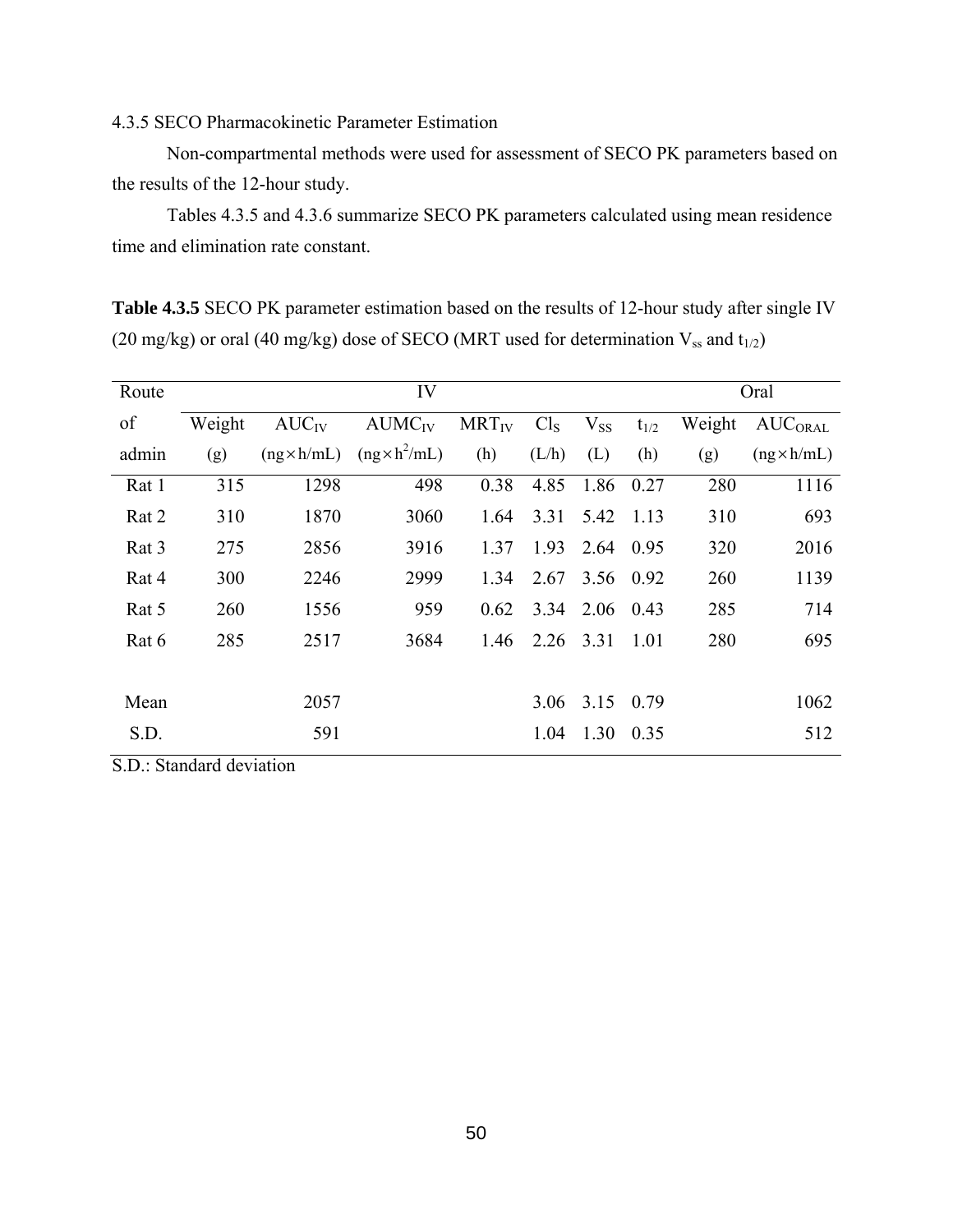| Route of | IV     |                    |             |                 |           |           |        | Oral               |  |
|----------|--------|--------------------|-------------|-----------------|-----------|-----------|--------|--------------------|--|
| admin    | Weight | $AUC_{IV}$         | $\mathbf k$ | Cl <sub>S</sub> | $\rm V_d$ | $t_{1/2}$ | Weight | <b>AUCORAL</b>     |  |
|          | (g)    | $(ng \times h/mL)$ | $(h^{-1})$  | (L/h)           | (L)       | (h)       | (g)    | $(ng \times h/mL)$ |  |
| Rat 1    | 315    | 1298               | 0.33        | 4.85            | 14.50     | 2.07      | 280    | 1116               |  |
| Rat 2    | 310    | 1870               | 0.16        | 3.31            | 20.92     | 4.37      | 310    | 693                |  |
| Rat 3    | 275    | 2856               | 0.06        | 1.93            | 32.57     | 11.72     | 320    | 2016               |  |
| Rat 4    | 300    | 2246               | 0.16        | 2.67            | 16.43     | 4.26      | 260    | 1139               |  |
| Rat 5    | 260    | 1556               | 0.39        | 3.34            | 8.53      | 1.76      | 285    | 714                |  |
| Rat 6    | 285    | 2517               | 0.17        | 2.26            | 13.30     | 4.07      | 280    | 695                |  |
|          |        |                    |             |                 |           |           |        |                    |  |
| Mean     |        | 2057               | 0.21        | 3.06            | 17.71     | 4.71      |        | 1062               |  |
| S.D.     |        | 591                | 0.12        | 1.04            | 8.33      | 3.62      |        | 512                |  |

**Table 4.3.6** SECO PK parameter estimation based on the results of 12-hour study after single IV (20 mg/kg) or oral (40 mg/kg) dose of SECO (k used for determination of  $V_d$  and  $t_{1/2}$ )

S.D.: Standard deviation

 Visual analysis of the semilogarithmic plot of SECO concentration versus time after single IV bolus suggests that calculation of volume of distribution and half-life using elimination rate constant will give more accurate results than using MRT. Mean Residence Time is a ratio of AUMC and AUC from time zero to infinity. As there are not enough points in the tail region of the SECO concentration versus time curve, computational error in estimation of the tail region (to time infinity) when calculating AUC and especially AUMC becomes high.

SECO PK parameters after single IV bolus are as follows:  $Cl_s = 3.06 \pm 1.04$  L/h, k=0.21±0.12 h<sup>-1</sup>, V<sub>d</sub>=17.71±8.33 L, t<sub>1/2</sub>=4.71±3.62 h, and F<sub>oral</sub>=26 %.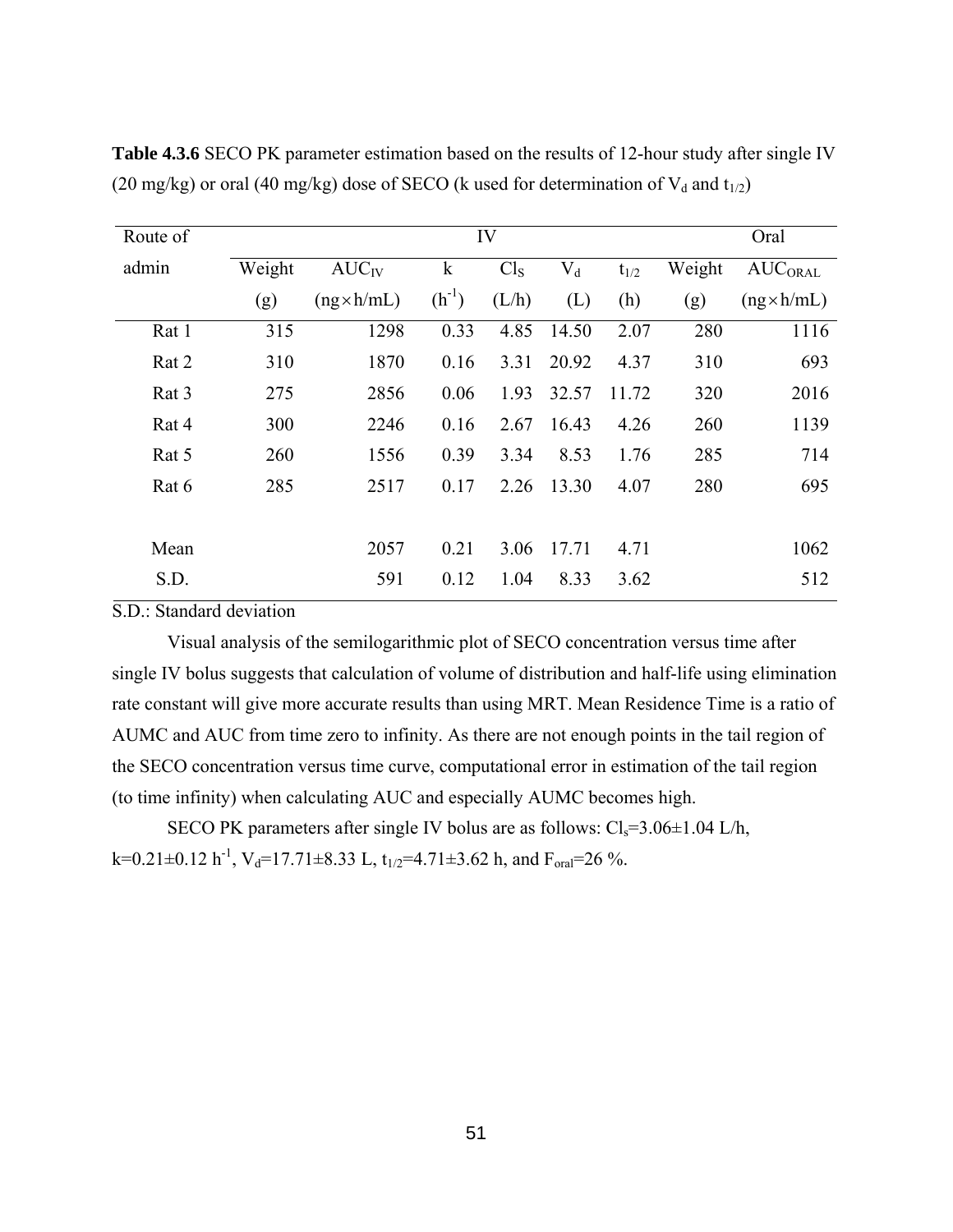#### **5. DISCUSSION**

#### **5.1 Isolation of SDG and SECO From 40% Flaxseed Lignan Starting Material**

The first objective of my research project was isolation of pure SDG and, subsequently SECO, as the latter is not readily available on the market in quantities sufficient for the pharmacokinetic study. Utilization of pure analyte is essential for pharmacokinetic evaluations, as coadministered substances might affect the rate of absorption, distribution and metabolism of the compound being analyzed. For naturally occurring substances, the effect of a biological matrix needs to be taken into consideration as well. For example, the degree to which flaxseed is crushed will affect the biovailability of  $ED$  and  $EL^{89}$ . In healthy volunteers consuming the same amount of whole, crushed, or ground flaxseed, the mean relative bioavailability of ED and EL was only 28% from whole flaxseed and 43% from crushed flaxseed compared to ground flaxseed<sup>89</sup>. As well, high oil component of flaxseed might interfere with lignan absorption.

The metabolic profile of the pure compound could be different from that in the dietary source. Flaxseed contains SDG in the form of lignan polymer (Section 2.2). It takes several hours before SDG is released from the macromolecule, deglycosylated to SECO and absorbed<sup>85</sup>. The process supposedly occurs in the ascending colon skipping the major absorption site, the small intestine<sup>146</sup>. Similarly, in healthy volunteers consuming sesame seeds, which contain both, SDG and SECO, maximum SECO concentration was achieved approximately 6 hours after oral administration $121$ . On the other hand, pure SECO administered oraly, could be readily absorbed in the small intestine and would reach the systemic circulation faster (Section 4.3).

A difference in urinary lignan excretion was also observed after a single oral administration of equimolar quantities of SDG and SECO in rats<sup>147</sup>. The 24-hour total lignan (the sum of SECO, ED and EL) urinary excretion after SECO administration was three-fold higher than following the SDG dose. EL and ED were the major lignans excreted after SECO administration, while mostly EL was excreted after SDG administration $147$ . Chronic exposure to SECO also results in a drastic increase in EL urinary excretion, with ED being a minor metabolite in rat urine $114$ .

Although some PK studies were conducted with dietary source of lignans<sup>120,121</sup>, the method used to quantify SECO in food samples is another major factor that will affect the study outcome. As was reviewed in Section 2.6, flaxseed and other food samples need hydrolysis, before SECO could be quantified. All hydrolysis methods reported in the literature give up to 26 fold variation in SECO concentration making calculation of the equivalent dose of the dietary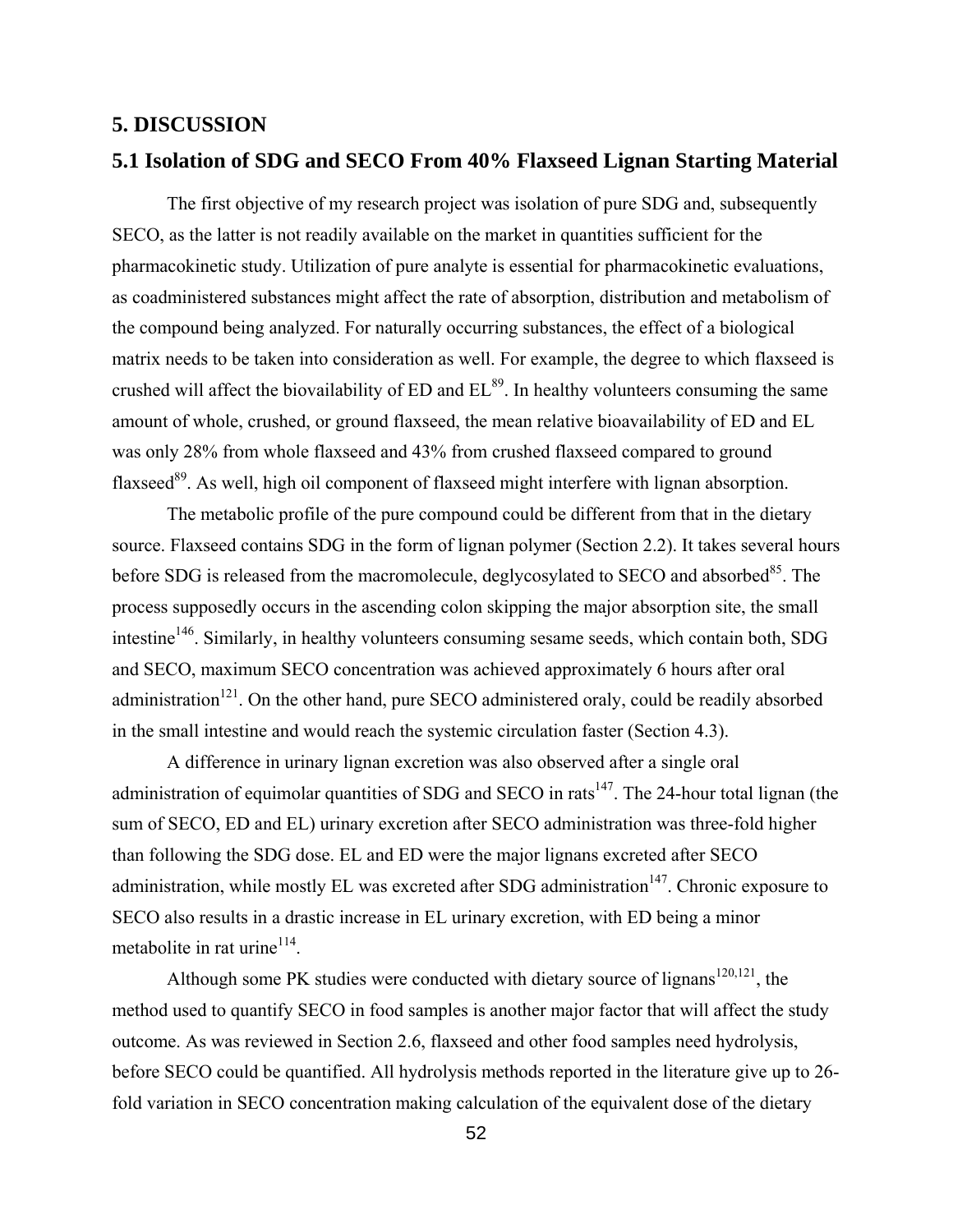source of SECO very difficult<sup>122</sup>. Moreover, different food matrices require additional experiments for the optimization of the hydrolysis time $140$ . Formation of artifacts during hydrolysis is another drawback of some methods of lignan analysis<sup>140</sup>. Therefore, caution should be exercised when interpreting results of such studies. Given these limitations I endeavoured to generate a highly pure source of SECO to ensure reliable PK evaluations.

SECO was produced from SDG by acid hydrolysis with subsequent purification using preparative HPLC. During the reaction, SDG is firstly hydrolyzed to SMG and then SECO is formed. Unfortunately, with prolonged hydrolysis time, SECO breaks down to ASECO and its concentration in the reaction mixture starts to decrease<sup>3</sup>. Therefore, it was very important to monitor changes in SECO concentration during the process, and I had to stop the reaction at a maximum SECO content of 23%. After separation on the low-pressure column, two fractions of interest were chosen for further purification (SECO 75% and SECO 40%). Some difficulties were experienced during the purification of material with 40% SECO content, as it also contained considerable amount of SMG (55%). Due to similar physico-chemical properties SMG and SECO eluted very close together, which required extensive experimenting with gradient conditions to achieve better separation. Moreover, fluctuation of SECO retention time caused by the changes in the room temperature during the preparative HPLC, interfered with collection fractions with maximum SECO content. All above mentioned factors contributed to the low yield of pure SECO (10% of utilized SDG). The final purity of SECO was above 95% and the amounts generated were sufficient to carry out the necessary PK evaluations.

# **5.2 Development and Validation of an HPLC Method with Fluorescence Detection for Quantification of Secoisolariciresinol (SECO), Enterolactone (EL) and Enterodiol (ED) in Rat Serum.**

The second objective of my research was to develop and validate a method for lignan quantification suitable for pharmacokinetic applications. Although mass spectrometry offers high analytical sensitivity, it is not readily available in many laboratories. On the other hand, HPLC with UV detection commonly used for plant lignan samples lacks sensitivity when adapted to biological fluids<sup>138,143,144</sup>. Taking into consideration that lignans show high fluorescence  $intensity<sup>148,149</sup>$ , development of an HPLC method with fluorescence detection would give an advantage of higher sensitivity, necessary for PK studies. As few endogenous compounds of biological matrices have the ability to fluoresce, the method would be more specific as well.

53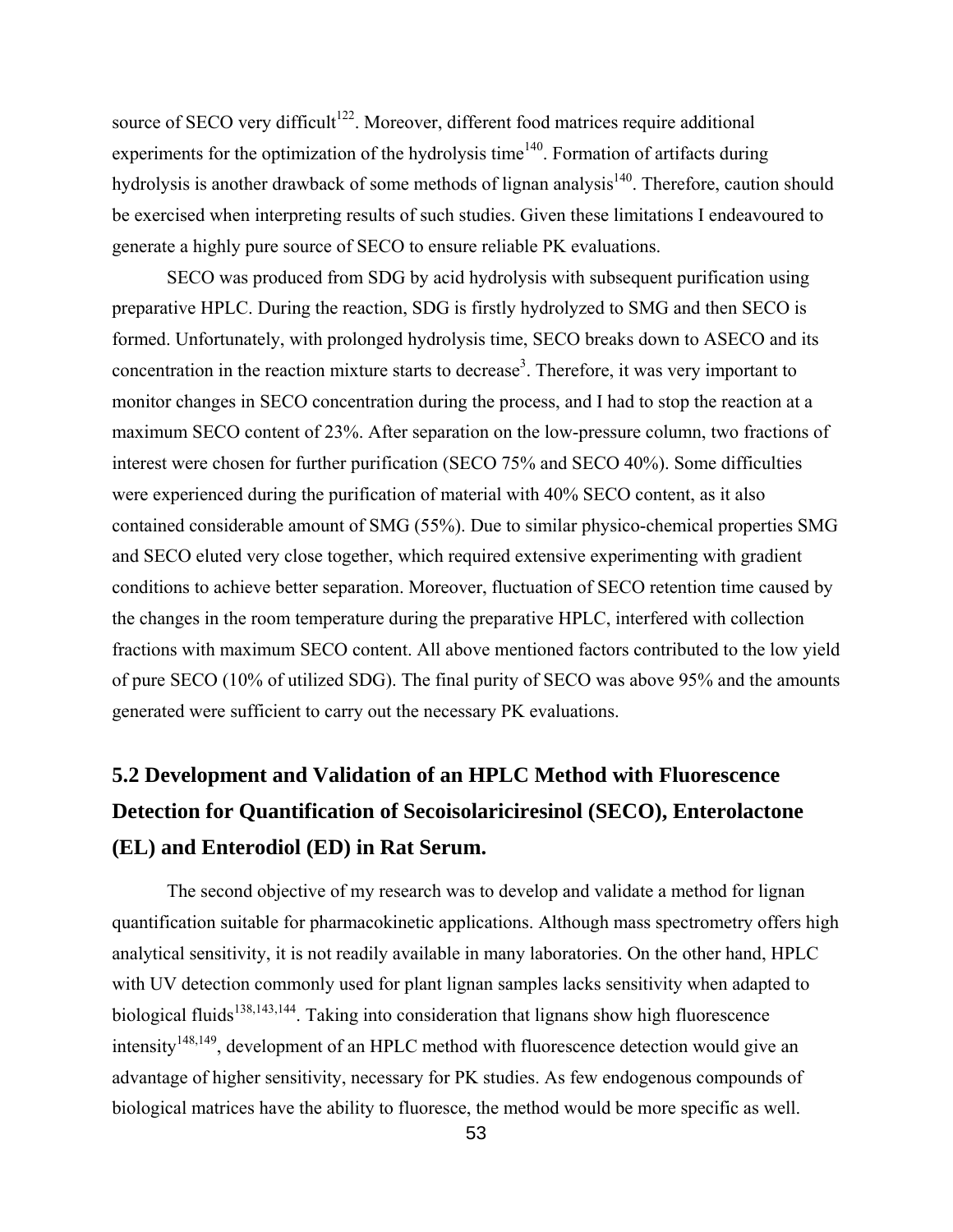The developed method is suitable for quantification of SECO, ED, and EL in rat serum. While most of the reported methods determine ED and EL only<sup>95,125,131,134</sup>, as was reviewed in Section 2.5, only recently has SECO been included in the serum analysis<sup>129,130</sup>. Low serum volume (100 µL) requirements allow for serial blood sampling necessary for pharmacokinetic applications in small species like the rat. The extraction procedure used for the sample clean-up is relatively straightforward and simple, compared to ion-exchange chromatography and following derivatization in commonly used GC-MS methodology. To account for losses of the analytes during sample purification and evaporation of the solvent during analysis, 7 hydroxycoumarin is used as an internal standard. On the other hand, most MS methods use deuterated or multiply 13C-labeled lignans which are not commercially available and need to be additionally synthetized<sup>115,127,128,132,133</sup>. Moreover, deuterated standards are often unstable and can loose deuterium while in solution. Deuterium could be replaced by hydrogen, which will result in a reduced amount of internal standard used for the sample processing and overestimation of the analyte<sup>128</sup>.

A relatively short run time (25 min) of the developed method allows one to process more samples as opposed to some recently published methods which require up to 85 min for analysis<sup>129,130,148</sup>. The developed method does not have the high sensitivity of some HPLC methods utilizing coulometric electrode array detection, however, the accuracy and precision of these methods was reported to be low for SECO (66% accuracy, 37% presicion) and ED (69% accuracy, 44% precision) making them semiquantitave at the lower range of concentrations 117,129.

The developed HPLC method is specific, sensitive, accurate and precise for the quantification of SECO, ED, and EL in rat serum. The simple sample preparation and short run time lowers the costs associated with sample processing and allows handling a number of samples in a relatively short time period. Simultaneous quantification of all SDG metabolites makes the method suitable for a complete pharmacokinetic analysis of lignans in the rat and possible transfer to other matrices and species.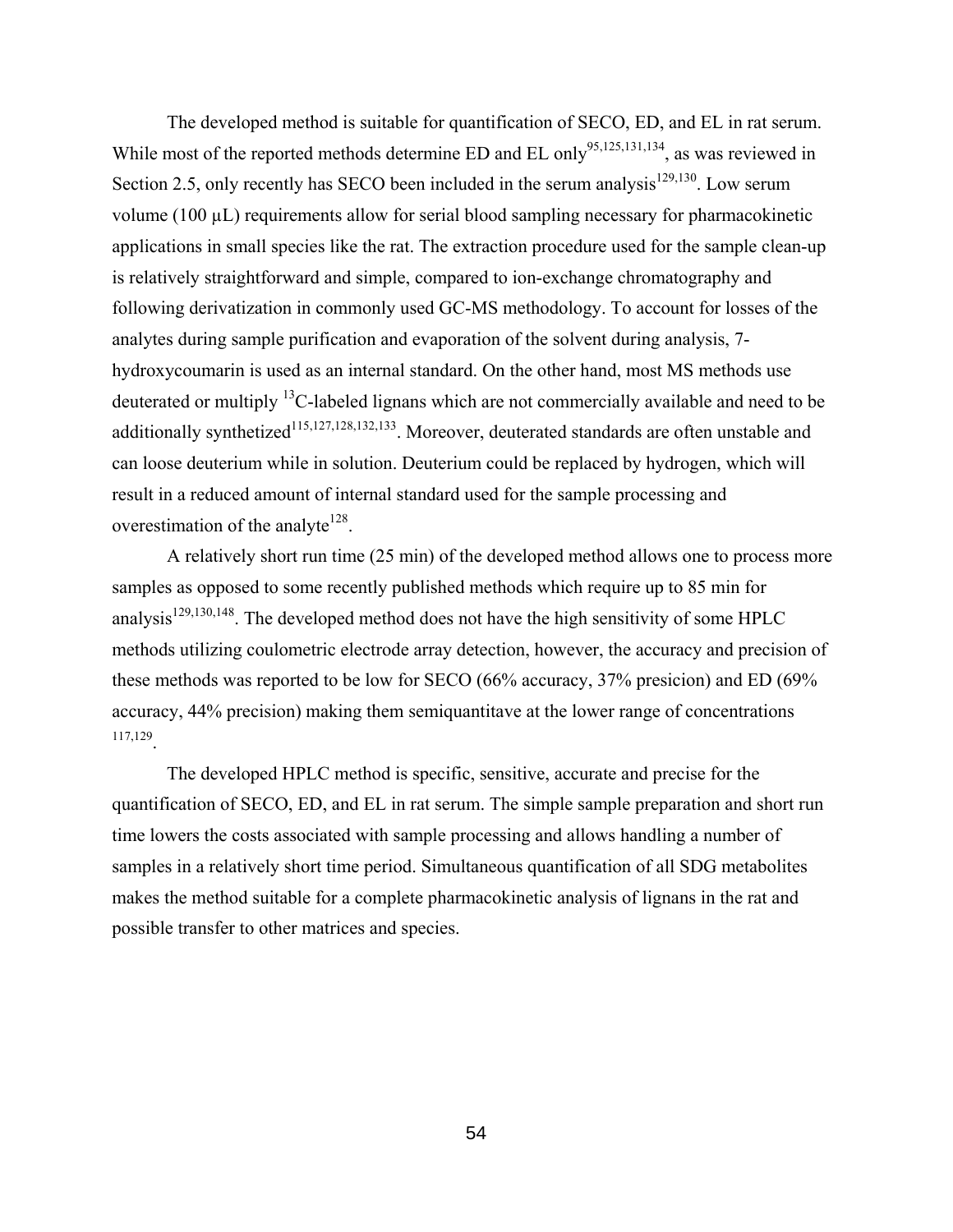## **5.3 Assessment of the Pharmacokinetics (PK) of Secoisolariciresinol (SECO) After Single Intravenous (IV) and Oral Bolus Administration in Rat**

The third objective of my research was to assess the pharmacokinetics of SECO after a single intravenous and oral bolus administration in rat. Pharmacokinetic characterization of the compound helps identify the relationship between exposure to the compound and observed effect, which is critical in drug design and discovery process. To date, limited PK data exist for flaxseed lignans and SECO, especially, as it was assumed that only enterolignans are responsible for reported health benefits and SECO is a minor metabolite of  $SDG<sup>3</sup>$ . On the other hand, recent studies suggest that SECO is found in detectable quantities in plasma of many species, giving a new prospective on which lignan form elicits the observed health benefits  $94,121$ . Taking into consideration that many studies on biological activity were conducted with a dietary source of lignans as opposed to pure compounds, little research was done regarding potential contribution of SECO to observed health effects.

#### 5.3.1 The 12-hour Pharmacokinetic Study

The aim of this experiment was to study the time course of SECO concentration in the rat after intravascular (intravenous) and extravascular (oral) administration and determine SECO pharmacokinetic parameters. Two pilot studies preceeded the experiment to find the sampling schedule appropriate for the most accurate monitoring of SECO, as it was found to be absorbed very fast. Unfortunately, selected time points did not allow for simultaneous quantification of ED and EL. Results of pilot studies showed that ED was detected in 8 hours, while EL was detected in18 hours after the dose administration. Therefore, more time points were required at the interval between 8 and 24 hours, which was not possible without causing distress in animals due to excessive blood loss. For animal welfare reasons it was decided to conduct a separate 48-hour experiment to monitor changes in ED and EL levels.

Large interindividual variation in SECO serum levels was observed following both routes of administration, which is consistent with other lignan experiments<sup>111,112,120</sup>. SECO concentration declined rapidly during the first hour after IV injection and by the end of experiment was below the LOQ of the assay in four out of six rats, while in two animals SECO was present in somewhat significant quantities. The lignan showed two-compartment model characteristics with an extensive distribution phase.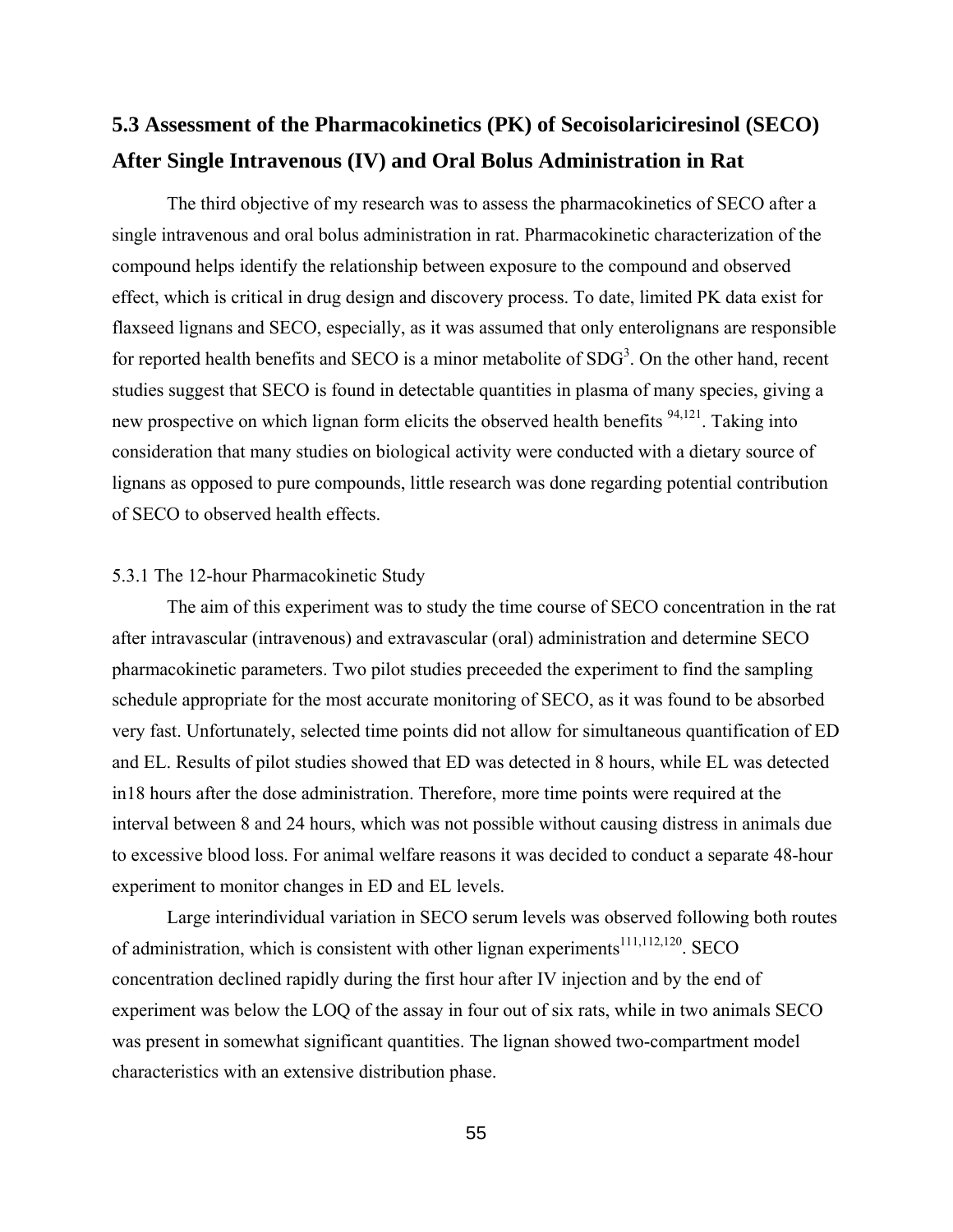Following oral administration, two distinct spikes in SECO concentration were observed in the intervals 5-15 min and 45-60 min after the dose. A third spike was observed in three animals at 8 or 12 hours post dose, while another two showed a plateau between 4 and 12 hours. The second peak of SECO serum levels may be explained by disruption in gastric emptying caused by short-term isoflurane anaesthesia which was used to avoid distress in the animals during the oral gavage. Brief isoflurane anaesthesia was found to significantly reduce gastric emptying and gastrointestinal motility in rats measured by charcoal technique<sup>150</sup>. During the experiment, rats were gavaged with gelatin capsule filled with activated charcoal.The effect of anaesthesia on gastric emptying of liquids was not assessed<sup>150</sup>. It is possible that due to delayed gastric emptying initial absorption occurred in the stomach while a second peak was the result of SECO absorption from the intestine.

Another possible explanation for the second spike in SECO serum levels is that it undergoes enterohepatic recirculation. Under fasted conditions gastric emptying of the liquid marker in rats occurs much faster than in fed state and results in early and high serum levels of coadministered drugs<sup>151,152</sup>. For example, an early peak plasma level was observed after an oral gavage of diclofenac in rats<sup>153</sup>. The study investigated diclofenac pharmacokinetics in rats, including enterohepatic recirculation using normal and bile duct-cannulated rats. After intraduodenal administration of diclofenac, plasma levels in normal animals showed a plateau 1 hour after the dose, while in the bile-duct cannulated animals, diclofenac plasma concentration continued to decline<sup>153</sup>. Some anatomical differences such as constant bile flow and elevated βglucuronidase activity in the proximal small intestine compared to humans may also shorten time for lignans to be excreted into the duodenum, hydrolyzed and then reabsorbed<sup>146,154</sup>. On the other hand, a pharmacokinetic study with structurally similar resveratol using linked-rat model showed a plasma peak attributed to enterohepatic recirculation in bile-recipient rats 6 hours after the oral dose, which is consistent with third spike of SECO levels in my study<sup>155</sup>. The very high early peak of SECO is somewhat unusual for orally administered compounds. Although it is possible that some absorption have occurred in the stomach, the surface area of the stomach mucosa is much smaller in the comparison to the mucosa of the proximal small intestine<sup>146</sup>. Further experiments are needed to fully understand SECO absorption and disposition characteristics following oral administration.

A non-compartmental approach was used to determine SECO PK parameters. Systemic exposure to SECO after oral bolus is much lower compared to intravenous administration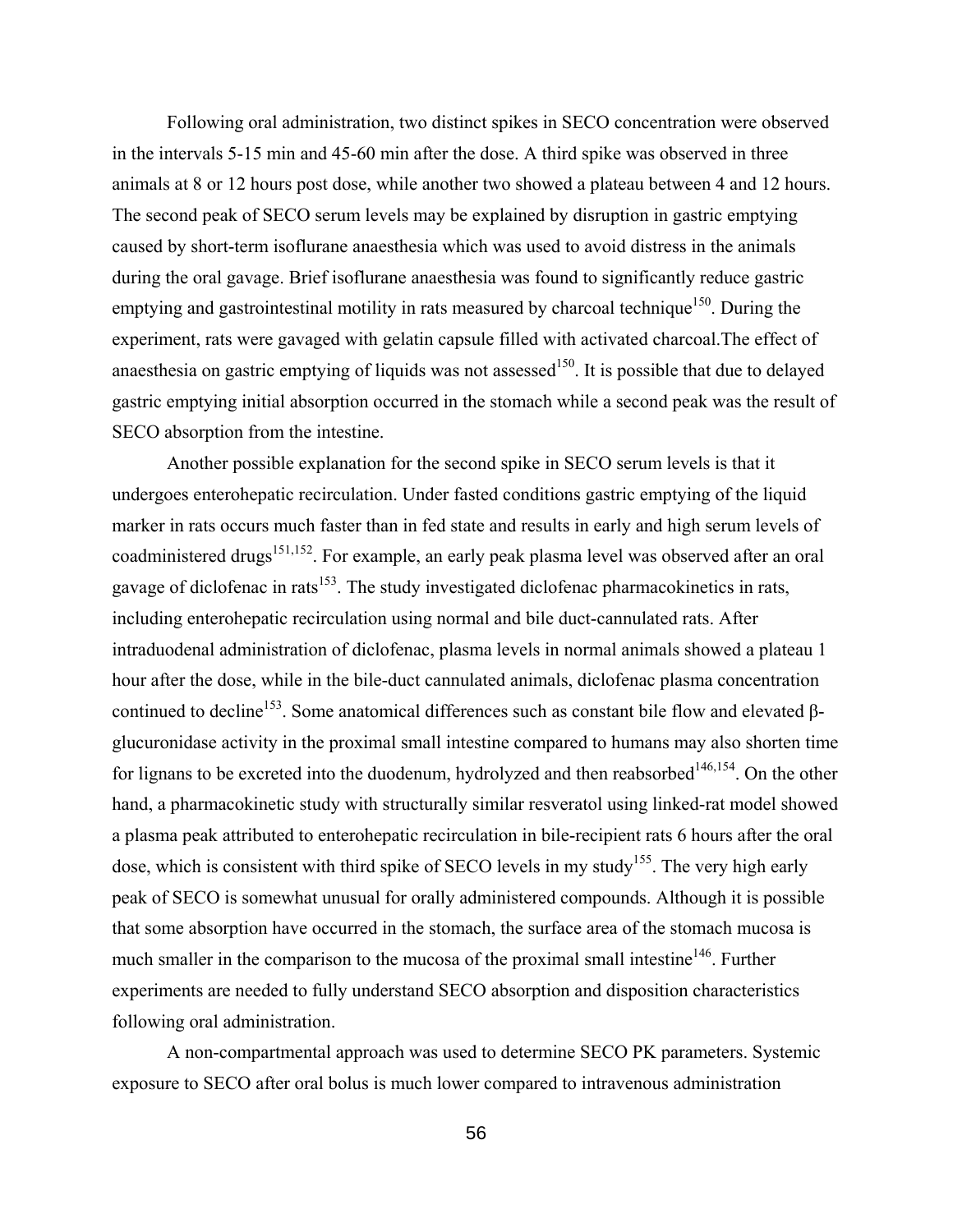resulting in low oral bioavailability. SECO exhibits an extensive volume of distribution consistent with earlier studies on lignan disposition in the rat<sup> $107,109$ </sup>. A relatively short half-life is similar to the half-lives of other plant lignans, such as pinoresinol, lariciresinol and 7 hydroxymatairesinol in humans $121$ . Secondary serum concentration peaks indicate the presence of enterohepatic recirculation also observed by Penalvo *et al*. 121 for SECO and by Kuijsten *et al*. 113 for ED and EL in humans.

#### 5.3.2 The 48-hour Pharmacokinetic Study

An additional 48-hour study was conducted in order to monitor the ED and EL concentration profile. Unfortunately, I was not able to quantify enterolignans in the majority of the samples. ED was detected in samples starting from 8 hours after the dose administration and was quantified at 21-24 hour time points following IV bolus only. EL was detected in samples from 15 to 36 hours post dose. Unfortunately, the developed method has lower sensitivity for EL, which could explain why EL was not quantified. ED and EL were found to undergo extensive glucuronidation in human and rhesus monkey hepatocytes<sup>97</sup>. Study on enterolignan intestinal metabolism using human Caco-2 cells also showed that EL is more readily conjugated than ED, which might contribute to my inability to quantify  $EL$  in the serum samples<sup>98</sup>. The delayed appearance of ED and EL is consistent with the results of PK studies in humans<sup>113,120,121</sup>. I also attempted to evaluate conjugated lignans by incubating serum with β-glucuronidase before analysis; however, interfering endogenous peaks that may have arisen from rat diet precluded quantification of the conjugated lignans.

Interestingly, unconjugated SECO was found in the systemic circulation up to 21 hours after the dose, with one animal showing significant quantities 36 hours post dose. This finding gives a new prospective on a possible biologically active lignan molecule. Felmlee *et al*. 1 observed that oral administration of equimolar quantities of SDG or SECO to Wistar rats fed 1% cholesterol diet caused dose-dependent reductions in serum total and LDL-cholesterol levels, hepatic lipid accumulation and the rate of body-weight gain. Although the exposure to enterolignan conjugates is reported to be much higher than to plant lignan conjugates across species, glucuronide formation usually serves as an elimination pathway for xenobiotics $94,121,156$ . Glucuronides are polar, water-soluble, usually pharmacologically inactive compounds that are eliminated from the body more easily than their aglycones<sup>156</sup>. To my knowledge, no studies have assessed the concentration profile of unconjugated ED and EL, while my experiments indicate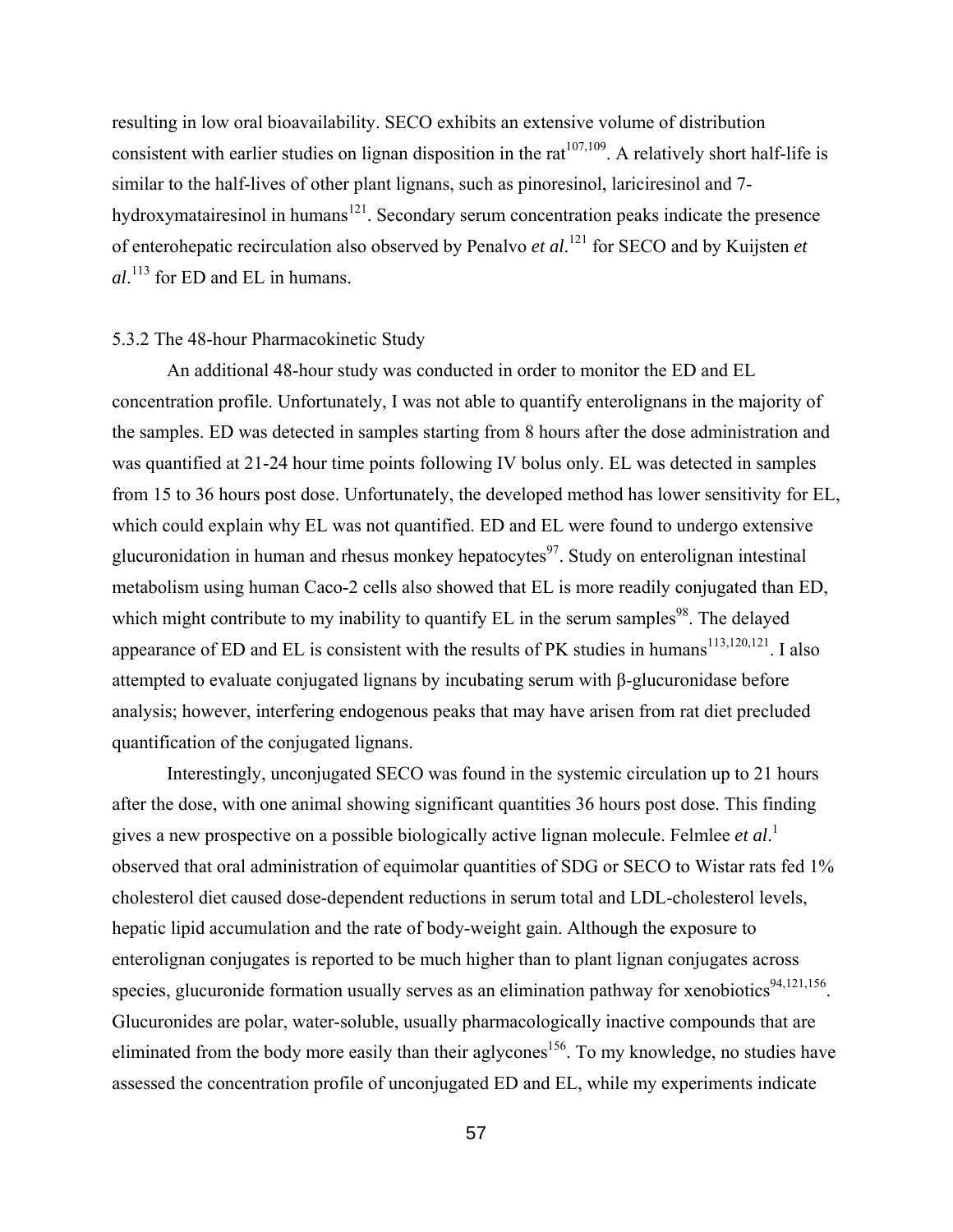that exposure to unconjugated SECO in rats is much higher than to unconjugated ED or EL. Moreover, to date no information is available on the pharmacological activity of lignan glucuronides as well. Therefore, the hypocholesterolemic effect in rats observed by Felmlee *et al.*<sup>1</sup> could be attributed at least partially to SECO. Recent study on chronic exposure to rye lignans in pigs also indicated high levels of plant lignans in systemic circulation and especially in bile (up to  $77\%)^{94}$ , warranting further experiments on lignan metabolism.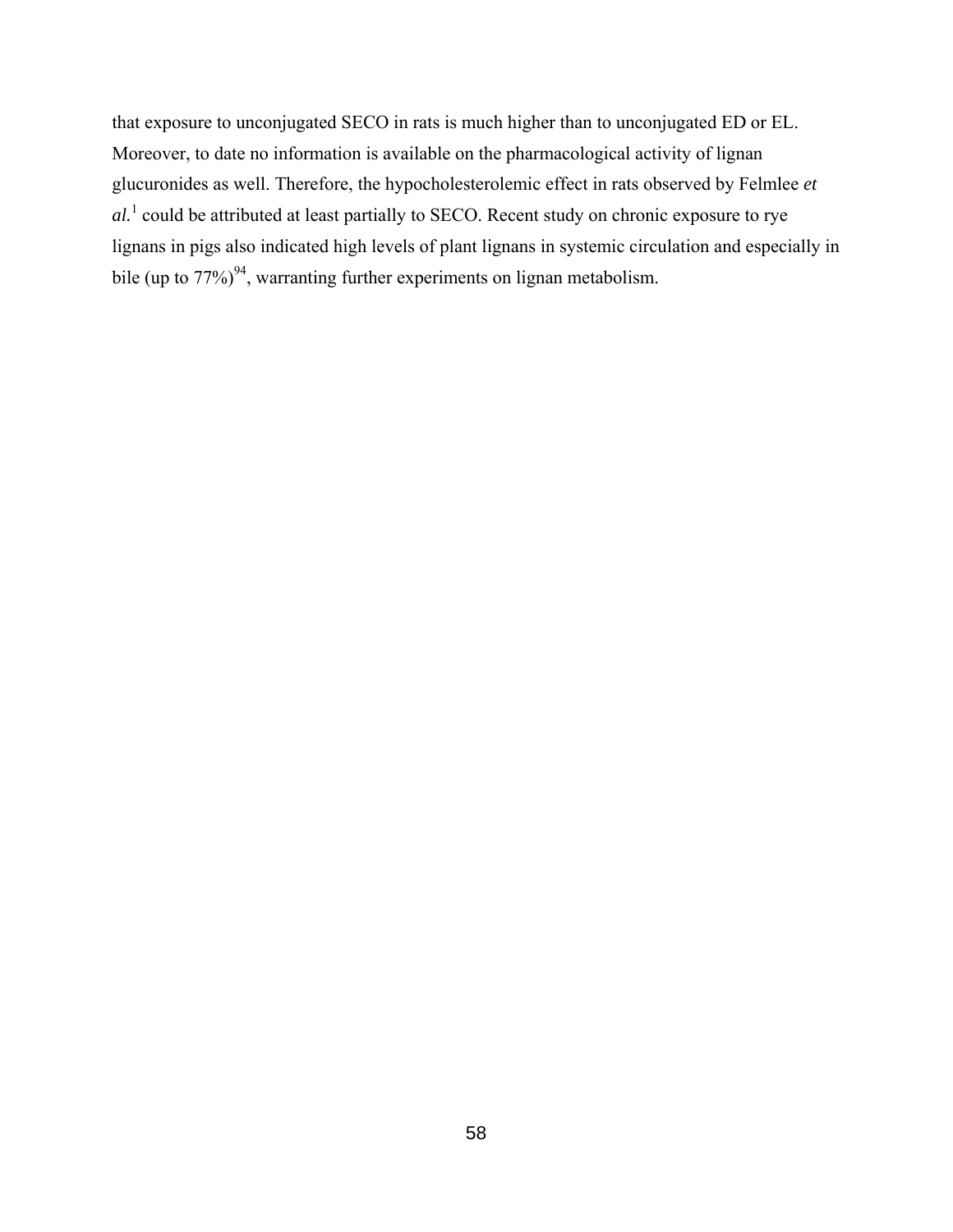## **6. CONCLUSIONS AND FUTURE DIRECTIONS**

The purpose of this research was to determine the pharmacokinetic parameters of SECO, the aglycone of the flaxseed lignan, SDG, in the rat animal model to help better understand lignan pharmacology. To complete the project, I needed sufficient quantity of pure SECO for the pharmacokinetic study, which is not readily available on the market. I also needed a simple and reliable method for lignan quantification in rat serum.

For my first objective, pure SECO  $(≥95%$  purity) was produced by acid hydrolysis of purified SDG isolated from the starting lignan material (40% SDG) by preparative HPLC. The molecule identity was confirmed by quadrupole time-of-flight mass spectrometry in negative ionization mode. SECO purity was confirmed by UPLC analysis.

For my second objective, an HPLC method with fluorescence detection for SECO, ED and EL quantification in rat serum was developed and validated. The method is rapid, provides good analytical sensitivity, and requires small serum volumes compared to currently available HPLC methods for lignan analysis. Although methods for lignan quantification involving mass spectrometry offer higher sensitivity, they are not available to many laboratories and often require radiolabeled or deuterated standards that need to be additionally synthetized. The developed method also allows for the simultaneous determination of all main metabolites of SDG, the major lignan in flax, making it suitable for complete pharmacokinetic lignan analysis in rat serum.

For my third objective and overall purpose of the project, two PK studies were conducted in male Wistar rats following a single intravenous and oral bolus administration of SECO. Lignan pharmacokinetic parameters have been assessed based on the results of a 12-hour study. SECO exhibits two compartment model characteristics with a large volume of distribution and low oral bioavailability. Oral data suggest that SECO undergoes enterohepatic recirculation. The results of a 48-hour study indicate that SECO is present in the systemic circulation at least for 21 hours after the dose administration. ED was detected and quantified in the samples taken between 8 to 24 hours, and EL was detected in samples taken between 15 to 36 hours after the SECO administration. Study results suggest SECO might significantly contribute to the cholesterol lowering effect observed in rats fed cholesterol diet following once a day oral administration of SDG or SECO.

Additional pharmacokinetic studies with SDG, ED and EL are necessary to understand which lignan form may mediate the beneficial health effects of flaxseed. Complete analysis of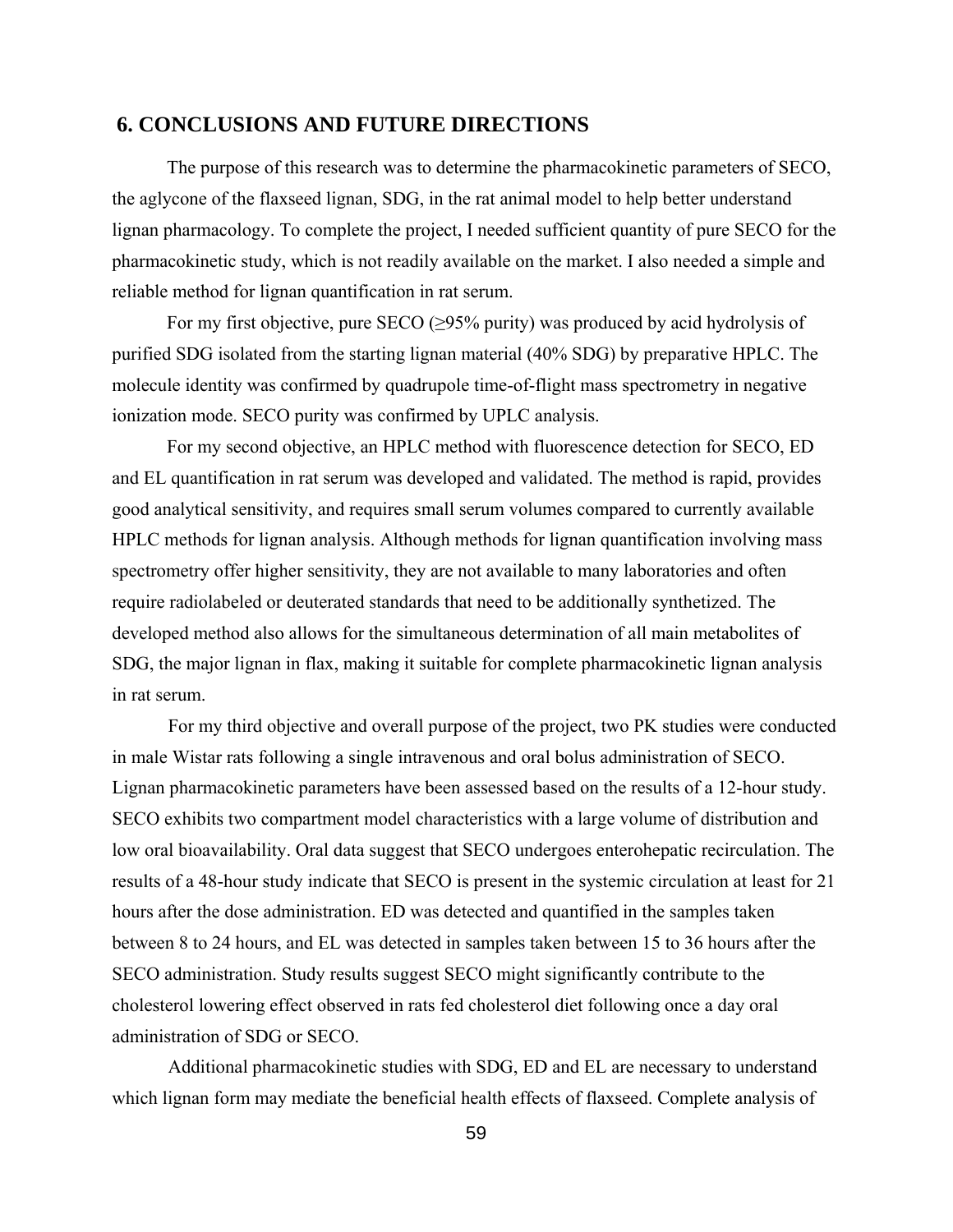bile, urine and faeces, as well as a thorough investigation of enterohepatic circulation of lignans could contribute to the understanding of lignan efficacy and mechanism of action.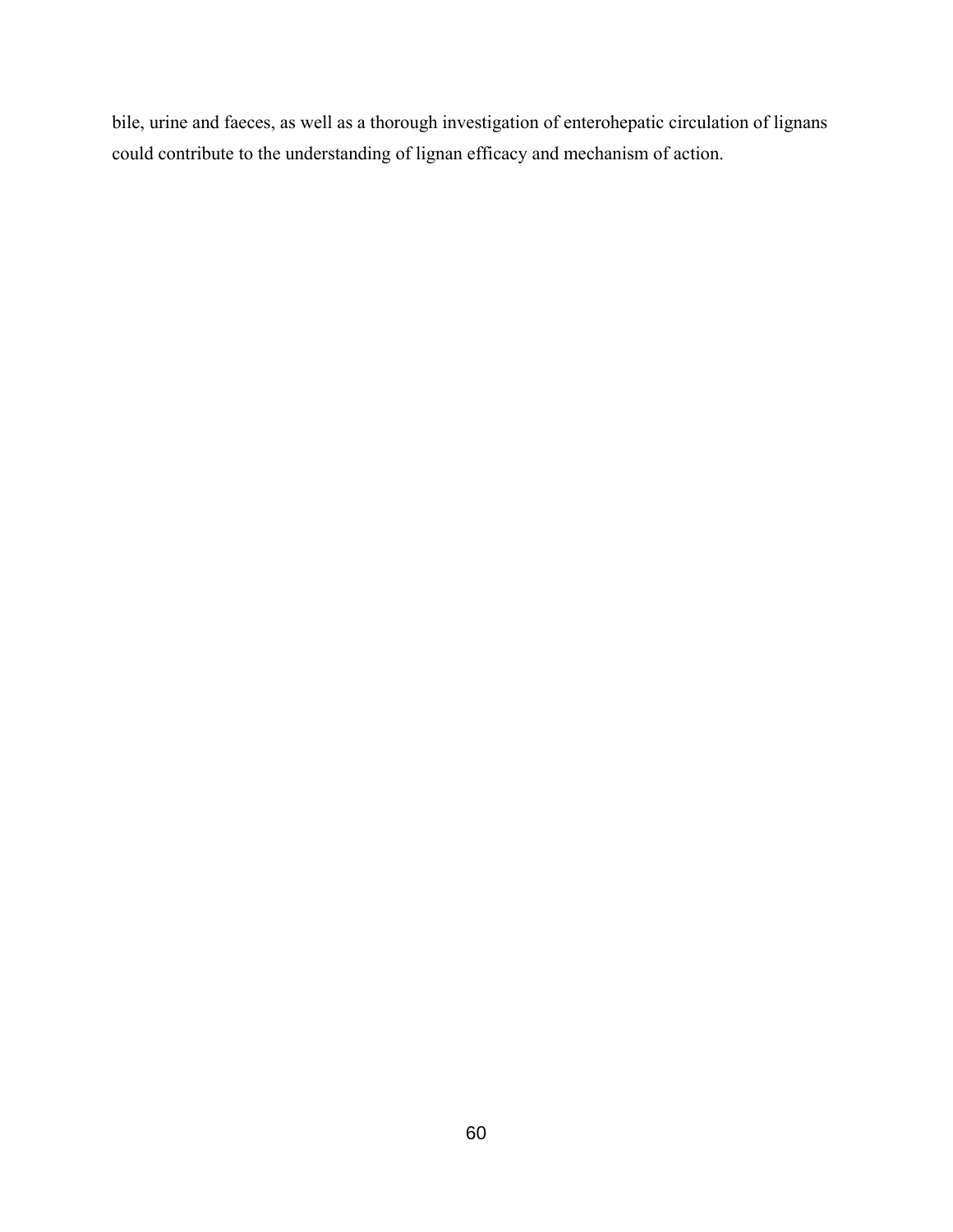## **7. REFERENCES**

- 1. Felmlee MA et al. Effects of the flaxseed lignans secoisolariciresinol diglucoside and its aglycone on serum and hepatic lipids in hyperlipidaemic rats. *Br J Nutr* 2009; 102(3): 361-369.
- 2. Muir AD, Westcott ND eds. *Flax: The Genus Linum*, 1st edn. London: Taylor & Francis, 2003.
- 3. Thompson LU, Cunnane SC eds. *Flaxseed in Human Nutrition*, 2nd edn. Champaigne: AOCS Press, 2003.
- 4. Flax Council of Canada (accessed 12/01/2008) [http://flaxcouncil.ca/english/index.](http://flaxcouncil.ca/english/index)
- 5. Raffaelli B et al Enterolignans. *J Chromatogr B Analyt Technol Biomed Life Sci* 2002; 777(1-2): 29-43.
- 6. Willför SM et al. Chromatographic analysis of lignans. *J Chromatogr A* 2006; 1112(1-2): 64-77.
- 7. Ford JD et al. Biosynthetic pathway to the cancer chemopreventive secoisolariciresinol diglucoside - hydroxymethyl glutaryl ester-linked lignan oligomers in flax (Linum usitatissimum) seed. *J Nat Prod* 2001; 64: 1388-1397.
- 8. Sicilia T et al. Identification and stereochemical characterization of lignans in flaxseed and pumpkin seeds. *J Agric Food Chem* 2003; 51(5): 1181-1188.
- 9. Kamal-Eldin A et al. An oligomer from flaxseed composed of secoisolariciresinol diglucoside and 3-hydroxy-3-methyl glutaric acid residues. *Phytochemistry* 2001; 58: 587-590.
- 10. Struijs K et al. Hydroxycinnamic acids are ester-linked directly to glucosyl moieties within the lignan macromolecule from flaxseed hulls. *Phytochemistry* 2008; 69(5): 1250- 1260.
- 11. Struijs K et al. [The chain length of lignan macromolecule from flaxseed hulls is](http://www.ncbi.nlm.nih.gov/pubmed/19155025)  [determined by the incorporation of coumaric acid glucosides and ferulic acid glucosides.](http://www.ncbi.nlm.nih.gov/pubmed/19155025) *Phytochemistry* 2009; 70(2): 262-269.
- 12. Stitch SR et al. Excretion, isolation and structure of a new phenolic constituent of female urine. *Nature* 1980; 287: 738-740.
- 13. Setchell KD et al. [Lignans in man and in animal species.](http://www.ncbi.nlm.nih.gov/pubmed/6253812) *Nature* 1980; 287(5784): 740- 742.
- 14. Setchell KD et al. The definitive identification of the lignans trans-2,3-bis(3 hydroxybenzyl)-gamma-butyrolactone and 2,3-bis(3-hydroxybenzyl)butane-1,4-diol in human and animal urine. *Biochem J* 1981; 197(2): 447-458.
- 15. Axelson M, Setchell KD. [Conjugation of lignans in human urine.](http://www.ncbi.nlm.nih.gov/pubmed/6260528) *FEBS Lett* 1980; 122(1): 49-53.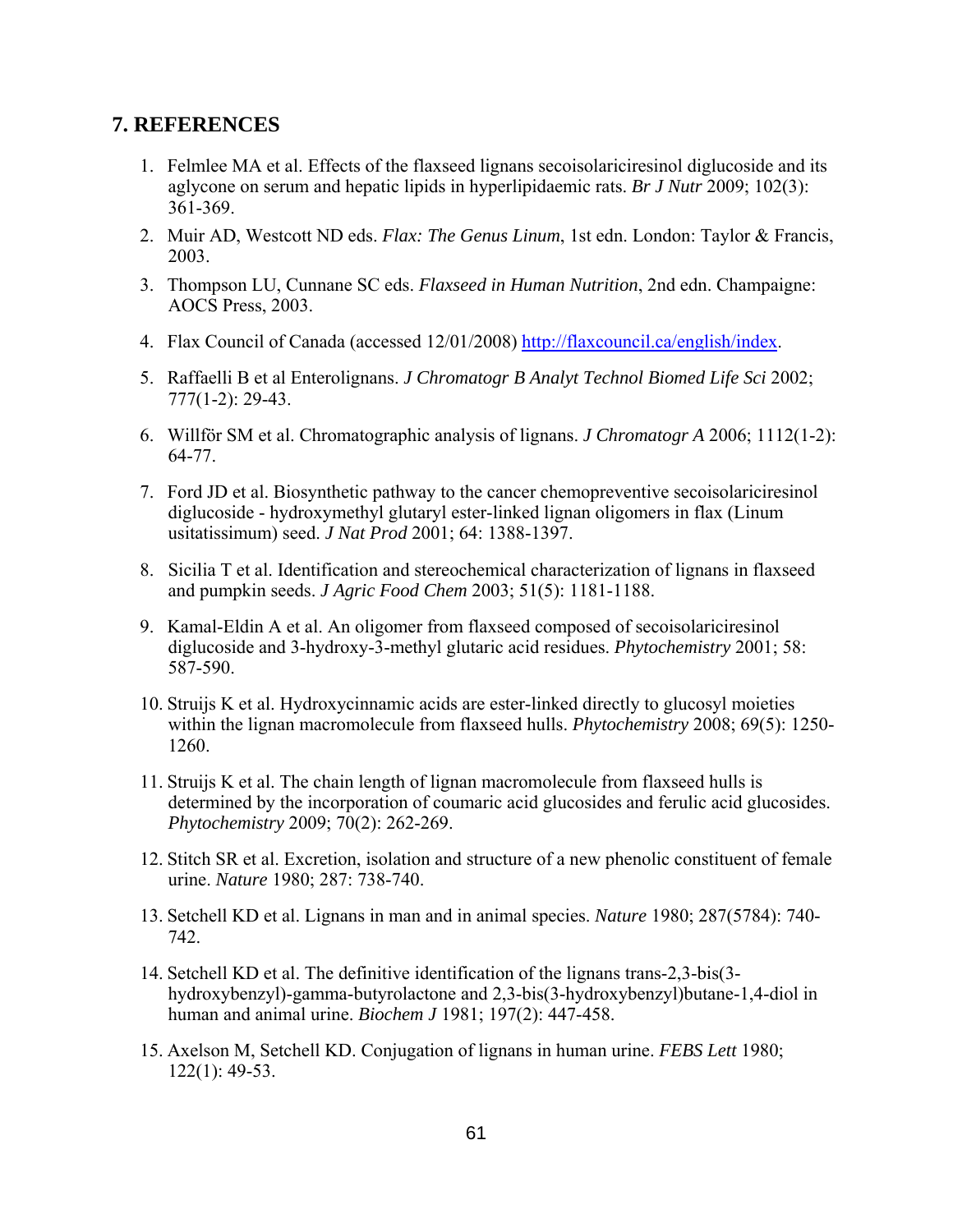- 16. Axelson M, Setchell KD. [The excretion of lignans in rats -- evidence for an intestinal](http://www.ncbi.nlm.nih.gov/pubmed/6262113)  [bacterial source for this new group of compounds.](http://www.ncbi.nlm.nih.gov/pubmed/6262113) *FEBS Lett* 1981; 123(2): 337-342.
- 17. Axelson M et al. [Origin of lignans in mammals and identification of a precursor from](http://www.ncbi.nlm.nih.gov/pubmed/6285206)  [plants.](http://www.ncbi.nlm.nih.gov/pubmed/6285206) *Nature* 1982; 298(5875): 659-660.
- 18. Heinonen S et al. In vitro metabolism of plant lignans: new precursors of mammalian lignans enterolactone and enterodiol. *J Agric Food Chem* 2001; 49(7): 3178-3186.
- 19. Adlercreutz H. Lignans and human health. *Crit Rev Clin Lab Sci* 2007; 44(5-6): 483-525.
- 20. Adolphe JL et al. Health effects with consumption of the flax lignan secoisolariciresinol diglucoside. *Br J Nutr* 2010; 103(7): 929-938.
- 21. Prasad K. Flaxseed and cardiovascular health. *J Cardiovasc Pharmacol* 2009; 54(5): 369- 377.
- 22. Peterson J et al. Dietary lignans: physiology and potential for cardiovascular disease risk reduction. *Nutr Rev* 2010; 68(10): 571-603.
- 23. Serraino M, Thompson LU. The effect of flaxseed supplementation on early risk markers for mammary carcinogenesis. *Cancer Lett* 1991; 60(2): 135-142.
- 24. Thompson LU et al. Flaxseed and its lignan and oil components reduce mammary tumor growth at a late stage of carcinogenesis. *Carcinogenesis* 1996; 17(6): 1373-1376.
- 25. Rickard SE et al. Dose effects of flaxseed and its lignan on N-methyl-N-nitrosoureainduced mammary tumorigenesis in rats. *Nutr Cancer* 1999; 35(1): 50-57.
- 26. Rickard SE et al. Plasma insulin-like growth factor I levels in rats are reduced by dietary supplementation of flaxseed or its lignan secoisolariciresinol diglycoside. *Cancer Lett* 2000; 161(1): 47-55.
- 27. Tou JC, Thompson LU. Exposure to flaxseed or its lignan component during different developmental stages influences rat mammary gland structures. *Carcinogenesis* 1999; 20(9): 1831-1835.
- 28. Ward WE et al. Exposure to flaxseed or purified lignan during lactation influences rat mammary gland structures. *Nutr Cancer* 2000; 37(2): 187-192.
- 29. Chen J et al. Exposure to flaxseed or its purified lignan during suckling inhibits chemically induced rat mammary tumorigenesis. *Exp Biol Med (Maywood)* 2003; 228(8): 951-958.
- 30. Tan KP et al. Mammary gland morphogenesis is enhanced by exposure to flaxseed or its major lignan during suckling in rats. *Exp Biol Med (Maywood)* 2004; 229(2): 147-157.
- 31. Chen J et al. Dietary flaxseed inhibits human breast cancer growth and metastasis and downregulates expression of insulin-like growth factor and epidermal growth factor receptor. *Nutr Cancer* 2002; 43(2): 187-192.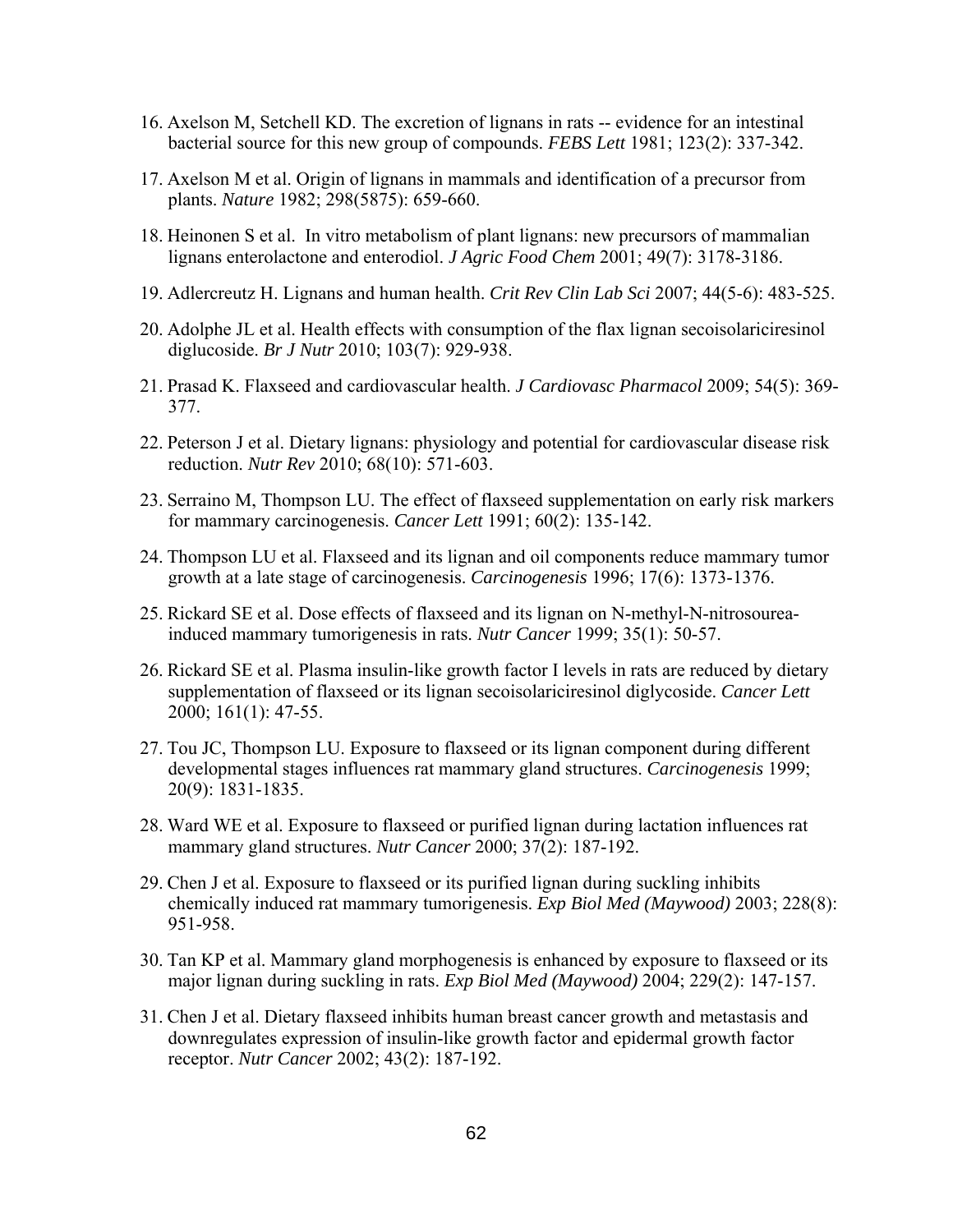- 32. Dabrosin C et al. Flaxseed inhibits metastasis and decreases extracellular vascular endothelial growth factor in human breast cancer xenografts. *Cancer Lett* 2002; 185(1): 31-37.
- 33. Chen J et al. Flaxseed and its components reduce metastasis after surgical excision of solid human breast tumor in nude mice*. Cancer Lett* 2006; 234(2): 168-175.
- 34. Chen J t al. Dietary flaxseed enhances the inhibitory effect of tamoxifen on the growth of estrogen-dependent human breast cancer (mcf-7) in nude mice. *Clin Cancer Res* 2004; 10(22): 7703-7711.
- 35. Saarinen NM et al. Flaxseed attenuates the tumor growth stimulating effect of soy protein in ovariectomized athymic mice with MCF-7 human breast cancer xenografts. *Int J Cancer* 2006; 119(4): 925-931.
- 36. Chen J et al. Dietary flaxseed interaction with tamoxifen induced tumor regression in athymic mice with MCF-7 xenografts by downregulating the expression of estrogen related gene products and signal transduction pathways. *Nutr Cancer* 2007; 58(2): 162- 170.
- 37. Chen J et al. Flaxseed alone or in combination with tamoxifen inhibits MCF-7 breast tumor growth in ovariectomized athymic mice with high circulating levels of estrogen. *Exp Biol Med (Maywood)* 2007; 232(8): 1071-1080.
- 38. Saggar JK et al. Dietary flaxseed lignan or oil combined with tamoxifen treatment affects MCF-7 tumor growth through estrogen receptor- and growth-factor signaling pathways. *Mol Nutr Food Res* 2010; 54: 415-425.
- 39. Saarinen NM et al. Lignans are accessible to human breast cancer xenografts in athymic mice. *Nutr Cancer* 2008; 60(2): 245-250.
- 40. Chen J, Thompson LU. Lignans and tamoxifen, alone or in combination, reduce human breast cancer cell adhesion, invasion and migration in vitro. *Breast Cancer Res Treat* 2003; 80(2): 163-170.
- 41. Brooks JD, Thompson LU. Mammalian lignans and genistein decrease the activities of aromatase and 17beta-hydroxysteroid dehydrogenase in MCF-7 cells. *J Steroid Biochem Mol Biol* 2005; 94(5): 461-467.
- 42. Power KA et al. Mammalian lignans enterolactone and enterodiol, alone and in combination with the isoflavone genistein, do not promote the growth of MCF-7 xenografts in ovariectomized athymic nude mice. *Int J Cancer* 2006; 118(5): 1316-1320.
- 43. Bergman Jungeström M et al. Flaxseed and its lignans inhibit estradiol-induced growth, angiogenesis, and secretion of vascular endothelial growth factor in human breast cancer xenografts in vivo. *Clin Cancer Res* 2007; 13(3): 1061-1067.
- 44. Pietinen P et al. Serum enterolactone and risk of breast cancer: a case-control study in eastern Finland. *Cancer Epidemiol Biomarkers Prev* 2001; 10(4): 339-344.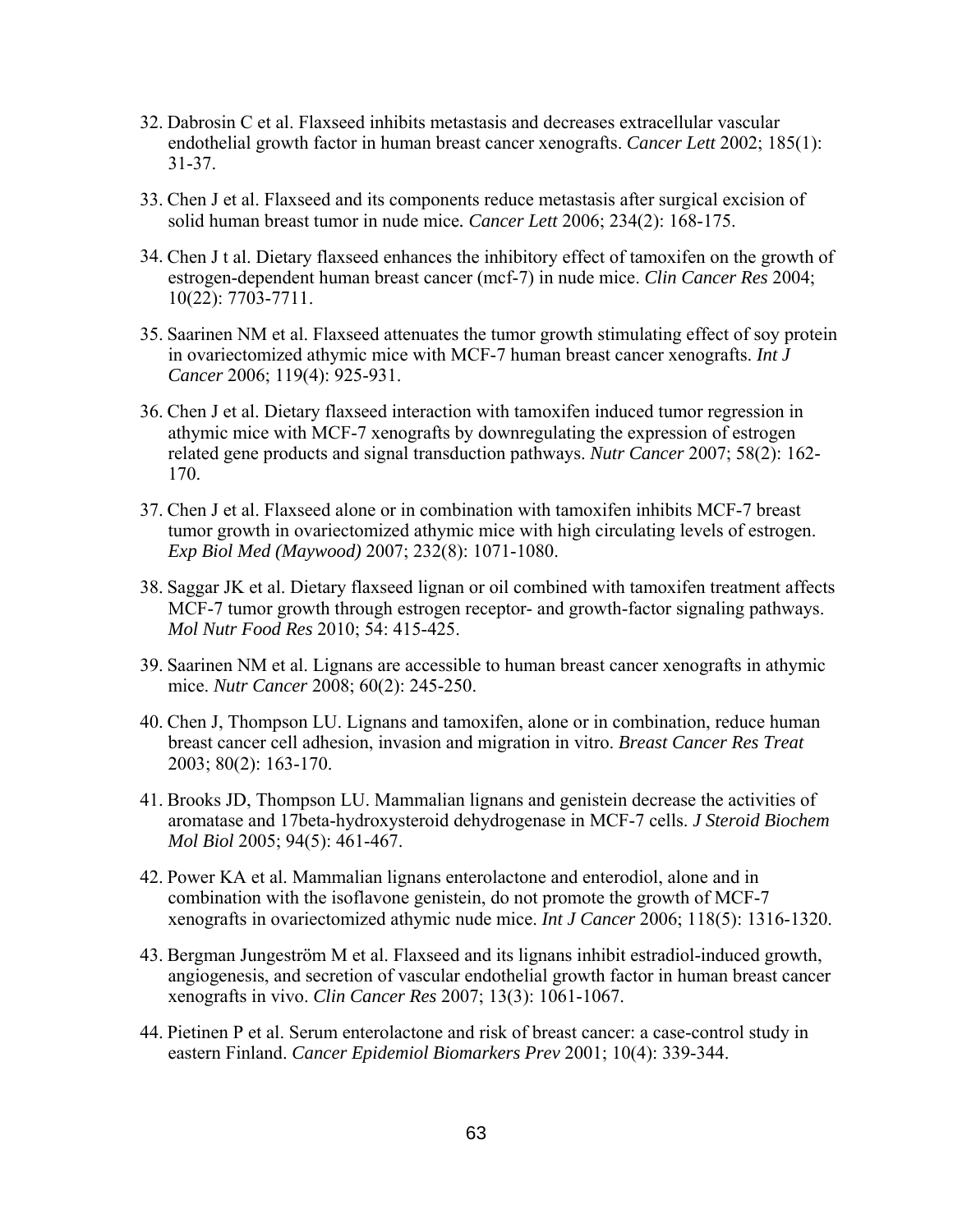- 45. Sonestedt E at al. Enterolactone is differently associated with estrogen receptor betanegative and -positive breast cancer in a Swedish nested case-control study. Cancer Epidemiol Biomarkers Prev 2008; 17(11): 3241-3251.
- 46. Zeleniuch-Jacquotte A et al. Circulating enterolactone and risk of breast cancer: a prospective study in New York. *Br J Cancer* 2004; 91(1): 99-105.
- 47. Cotterchio M et al. Dietary phytoestrogen intake--lignans and isoflavones--and breast cancer risk (Canada). *Cancer Causes Control* 2008; 19(3): 259-272.
- 48. Thanos J et al. Adolescent dietary phytoestrogen intake and breast cancer risk (Canada). *Cancer Causes Control* 2006; 17(10): 1253-1261.
- 49. McCann SE et al. Dietary lignan intakes in relation to survival among women with breast cancer: the Western New York Exposures and Breast Cancer (WEB) Study. *Breast Cancer Res Treat* 2010; 122(1): 229-235.
- 50. Yan L et al. Dietary flaxseed supplementation and experimental metastasis of melanoma cells in mice. *Cancer Lett* 1998; 124(2): 181-186.
- 51. Li D et al. Dietary supplementation with secoisolariciresinol diglycoside (SDG) reduces experimental metastasis of melanoma cells in mice. *Cancer Lett* 1999; 142(1): 91-96.
- 52. Horn-Ross PL et al. Phytoestrogen intake and endometrial cancer risk. *J Natl Cancer Inst* 2003; 95(15): 1158-1164.
- 53. Zeleniuch-Jacquotte A et al. Circulating enterolactone and risk of endometrial cancer. *Int J Cancer* 2006; 119(10): 2376-2381.
- 54. Atkinson C et al. Lignan and isoflavone excretion in relation to uterine fibroids: a casecontrol study of young to middle-aged women in the United States. *Am J Clin Nutr* 2006; 84(3): 587-593.
- 55. Lin X et al. Effect of mammalian lignans on the growth of prostate cancer cell lines. *Anticancer Res* 2001; 21(6A): 3995-3999.
- 56. Lin X et al. Effect of flaxseed supplementation on prostatic carcinoma in transgenic mice. *Urology* 2002; 60(5): 919-924.
- 57. Landström M et al. Inhibitory effects of soy and rye diets on the development of Dunning R3327 prostate adenocarcinoma in rats. *Prostate* 1998; 36(3): 151-161.
- 58. Stattin P et al. Circulating enterolactone and prostate cancer risk: a Nordic nested casecontrol study. *Int J Cancer* 2002; 99(1): 124-129.
- 59. Stattin P et al. Prospective study of plasma enterolactone and prostate cancer risk (Sweden). *Cancer Causes Control* 2004; 15(10): 1095-1102.
- 60. McCann SE et al. Intakes of selected nutrients, foods, and phytochemicals and prostate cancer risk in western New York. *Nutr Cancer* 2005; 53(1): 33-41.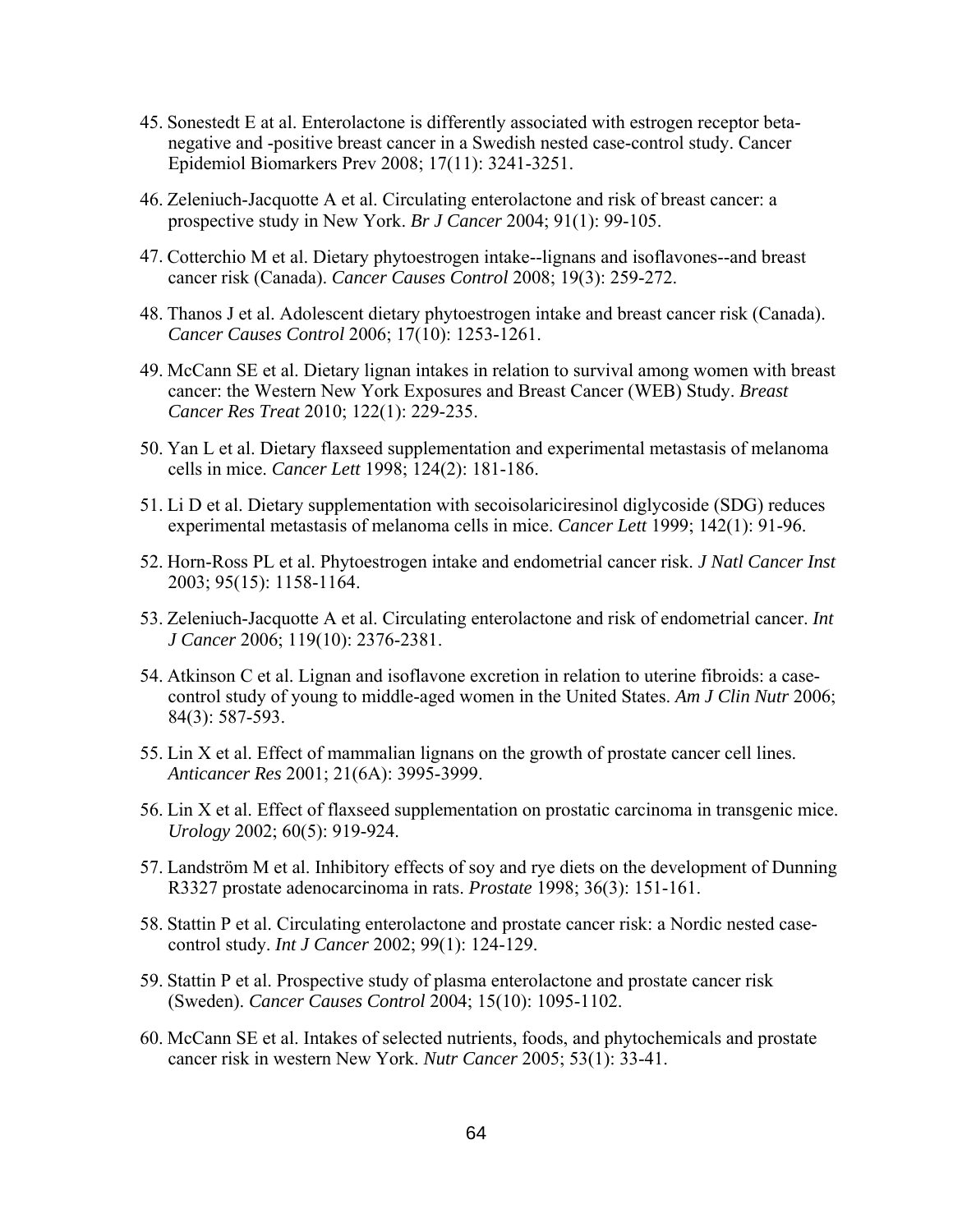- 61. Hedelin M et al. Dietary phytoestrogen, serum enterolactone and risk of prostate cancer: the cancer prostate Sweden study (Sweden). *Cancer Causes Control* 2006; 17(2): 169- 180.
- 62. Roddam AW et al. Insulin-like growth factors, their binding proteins, and prostate cancer risk: analysis of individual patient data from 12 prospective studies. *Ann Intern Med* 2008; 149(7): 461-471, W83-8.
- 63. Zhang W et al. Effects of dietary flaxseed lignan extract on symptoms of benign prostatic hyperplasia. *J Med Food* 2008; 11(2): 207-214.
- 64. Serraino M, Thompson LU et al. Flaxseed supplementation and early markers of colon carcinogenesis. *Cancer Lett* 1992; 63(2): 159-165.
- 65. Jenab M, Thompson LU. The influence of flaxseed and lignans on colon carcinogenesis and beta-glucuronidase activity. *Carcinogenesis* 1996; 17(6): 1343-1348.
- 66. Sung MK et al. Mammalian lignans inhibit the growth of estrogen-independent human colon tumor cells. *[Anticancer Res](javascript:AL_get(this,%20)* 1998; 18(3A): 1405-1408.
- 67. Danbara N et al. Enterolactone induces apoptosis and inhibits growth of Colo 201 human colon cancer cells both in vitro and in vivo. *Anticancer Res* 2005; 25(3B): 2269-2276.
- 68. Oikarinen S et al. No effect on adenoma formation in Min mice after moderate amount of flaxseed. *Eur J Nutr* 2005; 44(5): 273-280.
- 69. Kuijsten A et al. Plasma enterolignans are associated with lower colorectal adenoma risk. *Cancer Epidemiol Biomarkers Prev* 2006; 15(6): 1132-1136.
- 70. Cotterchio M et al. Dietary phytoestrogen intake is associated with reduced colorectal cancer risk. *J Nutr* 2006; 136(12): 3046-3053.
- 71. Prasad K et al. Reduction of hypercholesterolemic atherosclerosis by CDC-flaxseed with very low alpha-linolenic acid*. Atherosclerosis* 1998; 136(2): 367-375.
- 72. Lee P, Prasad K. Effects of flaxseed oil on serum lipids and atherosclerosis in hypercholesterolemic rabbits. *J Cardiovasc Pharmacol Ther* 2003; 8(3): 227-235.
- 73. Prasad K. Hypocholesterolemic and antiatherosclerotic effect of flax lignan complex isolated from flaxseed. *Atherosclerosis* 2005; 179(2): 269-275.
- 74. Prasad K. Flax lignan complex slows down the progression of atherosclerosis in hyperlipidemic rabbits. *J Cardiovasc Pharmacol Ther* 2009; 14(1): 38-48.
- 75. Penumathsa SV et al. Secoisolariciresinol diglucoside induces neovascularizationmediated cardioprotection against ischemia-reperfusion injury in hypercholesterolemic myocardium. *J Mol Cell Cardiol* 2008; 44(1): 170-179.
- 76. Prasad K et al. Protective effect of secoisolariciresinol diglucoside against streptozotocininduced diabetes and its mechanism. *Mol Cell Biochem* 2000; 206(1-2): 141-149.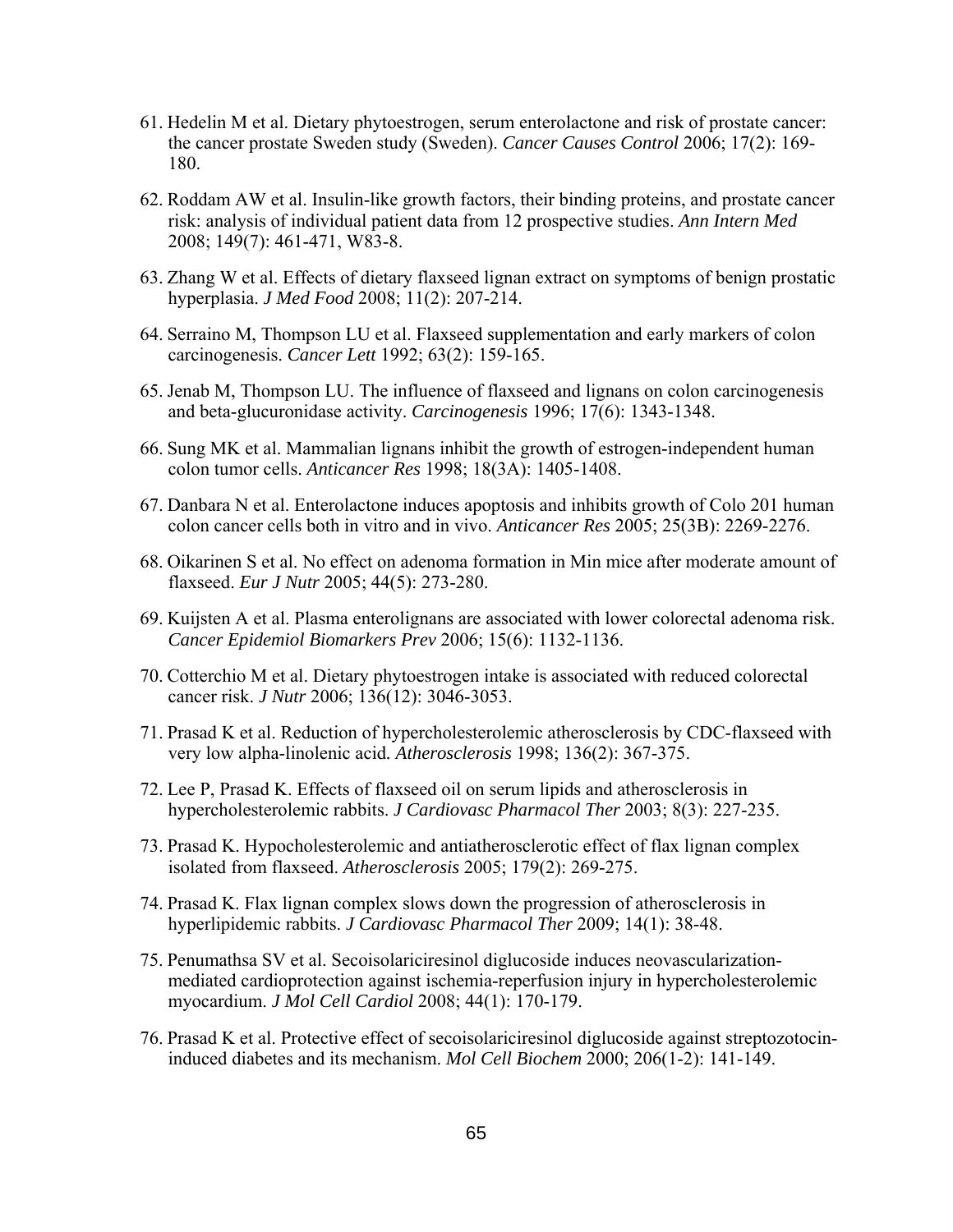- 77. Prasad K. Secoisolariciresinol diglucoside from flaxseed delays the development of type 2 diabetes in Zucker rat. *J Lab Clin Med* 2001; 138(1): 32-39.
- 78. Zhang W et al. Dietary flaxseed lignan extract lowers plasma cholesterol and glucose concentrations in hypercholesterolaemic subjects. *Br J Nutr* 2008; 99(6): 1301-1309.
- 79. Pan A et al. Effects of a flaxseed-derived lignan supplement on C-reactive protein, IL-6 and retinol-binding protein 4 in type 2 diabetic patients. *Br J Nutr* 2009; 101(8): 1145- 1149.
- 80. Vanharanta M et al. Risk of cardiovascular disease-related and all-cause death according to serum concentrations of enterolactone: Kuopio Ischaemic Heart Disease Risk Factor Study. *Arch Intern Med* 2003; 163(9): 1099-1104.
- 81. Kuijsten A et al. Plasma enterolignans are not associated with nonfatal myocardial infarction risk. *Atherosclerosis* 2009; 203(1): 145-152.
- 82. Wang LQ et al. Human intestinal bacteria capable of transforming secoisolariciresinol diglucoside to mammalian lignans, enterodiol and enterolactone*. Chem Pharm Bull (Tokyo)* 2000; 48(11):1606-1610.
- 83. Clavel T et al. Intestinal bacterial communities that produce active estrogen-like compounds enterodiol and enterolactone in humans. *Appl Environ Microbiol* 2005; 71(10): 6077-6085.
- 84. Possemiers S et al. Metabolism of isoflavones, lignans and prenylflavonoids by intestinal bacteria: producer phenotyping and relation with intestinal community. *FEMS Microbiol Ecol* 2007; 61(2): 372-383.
- 85. Eeckhaut E et al. Metabolism of the lignan macromolecule into enterolignans in the gastrointestinal lumen as determined in the simulator of the human intestinal microbial ecosystem. *J Agric Food Chem* 2008; 56(12): 4806-4812.
- 86. Struijs K et al. Bacterial conversion of secoisolariciresinol and anhydrosecoisolariciresinol. *J Appl Microbiol* 2009; 107(1): 308-317.
- 87. Clavel T et al. Clostridium saccharogumia sp. nov. and Lactonifactor longoviformis gen. nov., sp. nov., two novel human faecal bacteria involved in the conversion of the dietary phytoestrogen secoisolariciresinol diglucoside. *Syst Appl Microbiol* 2007; 30(1): 16-26.
- 88. Woting A et al. Bacterial transformation of dietary lignans in gnotobiotic rats. *FEMS Microbiol Ecol* 2010; 72(3): 507-514.
- 89. Kuijsten A et al. The relative bioavailability of enterolignans in humans is enhanced by milling and crushing of flaxseed*. J Nutr* 2005; 135(12): 2812-2816.
- 90. Jenab M et al. Flaxseed and lignans increase cecal beta-glucuronidase activity in rats. *Nutr Cancer* 1999; 33(2): 154-158.
- 91. Clavel T et al. Phylogeny of human intestinal bacteria that activate the dietary lignan secoisolariciresinol diglucoside. *FEMS Microbiol Ecol* 2006; 55(3): 471-478.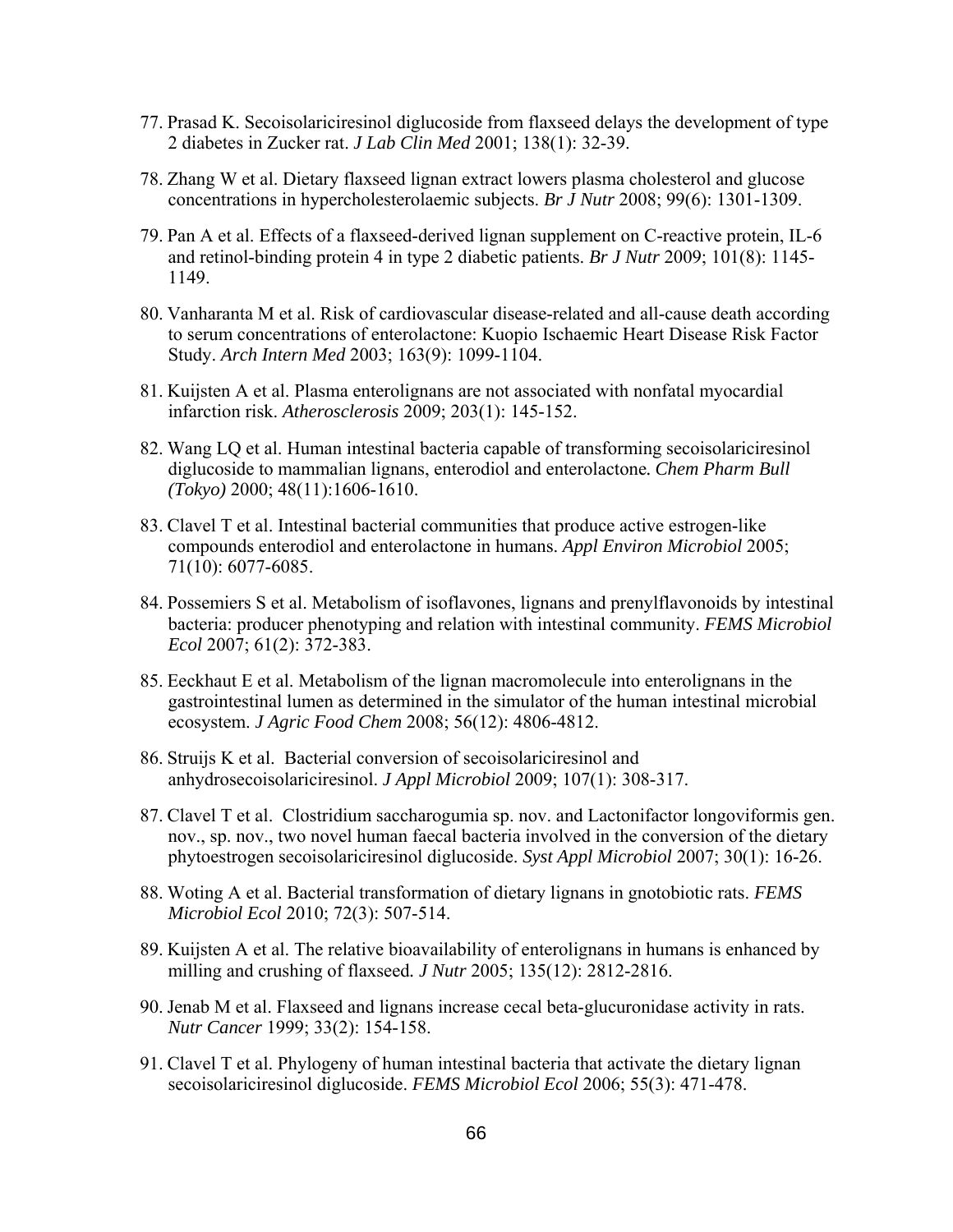- 92. Glitsø LV et al. Intestinal metabolism of rye lignans in pigs. *Br J Nutr* 2000; 84(4): 429- 437.
- 93. Pettersson D et al. Intake of rye bread ileostomists increases ileal excretion of fiber polysaccharide components and organic acids but does not increase plasma or urine lignans and isoflavonoids. *J Nutr* 1996; 126(6): 1594-1600.
- 94. Laerke HN et al. Quantitative aspects of the metabolism of lignans in pigs fed fibre enriched rye and wheat bread. *Br J Nutr* 2009; 102(7): 985-994.
- 95. Adlercreutz H et al. Quantitative determination of lignans and isoflavonoids in plasma of omnivorous and vegetarian women by isotope dilution gas chromatography-mass spectrometry. *Scand J Clin Lab Invest Suppl* 1993; 215: 5-18.
- 96. Adlercreutz H et al. Lignan and isoflavonoid conjugates in human urine. *J Steroid Biochem Mol Biol* 1995; 52(1): 97-103.
- 97. Dean B et al. Glucuronidation, oxidative metabolism, and bioactivation of enterolactone in rhesus monkeys. *Arch Biochem Biophys* 2004; 429(2): 244-251.
- 98. Jansen GH et al. Uptake and metabolism of enterolactone and enterodiol by human colon epithelial cells. *Arch Biochem Biophys* 2005; 435(1): 74-82.
- 99. Jacobs E, Metzler M. Oxidative metabolism of the mammalian lignans enterolactone and enterodiol by rat, pig, and human liver microsomes. *J Agric Food Chem* 1999; 47(3): 1071-1077.
- 100.Niemeyer HB, Metzler M. Oxidative metabolites and genotoxic potential of mammalian and plant lignans in vitro. *J Chromatogr B Analyt Technol Biomed Life Sci* 2002; 777(1- 2): 321-327.
- 101.Niemeyer HB et al. Studies on the metabolism of the plant lignans secoisolariciresinol and matairesinol. *Agric Food Chem* 2003; 51(21): 6317-6325.
- 102.Niemeyer HB et al. Oxidative metabolites of the mammalian lignans enterodiol and enterolactone in rat bile and urine. *J Agric Food Chem* 2000; 48(7): 2910-2919.
- 103.Jacobs E et al. Novel metabolites of the mammalian lignans enterolactone and enterodiol in human urine. *J Steroid Biochem Mol Biol* 1999; 68(5-6): 211-218.
- 104.Kilkkinen A et al. Determinants of serum enterolactone concentration. *Am J Clin Nutr* 2001; 73(6): 1094-1100.
- 105.Finlay EMH et al. The identification and measurement of "phyto-oestrogens" in human saliva, plasma, breast aspirate or cyst fluid, and prostatic fluid using gas chromatographymass spectrometry. Abstract. *J Endocrinol* 1991; 129 (suppl): no. 49.
- 106.Adlercreutz H et al. Maternal and neonatal phytoestrogens in Japanese women during birth. *Am J Obstet Gynecol* 1999; 180(3 Pt 1): 737-743.
- 107.Rickard SE, Thompson LU. Chronic exposure to secoisolariciresinol diglycoside alters lignan disposition in rats. *J Nutr* 1998; 128(3): 615-623.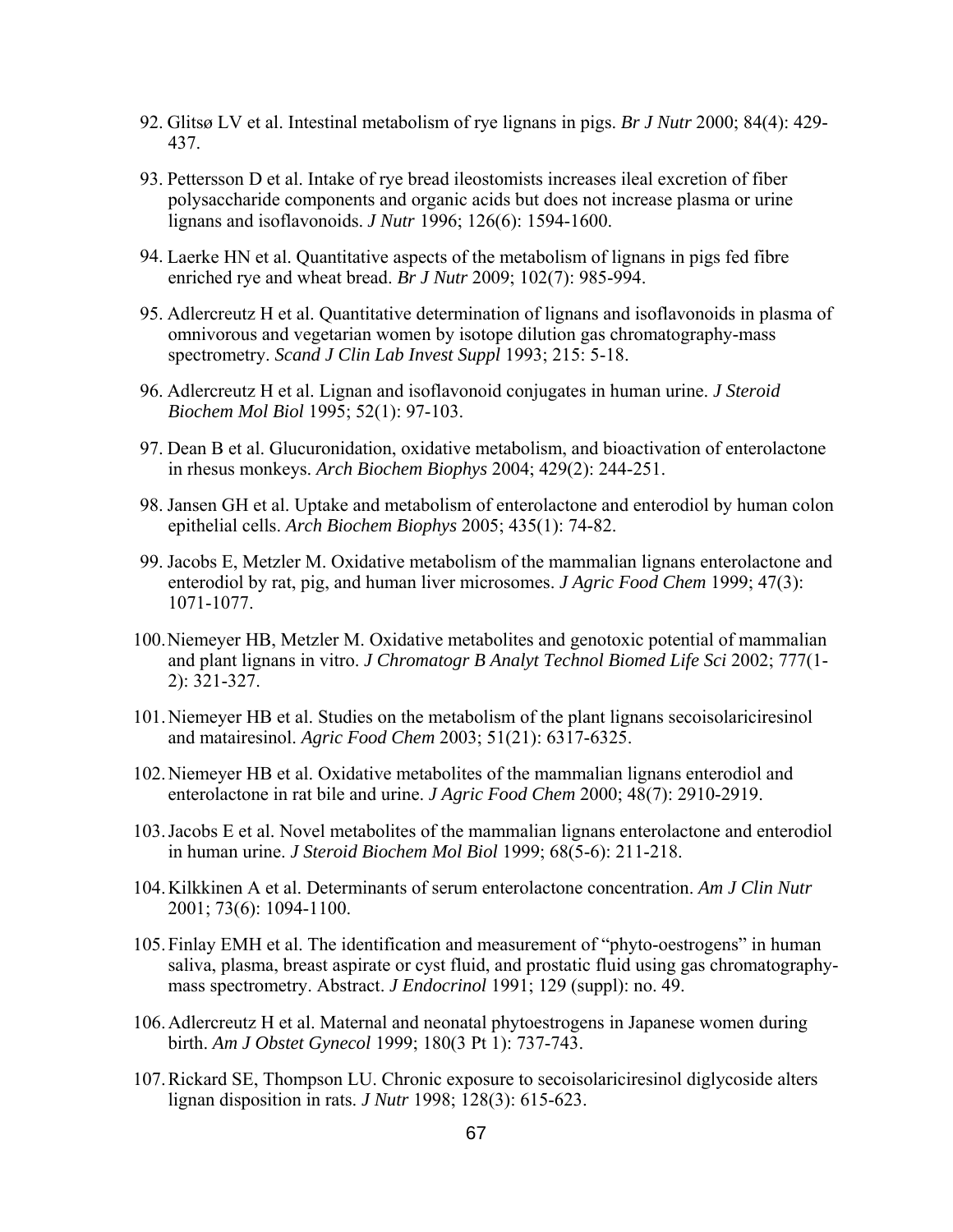- 108.Murray T et al. Tissue distribution of lignans in rats in response to diet, dose-response, and competition with isoflavones. *J Agric Food Chem* 2007; 55(12): 4907-4912.
- 109.Saarinen NM, Thompson LU. Prolonged administration of secoisolariciresinol diglycoside increases lignan excretion and alters lignan tissue distribution in adult male and female rats. *Br J Nutr* 2010; 104(6): 833-841.
- 110.Tou JC et al. Flaxseed and its lignan precursor, secoisolariciresinol diglycoside, affect pregnancy outcome and reproductive development in rats. *J Nutr* 1998; 128(11): 1861- 1868.
- 111.Nesbitt PD et al. Human metabolism of mammalian lignan precursors in raw and processed flaxseed. *Am J Clin Nutr* 1999; 69(3): 549-555.
- 112.Lampe JW et al. Urinary lignan and isoflavonoid excretion in premenopausal women consuming flaxseed powder. *Am J Clin Nutr* 1994; 60(1): 122-128.
- 113.Kuijsten A et al. Pharmacokinetics of enterolignans in healthy men and women consuming a single dose of secoisolariciresinol diglucoside. *J Nutr* 2005; 135(4): 795- 801.
- 114.Smeds AI et al. Urinary excretion of lignans after administration of isolated plant lignans to rats: the effect of single dose and ten-day exposures. *J Chromatogr B Analyt Technol Biomed Life Sci* 2004; 813(1-2): 303-312.
- 115.Grace PB et al. High throughput quantification of phytoestrogens in human urine and serum using liquid chromatography/tandem mass spectrometry (LC-MS/MS). *J Chromatogr B Analyt Technol Biomed Life Sci* 2007; 853(1-2): 138-146.
- 116.Bannwart C et al. Detection and identification of the plant lignans lariciresinol, isolariciresinol and secolariciresinol in human urine. *Clin Chim Acta* 1989; 180(3): 293- 302.
- 117.Nurmi T et al. Liquid chromatography method for plant and mammalian lignans in human urine. *J Chromatogr B Analyt Technol Biomed Life Sci* 2003; 798(1): 101-110.
- 118.Adlercreutz H et al. Isotope dilution gas-chromatographic-mass spectrometric method for the determination of lignans and isoflavonoids in human urine, including identification of genistein. *Clin Chim Acta* 1991; 199(3): 263-278.
- 119.Kurzer MS et al. Fecal lignan and isoflavonoid excretion in premenopausal women consuming flaxseed powder. *Cancer Epidemiol Biomarkers Prev* 1995; 4(4): 353-358.
- 120.Mazur WM et al. Phyto-oestrogen content of berries, and plasma concentrations and urinary excretion of enterolactone after a single strawberry-meal in human subjects. *Br J Nutr* 2000; 83(4): 381-387.
- 121.Peñalvo JL et al. Dietary sesamin is converted to enterolactone in humans. *J Nutr* 2005; 135(5): 1056-1062.
- 122.Muir AD. Flax lignans--analytical methods and how they influence our understanding of biological activity. *J AOAC Int* 2006; 89(4): 1147-1157.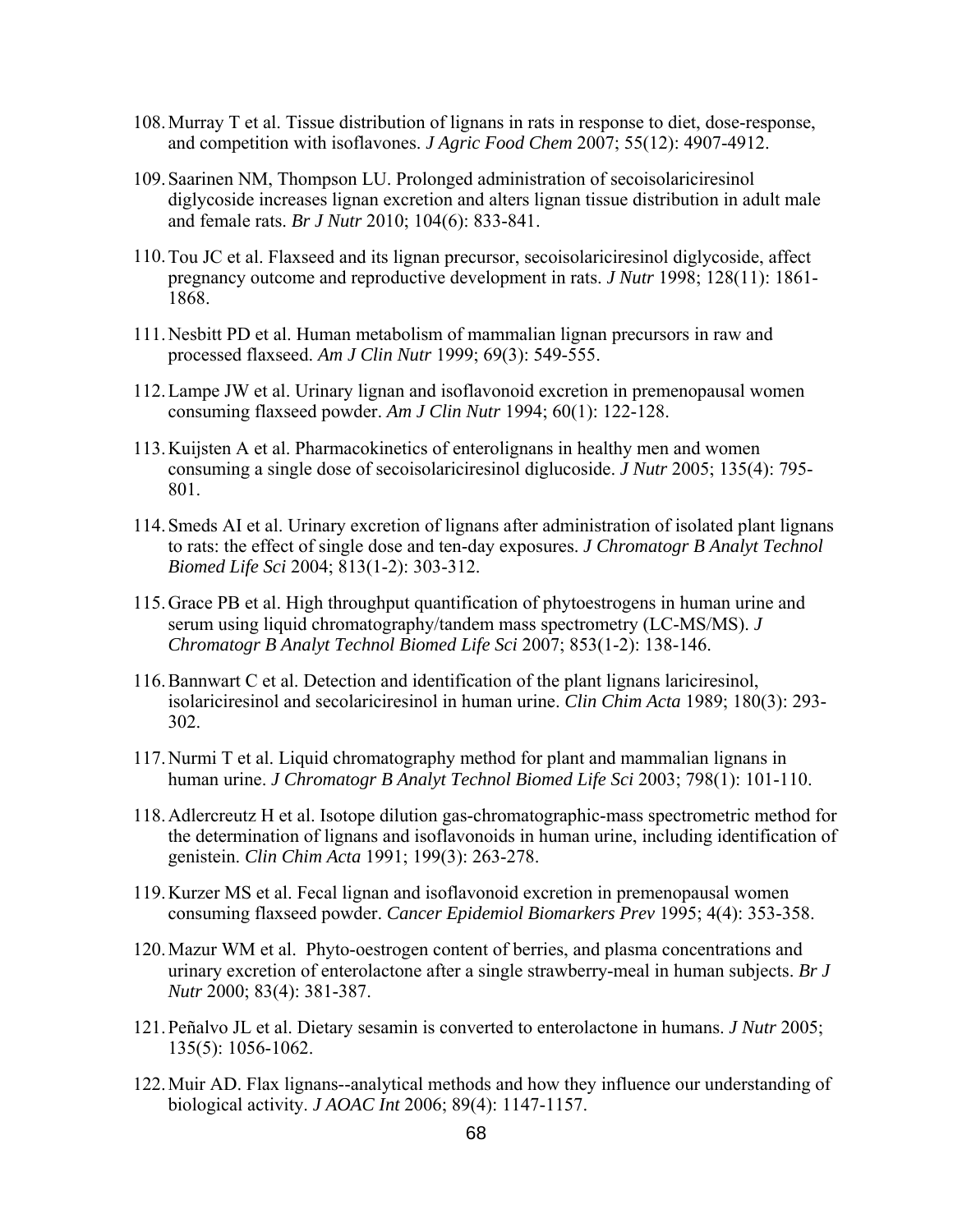- 123.Wilkinson AP et al. Identification and quantification of polyphenol phytoestrogens in foods and human biological fluids. *J Chromatogr B Analyt Technol Biomed Life Sci* 2002; 777(1-2): 93-109.
- 124.Fotsis T et al. Capillary gas chromatographic method for the analysis of lignans in human urine. *Clin Chim Acta* 1982; 121(3): 361-371.
- 125.Setchell KD et al. Measurement of enterolactone and enterodiol, the first mammalian lignans, using stable isotope dilution and gas chromatography mass spectrometry. *Biomed Mass Spectrom* 1983; 10(3): 227-235.
- 126.Adlercreutz H et al. Isotope dilution gas chromatographic-mass spectrometric method for the determination of unconjugated lignans and isoflavonoids in human feces, with preliminary results in omnivorous and vegetarian women. *Anal Biochem* 1995; 225(1): 101-108.
- 127.Adlercreutz HJ et al. An isotope dilution gas chromatographic-mass spectrometric method for the simultaneous assay of estrogens and phytoestrogens in urine. *Steroid Biochem Mol Biol* 2004; 92(5): 399-411.
- 128.Grace PB et al. Quantification of isoflavones and lignans in urine using gas chromatography/mass spectrometry. *Anal Biochem* 2003; 315(1): 114-121.
- 129.Nurmi T, Adlercreutz H. Sensitive high-performance liquid chromatographic method for profiling phytoestrogens using coulometric electrode array detection: application to plasma analysis. *Anal Biochem* 1999; 274(1): 110-117.
- 130.[Peñalvo JL](http://www.ncbi.nlm.nih.gov/pubmed?term=%22Pe%C3%B1alvo%20JL%22%5BAuthor%5D) et al. Determination of lignans in human plasma by liquid chromatography with coulometric electrode array detection. *Anal Biochem* 2004; 332(2): 384-393.
- 131.Valentín-Blasini L et al. HPLC-MS/MS method for the measurement of seven phytoestrogens in human serum and urine. *J Expo Anal Environ Epidemiol* 2000; 10(6 Pt 2): 799-807.
- 132.Grace PB et al. [Quantification of isoflavones and lignans in serum using isotope dilution](http://www.ncbi.nlm.nih.gov/pubmed/12811759)  [liquid chromatography/tandem mass spectrometry.](http://www.ncbi.nlm.nih.gov/pubmed/12811759) *Rapid Commun Mass Spectrom* 2003; 17(12): 1350-1357.
- 133.Kuijsten A et al. A validated method for the quantification of enterodiol and enterolactone in plasma using isotope dilution liquid chromatography with tandem mass spectrometry. *J Chromatogr B Analyt Technol Biomed Life Sci* 2005; 822(1-2): 178-184.
- 134.Adlercreutz H et al. Time-resolved fluoroimmunoassay for plasma enterolactone. *Anal Biochem* 1998; 265(2): 208-215.
- 135.Uehara M et al. Rapid analysis of phytoestrogens in human urine by time-resolved fluoroimmunoassay. *J Steroid Biochem Mol Biol* 2000; 72(5): 273-282.
- 136.Stumpf K et al. Changes in the time-resolved fluoroimmunoassay of plasma enterolactone. *Anal Biochem* 2000; 284(1): 153-157.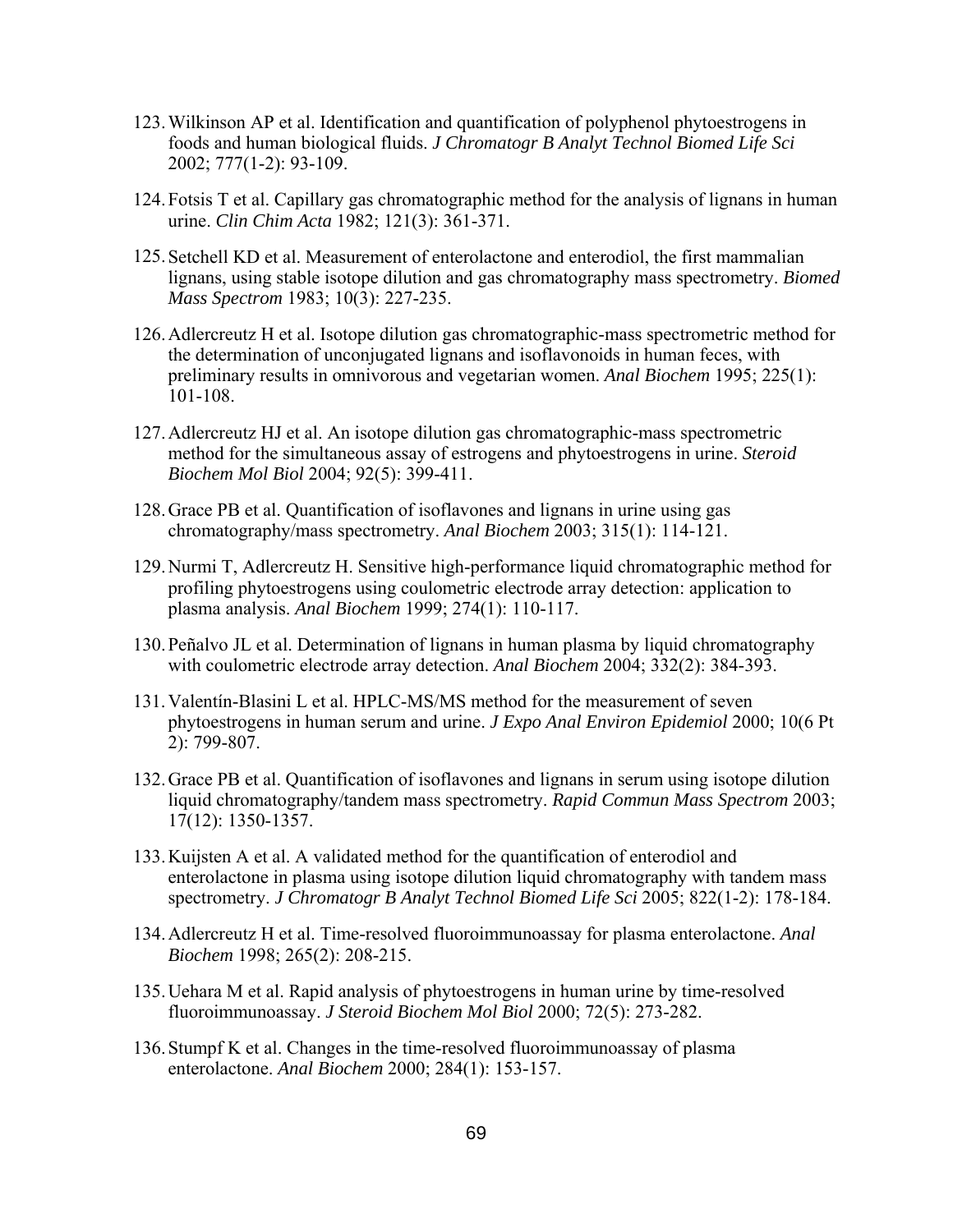- 137.Thompson LU et al. Mammalian lignan production from various foods. *Nutr Cancer* 1991; 16(1): 43-52.
- 138.Obermeyer WR et al. Chemical studies of phytoestrogens and related compounds in dietary supplements: flax and chapparal*. Proc Soc Exp Biol Med* 1995; 208(1): 6-12.
- 139.Mazur W et al. Isotope dilution gas chromatographic-mass spectrometric method for the determination of isoflavonoids, coumestrol, and lignans in food samples. *Anal Biochem* 1996; 233(2): 169-180.
- 140.Liggins J et al. Extraction and quantification of lignan phytoestrogens in food and human samples. *Anal Biochem* 2000; 287(1): 102-109.
- 141.Milder IE et al. Optimization of a liquid chromatography-tandem mass spectrometry method for quantification of the plant lignans secoisolariciresinol, matairesinol, lariciresinol, and pinoresinol in foods. *J Agric Food Chem* 2004; 52(15): 4643-4651.
- 142.[Peñalvo JL](http://www.ncbi.nlm.nih.gov/pubmed?term=%22Pe%C3%B1alvo%20JL%22%5BAuthor%5D) et al. Quantification of lignans in food using isotope dilution gas chromatography/mass spectrometry. *J Agric Food Chem* 2005; 53(24): 9342-9347.
- 143.Muir AD, Westcott ND. Quantitation of the lignan secoisolariciresinol diglucoside in baked goods containing flax seed or flax meal. *J Agric Food Chem* 2000; 48(9): 4048- 4052.
- 144.Johnsson P et al. HPLC method for analysis of secoisolariciresinol diglucoside in flaxseeds. *J Agric Food Chem* 2000; 48: 5216-5219.
- 145.U.S. Food and Drug Administration (accessed 01/05/2009) [http://www.fda.gov/downloads/Drugs/GuidanceComplianceRegulatoryInformation/Guid](http://www.fda.gov/downloads/Drugs/GuidanceComplianceRegulatoryInformation/Guidances/UCM070107.pdf) [ances/UCM070107.pdf](http://www.fda.gov/downloads/Drugs/GuidanceComplianceRegulatoryInformation/Guidances/UCM070107.pdf)
- 146.DeSesso JM, Jacobson CF. Anatomical and physiological parameters affecting gastrointestinal absorption in humans and rats. *Food Chem Toxicol* 2001; 39(3): 209-228.
- 147.Saarinen NM et al. Structural determinants of plant lignans for the formation of enterolactone in vivo. *Chromatogr B Analyt Technol Biomed Life Sci* 2002; 777(1-2): 311-319.
- 148.Selvaggini R et al. Evaluation of phenolic compounds in virgin olive oil by direct injection in high-performance liquid chromatography with fluorometric detection.*J Agric Food Chem* 2006; 54(8): 2832-2838.
- 149.Murugaiyah V, Chan KL. Determination of four lignans in Phyllanthus niruri L. by a simple high-performance liquid chromatography method with fluorescence detection*. J Chromatogr A* 2007; 1154(1-2): 198-204.
- 150.Torjman MC et al. Effects of isoflurane on gastrointestinal motility after brief exposure in rats. *Int J Pharm* 2005; 294(1-2): 65-71.
- 151.Haruta S et al. Evaluation of absorption kinetics of orally administered theophylline in rats based on gastrointestinal transit monitoring by gamma scintigraphy. *J Pharm Sci* 2001; 90(4): 464-473.